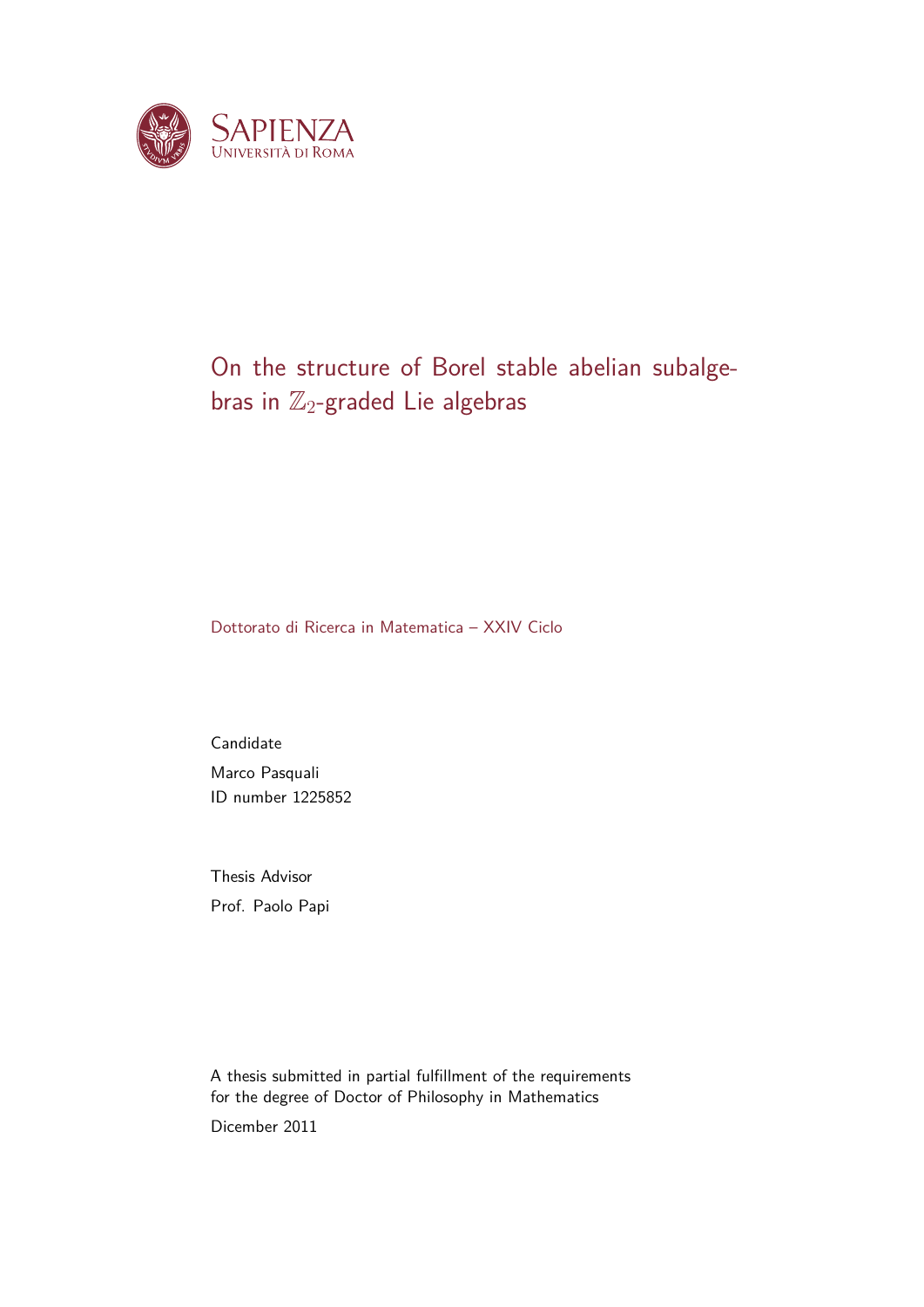Marco Pasquali. *On the structure of Borel stable abelian subalgebras in*  $\mathbb{Z}_2$ -graded *Lie algebras.* Ph.D. thesis. Sapienza – University of Rome  $\odot$  2011

email: [pasquali@mat.uniroma1.it](mailto:pasquali@mat.uniroma1.it)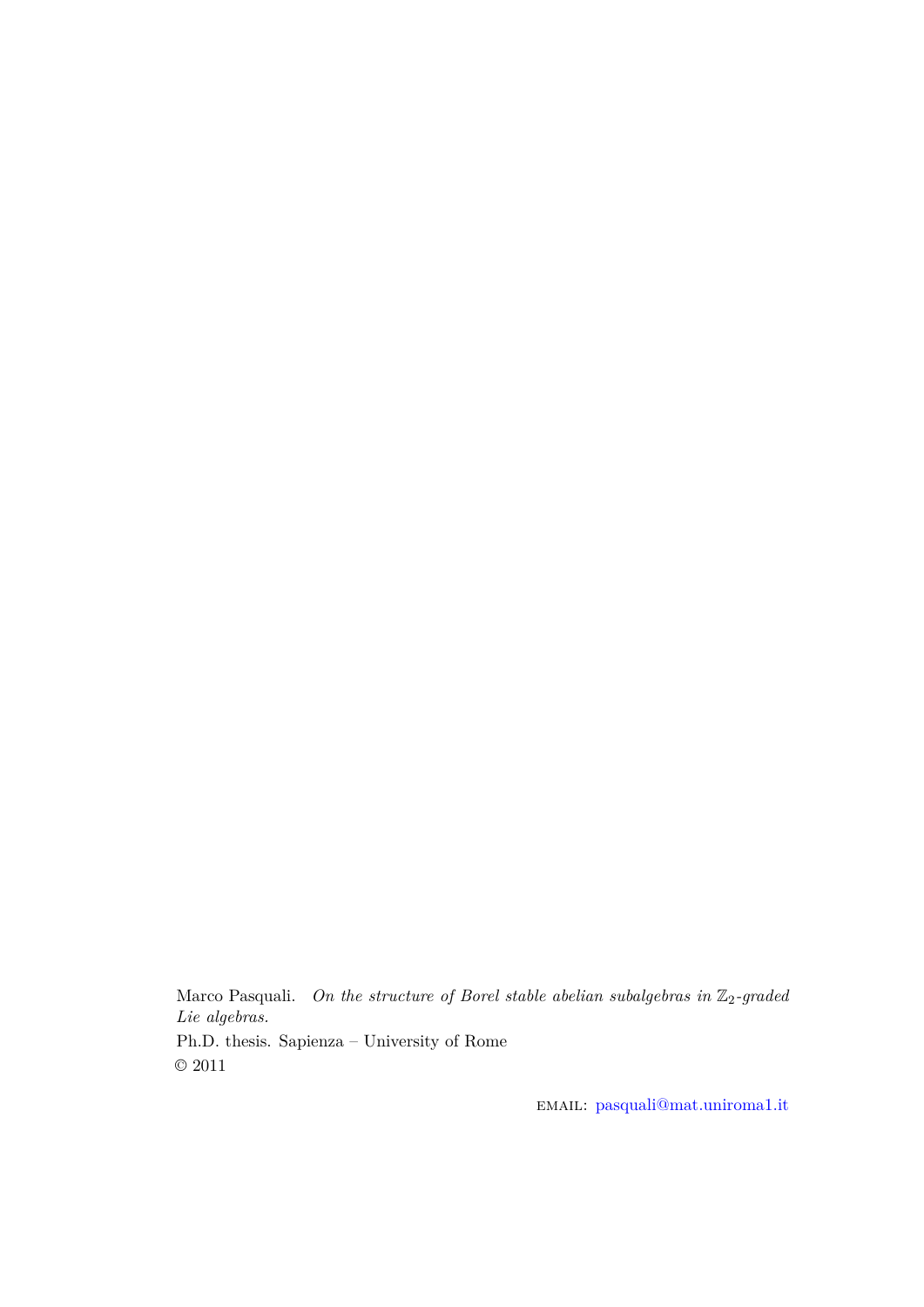# **Contents**

## **[Introduction](#page-4-0) vii**

| 1        | <b>Preliminaries</b>                                                 |                                                             |                                                                                                | 1            |
|----------|----------------------------------------------------------------------|-------------------------------------------------------------|------------------------------------------------------------------------------------------------|--------------|
|          | $1.1\,$                                                              | Eigenvalues of the Casimir operator and abelian subalgebras |                                                                                                |              |
|          |                                                                      | 1.1.1                                                       | The Casimir operator $\dots \dots \dots \dots \dots \dots \dots \dots$                         | $\mathbf{1}$ |
|          |                                                                      | 1.1.2                                                       | The link with abelian ideals of Borel subalgebras                                              | 3            |
|          |                                                                      | 1.1.3                                                       | The connection with the affine Weyl group $\ldots \ldots \ldots$                               | 3            |
|          | Generalization to $\mathbb{Z}_2$ -graded Lie algebras<br>1.2         |                                                             |                                                                                                | 5            |
|          |                                                                      | 1.2.1                                                       | Realization of affine Kac-Moody algebras $\hfill\ldots\ldots\ldots\ldots\ldots$                | 6            |
|          |                                                                      | 1.2.2                                                       | Homology and representation theory                                                             | 8            |
|          |                                                                      | 1.2.3                                                       | The link with $\sigma$ -minuscule elements                                                     | 11           |
|          |                                                                      | 1.2.4                                                       | Maximal eigenvalues of the Casimir operator $C_0$                                              | 12           |
|          | 1.3                                                                  |                                                             | Some results on Weyl groups and root systems $\ldots \ldots \ldots$                            | 12           |
|          |                                                                      | 1.3.1                                                       |                                                                                                | 12           |
|          |                                                                      | 1.3.2                                                       | Combinatorics of inversion sets                                                                | 14           |
|          |                                                                      | 1.3.3                                                       | Reflection subgroups and coset representatives $\hfill\ldots$ $\ldots$ $\ldots$ $\ldots$       | 14           |
|          |                                                                      | 1.3.4                                                       | Special elements in finite Weyl groups                                                         | 16           |
| $\bf{2}$ | The structure of Borel stable abelian subalgebras<br>19              |                                                             |                                                                                                |              |
|          | 2.1                                                                  |                                                             | The cardinality of the set of $\sigma$ -minuscule elements                                     | 20           |
|          | The poset $\mathcal{I}_{\alpha,\mu}$ and its minimal elements<br>2.2 |                                                             |                                                                                                | 22           |
|          |                                                                      | 2.2.1                                                       | The case $\mu = k\delta - \theta_{\Sigma}$ , with $\Sigma \Pi_0 \dots \dots \dots \dots \dots$ | 22           |
|          |                                                                      | 2.2.2                                                       | The case $\mu = k\delta + \beta$ , with $\beta \in \Pi_1$                                      | 28           |
|          |                                                                      | 2.2.3                                                       | Reduced expressions of minimal elements                                                        | 30           |
|          | 2.3                                                                  |                                                             |                                                                                                | 35           |
|          | 2.4                                                                  | 39                                                          |                                                                                                |              |
|          | 2.5                                                                  |                                                             |                                                                                                | 44           |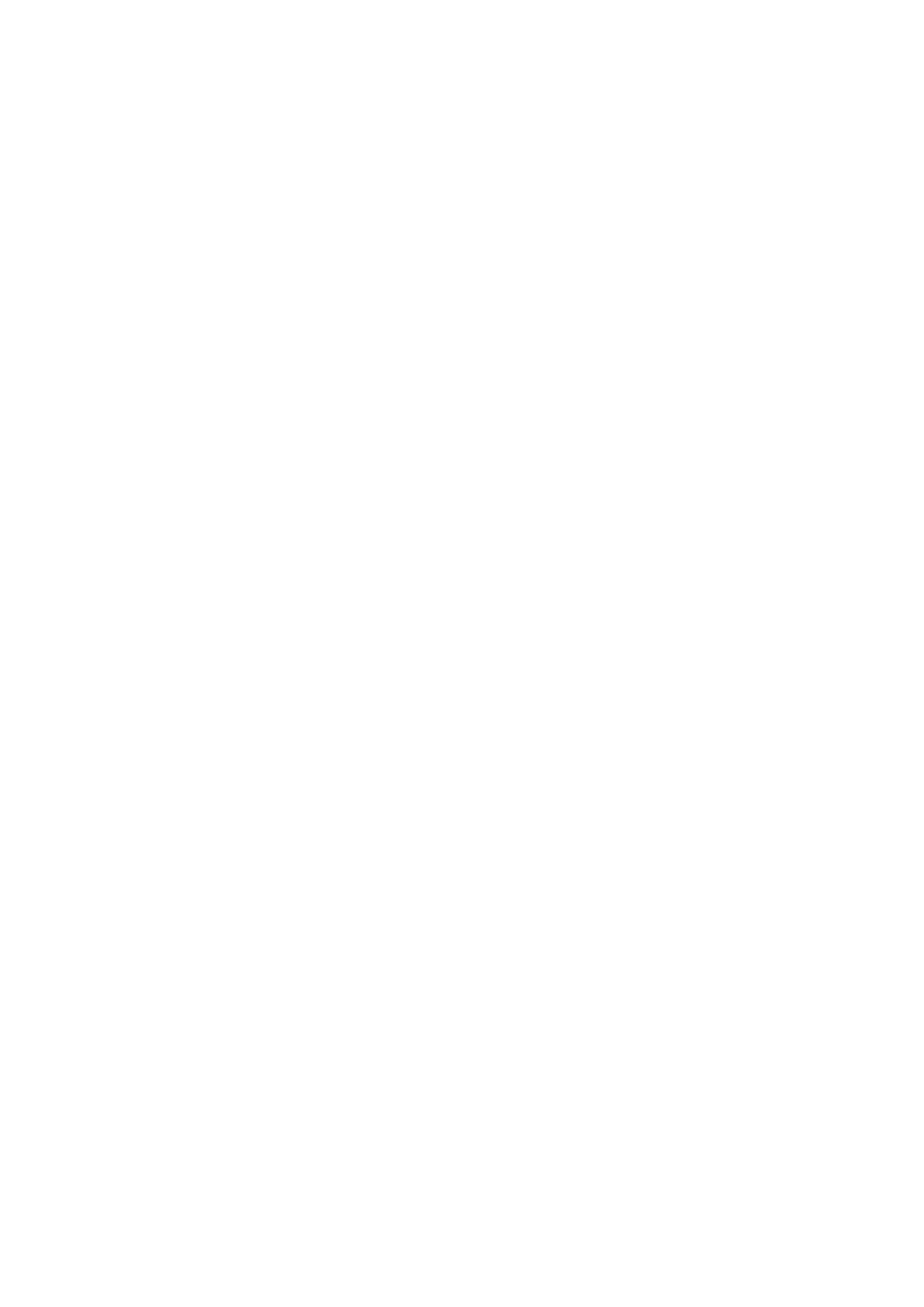## <span id="page-4-0"></span>**Introduction**

Let g be a complex, finite dimensional, semisimple Lie algebra and let  $\sigma$  be an indecomposable involution of  $\mathfrak{g}$ , with corresponding eigenspace decomposition  $\mathfrak{g} =$  $\mathfrak{g}_0 \oplus \mathfrak{g}_1$ . Since  $\mathfrak{g}_0$  is reductive, we can fix a Borel subalgebra  $\mathfrak{b}_0$ . The main problem of this thesis is the following: *describe the maximal abelian*  $b_0$ -stable subalgebra of  $\mathfrak{g}_1.$ 

The origins of this kind of problem go back to a paper of Malcev [\[15\]](#page-57-0), published in 1945, where the author found the maximal dimension of abelian subalgebras of any simple Lie algebras by explicit case-by-case calculations. In 1965 Kostant gave new motivations to the subject: in fact in [\[11\]](#page-56-0) he showed a deep connection between the eigenvalues of a Casimir operator if  $\mathfrak g$  and commutative subalgebras. But only after 35 years from Kostant's paper Peterson [\[12\]](#page-56-1) introduced a striking and powerful tool, a bijection between abelian ideals of a Borel subalgebra and a certain subset of the affine Weyl group associated to g. At this point all the main ingredients of the theory were present, and after few years Panyushev [\[17\]](#page-57-1) and Suter [\[20\]](#page-57-2) Theorems gave a complete description of the structure of maximal abelian Borel stable subalgebras.

In this work we deal with a generalization of this problem to the  $\mathbb{Z}_2$ -graded setting introduced by Panyushev in [\[16\]](#page-57-3), together with an extension of Kostant's theorems: in fact he found a relation between the eigenvalues of a Casimir operator of  $\mathfrak{g}_0$  and abelian  $\mathfrak{b}_0$ -stable subalgebras fo  $\mathfrak{g}_1$ . The combinatorial translation of the problem is still valid: thanks to Cellini, Möseneder Frajria and Papi [\[1\]](#page-56-2) we have a bijection between these special subalgebras and the set of the so called  $\sigma$ -minuscule elements, a subset of the affine Weyl group associated to the pair  $(g, \sigma)$ .

Our aim is a generalization of Panyushev's and Suter's Theorems to this setting. The thesis is structured as follows:

**Chapter 1:** In the first part we state and describe more precisely all the theorems previously cited. In particular we give a complete proof of the bijection between  $\sigma$ -minuscule element and abelian  $\mathfrak{b}_0$ -stable subalgebras.

The second part is a collection of useful (and well known) combinatorial results on Weyl groups.

- **Chapter 2:** This is the core of the work. The study of maximal  $\sigma$ -minuscule elements is done according to the following steps:
	- 1. We find a necessary condition for the maximality of an element. This let us reduce to the study of only some subset  $\mathcal{I}_{\alpha,\mu}$ , indexed by simple roots *α* of the affine Weyl group associated to  $(g, σ)$ , and by elements  $\mu$  of a special subset  $\mathcal{M}_{\sigma}$  of the walls of a polytope.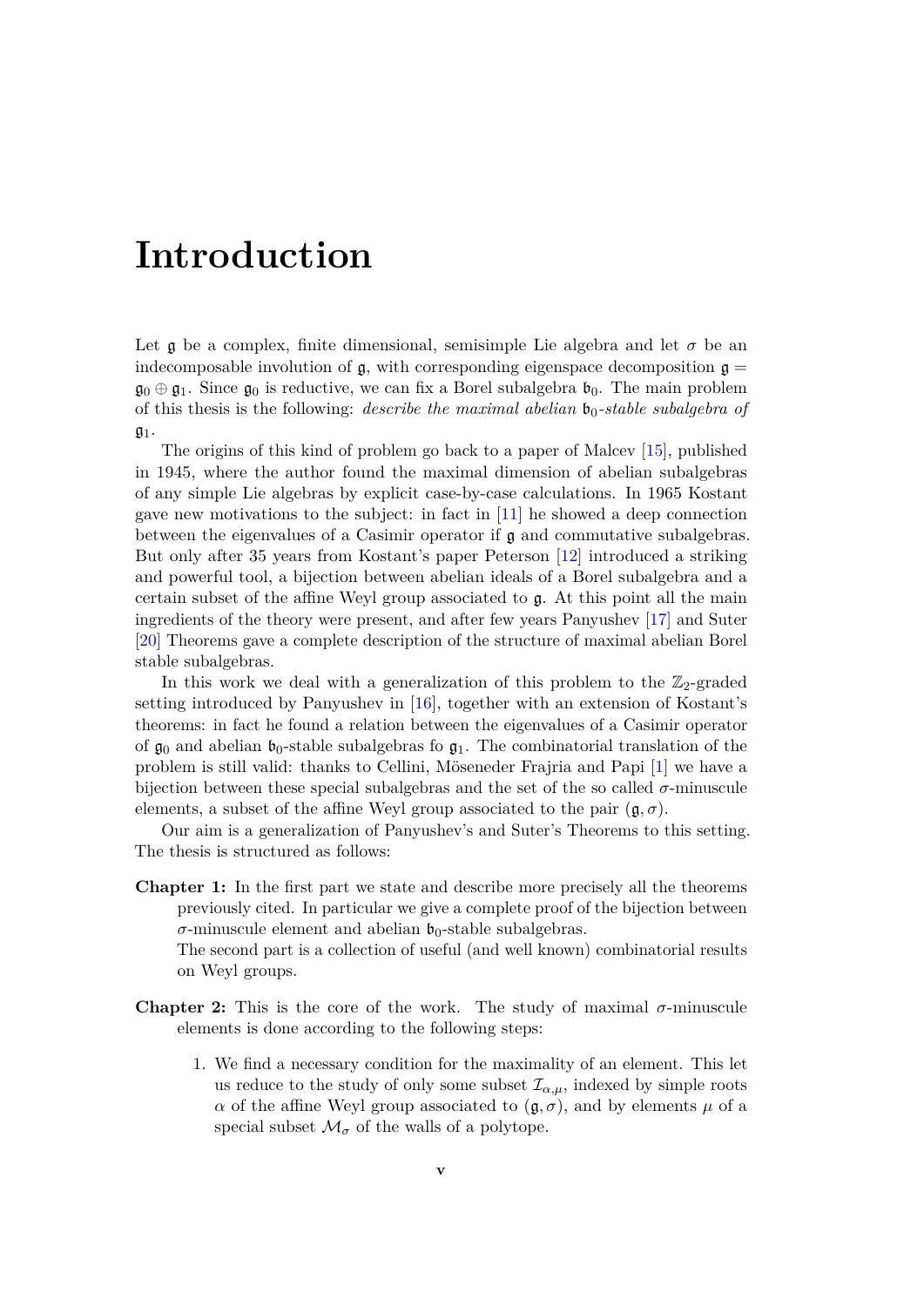- 2. We provide a criterion for  $\mathcal{I}_{\alpha,\mu}$  to be non empty. Moreover we show that  $\mathcal{I}_{\alpha,\mu}$ , if non empty, has minimum (Theorem [2.2.11\)](#page-35-1).
- 3. We determine the poset structure of  $\mathcal{I}_{\alpha,\mu}$ , by relating it to a quotient of the subgroup  $\widehat{W}_{\alpha}$  of  $\widehat{W}$  generated by the simple reflections orthogonal to the simple root  $\alpha$  by a reflection subgroup  $\widehat{W}'_{\alpha}$  (Theorem [2.3.6\)](#page-44-1).
- 4. We look at intersections among the posets  $\mathcal{I}_{\alpha,\mu}$ , and we find necessary and sufficient conditions in order that the intersection of two such posets is nonvoid.
- 5. We study maximal elements in  $\mathcal{I}_{\alpha,\mu}$ . We show that when  $\widehat{W}'_{\alpha}$  is not standard parabolic, maximal elements appear in pairs of  $\mathcal{I}_{\alpha,\mu}$ 's: if *w* is maximal in  $\mathcal{I}_{\alpha,\mu}$ , then there exist a unique simple root  $\beta$  and a unique wall  $\mu' \in \mathcal{M}_{\sigma}$  such that *w* is also maximal in  $\mathcal{I}_{\beta,\mu'}$  (Lemma [2.5.4\)](#page-50-0).
- 6. We determine which maximal elements in  $\mathcal{I}_{\alpha,\mu}$  are indeed maximal in the set of the  $\sigma$ -minuscule elements (Propositions [2.5.1,](#page-49-1) [2.5.2\)](#page-49-2).
- 7. We finally provide a complete parametrization of maximal abelian  $\mathfrak{b}_0$ stable subalgebras (Theorem [2.5.3\)](#page-50-1) and uniform formulas for their dimension (Corollary [2.5.6\)](#page-53-0). Our results specialize nicely to Panyushev's and Suter's Theorems quoted above.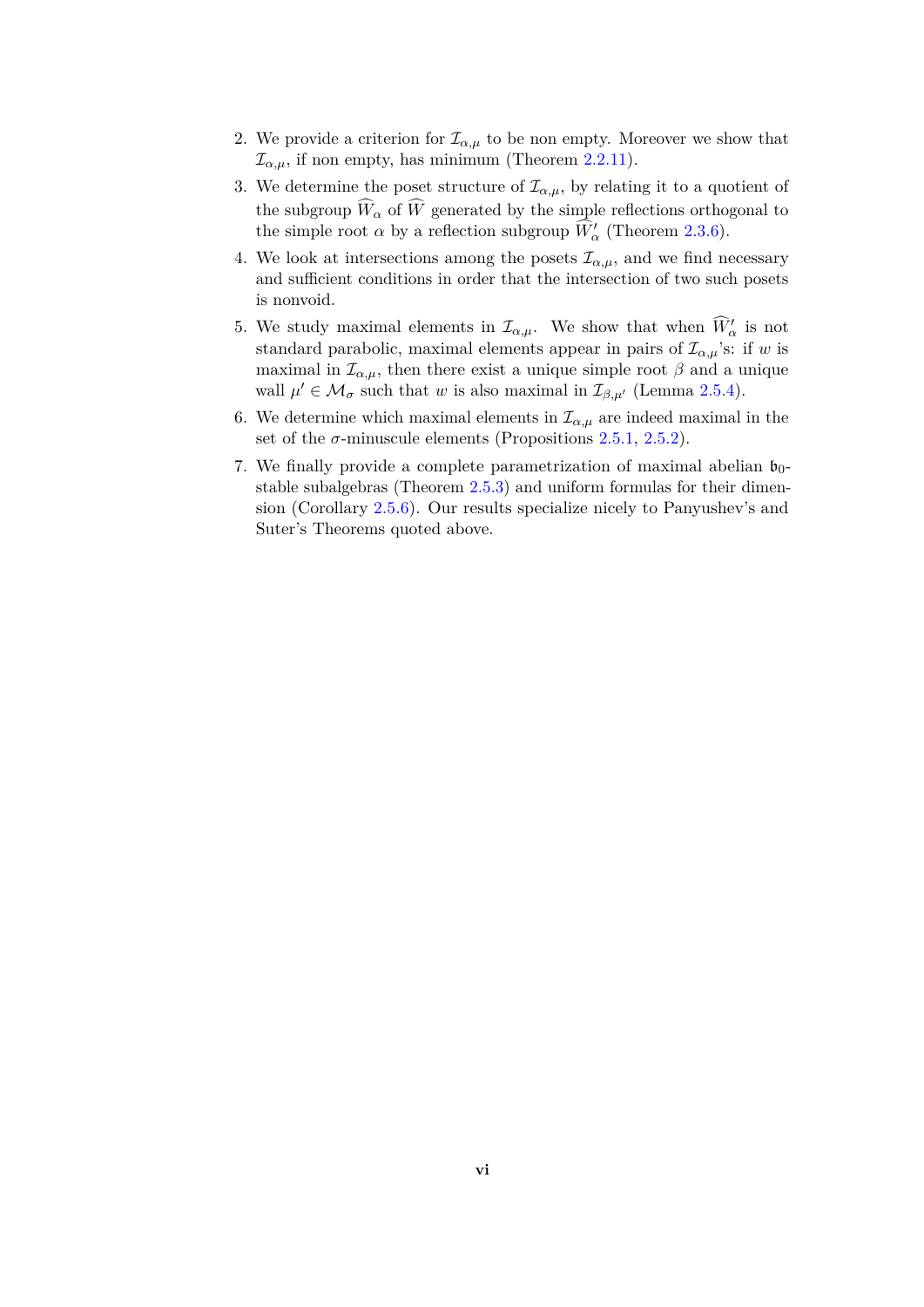## <span id="page-6-0"></span>**Chapter 1**

## **Preliminaries**

## <span id="page-6-1"></span>**1.1 Eigenvalues of the Casimir operator and abelian ideals of Borel subalgebras**

#### <span id="page-6-2"></span>**1.1.1 The Casimir operator**

Let g be a complex, finite-dimensional, semisimple Lie algebra with Killing form  $\langle \cdot, \cdot \rangle$ . Choose a basis  $\{x_1, \ldots, x_N\}$  of  $\mathfrak{g}$ , and let  $\{x'_1, \ldots, x'_N\}$  be the associated dual basis relative to the Killing form, i.e.  $\langle x_i, x'_j \rangle = \delta_{ij}$ .

We define the *Casimir operator*  $\mathcal C$  in the universal enveloping algebra  $U(\mathfrak g)$  of  $\mathfrak g$  as

$$
\mathcal{C} = \sum_{i,j=1}^n x_i \cdot x'_j.
$$

*Remark* 1.1.1*.* A straightforward calculation shows that the definition of C doesn't depend from the choice of the basis.

The Casimir operator acts on  $\mathfrak g$  through the adjoint representation ad :  $\mathfrak g \to$  $End(\mathfrak{g})$ . In particular, since we can extend ad to the exterior algebra  $\wedge \mathfrak{g}$  setting

$$
\mathrm{ad}_x(v_1\wedge\ldots\wedge v_k)=\sum_{i=1}^kv_1\wedge\ldots\wedge[x,v_i]\ldots\wedge v_k\quad\forall x,v_1,\ldots,v_k\in\mathfrak{g},
$$

we obtain an action  $\text{ad}(\mathcal{C})$  of  $\mathcal C$  on  $\bigwedge \mathfrak{g}$ 

$$
\mathrm{ad}(\mathcal{C})(v_1\wedge\ldots\wedge v_k)=\sum_{i=1}^n\mathrm{ad}_{x_i}(\mathrm{ad}_{x_i'}(v_1\wedge\ldots\wedge v_k))\quad\forall v_1,\ldots,v_k\in\mathfrak{g}.
$$

<span id="page-6-3"></span>*Remark* 1.1.2. It is well known that  $\mathcal C$  acts as a scalar operator on every irreducible representation. More precisely, fix a Cartan subalgebra h and choose a Borel subalgebra of  $\mathfrak g$  with corresponding positive root system  $\Delta^+$ : if  $\pi : \mathfrak g \to \text{End}(V_\lambda)$  is an irreducible representation on a vector space  $V_\lambda$  with highest weight  $\lambda \in \mathfrak{h}^*$ , then

$$
\pi(\mathcal{C}) = \langle \lambda, \lambda + 2\rho \rangle \mathrm{id}_{V_{\lambda}}
$$

where  $\rho = \frac{1}{2}$ <u>1</u> Σ<sub>γ∈Δ</sub>+ γ.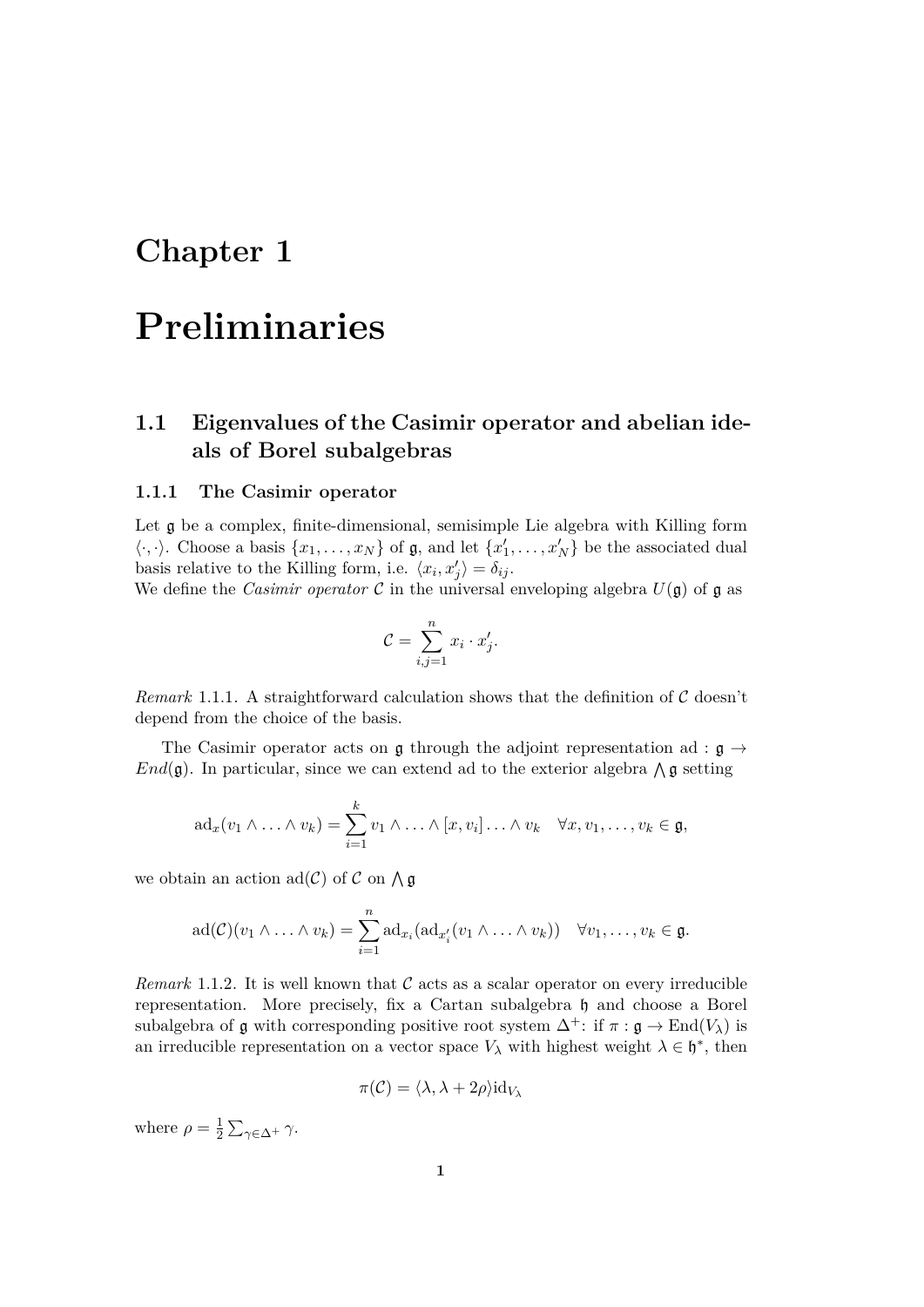One reason motivating the study of eigenvalues of the Casimir operator on the exterior algebra of  $\mathfrak g$  is given by the following interpretation of C in terms of differential operators on  $\Lambda$ **g**. First define a coboundary operator *d* on  $\Lambda$ **g** as

$$
d = \frac{1}{2} \sum_{i=1}^{n} \epsilon(x'_i) \operatorname{ad}_{x_i}.
$$

Herre  $\epsilon$  denotes the (left) exterior product

$$
\epsilon(x)(v_1 \wedge \ldots \wedge v_k) = x \wedge v_1 \wedge \ldots \wedge v_k.
$$

Next let  $\mathfrak{g}_c$  be a compact form of  $\mathfrak{g}$ : we can define a conjugation in  $\mathfrak{g}$  relative to  $\mathfrak{g}_c$ setting  $x^* = -u + iv$  whenever  $x = u + iv$  with  $u, v \in \mathfrak{g}_c$ . This let us introduce a hermitian form  $\{\cdot,\cdot\}$  on  $\mathfrak{g}$ , setting  $\{x,y\} = \langle x,y^* \rangle$  for every  $x,y \in \mathfrak{g}$ . Moreover we can extend it to  $\bigwedge^k \mathfrak{g}$  via determinants, taking

$$
\{v_1 \wedge \ldots \wedge v_k, u_1 \wedge \ldots \wedge u_k\} = \det |\{v_i, u_j\}| \quad \forall v_i, u_j \in \mathfrak{g}
$$

and  $\{u, v\} = 0$  if  $u \in \wedge^i \mathfrak{g}_1$  and  $v \in \wedge^j \mathfrak{g}_1$  with  $i \neq j$ . From this we obtain the formal adjoint operator  $\partial$  of  $d$ : in particular for all  $v_1 \wedge \ldots \wedge v_k \in \bigwedge \mathfrak{g}$  we have

$$
\partial(v_1 \wedge \ldots \wedge v_p) = \sum_{i < j} (-1)^{i+j+1} [v_i, v_j] \wedge v_1 \ldots \wedge \widehat{v_i} \ldots \wedge \widehat{v_j} \ldots \wedge v_p.
$$

which is the Chevalley boundary operator for the Lie algebra homology with trivial coefficients.

Finally we define the *Laplace operator*

$$
L = d\partial + \partial d.
$$

The statement that justifies the interest arose around the eigenvalues of  $\mathcal{C}_{ad}$  is the following:

#### <span id="page-7-0"></span>**Proposition 1.1.1.**  $L = \frac{1}{2}$  $\frac{1}{2}$  ad(C)

*Proof.* We recall the following well-known relations (see [\[13\]](#page-56-3)):

- 1.  $[d, ad_x] = [\partial, ad_x] = 0;$
- 2.  $\epsilon(x)\partial + \partial \epsilon(x) = \text{ad}_x$ .

Let *v* be in  $\bigwedge$  g: using the previous identities and the definition of *d* we obtain

$$
d\partial(v) = \frac{1}{2} \sum_{i=1}^{n} \epsilon(x_i) \operatorname{ad}_{x'_i}(\partial(v))
$$
  

$$
= \frac{1}{2} \sum_{i=1}^{n} \epsilon(x_i) \partial(\operatorname{ad}_{x'_i}(v))
$$
  

$$
= -\partial d(v) + \frac{1}{2} \sum_{i=1}^{n} \operatorname{ad}_{x_i}(\operatorname{ad}_{x'_i}(v))
$$

and hence the thesis.

In the next section we will present the first key result of this theory, which is due to Kostant [\[11\]](#page-56-0).

 $\Box$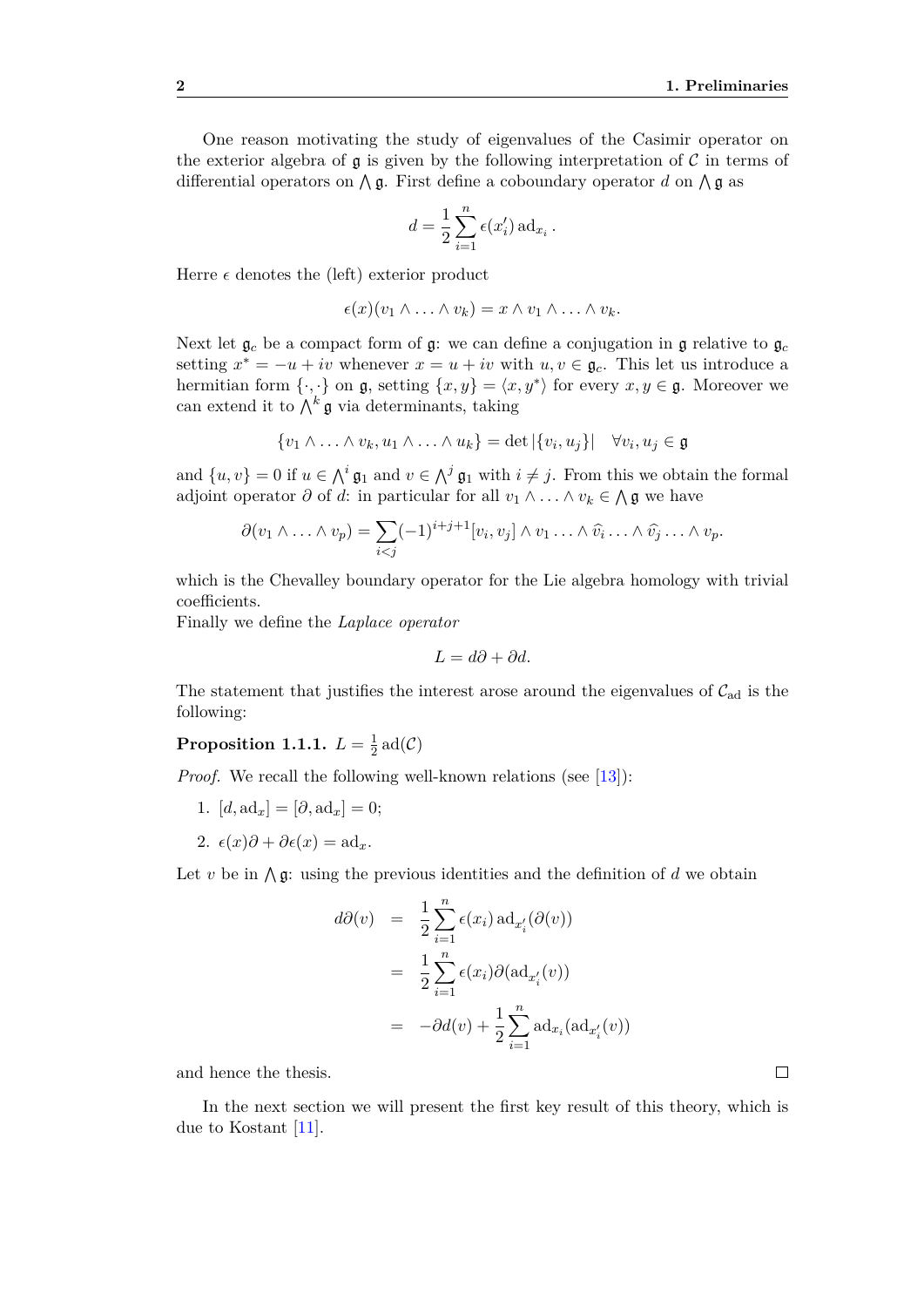#### <span id="page-8-0"></span>**1.1.2 The link with abelian ideals of Borel subalgebras**

From now on we will improperly write  $\mathcal C$  instead of ad $(\mathcal C)$ .

Let *A* be the set of all the commutative subalgebras of  $\mathfrak{g}$ : for every  $\mathfrak{a} \in A$  of dimension *k* we define the one-dimensional subspace  $[\mathfrak{a}] = \bigwedge^k \mathfrak{a}$  of  $\bigwedge^k \mathfrak{g}$ . Finally let  $A_k$  be the subspace generated by all these elements with fixed dimension  $k$ .

<span id="page-8-2"></span>**Theorem 1.1.2** (Kostant [\[11\]](#page-56-0)). If  $m_k$  is the maximal eigenvalue of C on  $\bigwedge^k \mathfrak{g}$ , then

 $m_k < k$ .

*Moreover the equality holds* if and only if *there is a commutative subalgebra of* g *of dimension k.* In this case the eigenspace associated to  $m_k$  is  $A_k$ *, and every decomposable element of*  $A_k$  *corresponds to a commutative subalgebra of*  $\mathfrak{g}$ *.* 

This is one of the results that motivate the study of commutative subalgebras of semisimple Lie algebras. In particular Kostant's Theorem gave new motivations to the problem of finding the maximal dimension of these subalgebras.

Continuing to follow [\[11\]](#page-56-0), we can restrict our study to a smaller class of subspaces. Let h be a Cartan subalgebra of g with associated root system  $\Delta$  and Weyl group *W*. Choose a Borel subalgebra  $\mathfrak b$  of  $\mathfrak g$  such that  $\Delta^+$  is the set of positive roots. Let *V* be a g-module: we have

- <span id="page-8-3"></span>**Proposition 1.1.3** (Kostant). *1. Suppose that*  $W \subset \bigwedge^k V$  *is irreducible. Then W is generated by decomposable vectors if and only if it has a decomposable highest weight vector.*
	- 2. Let  $M_k$  be the eigenspace corresponding to the maximal eigenvalue of  $\mathcal C$  on  $\bigwedge^k V$ . Then  $M_k$  is a sum of irreducible g-submodules generated by decomposable *vectors.*

This proposition, together with Theorem [1.1.2,](#page-8-2) implies that, in order to determine the maximal eigenvalue of  $\mathcal C$  on an exterior power of  $\mathfrak g$ , it suffices to consider the action of C only on decomposable elements. Furthermore observe that if  $v \in \bigwedge^k \mathfrak{g}$  is a decomposable highest weight vector for a submodule of  $M_k$ , then the associated *k*-subalgebra (via Theorem [1.1.2\)](#page-8-2) must be b-stable.

In conclusion the main problem becomes: *describe, enumerate and find the maximal dimension of the abelian ideals of a Borel subalgebra*.

#### <span id="page-8-1"></span>**1.1.3 The connection with the affine Weyl group**

After some decades, Konstant returned on the study of abelian subalgebras, presenting in [\[12\]](#page-56-1) a surprising result of Peterson.

<span id="page-8-4"></span>**Theorem 1.1.4** (Peterson)**.** *The cardinality of the set of abelian ideals of a Borel* subalgebra is  $2^n$ , where  $n = \text{rank}(\mathfrak{g})$ .

To prove this theorem Peterson sets up a one-to-one correspondence between the set  $I_{ab}$  of all abelian ideals of  $\mathfrak b$  and a particular subset of the affine Weyl group  $\widehat{W}$ . To define this subset, let  $\widehat{\Delta}$  be the set of affine roots and let  $\widehat{\Pi} = {\alpha_0, \alpha_1, \ldots, \alpha_n}$ be the set of affine simple roots. Denote by  $a_0, \ldots, a_n$  the labels of the affine Dynkin diagram of  $\mathfrak g$  and let  $\delta = \sum_{i=0}^n a_i \alpha_i$  denote the fundamental immaginary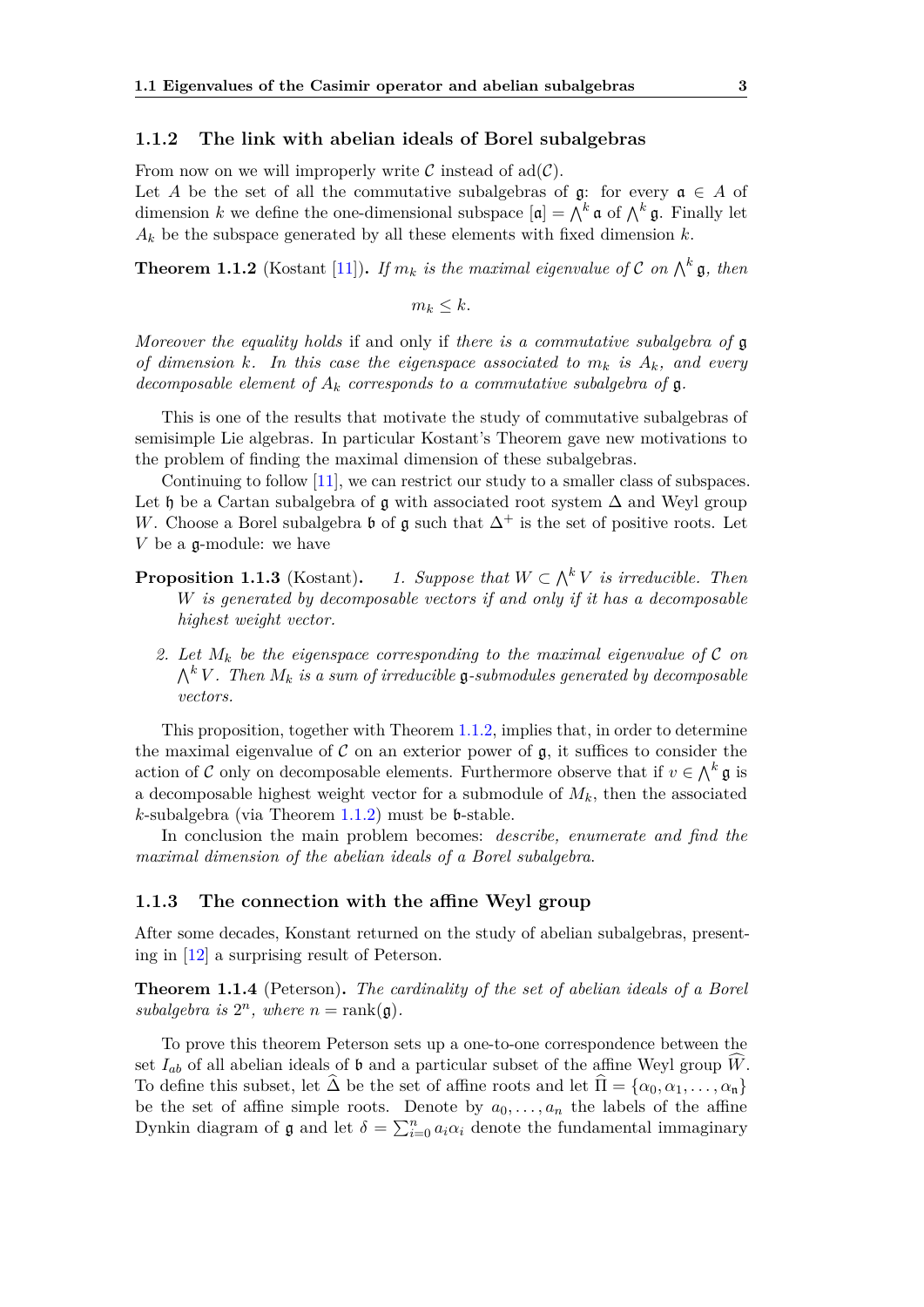root. Moreover let  $\hat{\Delta}^+$  be the set of positive affine roots corresponding to the choice of **b**. For any  $w \in \widehat{W}$  define the *inversion set* 

$$
N(w) = \{ \gamma \in \widehat{\Delta}^+ \mid w^{-1}(\gamma) \in -\widehat{\Delta}^+ \}.
$$

Now an element  $w \in \widehat{W}$  is said to be *minuscule* if  $N(w)$  is of the form  $\{\delta - \gamma \mid \gamma \in S\}$ , where  $S \subset \Delta$ . Peterson found the following result:

<span id="page-9-0"></span>**Proposition 1.1.5.** *There exists a one-to-one correspondence between the set of minuscule elements of*  $\widehat{W}$  *and*  $I_{ab}$ *.* 

*Proof.* We sketch the proof following the approach of Cellini and Papi in [\[4\]](#page-56-4). Let i be an abelian ideal of  $\mathfrak{b}$ . Write  $\mathfrak{i} = \bigoplus_{\alpha \in \Phi} \mathfrak{g}_{\alpha}$  and define the set

$$
L_{\mathfrak{i}} = \bigcup_{k \ge 1} (-\Phi^k + k\delta),
$$

where  $\Phi^k = (\Phi^{k-1} + \Phi) \cap \Delta$ . Since i is abelian, clearly  $\Phi^k = 0$  for every  $k \geq 2$ . Knowing this, it is easy to verify that  $L_i$  is closed. Furthermore  $\hat{\Delta}^+ \setminus L_i$  must also be closed: if not, we could find  $\alpha, \beta \in \Delta^+ \setminus \Phi$  such that  $\alpha - \beta \in \Phi$ , clearly a contradiction since i is an ideal. This implies, by Proposition  $1.3.1(3)$  $1.3.1(3)$ , that there exists a  $w \in W$  such that  $N(w) = L_i$ . Thus we have established a bijection between abelian ideals of b and the set of minuscule elements.  $\Box$ 

*Remark* 1.1.1*.* It is possible to prove that *L*<sup>i</sup> is *biconvex* for all the *ad*-nilpotent ideals i of b, i.e. ideals included in the nilpotent radical of b. See [\[2\]](#page-56-5), [\[3\]](#page-56-6) for further details.

This proposition gives us a new interpretation of the main problem, that is *describe and find the maximal lenght of the minuscule elements of*  $W$ .

Peterson's approach was the point of departure for a serie of papers regarding abelian ideals and related problems in combinatorics and representation theory. For example:

- in [\[18\]](#page-57-4), Panyushev and Röhrle, while studying the relationship between spherical nilpotent orbits and abelian ideals of b, observed a bijection between maximal abelian ideals and the set of long simple roots of  $\hat{\mathfrak{g}}$ . In [\[17\]](#page-57-1) Panyushev gave a conceptual explanation of that empirical observation;
- in [\[20\]](#page-57-2) Suter found a uniform formula for the dimension of maximal abelian ideals in terms of combinatorial invariants related to the associated long simple root: this gave a conceptual explanation of an old resilt of Malcev [\[15\]](#page-57-0), which was a Lie algebra generalization of a classical result of Schur [\[19\]](#page-57-5) on the maximal number of linearly independent commuting matrices;
- in [\[4\]](#page-56-4) Cellini and Papi found independently the same formula of Suter and obtained a subtler description of the poset structure of the set of minuscule elements.

In the next sections we will introduce the main topic of this thesis, that is a generalization to  $\mathbb{Z}_2$ -graded Lie algebras of the theory previously developed.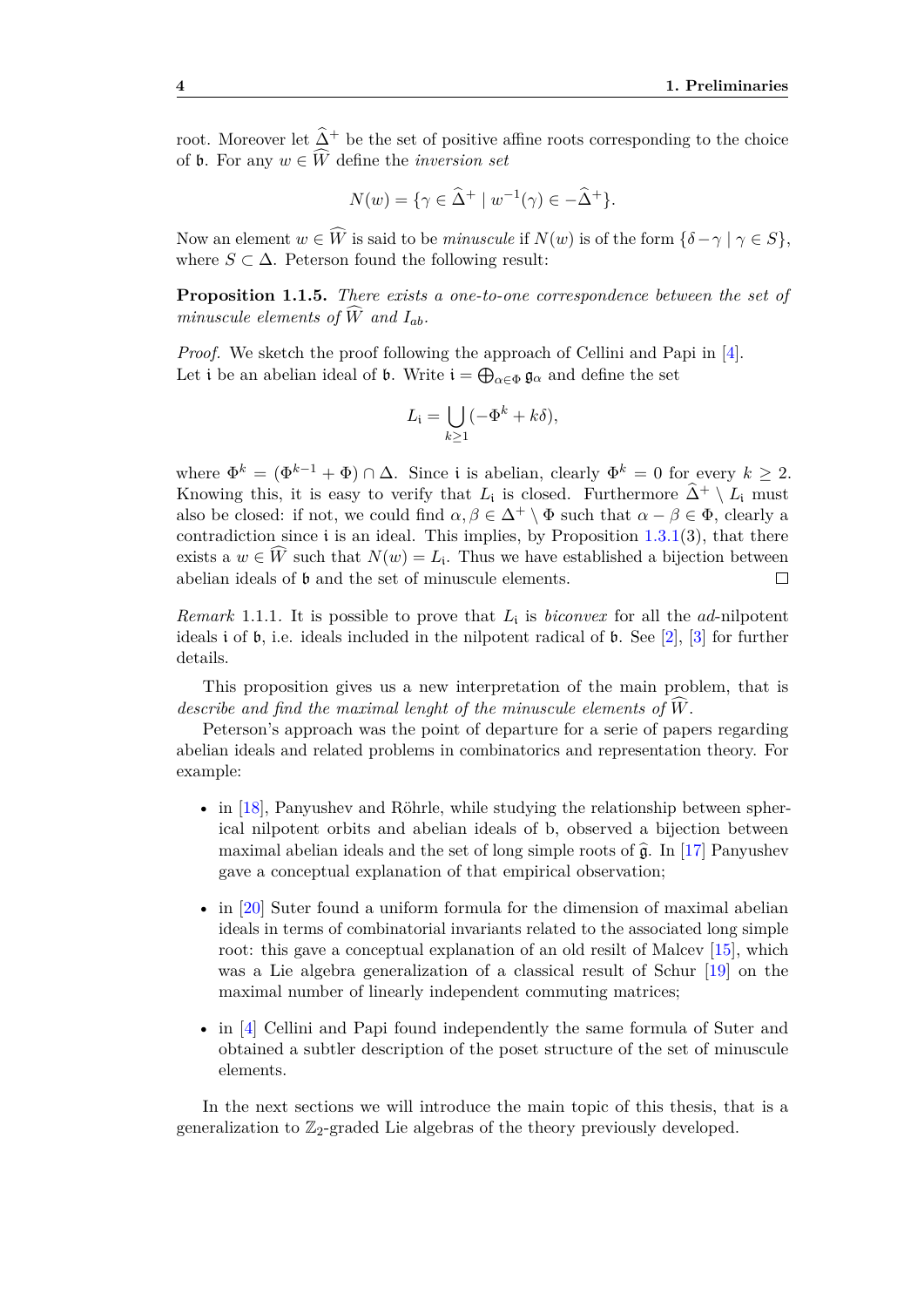## <span id="page-10-0"></span>1.2 Generalization to  $\mathbb{Z}_2$ -graded Lie algebras

Let  $\sigma$  be an indecomposable involution acting on a semisimple Lie algebra  $\mathfrak g$  and let  $\mathfrak{g} = \mathfrak{g}_0 \oplus \mathfrak{g}_1$  be the corresponding  $\mathbb{Z}_2$ -gradation, i.e.  $\mathfrak{g}_k = \{x \in \mathfrak{g} \mid \sigma(x) = e^{ik\pi}x\}.$ We recall that

**Proposition 1.2.1.** *If*  $\mathfrak{g} = \mathfrak{g}_0 \oplus \mathfrak{g}_1$  *is a*  $\mathbb{Z}_2$ -graded semisimple Lie algebra then  $\mathfrak{g}_0$  *is a reductive Lie subalgebra.*

In view of this we can fix a Cartan subalgebra  $\mathfrak{h}_0$  and a Borel subalgebra  $\mathfrak{b}_0$ of  $\mathfrak{g}_0$ . Moreover let  $\{x_1, \ldots, x_N\}$  be a basis of  $\mathfrak{g}$  compatible with the  $\mathbb{Z}_2$ -grading, that is, a basis consisting of eigenvector for the action of  $\sigma$ . We have the following decompositions:

$$
d = d_0 + d_1, \qquad d_i = \frac{1}{2} \sum_{j:x_j \in \mathfrak{g}_i} \epsilon(x_j) \operatorname{ad}_{x_j}
$$

$$
C = C_0 + C_1, \qquad C_i = \sum_{j:x_j \in \mathfrak{g}_i} x_j \cdot x_j'
$$

*Remark* 1.2.1. Observe that  $\mathcal{C}_0$  is the Casimir operator of  $\mathfrak{g}_0$  with respect to the form  $\langle \cdot, \cdot \rangle_{|\mathfrak{g}_0}$ . In particular by Theorem [1.1.1](#page-7-0) we have  $ad(\mathcal{C}_i) = 2(d_i \partial + \partial d_i)$ .

In [\[16\]](#page-57-3) Panyushev found a generalization of Theorem [1.1.2](#page-8-2) to this setting.

<span id="page-10-1"></span>**Theorem 1.2.2** (Panyushev). If  $l_k$  is the maximal eigenvalue of  $C_0$  on  $\bigwedge^k \mathfrak{g}_1$  then

$$
l_k \leq \frac{k}{2}.
$$

*Moreover the equality holds* if and only if  $\mathfrak{g}_1$  *contains a k-dimensional commutative subalgebra.* In this case the eigenspace associated to  $l_k$  is generated by  $\bigwedge^k \mathfrak{a}$  where  $\mathfrak{a}$ *runs through all k-dimensional commutative subalgebras of*  $\mathfrak{g}_1$ .

*Proof.* Let  $v = v_1 \wedge \ldots \wedge v_k$  be a decomposable element of  $\bigwedge^k \mathfrak{g}_1$ : we can assume that  $v_1, \ldots, v_k$  are orthonormal vectors in  $\mathfrak{g}_1$  with respect to the hermitian form  $\{\cdot,\cdot\} = \langle \cdot,\cdot^* \rangle$ . We recall [\[16,](#page-57-3) Proposition 4.1]:

$$
d_1([y, z]) = - \sum_{j:x_j \in \mathfrak{g}_0} [x_i, y] \wedge [x'_i, z].
$$

Using this, it's not difficult to prove that

$$
C_0(v) = \frac{k}{2}v - 2\sum_{i < j} (-1)^{i+j-1} d_1([v_i, v_j]) \wedge v_1 \dots \hat{v}_i \dots \hat{v}_j \dots \wedge v_k.
$$

Define  $u_{ij}$  as the generic summand in the right side of the previous equality. Since  $v_1, \ldots, v_k$  are orthonormal we obtain that  $\{v, v\} = 1$ . Moreover

$$
\{u_{ij}, v\} = \{d_1([v_i, v_j]), v_i \wedge v_j\} = \{[v_i, v_j], [v_i, v_j]\} \ge 0
$$

hence

$$
\{\mathcal{C}_0(v), v\} = \frac{k}{2} - 2 \sum_{i < j} \{ [v_i, v_j], [v_i, v_j] \} \le \frac{k}{2}.
$$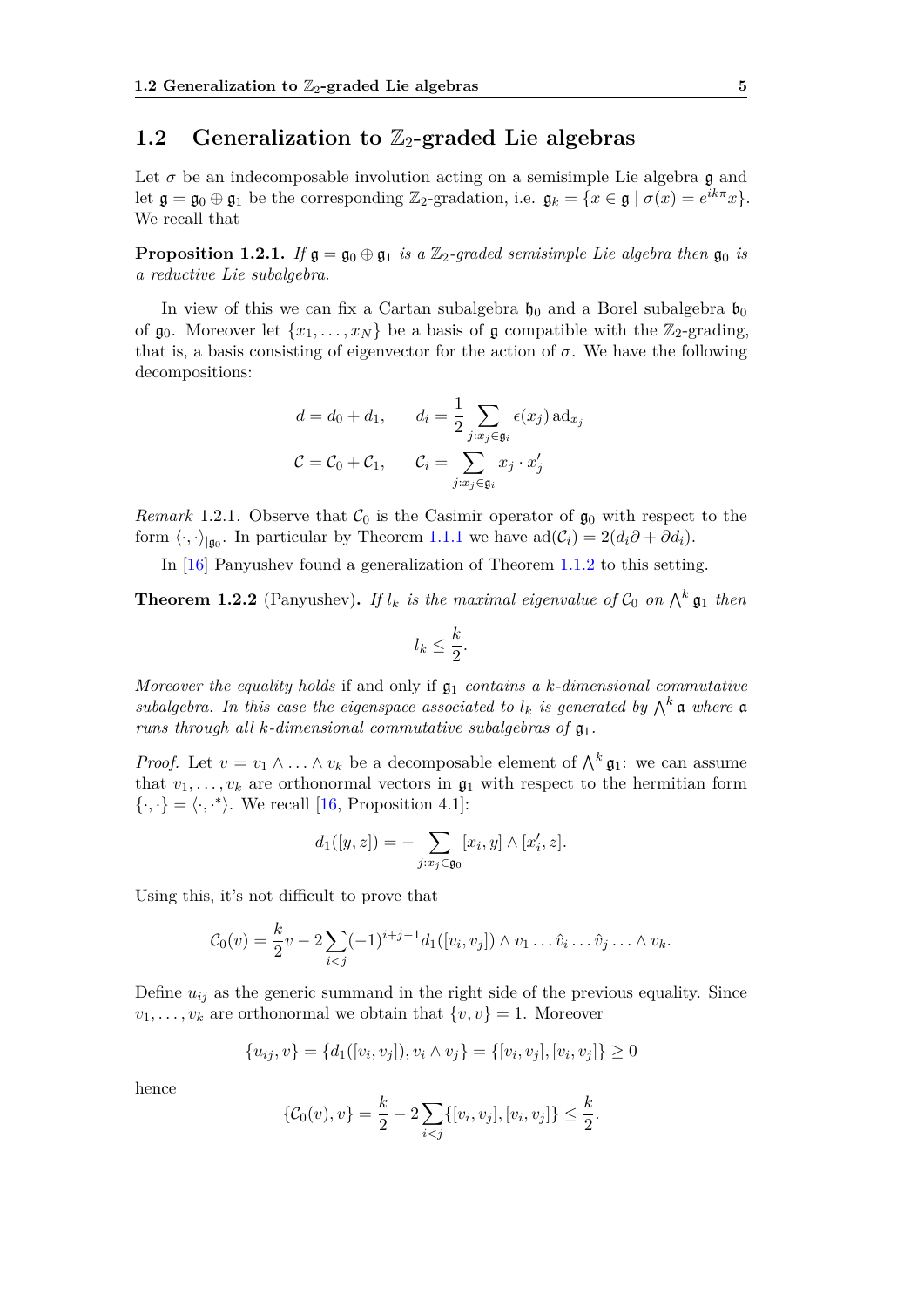In conclusion if *v* is an eigenvector for the action of  $C_0$  on  $\bigwedge^k \mathfrak{g}_1$ , then the corresponding eigenvalue is less or equal to  $\frac{k}{2}$ . Observe that the equality holds if and only if all  $[v_i, v_j]$  vanish, i.e. the algebra generated by  $\{v_1, \ldots, v_k\}$  is commutative.

By Theorem  $1.1.3(2)$  $1.1.3(2)$ , the eigenspace of the maximal eigenvalue is generated by decomposable highest weight vectors, and this suffices to prove the thesis.  $\Box$ 

<span id="page-11-2"></span>*Remark* 1.2.2*.* It is possible to recover Theorem [1.1.2](#page-8-2) from the previous result. Let  $\widetilde{\mathfrak{g}}$  be a semisimple lie algebra, with decomposition into simple ideals  $\widetilde{\mathfrak{g}} = \bigoplus_i \mathfrak{k}_i$ . The indecomposability of  $\sigma$  implies that  $\mathfrak{k}_i \simeq \mathfrak{k}_i$  and that  $\sigma$  permutes ciclically the factors. Since  $\sigma$  is an involution, up to conjugation we may assume that  $\tilde{\mathfrak{g}} = \mathfrak{g} \oplus \mathfrak{g}$  and that  $\sigma(x, y) = \sigma(y, x)$ . Observe that in this case  $\tilde{\mathfrak{g}}_0$  is the diagonal, therefore  $\tilde{\mathfrak{g}}_0 \simeq \mathfrak{g}$ as algebras and  $\tilde{\mathfrak{g}}_1 \simeq \mathfrak{g}$  as g-modules. Let  $\tilde{\mathfrak{C}}$  be the Casimir operator of  $\tilde{\mathfrak{g}}$ , with *σ*-decomposition  $C = C_0 + C_1$ : observe that  $2C_0 = C$ , with C the Casimir operator of g. Now, by Theorem [1.2.2,](#page-10-1) we obtain that the maximal eigenvalue of  $\tilde{C}_0$  on  $\bigwedge^k \widetilde{\mathfrak{g}}_1 \simeq \bigwedge^k \mathfrak{g}$  is at most  $\frac{k}{2}$ . Since the isomorphism  $\widetilde{\mathfrak{g}}_1 \simeq \mathfrak{g}$  preserves commutative subalgebras, we have the thesis.

As in [\[11\]](#page-56-0), we can refine Panyushev's Theorem: first observe that a decomposable element  $v_1 \wedge \ldots \wedge v_k \in \bigwedge^k \mathfrak{g}_1$  is a highest weight vector *if and only if* the corresponding subspace generated by  $\{v_1, \ldots, v_k\}$  is  $\mathfrak{b}_0$ -stable. Moreover let  $A_k$  be the subspace of  $\bigwedge^k \mathfrak{g}_1$  generated by the lines  $\bigwedge^k \mathfrak{a}$ , where  $\mathfrak{a}$  ranges over all *k*-dimensional commutative subalgebras of  $\mathfrak{g}_1$ : it is known that

**Proposition 1.2.3** (Panyushev). The subspace  $A = \bigoplus_k A_k$  of  $\bigwedge \mathfrak{g}_1$  is generated by *decomposable highest weight vectors.*

This clearly implies that in order to study the maximal eigenvalue of  $C_0$  on  $\bigwedge^k \mathfrak{g}_1$ , *it suffices to consider the set of all*  $\mathfrak{b}_0$ *-stable k-dimensional commutative subspaces of*  $\mathfrak{g}_1$ .

Even in this case it is possible to translate the problem in combinatorial terms as in Theorem [1.1.5.](#page-9-0) In particular in [\[1\]](#page-56-2) Cellini, Möseneder Frajria and Papi found a bijection between the set of  $\mathfrak{b}_0$ -stable commutative subspaces of  $\mathfrak{g}_1$  and a subset of the affine Kac-Moody Lie algebra  $\widehat{L}(\mathfrak{g}, \sigma)$ .

This time we will explain in detail this relation, giving a complete proof of the related theorems. To make this we need some results on affine Kac-Moody algebras and their homology.

#### <span id="page-11-0"></span>**1.2.1 Realization of affine Kac-Moody algebras**

The main reference of this section will be [\[9,](#page-56-7) Chapter 8].

Let  $\mathfrak g$  be of type  $X_N$  and rank  $n, \sigma$  an automorphism of  $\mathfrak g$  of order  $m$  and  $k$  the least positive integer such that  $\sigma^k$  is inner. Denote with  $\hat{\mathfrak{g}}$  the affine Kac-Moody Lie algebra associated to a generalized Cartan matrix of type  $X_N^{(k)}$ . Define the Chevalley generator  $\{E_i, F_i\}_i$  of  $\hat{\mathfrak{g}}$  as in [\[9\]](#page-56-7). We recall a theorem of Kac about automorphisms of Lie algebras.

<span id="page-11-1"></span>**Theorem 1.2.4** (Kac [\[9\]](#page-56-7)). 1. To each  $(n + 1)$ -tuple  $s = (s_0, \ldots, s_n)$  of non*negative coprime integers corresponds an automorphism*  $\sigma_{s,k}$  *of*  $\mathfrak{g}$  *of order*  $m = k \sum_{i=0}^{n} \alpha_i s_i$ , where  $a_i$  are the labels of the diagram  $X_N^{(k)}$ . These automor*phisms are defined (uniquely) by*  $\sigma_{\mathbf{s},k}(E_j) = e^{2\pi i s_j/m} E_j$ ,  $j = 0, \ldots, n$ .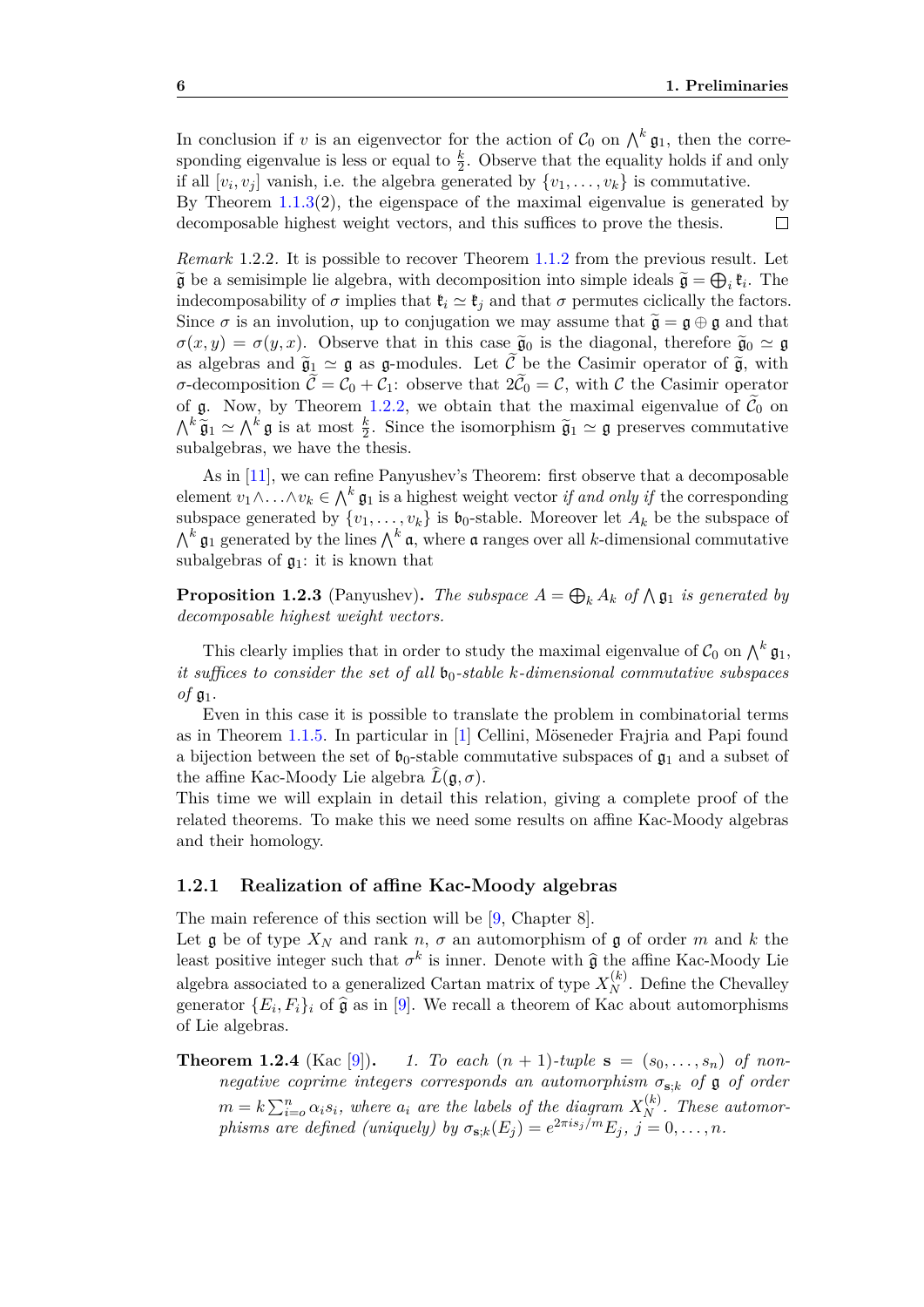- *2. Up to conjugation by an automorphism of* g*, the automorphisms σ***s**;*<sup>k</sup> exhaust all automorphisms of order m of* g*.*
- *3. Two automorphisms*  $\sigma_{s,k}$  *and*  $\sigma_{s',k'}$  *are conjugate by an automorphism of*  $\mathfrak{g}$  *if* and only if  $k = k'$  and the sequence **s** can be transformed in the sequence **s**' by an automorphism of the diagram  $X_N^{(k)}$ .

Observe that the numbers  $s_0, \ldots, s_m$  define a Z-grading on  $\hat{\mathfrak{g}}$ . In fact, fix a Cartan subalgebra  $\mathfrak h$  of  $\hat{\mathfrak g}$  and let  $\Delta$  be the associated root system with simple roots  $\widehat{\Pi} = {\alpha_0, \ldots, \alpha_n}$ : for every  $\gamma \in \widehat{\Delta}$  with  $\gamma = \sum_{i=0}^n m_i \alpha_i$  define the *σ-height* 

$$
ht_{\sigma}(\gamma) = \sum_{i=0}^{n} s_i m_i.
$$

Let  $\hat{\mathfrak{g}}_{\gamma}$  be root space corresponding to  $\gamma$ : if  $x \in \hat{\mathfrak{g}}_{\gamma}$  we set  $deg(x) = ht_{\sigma}(\gamma)$ ; moreover for every  $h \in \hat{\mathfrak{h}}$  we set  $deg(h) = 0$ . We denote by  $\mathfrak{g}_i$  the subspace generated by all  $x \in \hat{\mathfrak{g}}$  of degree *i*, and we set  $\Delta_i = {\gamma \in \Delta \mid ht_{\sigma}(\gamma) = i}.$ 

By Theorem [1.2.4](#page-11-1) we can assume that  $\sigma$  is an automorphism of type  $(s_0, \ldots, s_n; k)$ . In particular, since we are interessed in automorphism of order 2, we have to consider only three kind of possibilities:

- 1.  $k = 1$  and there exist two indices p, q such that  $\alpha_p = \alpha_q = s_p = s_q = 1$  and  $s_i = 0$  for  $i \neq p, q$ ;
- 2.  $k = 1$  and there exists an index p such that  $s_p = 1, a_p = 2$  and  $s_i = 0$  for  $i \neq p$ ;
- 3.  $k = 2$  and there exists an index *p* such that  $s_p = 1$ ,  $a_p = 1$  and  $s_i = 0$  for  $i \neq p$ .

In the rest of the work we will refer to the first case as the *hermitian symmetric case*, and to the remaining two as the *semisimple case*. To explain these definitions we recall the following result.

**Theorem 1.2.5** (Kac). Let  $i_1, \ldots, i_r$  be all the indices such that  $s_{i_1} = \ldots = s_{i_r} = 0$ . *Then the Lie algebra*  $\mathfrak{g}_0$  *is isomorphic to a direct sum of the*  $(n - r)$ *-dimensional center and a semisimple Lie algebra whose Dynkin diagram is the subdiagram of the affine diagram*  $X_N^{(k)}$  *consisting of the vertices*  $i_1, \ldots, i_r$ *.* 

From the first part of this theorem we obtain that in the semisimple case the subalgebra  $\mathfrak{g}_0$  has no center, hence it is semisimple. On the contrary, in the hermitian symmetric case  $\mathfrak{g}_0$  is reductive with a 1-dimensional center, therefore we can regard  $g/g_0$  as an infinitesimal hermitian symmetric space.

<span id="page-12-0"></span>*Remark* 1.2.3. By the above theorem it is clear that  $\Delta_0$  can be seen as a root system for  $g_0$ .

We can now show a useful realization of the affine Kac-Moody algebra  $\hat{\mathfrak{g}}$  associated to the pair  $(\mathfrak{g}, \sigma)$ . Let  $L(\mathfrak{g}) = \mathbb{C}[t, t^{-1}] \otimes \mathfrak{g}$  be the loop algebra of  $\mathfrak{g}$  and  $\widetilde{L}(\mathfrak{g}) =$  $L(\mathfrak{g}) \oplus \mathbb{C}c$  its universal central extension, with Lie bracket defined by

$$
[t^m\otimes x,t^n\otimes y]=t^{m+n}\otimes [x,y]+m\delta_{m,-n}\langle x,y\rangle c, \quad \forall x,y\in \mathfrak{g}, \forall m,n\in \mathbb{Z}
$$

and clearly  $[c, t^m \otimes x] = 0$  for all  $x \in \mathfrak{g}, m \in \mathbb{Z}$ . Define a derivation  $[d, \cdot]$  of  $\widetilde{L}(\mathfrak{g})$ setting

$$
[d, p(t) \otimes x] = t \frac{d}{dt} p(t) \otimes x, \quad \forall p(t) \otimes x \in L(\mathfrak{g})
$$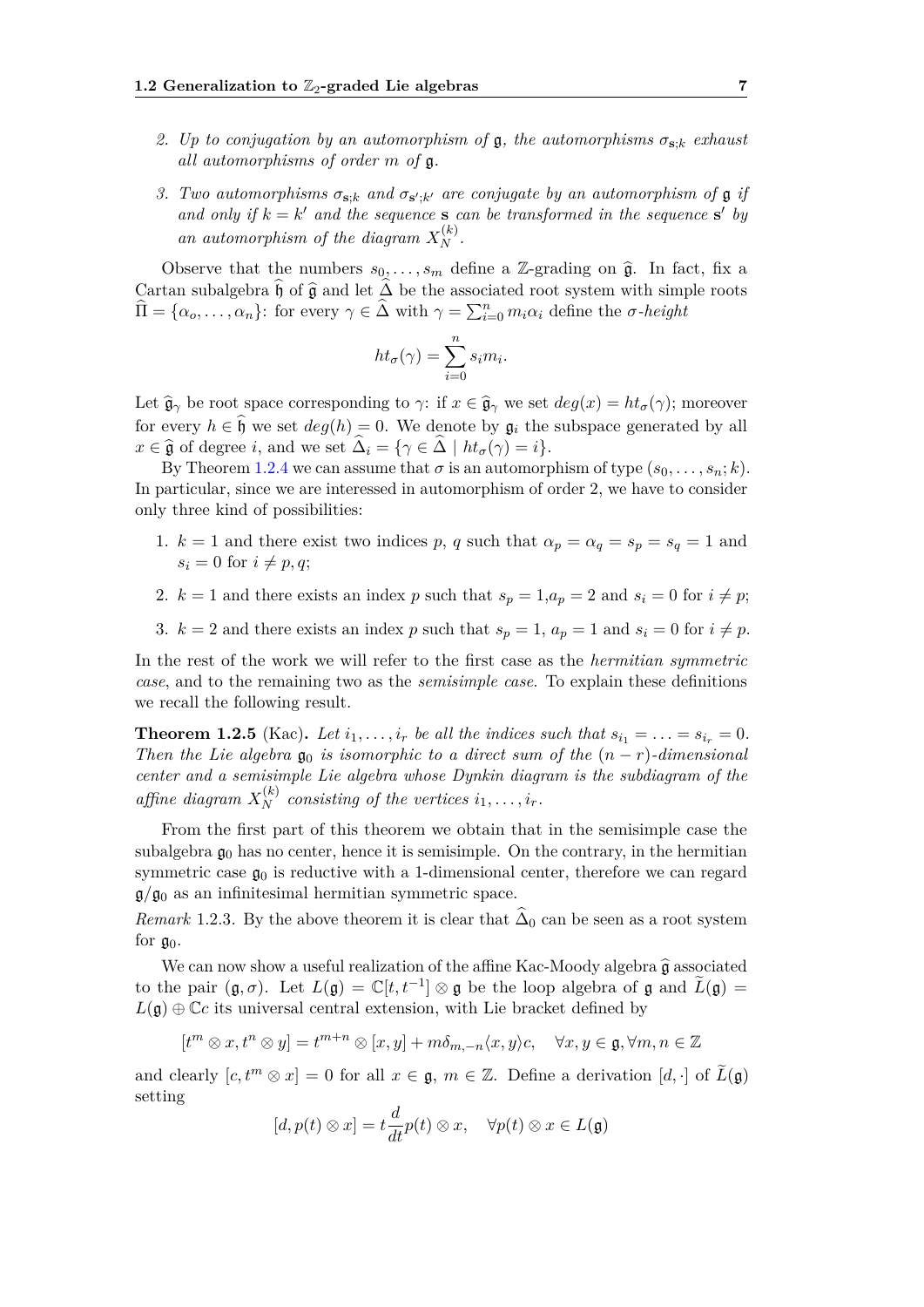and  $[d, c] = 0$ . We obtain the algebra  $\widehat{L}(\mathfrak{g}) = \widetilde{L}(\mathfrak{g}) \oplus \mathbb{C}d$  and its subalgebra

$$
\widehat{L}(\mathfrak{g},\sigma)=\sum_{j\in\mathbb{Z}}\mathfrak{g}_{\bar{\jmath}}\otimes t^j+\mathbb{C} c+\mathbb{C} d,
$$

where  $\bar{j} \in \{0, 1\}$  is defined by  $j \approx \bar{j} \mod 2$ . Let  $\mathfrak{h}_0$  be a fixed Cartan subalgebra of  $\mathfrak{g}_0$ . We have the follwing theorem.

**Theorem 1.2.6** (Kac). *There exists an isomorphism*  $\Phi : \hat{\mathfrak{g}} \longrightarrow \hat{L}(\mathfrak{g}, \sigma)$  *such that* 

- $\Phi$  *maps*  $\hat{\mathfrak{g}}_i$  *onto*  $t^i \otimes \mathfrak{g}_{\overline{i}}$  *for*  $i \neq 0$ *;*
- $\Phi(\widehat{\mathfrak{h}}) = 1 \otimes \mathfrak{h}_0 + \mathbb{C}c + \mathbb{C}d$ ;
- $\Phi(\widehat{\mathfrak{g}}_0) = 1 \otimes \mathfrak{g}_0 + \mathbb{C}c + \mathbb{C}d$ .

Observe that this result implies a refinement of Remark [1.2.3:](#page-12-0) in fact we have that  $\Delta_0$  is isomorphic to the root system of  $\mathfrak{g}_0$  corresponding to  $\mathfrak{h}_0$ . More specifically, define  $\delta' \in \hat{\mathfrak{h}}^*$  setting  $\delta'(d) = 1$  and  $\delta'(c) = \delta'( \mathfrak{h}_0 ) = 0$  (from now on we will omit the isomorphism  $\Phi$ ): following [\[9\]](#page-56-7) it is possible to prove that

$$
\alpha_i = \overline{\alpha_i} + s_i \delta',
$$

where  $\lambda \to \overline{\lambda}$  is the restriction map from  $\hat{\mathfrak{h}}$  to  $\mathfrak{h}_0$ .

*Remark* 1.2.4. Since  $\delta = \sum_{i=0}^{n} a_i \alpha_i$ , by the previous equality we obtain that  $\delta' = \frac{k}{2}$  $rac{k}{2}\delta$ . *Remark* 1.2.5. The assumption of g simple can be dropped safely if we assume  $\sigma$ indecomposable: in fact, as explained in [\[10\]](#page-56-8), most arguments given in [\[9\]](#page-56-7) can be extended to the case of g semisimple but not simple. This is the case of Remark [1.2.2,](#page-11-2) where we consider  $\tilde{\mathfrak{g}} = \mathfrak{g} \oplus \mathfrak{g}$ , with  $\mathfrak{g}$  simple, and  $\sigma$  the flip. In the sequel this case will be referred to as the *adjoint case*.

#### <span id="page-13-0"></span>**1.2.2 Homology and representation theory**

In this section we will state some results about homology of Kac-Moody algebras. First we recall an extended version of the Garland-Lepowsky Theorem (see  $[6]$ ). We will follow the presentation of Kumar [\[14\]](#page-57-6).

Let g be a symmetrizable Kac-Moody algebra of rank *n*, with Cartan decomposition  $\mathfrak{g} = \mathfrak{h} \oplus (\bigoplus_{\gamma \in \Delta} \mathfrak{g}_{\gamma})$  and let  $\Pi = \{\alpha_1, \ldots, \alpha_n\}$  be the set of simple roots. Choose a set of positive roots  $\Delta^+$  and a subset  $Y \subset \{1, \ldots, n\}$ : we define the subalgebras

$$
\mathfrak{g}_Y = \mathfrak{h} \oplus \big( \oplus_{\gamma \in \Delta_Y} \mathfrak{g}_\gamma \big), \quad \ \mathfrak{u}_Y^\pm = \oplus_{\gamma \in \Delta^\pm \backslash \Delta_Y^\pm} \mathfrak{g}_\gamma
$$

where  $\Delta_Y = \Delta \cap (\bigoplus_{i \in Y} \mathbb{Z} \alpha_i)$  is the *parabolic subsystem* associated to *Y*, and  $\Delta_Y^{\pm} = \Delta_Y \cap \Delta^{\pm}.$ 

Moreover, let  $\langle \cdot, \cdot \rangle$  be the Killing form of  $\mathfrak g$  and  $\nu : \mathfrak h \to \mathfrak h^*$  the induced natural isomorphism: as usual we set  $\alpha_i^{\vee} = \frac{2}{\langle \alpha_i, \cdot \rangle}$  $\frac{2}{\langle \alpha_i, \alpha_i \rangle} \nu^{-1}(\alpha_i)$ . We can define an action on  $\mathfrak{h}^*$  of the Weyl group *W* of  $\mathfrak{g}$  in the following way: choose  $\rho \in \mathfrak{h}^*$  such that  $\rho(\alpha_i^{\vee}) = 1$  for all  $i = 1, \ldots, n$ , and set

$$
w * \lambda = w(\lambda + \rho) - \rho, \quad \forall w \in W, \forall \lambda \in \mathfrak{h}^*.
$$

<span id="page-13-1"></span>Clearly the definition does not depend on the choice of *ρ*. We now consider the exterior algebra  $\Lambda$  g of g. First of all we have the following lemma.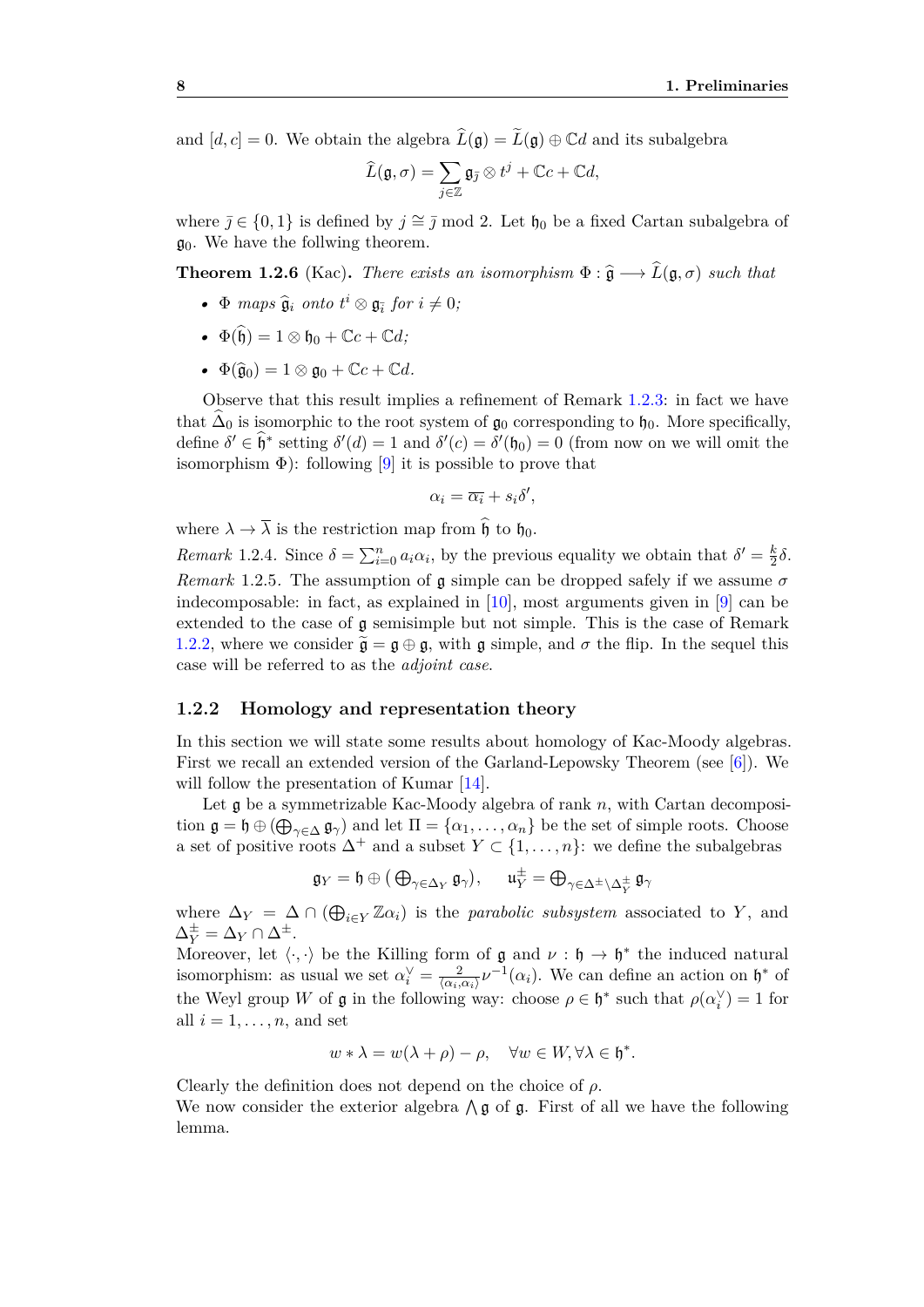**Lemma 1.2.7.** Let w be an element of the Weyl group  $W_Y$  of  $\Delta_Y$ . Then the weight  $\mathbf{p}$  *space of*  $\bigwedge \mathbf{u}_Y^-$  *corresponding to the weight*  $w * 0$  *is one dimensional and is spanned by* 

$$
e_{-\beta_1} \wedge \ldots \wedge e_{-\beta_p}, \quad p = \ell(w)
$$

*where*  $N(w) = \{\beta_1, \ldots, \beta_p\}$  *and*  $e_{-\beta_i}$  *is a nonzero root vector corresponding to the root*  $-\beta_i$ *.* 

*Proof.* Fix a basis of  $\mathfrak{u}_Y^-$  of root vectors: by the definition of the action of ad on  $\wedge \mathfrak{g}$ , we have that, for every decomposable vector  $v = e_{-\gamma_1} \wedge \ldots \wedge e_{-\gamma_p} \in \bigwedge^p \mathfrak{u}_Y^-$ ,

$$
ad_h(v) = \Big(-\sum_{i=1}^p \gamma_i\Big)(h) \cdot v, \quad \forall h \in \mathfrak{h}.
$$

In particular *v* is a root vector for  $w * 0$  if and only if  $\sum_{i=1}^{p} \gamma_i = \rho - w(\rho)$ . Now observe that  $s_{\alpha_i}(\rho) = \rho - 2 \frac{\langle \rho, \alpha_i \rangle}{\langle \alpha_i, \alpha_i \rangle}$  $\frac{\langle \rho, \alpha_i \rangle}{\langle \alpha_i, \alpha_i \rangle}$   $\alpha_i = \rho - \alpha_i$ : this, together with Proposition [1.3.1\(](#page-19-2)2), implies that  $w^{-1}(\rho) = \rho - \sum_{\beta_i \in N(w)} \beta_i$ , and hence, if *v* is a root vector,

<span id="page-14-0"></span>
$$
-\sum_{\beta_i \in N(w)} \beta_i = w^{-1} \Big(\sum_{i=1}^p \gamma_i\Big). \tag{1.2.1}
$$

We claim that  $\{\gamma_1, \ldots, \gamma_p\} = N(w)$ : observe that, since  $w^{-1}(\sum_{i=1}^p \gamma_i)$  is negative, there exists an index  $i_1$  such that  $w^{-1}(\gamma_{i_1}) < 0$ , and then  $\gamma_{i_1} \in N(w)$ . Now [\(1.2.1\)](#page-14-0) becomes  $-\sum_{\beta_i \in N(w) \setminus {\gamma_{i_1}}} \beta_i = w^{-1}(\sum_{i \neq i_1} \gamma_i)$ , therefore repeating the previous argument we obtain the claim and the lemma.

Now let *V* be a g-module and set  $\Lambda_p = \Lambda^p$  g  $\otimes_{\mathbb{C}} V$ : it is possible to define a family of operators  $\partial_p : \Lambda_p \to \Lambda_{p-1}$  setting

$$
\partial_p(v_1 \wedge \ldots \wedge v_p \otimes x) = \sum_{i=1}^p (-1)^{i+1} v_1 \wedge \ldots \wedge \widehat{v_i} \wedge \ldots \wedge v_p \otimes (v_i \cdot x) + + \sum_{i < j} (-1)^{i+j+1} [v_i, v_j] \wedge v_1 \ldots \wedge \widehat{v_i} \ldots \wedge \widehat{v_j} \ldots \wedge v_p \otimes x.
$$

when  $p > 1$ , and  $\partial_1(v \otimes x) = 0$  when  $p = 1$ . Furthermore, we can extend the internal product  $\epsilon$  and the adjoint action ad to  $\Lambda_p$ , setting

$$
\epsilon(w)(v_1 \wedge \ldots \wedge v_p \otimes x) = w \wedge v_1 \wedge \ldots \wedge v_p \otimes x
$$
  
ad<sub>w</sub> $(v_1 \wedge \ldots \wedge v_p \otimes x) = v_1 \wedge \ldots \wedge v_p \otimes w \cdot x + \sum_{i=1}^p v_1 \wedge \ldots \wedge [w, v_i] \wedge \ldots \wedge v_p$ 

for every  $w \in \mathfrak{g}, v_1 \wedge \ldots \wedge v_p \otimes x \in \Lambda_p$ . Observe that the relations stated in the proof of Proposition [1.1.1](#page-7-0) are still true, in particular we have

<span id="page-14-1"></span>
$$
[\partial_p, \mathrm{ad}_w] = 0 \tag{1.2.2}
$$

$$
\mathrm{ad}_{w} = \epsilon(w)\partial_{p-1} + \partial_{p}\epsilon(w). \tag{1.2.3}
$$

Replacing  $(1.2.3)$  in  $(1.2.2)$  we obtain that

$$
\partial_p \partial_{p+1} \epsilon(w) = \epsilon(w) \partial_{p-1} \partial_p.
$$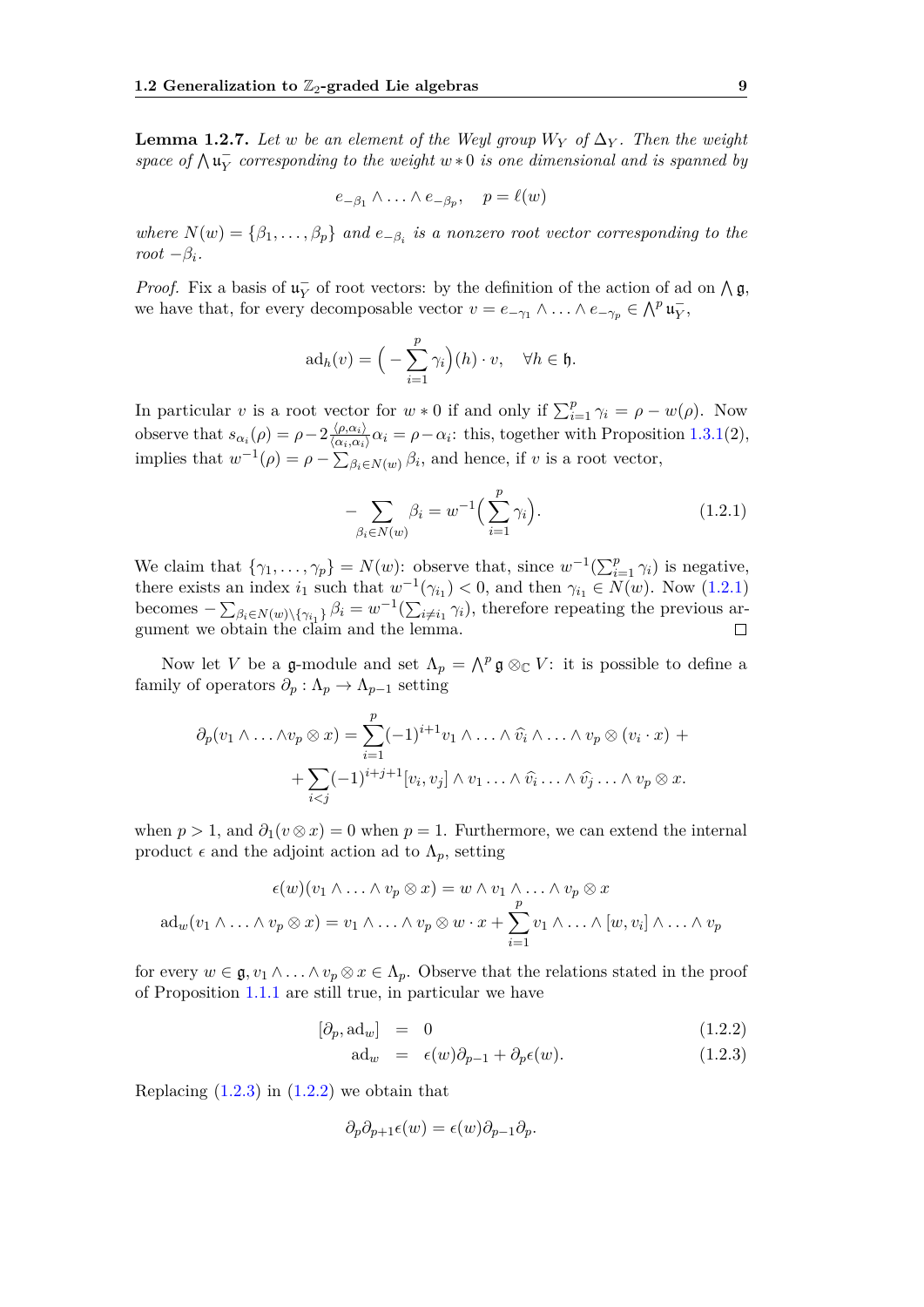Moreover, by a recursive argument, this clearly implies that  $\partial_p \partial_{p+1} = 0$  and hence that  $(\Lambda_p, \partial_p)_{p>1}$  is a chain complex. In conclusion we can define the *Lie algebra homology with coefficients in V* as

$$
H_p(\mathfrak{g}, V) = \frac{\ker \partial_p}{\text{Im } \partial_{p+1}}.
$$

Denote by  $W'_{Y}$  the (left) quotient of  $W$  by  $Y$ , that is, the set of minimal lenght elements in the cosets  $W_Yw, w \in W$ . Furthermore, we denote by  $V(\lambda)$  (resp.  $V_Y(\lambda)$ ) the irriducible  $\mathfrak{g}\text{-module}$  (resp.  $\mathfrak{g}\text{-module}$ ) of highest weight  $\lambda \in \mathfrak{h}^*$ . We have the following generalization of Garland-Lepowsky Theorem (we refer to [\[14,](#page-57-6) Theorem 3.2.7] for the proof).

<span id="page-15-0"></span>**Theorem 1.2.8.** For any subset  $Y \subset \{1, \ldots, n\}$  and any integrable highest weight  $\mathfrak{g}\text{-}module \ V(\lambda)$ *, we have* 

$$
H_p(\mathfrak{u}_Y^-, V(\lambda)) = \bigoplus_{\substack{w \in W'_Y \\ \ell(w) = p}} V_Y(w * \lambda).
$$

Now we translate Lemma [1.2.7](#page-13-1) and Theorem [1.2.8](#page-15-0) to our setting: the Kac-Moody algebra will be the affine algebra  $\hat{\mathfrak{g}}$  associated to the pair  $(\mathfrak{g}, \sigma)$ , *Y* will be the set  $\{i \mid s_i = 0\}$ , and we choose the trivial representation  $V(0)$  as  $V(\lambda)$ . Finally set  $\hat{\mathfrak{u}}_{\sigma}^{-} = \mathfrak{u}_{Y}^{-}$  and  $W'_{\sigma} = W'_{Y}$ .

<span id="page-15-1"></span>**Theorem 1.2.9.** We have the following decomposition in irreducible  $\hat{\mathfrak{g}}_0$ -modules:

$$
H_p(u_{\sigma}^-) = \bigoplus_{\substack{w \in W_{\sigma}' \\ \ell(w) = p}} V(w(\rho) - \rho).
$$

*Moreover*  $V(w(\rho) - \rho)$  *is one-dimensional and a representative of highest weight vector is*  $e_{-\beta_1} \wedge \ldots \wedge e_{-\beta_p}$ , where  $N(w) = \{\beta_1, \ldots, \beta_p\}$  and the  $e_{-\beta_i}$  are root vectors.

We conclude this section recalling some results on Lie algebra homology and Hodge theory.

We need to define a Laplacian operator on  $\bigwedge^p \widehat{\mathfrak{u}}^-_{{\sigma}}$ : set

$$
\widehat{\mathfrak{h}}_{\mathbb{R}} = \mathrm{span}_{\mathbb{R}}(\alpha_1^{\vee}, \dots, \alpha_n^{\vee}) + \mathbb{R}c + \mathbb{R}d
$$

and define the antihomomorphism  $y \mapsto y^*$  of  $\hat{g}$  setting  $E_i^* = F_i$ ,  $E_1^* = F_i$  on Chevalley generators and  $H^* = H$  when  $H \in \mathfrak{h}_\mathbb{R}$ . Let  $(\cdot, \cdot)$  be the normalized standard form on  $\hat{\mathfrak{g}}$  ([\[9,](#page-56-7) Section 6.2]) and define the hermitian form  $\{x, y\} = (x, y^*)$  for every  $x, y \in \hat{\mathfrak{g}}$ . By [\[14,](#page-57-6) Theorem 2.3.13] this hermitian form is positive definite on  $\hat{\mathfrak{u}}_{\sigma}^-$ , therefore, extending it via determinants on  $\hat{\mu}_{\sigma}$ , we obtain the adjoint  $\partial_p^* : \hat{\mu}_{\sigma}^{p-1} \hat{\mu}_{\sigma}^- \to \hat{\mu}_{\sigma}^p \hat{\mu}_{\sigma}^$ of *∂p*, and the associated Laplacian

$$
L_p = \partial_{p+1}\partial_{p+1}^* + \partial_p^*\partial_p.
$$

Define the set of harmonic *p*-form  $\mathcal{H}_p = \text{ker}(L_p)$ : it is known that

**Theorem 1.2.10.** *1.*  $\mathcal{H}_p \subseteq \text{ker}(\partial_p)$ .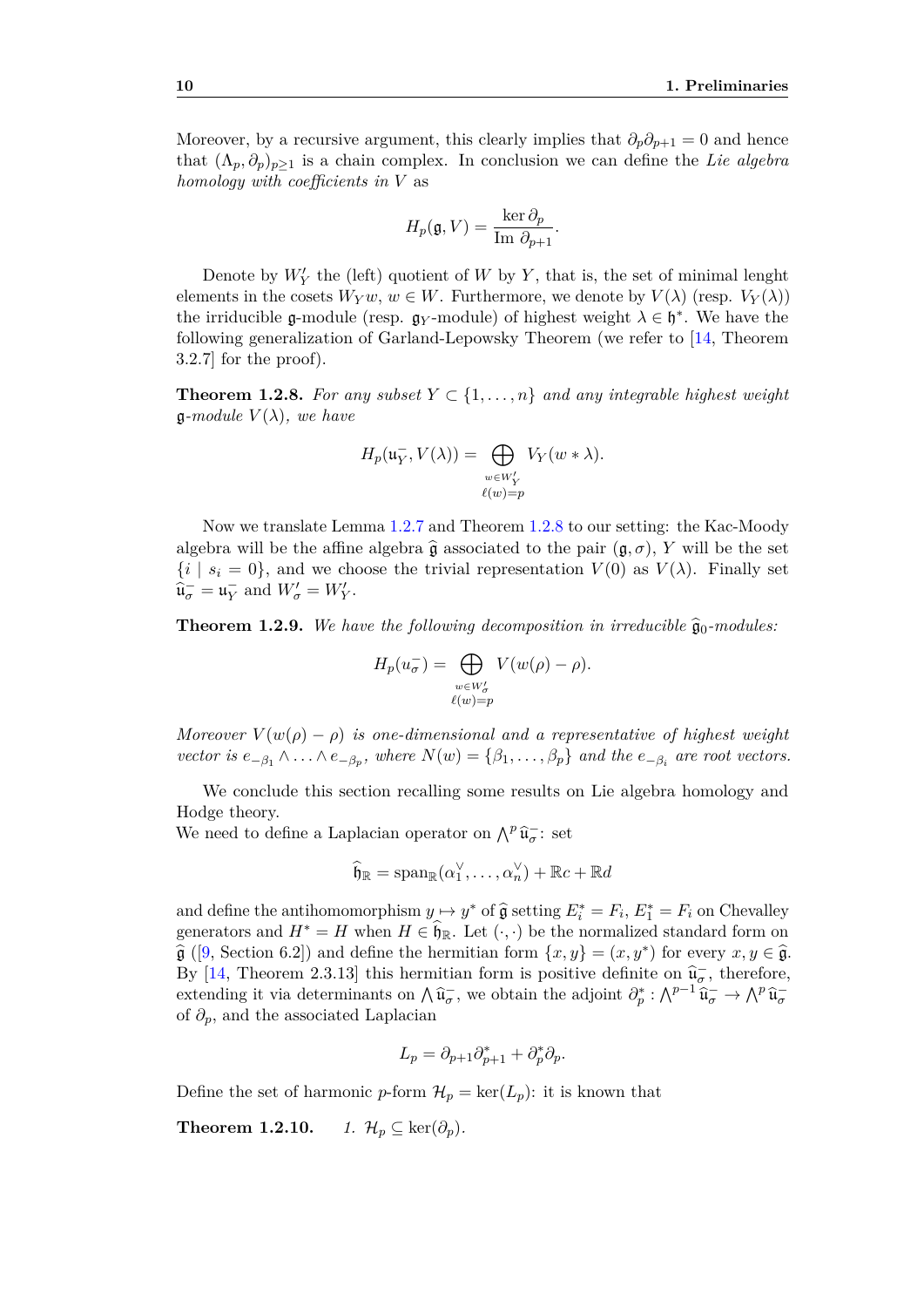2. *The natural map*  $\mathcal{H}_p \to (\mathcal{H}_p \oplus Im(\partial_{p+1}))/Im(\partial_{p+1})$  *induces an isomorphism*  $\mathcal{H}_p \cong H_p(\widehat{\mathfrak{u}}_{\sigma}^-).$ 

*Remark* 1.2.6*.* Observe that the grading on  $\hat{\mathfrak{g}}$  defines a grading on  $\hat{\mathfrak{u}}_{\sigma}^{\pm}$  and hence on  $\bigwedge \hat{\mathfrak{u}}_{\sigma}^-$ . We denote with  $(\bigwedge^p \hat{\mathfrak{u}}_{\sigma}^-)_q$  the subspace of  $\bigwedge^p \hat{\mathfrak{u}}_{\sigma}^-$  of degree *q*. Notice that  $(\bigwedge^p \widehat{\mathfrak{u}}_{\sigma}^-)_q = 0$  if  $p > -q$ 

*Remark* 1.2.7*.* It is clear that  $\partial_p((\bigwedge^p \hat{u}_\sigma^-)_q) \subseteq (\bigwedge^{p-1} \hat{u}_\sigma^-)_q$ . Moreover, since  $\bigwedge^p \hat{u}_\sigma^- =$  $\bigoplus_{q \in \mathbb{Z}} (\bigwedge^p \widehat{\mathfrak{u}}_{\sigma}^-)_q$  is an orthogonal sum, we have  $\partial_p^*((\bigwedge^{p-1} \widehat{\mathfrak{u}}_{\sigma}^-)_q) \subseteq (\bigwedge^p \widehat{\mathfrak{u}}_{\sigma}^-)_q$ . In particular since  $(\bigwedge^{p+1} \widehat{\mathfrak{u}}_{\sigma}^-)_{-p} = 0$  we obtain

<span id="page-16-1"></span>
$$
L_{p_{|\langle \bigwedge^{p} \widehat{u_{\sigma}} \rangle_{-p}}} = \partial_p^* \partial_{p_{|\langle \bigwedge^{p} \widehat{u_{\sigma}} \rangle_{-p}}}.
$$
\n(1.2.4)

#### <span id="page-16-0"></span>**1.2.3 The link with** *σ***-minuscule elements**

**Definition 1.2.1.** An element  $w \in \widehat{W}$  is said to be *σ-minuscule* if  $N(w) \subset \{ \alpha \in$  $\widehat{\Delta}^+ \mid ht_{\sigma}(\alpha) = 1$ . Denote by  $\mathcal{W}_{\sigma}^{ab}$  the set of  $\sigma$ -minuscule elements of  $\widehat{W}$ .

*Remark* 1.2.1. Note that in the adjoint case  $\tilde{\mathfrak{g}} = \mathfrak{g} \oplus \mathfrak{g}$ ,  $\mathfrak{g}$  simple, *w* is  $\sigma$ -minuscule if and only if  $N(w) \subset -\Delta_{\mathfrak{g}}^+ + \delta$ ,  $\Delta_{\mathfrak{g}}^+$  being the set of positive roots of  $\mathfrak{g}$ . So we recover Peterson's notion of minuscule elements quoted in the first section.

As preoviously stated, abelian  $\mathfrak{b}_0$ -stable subalgebras of  $\mathfrak{g}_1$  are related to  $\mathcal{W}_{\sigma}^{ab}$ , in fact

**Theorem 1.2.11.** *There is a bijection between*  $\mathcal{W}_{\sigma}^{ab}$  *and the set of abelian*  $\mathfrak{b}_0$ -stable *subalgebras of*  $\mathfrak{g}_1$ *.* 

*Proof.* Let  $\mathfrak{a} \subset \mathfrak{g}_1$  be a  $\mathfrak{b}_0$ -stable commutative subalgebra, and let  $\{x_1, \ldots, x_p\}$  be a basis of a. Set

$$
v_{\mathfrak{a}} = t^{-1} \otimes x_1 \wedge \ldots \wedge t^{-1} \otimes x_p \in \bigwedge^p \widehat{\mathfrak{g}}_{-1} = \Big(\bigwedge^p \widehat{\mathfrak{u}}_{\sigma}^{-}\Big)_{-p}
$$

By [\(1.2.4\)](#page-16-1) and since  $\mathfrak{a}$  is abelian we have  $\partial_p^* \partial_p (v_{\mathfrak{a}}) = 0$ . Therefore  $v_{\mathfrak{a}}$  is a cycle in  $\Lambda^p \hat{u}^-$ , and since  $\mathfrak{a}$  is  $\mathfrak{b}_0$ -stable and  $v_{\mathfrak{a}}$  is  $\hat{\mathfrak{b}}$ -stable, its homology class is a highest vector for an irreducible component  $V_a$  of  $H_p(\hat{\mathfrak{u}}_{\sigma}^-)$ . By Theorem [1.2.9](#page-15-1) there exists  $w \in \widehat{W}$  such that  $\ell(w) = p$  and  $V_{\mathfrak{a}} = V(w(\rho) - \rho)$ . We need to check that *w* is *σ*-minuscule: set  $N(w) = {\beta_1, ..., \beta_p}$  and observe that there exists a  $c \in \mathbb{C}$  such that

$$
e_{-\beta_1} \wedge \ldots \wedge e_{-\beta_p} = c \cdot t^{-1} \otimes x_1 \wedge \ldots \wedge t^{-1} \otimes x_p,
$$

for fixed root vectors  $e_{-\beta_i}$ . So each  $e_{-\beta_i}$  lies in the subspace generated by  $t^{-1} \otimes$  $x_1 \ldots t^{-1} \otimes x_p$ , and this implies that  $ht_{\sigma}(\beta_i) = 1$ .

Suppose now conversely that  $w \in \mathcal{W}_{\sigma}^{ab}$  and set  $N(w) = {\beta_1, \ldots, \beta_p}$ . Since  $ht_{\sigma}(\beta_i) =$ 1, we have that  $e_{-\beta_i} \in (\widehat{\mathfrak{u}}_{\sigma}^-)_{-1}$  and hence  $e_{-\beta_i} = t^{-1} \otimes x_i$  with  $x_i \in \mathfrak{g}_1$ . It is well known that  $W'_{\sigma} = \{w \in \widehat{W} \mid N(w) \cap \Delta_{\sigma}^+ = \emptyset\}$ , in particular if *w* is  $\sigma$ -minuscule then *w* ∈ *W*<sup>*g*</sup>. Again by Theorem [1.2.9](#page-15-1) the element *v* =  $e_{-\beta_1} \wedge \ldots \wedge e_{-\beta_p}$  represents a highest weight vector for  $V(w(\hat{\rho}) - \hat{\rho})$  in  $H_p(\hat{\mathfrak{u}}_{\sigma}^{-})$ . By [\(1.2.4\)](#page-16-1) it follows that

$$
L_p(v) = \partial_p^* \partial_p(v) = 0.
$$

It is a standard fact that  $\partial_p^* \partial(v) = 0$  implies  $\partial_p(v) = 0$ . It easily follows that the space  $\mathfrak a$  generated by  $\{x_1, \ldots, x_p\}$  is abelian. Since *v* is  $\mathfrak b_0$ -stable, then  $\mathfrak a$  is also  $\mathfrak{b}_0$ -stable.  $\Box$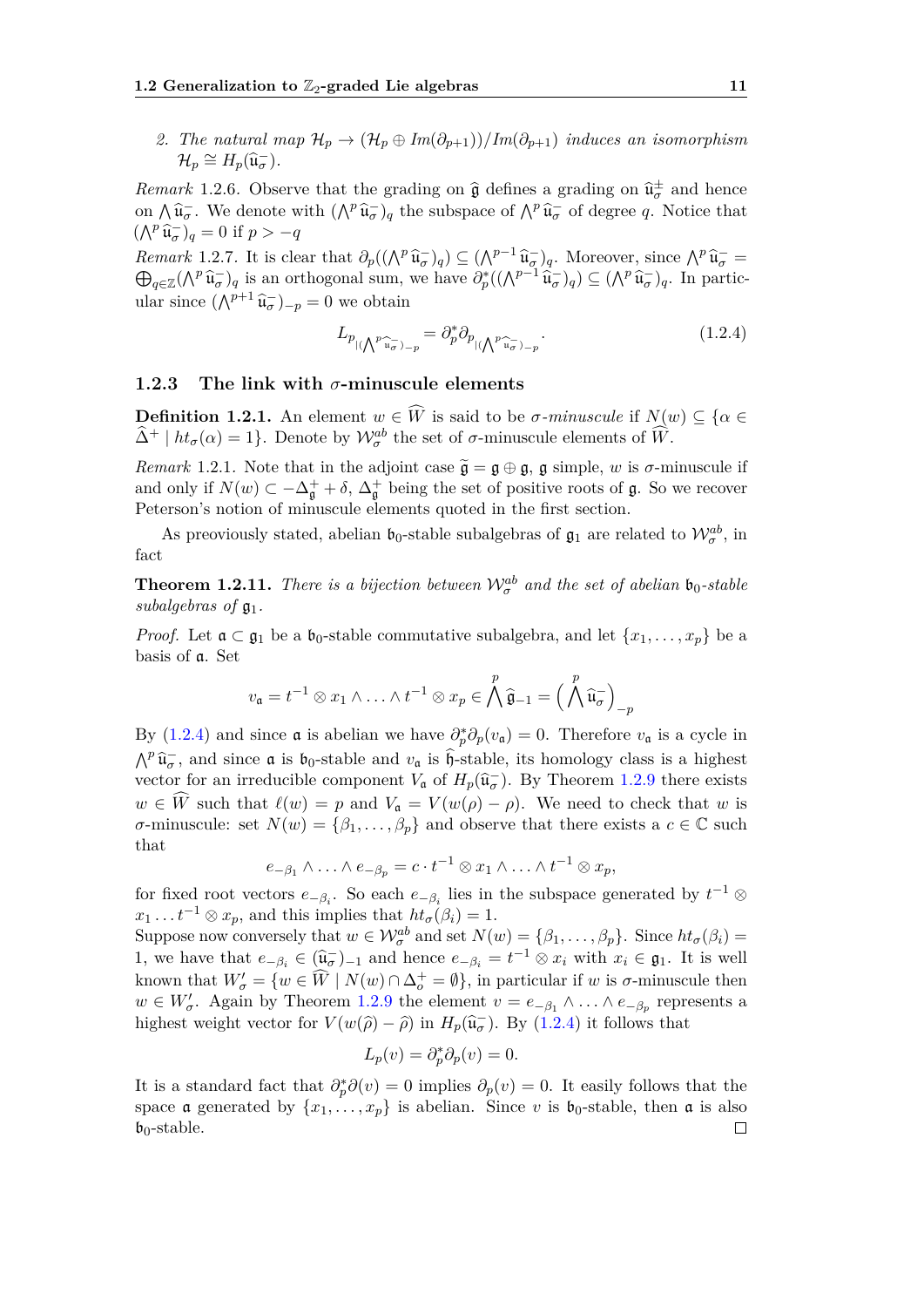<span id="page-17-4"></span>*Remark* 1.2.2. The natural isomorphism of  $\mathfrak{g}_0$ -modules  $\mathfrak{g}_1 \cong t^{-1} \otimes \mathfrak{g}_1$  maps the  $\mathfrak{b}_0$ -stable abelian subspaces of  $\mathfrak{g}_1$  to  $\mathfrak{b}_0$ -stable abelian subspaces of  $\widehat{L}(\mathfrak{g}, \sigma)$ . Through this isomorphism, the map of the above proposition associates to  $w \in \mathcal{W}_{\sigma}^{ab}$  the **b**<sub>0</sub>-stable abelian subalgebra  $\bigoplus_{i=1}^{k} \widehat{L}(\mathfrak{g}, \sigma)_{-\beta_i}$ .

#### <span id="page-17-0"></span>**1.2.4** Maximal eigenvalues of the Casimir operator  $C_0$

In this section we present an interesting result on the maximal eigenvalues  $l_k$  of  $C_0$ on  $\bigwedge^k \mathfrak{g}_1$ . First we have to recall a well known property of the Casimir operator (already stated in Remark [1.1.2\)](#page-6-3).

<span id="page-17-3"></span>**Lemma 1.2.12.** Let  $V(\lambda)$  be an irreducible g-module with highest weight  $\lambda \in \mathfrak{h}^*$ . *For every*  $v \in V(\lambda)$  *we have* 

$$
\mathcal{C}(v) = \langle \lambda, \lambda + 2\rho \rangle v.
$$

*Moreover* if  $\mu \in \mathfrak{h}^*$  is a weight of  $V(\lambda)$  then  $\langle \mu, \mu + 2\rho \rangle \leq \langle \lambda, \lambda + 2\rho \rangle$ , and equality *holds if and only if*  $\mu = \lambda$ *.* 

The following theorem is a straightforward generalization to the graded setting of a result of Han [\[7\]](#page-56-10).

**Theorem 1.2.13.** Let  $\Delta_1$  be the set of weights of  $\mathfrak{g}_1$  under the action of  $\mathfrak{g}_0$ . Set  $r = |\Delta_1|$ *. For*  $0 \leq k < r$  *we have* 

$$
l_k < l_{k+1}.
$$

*Proof.* The claim clearly holds when  $k = 0$ . Assume then  $1 \leq k \leq r$ : fix a basis  $B = \{h_1, \ldots, h_m\} \cup \{x_\beta \mid \beta \in \Delta_1\}$  of  $\mathfrak{g}_1$ , where  $h_i \in \mathfrak{h} \cap \mathfrak{g}_1$  and  $x_\beta$  is a weight vector for  $\beta \in \Delta_1$ . Let  $v = v_1 \wedge \cdots \wedge v_k$  such that  $v_i \in B$  and  $C_0(v) = l_k$ : by Theorem [1.1.3](#page-8-3) we can assume that *v* is a highest weight vector whose weight is  $\mu = \sum_{\beta \in S} \beta$ , where *S* is the set of weights of the subalgebra generated by  $\{v_1, \ldots, v_k\}$ . Now choose a weight  $\alpha \in \Delta_1 \setminus S$  with maximal height (observe that  $\Delta_1 \setminus S$  is nonempty since  $k < r$ ). Let  $x_{\alpha}$  be the associated weight vector and define  $u = v \wedge e_{\alpha}$ : by the choice of  $\alpha$  we have that *u* is a highest weight vector of weight  $\lambda = \mu + \alpha$ . Since  $\mu$  is dominant we have

$$
\langle \lambda, \alpha \rangle = \langle \mu, \alpha \rangle + \langle \alpha, \alpha \rangle > 0
$$

therefore  $\lambda - \alpha = \mu$  is a weight of  $V(\lambda)$ . This, together with Lemma [1.2.12,](#page-17-3) implies that

$$
l_{k+1} \ge \langle \lambda, \lambda + 2\rho_0 \rangle > \langle \mu, \mu - 2\rho_0 \rangle = l_k.
$$

### <span id="page-17-1"></span>**1.3 Some results on Weyl groups and root systems**

#### <span id="page-17-2"></span>**1.3.1 Conventions on root systems**

• We assume that *K* is the *canonical central element* [\[9,](#page-56-7) Section 6.2], that is,

$$
K = \sum_{i=0}^{n} a_i^{\vee} \alpha_i^{\vee}.
$$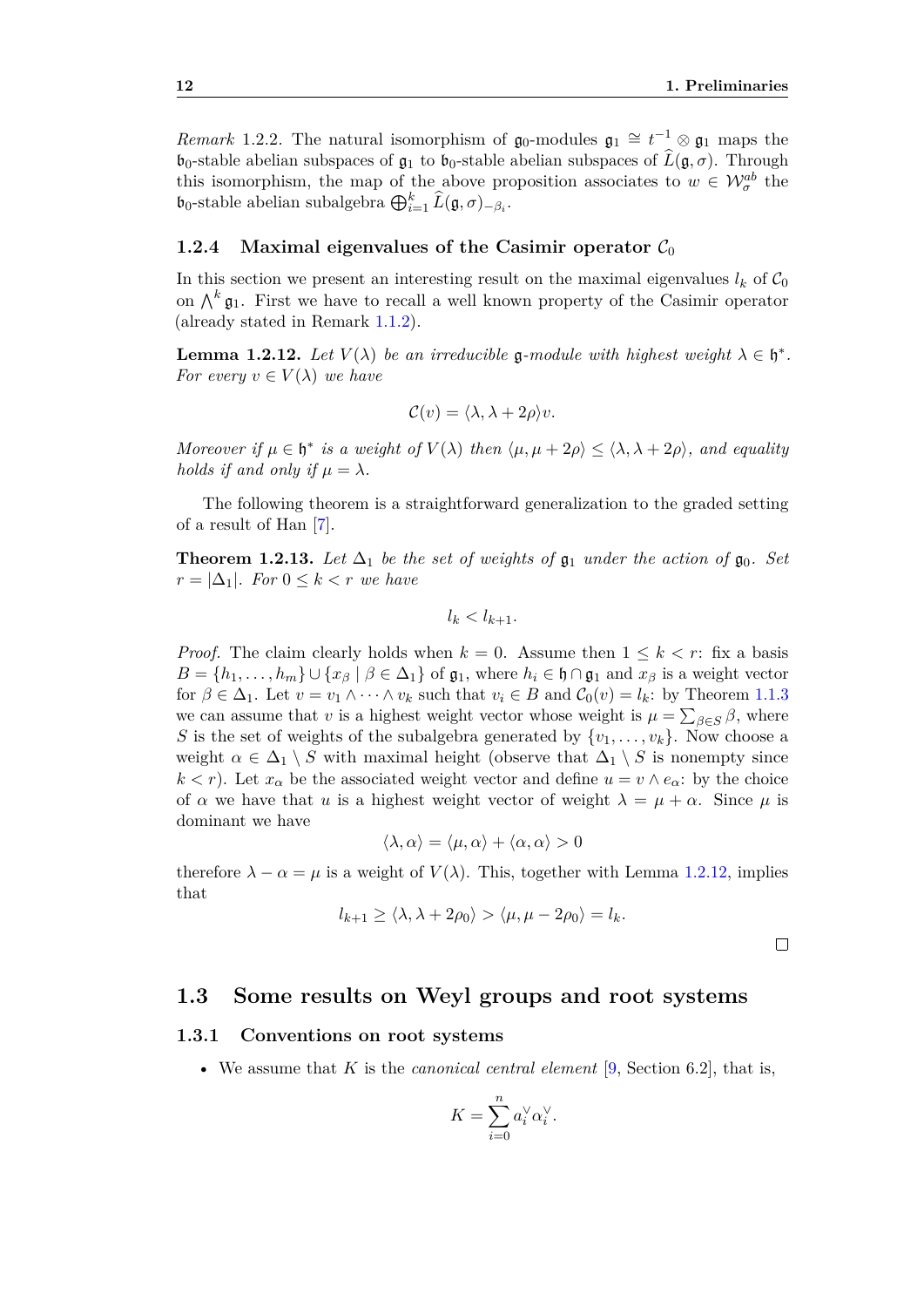If we number the Dynkin diagrams as in [\[9,](#page-56-7) Tables Aff1, Aff2, Aff 3] then, by Sections 6.1, 6.2, 6.4 of [\[9\]](#page-56-7),

<span id="page-18-1"></span>
$$
K = \frac{2a_0}{\|\delta - a_0 \alpha_0\|} \nu^{-1}(\delta). \tag{1.3.1}
$$

• Define  $(\mathfrak{h}_0)_{\mathbb{R}} = \text{span}_{\mathbb{R}}(\alpha_1^{\vee}, \ldots, \alpha_n^{\vee})$ . We let

$$
C_1 = \{ h \in (\mathfrak{h}_0)_{\mathbb{R}} \mid \overline{\alpha}_i(h) \ge -s_i, i = 0, \dots, n \}
$$
 (1.3.2)

be the *fundamental alcove* of  $\widehat{W}$ .

- If  $v \in \hat{\mathfrak{h}}^*$ , we set  $v^{\perp} = \{x \in \hat{\mathfrak{h}}^* \mid (x, v) = 0\}.$
- If  $S \subseteq \widehat{\Pi}$ , we denote by  $\Delta(S)$  (resp.  $\Delta^+(S)$ ) the root system generated by  $S$ (resp. the set of positive roots corresponding to *S*). If  $A \subseteq \hat{\Delta}^+$  we denote by  $W(A)$  the Weyl group generated (inside  $\widehat{W}$ ) by the reflections in the elements of *A*.

We will often identify subsets of the set of simple roots with their Dynkin diagram.

• If *R* is a finite or affine root system and  $\Pi_R$  is a basis of simple roots, we write the expansion of a root  $\gamma \in R$  w.r.t.  $\Pi_R$  as

$$
\gamma = \sum_{\alpha \in \Pi_R} c_{\alpha}(\gamma)\gamma.
$$
 (1.3.3)

We also set, for  $\alpha \in R$ ,

$$
Supp(\alpha) = \{ \beta \in \Pi_R \mid c_{\beta}(\alpha) \neq 0 \}.
$$

• If *R* is a finite irreducible root system and Π is a set of simple roots for *R*, we denote by  $\theta_R$  (or by  $\theta_{\Pi}$ ) its highest root. Recall that the highest root and the highest short root are the only dominant weights belonging to  $R^+$ . We will use this remark in the following form:

$$
\alpha \in R^+, \, \alpha \text{ long }, (\alpha, \beta) \geq 0 \,\forall \,\beta \in R^+ \implies \alpha = \theta_R.
$$

• We recall the definition of dual Coxeter number *g<sup>R</sup>* of a finite irreducible root system *R*. Write  $\theta_R^{\vee} = \sum_{\alpha \in \Pi_R} c_{\alpha^{\vee}}(\theta^{\vee}) \alpha^{\vee}$  and set

<span id="page-18-0"></span>
$$
g_R = 1 + \sum_{\alpha \in \Pi_R} c_{\alpha^{\vee}}(\theta^{\vee}).
$$
\n(1.3.4)

Set finally  $\mathbf{g} = \sum_{i=0}^{n} c_{\alpha_i^{\vee}}(K)$ . This number is called the dual Coxeter number of  $\widehat{L}(\mathfrak{g}, \sigma)$ .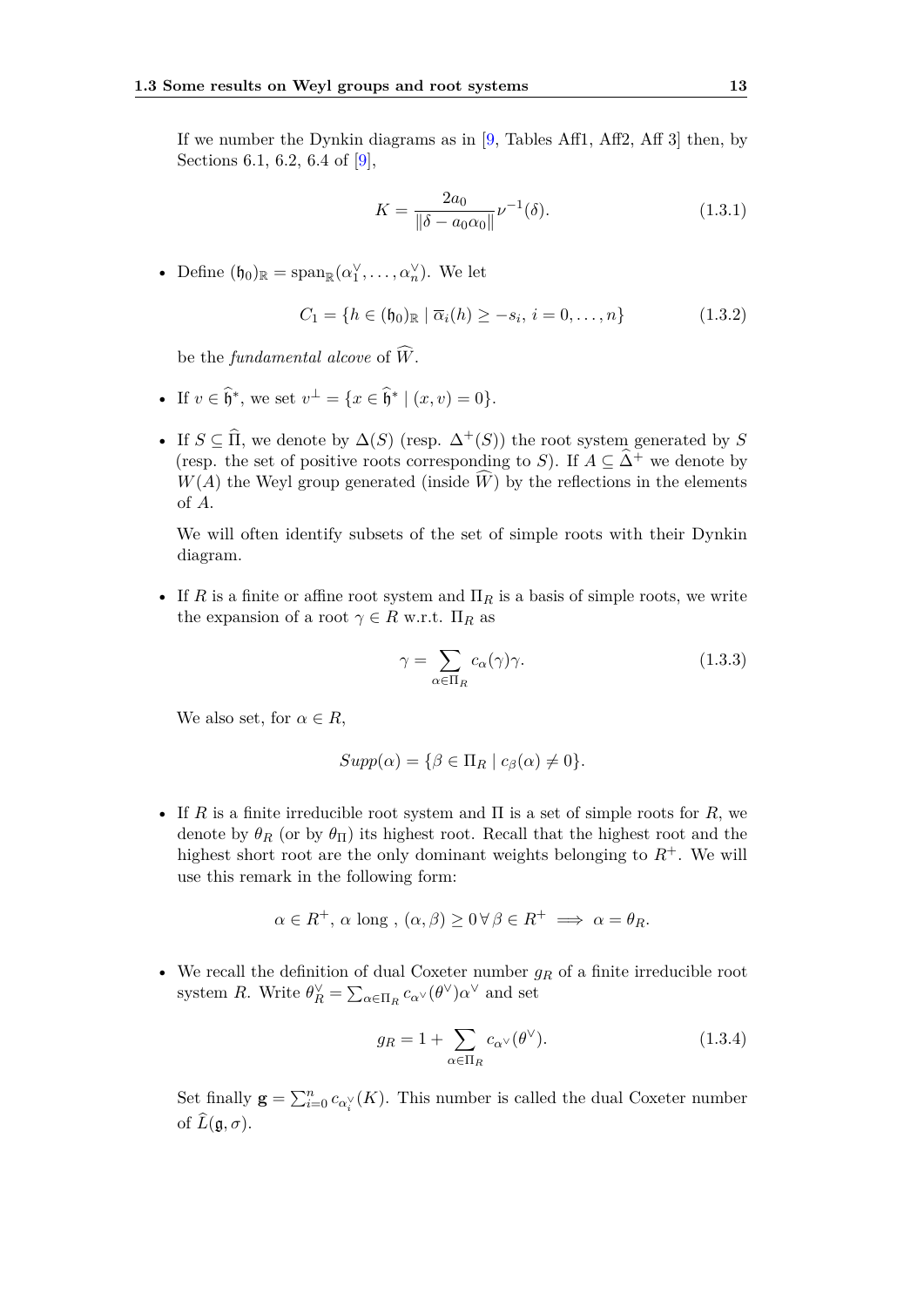#### <span id="page-19-0"></span>**1.3.2 Combinatorics of inversion sets**

If  $\alpha$  is a real root in  $\hat{\Delta}^+$ , we let  $s_\alpha$  denote the reflection in  $\alpha$ . If  $\alpha_i$  is a simple root we set  $s_i = s_{\alpha_i}$ .

The following facts are well-known. More details and references can be found in [\[4\]](#page-56-4).

<span id="page-19-2"></span>**Proposition 1.3.1.**  $1. N(w_1) = N(w_2) \implies w_1 = w_2.$ 

2. If  $w = s_{i_1} \cdots s_{i_k}$  is a reduced expression for  $w$ *, then* 

$$
N(w) = \{\alpha_{i_1}, s_{i_1}(\alpha_{i_2}), \ldots, s_{i_1} \cdots s_{i_{k-1}}(\alpha_{i_k})\}.
$$

*If moreover*  $\beta_h = s_{i_1} \cdots s_{i_{h-1}} (\alpha_{i_h}), 1 \leq h \leq k$ , then

<span id="page-19-4"></span>
$$
w = s_{\beta_k} s_{\beta_{k-1}} \cdots s_{\beta_1}.
$$
\n
$$
(1.3.5)
$$

- *3.*  $N(w)$  *is* biconvex, *i.e.* both  $N(w)$  and  $\hat{\Delta}^+ \setminus N(w)$  are closed under root *addition. Conversely, if*  $\widehat{\Delta}^+$  *has no irreducible components of type*  $A_1^{(1)}$  $\int_1^{(1)}$  and L *is a finite subset of real roots which is biconvex, then there exists*  $w \in \widehat{W}$  *such that*  $L = N(w)$ *.*
- *4.* Denote by  $\leq$  the weak left Bruhat order, that is,  $w_1 \leq w_2$  if there exists a *reduced expression for w*<sup>1</sup> *which is an initial segment of a reduced expression for w*2*). Then*

$$
w_1 < w_2 \iff N(w_1) \subset N(w_2).
$$

- *5. Set*  $N^{\pm}(w) = N(w) \cup -N(w)$ *. Then*  $N^{\pm}(w_1w_2) = N^{\pm}(w_1) \dot{+} w_1(N^{\pm}(w_2))$ *,* where  $\dot{+}$  denotes the symmetric difference. In particular, the following proper*ties are equivalent:*
	- $(a)$   $N(w_1w_2) = N(w_1) \cup w_1(N(w_2));$
	- *(b)*  $\ell(w_1w_2) = \ell(w_1) + \ell(w_2);$
	- $(c)$  *w*<sub>1</sub>(*N*(*w*<sub>2</sub>)) ⊂  $\widehat{\Delta}^+$ .

We also introduce the sets of left and right descents for  $w \in \widehat{W}$ :

$$
L(w) = \{ \alpha \in \overline{\Pi} \mid \ell(s_{\alpha}w) < \ell(w) \},
$$
  

$$
R(w) = \{ \alpha \in \widehat{\Pi} \mid \ell(ws_{\alpha}) < \ell(w) \}.
$$

We have that  $L(w) = \widehat{\Pi} \cap N(w), R(w) = \widehat{\Pi} \cap N(w^{-1}).$ 

#### <span id="page-19-1"></span>**1.3.3 Reflection subgroups and coset representatives**

Let *G* be a finite or affine reflection group and let  $\ell$  be the length function with respect to a fixed set of Coxeter generators *S*. Let *R* be the set of roots of *G* in the geometric representation,  $\Pi_R$  a system of simple roots for R, and  $R^+$  the corresponding set of positive roots. Let  $G'$  be a subgroup of  $G$  generated by reflections, and  $R'$  be the set of roots  $\alpha \in R$  such that  $s_{\alpha} \in G'$ , which is easily shown to be a root system.

<span id="page-19-3"></span>We recall the main Theorem of  $[5]$ :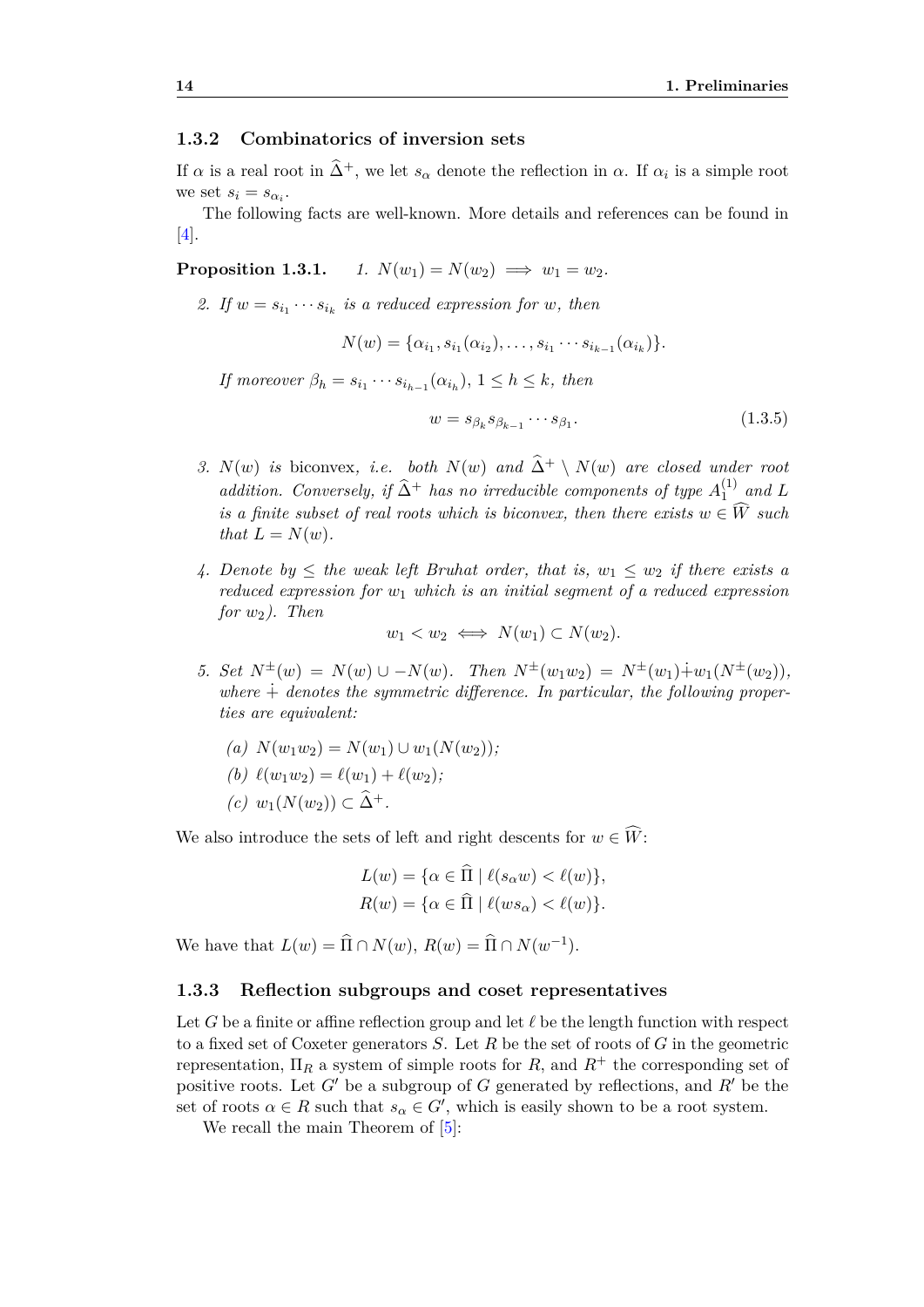**Theorem 1.3.2** (Deodhar).  $\Pi_{R'} = {\alpha \in R^+ | N(s_\alpha) \cap R' = {\alpha}}$  *is a set of simple roots for*  $R'$ , whose associated set of positive roots is  $R'^{+} = R' \cap R^{+}$ .

Given  $g \in G$ , we say that an element  $w \in G'g$  is a minimal right coset represen*tative* if  $\ell(w)$  is minimal among the lengths of elements of  $G'g$ . From Theorem [1.3.2](#page-19-3) follows that

**Proposition 1.3.3.** *Every coset*  $G'g$  *has a unique minimal right coset representative w. Moreover this element is characterized by the following property:*

<span id="page-20-0"></span>
$$
w^{-1}(\alpha) \in R^+ \quad \text{for all } \alpha \in R'^+.
$$
\n
$$
(1.3.6)
$$

*Proof.* First observe that if  $\ell(s_\alpha g) > \ell(g)$  for all  $\alpha \in \Pi_{R'}$  then clearly  $g = w$ . Suppose now  $\ell(s_{\alpha_1}g) < \ell(g)$  for  $\alpha_1 \in \Pi_{R'}$  and continue chosing  $\alpha_i \in \Pi_{R'}$  so that  $\ell(s_{\alpha_1} \cdots s_{\alpha_i} g) < \ell(s_{\alpha_1} \cdots s_{\alpha_{i-1}} g)$  as long as such  $\alpha_i$  can be found. This process clearly must end after at most  $\ell(g)$  steps. If it ends with  $g_k = s_{\alpha_1} \cdots s_{\alpha_k} g$ , then  $g_k = w$  since  $\ell(s_\alpha g_k) > \ell(g_k)$  for every  $\alpha \in \Pi_{R}$ .

To prove the uniqueness of such an element, suppose there exist two minimal coset representative, namely  $w_1 = u_1g, w_2 = u_2g, u_1, u_2 \in G'$ . Choose a reduced expression  $w_2 = s_{i_1} \cdots s_{i_k}$  with  $\alpha_{i_j} \in \Pi_R$ , and set  $u_1 u_2^{-1} = s_{\gamma_1} \cdots s_{\gamma_q}$  with  $\gamma_i \in \Pi_{R'}$ : we have

$$
w_1 = u_1 u_2^{-1} w_2 = s_{\gamma_1} \cdots s_{\gamma_q} s_{i_1} \cdots s_{i_k}.
$$

From this expression we can extract a reduced subword of  $w_1$ : since it can not start with some  $s_{\gamma_i}$ , it must be a subword of  $s_{i_1} \cdots s_{i_k}$ , hence  $w_1 \leq w_2$ . By simmetry we obtain  $w_2 \leq w_1$  and then  $w_1 = w_2$ .  $\Box$ 

We will always choose as a coset representative for  $G'g$  the minimal right coset representative and (with a slight abuse of notation) we denote by  $G' \backslash G$  the set of all minimal right coset representatives. Thus the restriction of the weak order of *G* on  $G'\backslash G$  induces a partial ordering on  $G'\backslash G$ . When saying the poset  $G'\backslash G$ , we shall always refer to this ordering.

If  $\alpha \in R$  and  $G'$  is the stabilizer of  $\alpha$  in  $G$ , then, for each  $g \in G$ , the minimal length representative of  $G'g$  is the unique minimal length element that maps  $g^{-1}\alpha$ to  $\alpha$ . By formula [1.3.6,](#page-20-0) this element is characterized by the property

$$
w^{-1}(\beta) \in R^+ \text{ for all } \beta \in R^+ \text{ orthogonal to } \alpha. \tag{1.3.7}
$$

A reflection subgroup *G'* of *G* is standard parabolic when  $\Pi_{R'} \subseteq \Pi_R$ . In this case, if  $g \in G$  and w is the minimal right coset representative of  $G'g$ , then  $g = g'w$ with  $g' \in G'$  and  $\ell(g) = \ell(g') + \ell(w)$ . In particular  $N(g) \cap R' = N(g')$ . Moreover, it is well known that  $g$  itself is the minimal representative of  $G'g$  if and only if  $L(q) \subseteq \Pi_R \setminus \Pi_{R'}$ . Therefore  $G' \setminus G = \{w \in G \mid L(w) \subseteq \Pi_R \setminus \Pi_{R'}\}.$ 

If *G* is finite, the poset  $G' \backslash G$  has a unique minimal and a unique maximal element. The identity of *G* clearly corresponds to the minimum of  $G'\backslash G$ . If  $w_0$  is the longest element of *G* and  $w'_0$  is the longest element of *G'*, then we have that  $N(w'_0 w_0) = R \setminus R'$ . If  $w \in G' \setminus G$ , then  $N(w) \subseteq R \setminus R'$ ; therefore  $w'_0 w_0$  is the unique maximal element of  $G'\G$ . Note that

<span id="page-20-1"></span>
$$
\ell(w'_0 w_0) = |\Delta^+(R)| - |\Delta^+(R')|.
$$
\n(1.3.8)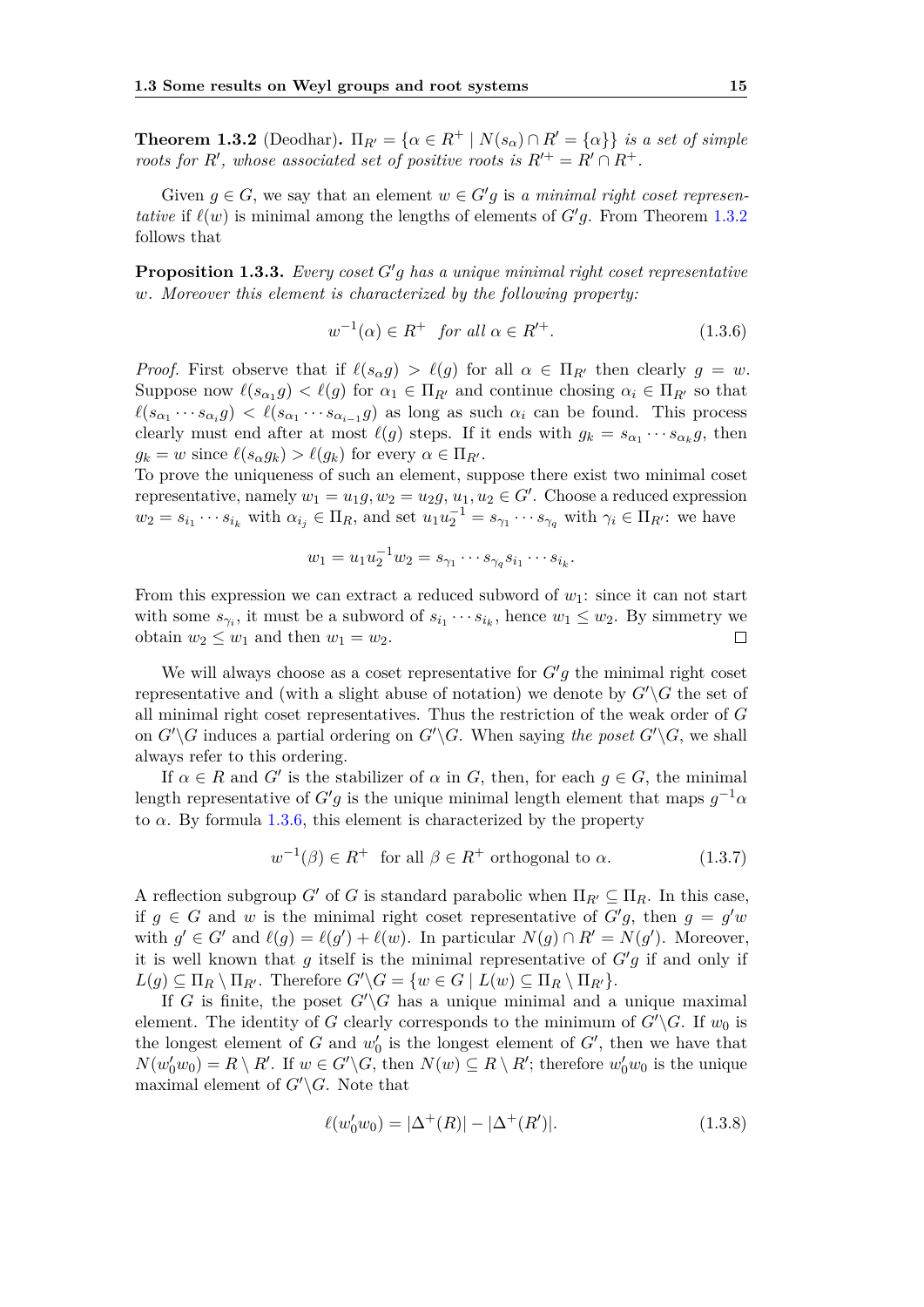#### <span id="page-21-0"></span>**1.3.4 Special elements in finite Weyl groups**

We sum up in the following statement the content of Propositions 7.1 and 7.2 from [\[4\]](#page-56-4), which are based on earlier works of Panyushev and Sommers. Precise attributions of the individual results are done in [\[4\]](#page-56-4). The properties below will be used many times in the sequel.

<span id="page-21-1"></span>**Proposition 1.3.4.** *Let R be a finite irreducible root system, W<sup>R</sup> its Weyl group. Fix a positive system*  $R^+$  *and let*  $\Pi_R$ ,  $\theta_R$  *be the corresponding set of simple root and highest root, respectively.*

- *1.* For any long root  $\alpha$  there exists a unique element  $y_{\alpha} \in W_R$  of minimal length *such that*  $y(\alpha) = \theta_R$ *.*
- *2.*  $L(y_\alpha) \subset \{\beta \in \Pi_R \mid (\beta, \theta_R) \neq 0\}$ . If conversely  $v \in W_R$  is such that  $v(\alpha) = \theta_R$  $and L(v) \subset {\beta \in \Pi_R \mid (\beta, \theta_R) \neq 0}$ , then  $v = y_\alpha$ .
- <span id="page-21-2"></span>*3. If*  $\alpha \in \Pi_R$ *, then*  $\ell(y_\alpha) = g_R - 2$ *,*  $g_R$  *being the dual Coxeter number of R.*
- *4. If*  $\alpha \in \Pi_R$ *, and*  $\beta_1 + \beta_2 = \theta_R$ *,*  $\beta_1, \beta_2 \in R^+$ *, then exactly one element among*  $\beta_1, \beta_2$  *belongs to*  $N(y_\alpha)$ *, and any element of*  $N(y_\alpha)$  *arises in this way. Conversely, if*  $y \in W_R$  *is such that for any pair*  $\beta_1, \beta_2 \in R^+$  *such that*  $\beta_1 + \beta_2 = \theta_R$ *exactly one of*  $\beta_1, \beta_2$  *belongs to*  $N(y)$  *and*  $\theta_R \notin N(y)$ *, then there exists a long simple root*  $\beta$  *such that*  $y(\beta) = \theta_R$ *.*
- *5.*  $N(y_\alpha^{-1}) = {\beta \in R^+ | (\beta, \alpha^\vee) = -1}.$

$$
6. \ \gamma \in R^+, \ (\gamma, \theta_R) = 0 \implies \gamma \notin N(y_\alpha).
$$

#### *Proof.*

*1.* We prove that there exists a unique element of minimal lenght in  $A = \{v \in W_R\}$  $v(\theta_R) = \alpha$ . This clearly is equivalent to our thesis. Let then  $m = \min_{v \in A} \ell(v)$ and let  $v \in A$  be an element such that  $\ell(v) = m$ . If  $v' \in A$ , then  $v' = vx$  with  $x \in$  Stab<sub>*W<sub>R</sub>*</sub>( $\theta$ *R*). We shall prove that  $\ell(v') = \ell(v) + \ell(x)$ . Let  $v = s_{i_1} \cdots s_{i_k}$ ,  $x = s_{j_1} \cdots s_{j_h}$  be reduced expressions: if by contradiction  $s_{i_1} \cdots s_{i_k} s_{j_1} \cdots s_{j_h}$  is not reduced, then there exist  $u < B$  *v* and  $y < B$  *x*,  $\lt B$  being the Bruhat order, such that  $uy = vx$ . But

$$
Stab_{W_R}(\theta_R) = \langle s_\beta \mid \beta \in \Pi_R \cap \theta_R^{\perp} \rangle,
$$

therefore  $y \in \text{Stab}_{W_R}(\theta_R)$  too. It follows that  $u(\alpha) = \theta_R$ , which is a contradiction since  $\ell(w)$  is minimal.

*2.* For all  $y \in W_R$ , if  $y(\alpha) = \theta_R$  then  $y = xy_\alpha$  with  $x \in \text{Stab}_{W_R}(\theta_R)$  and  $\ell(y) =$  $\ell(x)+\ell(y_\alpha)$ . In particular,  $\ell(s_\beta y_\alpha) > \ell(y_\alpha)$  for all  $\beta \in \Pi_R \cap \theta_R^{\perp}$ , hence  $L_{y_\alpha} \subseteq \Pi_R \setminus \theta_R^{\perp}$ . Moreover  $L_x \subseteq \theta_R^{\perp}$  and  $N(x) \subseteq N(Y)$ , therefore if  $y \neq y_\alpha$  we must have  $L_y \nsubseteq \Pi_R \backslash \theta_R^{\perp}$ . *3.* Let  $\alpha \in \Pi_R$  and  $v \in W$  be such that  $v(\alpha) = \theta_R$ . We first prove that  $\ell(v) \geq g_R - 2$ . Let  $v = s_{\gamma_1} \cdots s_{\gamma_k}$  be a reduced expression. Set  $v_0 = 1$ , and  $v_h = \prod_{i=1}^h s_{\gamma_i}$ , for  $1 \leq h \leq k$ . Since  $N(v_h) \subseteq N(v)$ ,  $v_h^{-1}(\theta_R)$  is a long positive root for  $0 \leq h \leq k$ : in particular  $v_{h-1}^{-1}(\theta_R) \neq \gamma_h$ , for  $0 < h \leq k$ . For any positive root  $\beta$  and any  $\gamma \in \Pi_R$ , we have  $s_\gamma(\beta) = \beta - (\beta, \gamma^\vee)\gamma$ . Moreover, if  $\beta$  is long and  $\beta \neq \gamma$ , then  $|(\beta^\vee, \gamma)| \leq 1$ , hence  $|(\beta, \gamma^{\vee})| = |(\beta^{\vee}, \gamma)\frac{(\beta, \beta)}{(\gamma, \gamma)}$  $\frac{(\beta,\beta)}{(\gamma,\gamma)}| \leq |$ (*β,β*)  $\left|\frac{(\beta,\beta)}{(\gamma,\gamma)}\right| = |$  $(\theta_R, \theta_R)$  $\frac{\partial_R, \theta_R}{\partial(\gamma, \gamma)}$ . Therefore  $v_{h-1}^{-1}(\theta_R) - v_h^{-1}(\theta_R) \leq$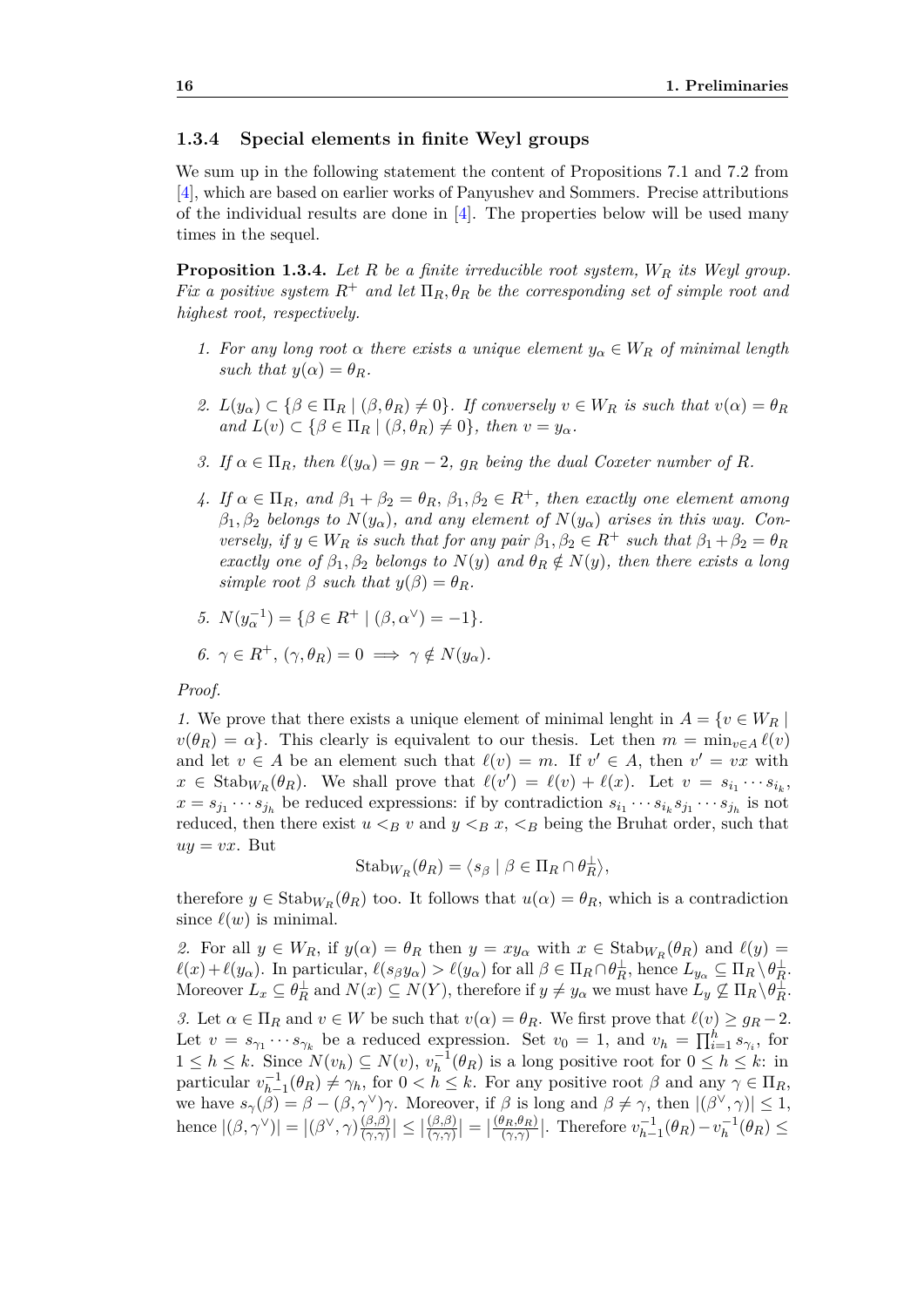$(\theta_R, \theta_R)$  $\frac{(\theta_R,\theta_R)}{(\gamma_h,\gamma_h)}\gamma_h$ , for  $1 \leq h \leq k$ , hence  $\theta_R - \alpha = v_0^{-1}(\theta_R) - v_k^{-1}(\theta_R) \leq \sum_{i=1}^k \frac{(\theta_R,\theta_R)}{(\gamma_i,\gamma_i)}$  $\frac{\langle \theta_R, \theta_R \rangle}{(\gamma_i, \gamma_i)} \gamma_i$ . Since *θR* =  $\sum_{\gamma \in \Pi_R} m_{\gamma} \gamma = \sum_{\gamma \in \Pi_R} m_{\gamma}^{\vee} \frac{(\theta_R, \theta_R)}{(\gamma, \gamma)}$  $\frac{\partial R_i \theta_R}{(\gamma, \gamma)} \gamma$ , we obtain that each  $\gamma \neq \alpha$  occurs in the sequence  $(\gamma_1, \ldots, \gamma_k)$  at least  $m_\gamma^\vee$  times, and  $\alpha$  at least  $m_\alpha^\vee - 1$  times. It follows that  $\ell(v) = k \ge \sum_{\gamma \in \Pi_R} m_{\gamma}^{\vee} - 1 = g_R - 2.$ 

Next, we show that there exists a  $w \in W_R$  such that  $w(\alpha) = \theta_R$  and  $\ell(w) \leq g_R - 2$ . If  $\beta$  is a long root and  $\beta \neq \theta_R$ , then there exists a simple root  $\gamma$  such that  $(\beta, \gamma^{\vee}) < 0$ and hence  $s_\gamma(\beta) = \beta + \frac{(\theta_R, \theta_R)}{(\gamma, \gamma)}$  $\frac{\partial R_i \theta_R}{(\gamma, \gamma)}$  *γ*. Therefore, if *α* is a simple long root, we can find a sequence of simple roots  $(\gamma_1, \ldots, \gamma_k)$  such that  $(s_{\gamma_{i-1}} \cdots s_{\gamma_1}(\alpha), \gamma_i^{\vee}) < 0$ ,  $s_{\gamma_i} \cdots s_{\gamma_1}(\alpha) = s_{\gamma_{i-1}} \cdots s_{\gamma_1}(\alpha) + \frac{(\theta_R, \theta_R)}{(\gamma_i, \gamma_i)} \gamma_i$ , for  $i \leq k$ , and  $s_{\gamma_k} \cdots s_{\gamma_1}(\alpha) = \theta_R$ . Then clearly  $k = \sum_{\gamma \in \Pi_R} m_{\gamma}^{\vee} - 1 = g_R - 2$  and therefore  $\ell(s_{\gamma_k} \cdots s_{\gamma_1}) \leq g_R - 2$ . This concludes the proof.

*4.* We have  $\theta_R \notin N(y_\alpha)$ , therefore, since  $N(y_\alpha)$  is biconvex, for any pair  $\beta_1, \beta_2$  in  $\Delta_R^+$  such that  $\theta_R = \beta_1 + \beta_2$ , *at most* one of  $\beta_1, \beta_2$  lies in  $N(y_\alpha)$ . If  $\alpha \in \Pi_R$ , since  $y_{\alpha}(\alpha) = \theta_R$ , we have  $N(y_{\alpha}s_{\alpha}) = N(y_{\alpha}) \cup {\theta_R}$ : this implies that *at least* one of  $\beta_1, \beta_2$  lies in  $N(y_\alpha s_\alpha)$  and hence in  $N(y_\alpha)$ .

Now let  $y \in W_R$  be such that for any pair  $\beta_1, \beta_2$  in  $\Delta_R^+$  such that  $\theta_R = \beta_1 + \beta_2$ , exactly one of  $\beta_1, \beta_2$  lies in  $N(y)$ , and, moreover,  $\theta_R \notin N(y)$ . Then  $N(y) \cup {\theta_R}$ is still biconvex, therefore, by Proposition [1.3.1\(](#page-19-2)3), there exists  $y' \in W$  such that  $N(y') = N(y) \cup {\theta_R}$ . By Proposition [1.3.1\(](#page-19-2)1),  $y' = yx$  with  $\ell(y') = \ell(y) + \ell(x)$ , therefore  $\ell(x) = 1$  or equivalently  $x = s_\alpha$  for some  $\alpha \in \Pi_R$ . Then by Proposition [1.3.1\(](#page-19-2)2) we obtain that  $\theta_R = y(\alpha)$ , hence that  $\alpha$  is a long simple root.

*5.* Assume  $y_{\alpha}(\beta) < 0$ . Then  $\alpha \neq \beta$  and  $-y_{\alpha}(\beta) \in N(y_{\alpha})$ . By part 2,  $Supp(-y_{\alpha}(\beta))$  $\theta_R^{\perp} \neq \emptyset$ , hence  $(\beta, \alpha^{\vee}) = -(-y_\alpha(\beta), \theta_R^{\vee}) = -1$ . Conversely, assume  $(\beta, \alpha^{\vee}) = -1$ . Then  $(y_\alpha(\beta), \theta_R^{\vee}) = -1$ , hence  $y_\alpha(\beta) < 0$ .

*6.* The claim follows from part 2 and Proposition [1.3.1\(](#page-19-2)3).

$$
\Box
$$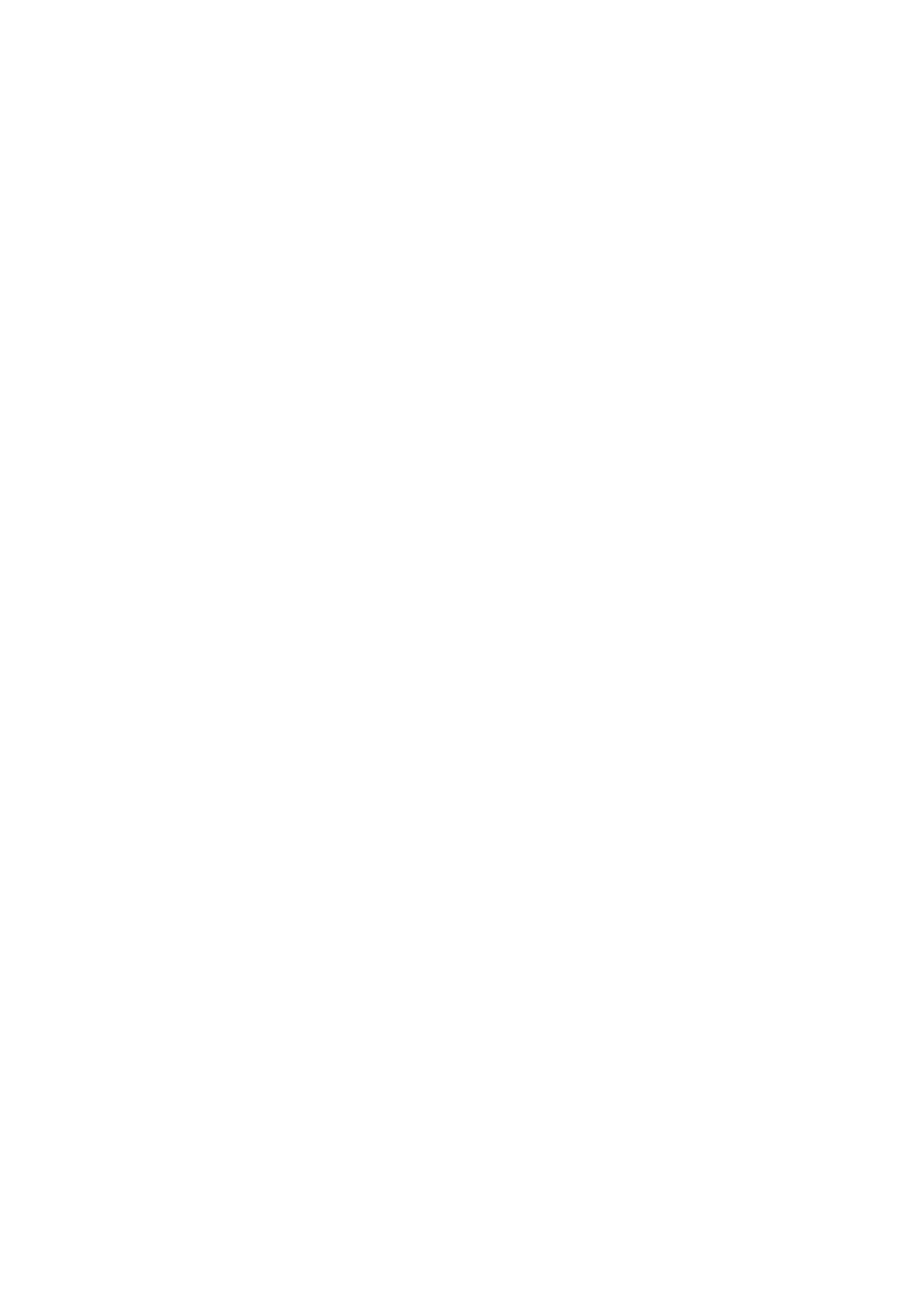## <span id="page-24-0"></span>**Chapter 2**

# **The structure of Borel stable abelian subalgebras**

Recall that  $\Pi_0$  denotes the set of simple roots of  $\mathfrak{g}_0$  corresponding to  $\Delta_0^+$ . In general  $\Pi_0$  is disconnected and we write  $\Sigma|\Pi_0$  to mean that  $\Sigma$  is a connected component of  $\Pi$ <sub>0</sub>. Clearly, the Weyl group  $W_0$  of  $\mathfrak{g}_0$  is the direct product of the  $W(Σ)$ ,  $\Sigma|\Pi_0$ . If  $\theta_{\Sigma}$  is the highest root of  $\Delta(\Sigma)$ , set

$$
\begin{aligned}\n\widehat{\Delta}_0 &= \{ \alpha + \mathbb{Z}k\delta \mid \alpha \in \Delta_0 \} \cup \pm \mathbb{N}k\delta, \\
\widehat{\Pi}_0 &= \Pi_0 \cup \{ k\delta - \theta_\Sigma \mid \Sigma | \Pi_0 \}, \\
\widehat{\Delta}_0^+ &= \Delta_0^+ \cup \{ \alpha \in \widehat{\Delta}_0 \mid \alpha(d) > 0 \}.\n\end{aligned}
$$

Denote by  $W_0$  the Weyl group of  $\Delta_0$ . Let  $\Delta_{re} = W\Pi$  be the set of real roots of  $\widehat{L}(\mathfrak{g}, \sigma)$ . If  $\lambda \in \mathfrak{h}_0^*$ , then we let  $\mathfrak{g}_\lambda \subset \mathfrak{g}$  be the corresponding weight space.

**Definition 2.0.1.** We say that a real root *α* is *noncompact* if  $\mathfrak{g}_{\overline{\alpha}} \subset \mathfrak{g}_1$ , *compact* if  $\mathfrak{g}_{\overline{\alpha}} \subset \mathfrak{g}_0$ , and *complex* if it is neither compact nor noncompact.

If  $\alpha$  is a complex root then a corresponding eigenvector  $x_{\overline{\alpha}}$  in  $\mathfrak{g}_{\overline{\alpha}}$  decomposes as

$$
x_{\overline{\alpha}} = u_{\overline{\alpha}} + v_{\overline{\alpha}}
$$

with  $u_{\overline{\alpha}} \in \mathfrak{g}_0$  and  $v_{\overline{\alpha}} \in \mathfrak{g}_1$ . Then  $u_{\overline{\alpha}}$  is a root vector in  $\mathfrak{g}_0$  for  $\overline{\alpha}$  and  $v_{\overline{\alpha}}$  is a weight vector in  $\mathfrak{g}_1$  for the weight  $\overline{\alpha}$ . From this follows that  $\alpha$  is a compact root if and only if  $\overline{\alpha} \in \widehat{\Delta}$  and  $\delta' + \overline{\alpha} \notin \widehat{\Delta}$ ,  $\alpha$  is a noncompact root if and only if  $\overline{\alpha} \notin \widehat{\Delta}$  and  $\delta' + \overline{\alpha} \in \widehat{\Delta}$ , and  $\alpha$  is a complex root if and only if  $\overline{\alpha} \in \widehat{\Delta}$  and  $\delta' + \overline{\alpha} \in \widehat{\Delta}$ . More precisely if  $k = 1$ , since  $\delta' \notin \widehat{\Delta}$ , then a real root is either compact or noncompact. If  $k = 2$  and **g** is simple then  $\delta' = \delta$ , hence, by the very definition of  $\widehat{L}(\mathfrak{g}, \sigma)$ ,  $\alpha \in \widehat{\Delta}_{re}$ is either compact or noncompact if and only if  $\alpha$  is a long root (i.e.,  $\|\alpha\|$  is largest among the possible root lengths). If  $\mathfrak g$  is not simple, since  $\sigma$  is indecomposable, all the real roots are complex.

Recall that for every  $\alpha \in \tilde{\Delta}$ 

$$
ht_{\sigma}(\alpha) = \sum_{i=0}^{n} s_i c_{\alpha_i}(\alpha)
$$

<span id="page-24-1"></span>and, for  $i \in \mathbb{Z}$ ,  $\widehat{\Delta}_i = {\alpha \in \widehat{\Delta} \mid ht_{\sigma}(\alpha) = i}.$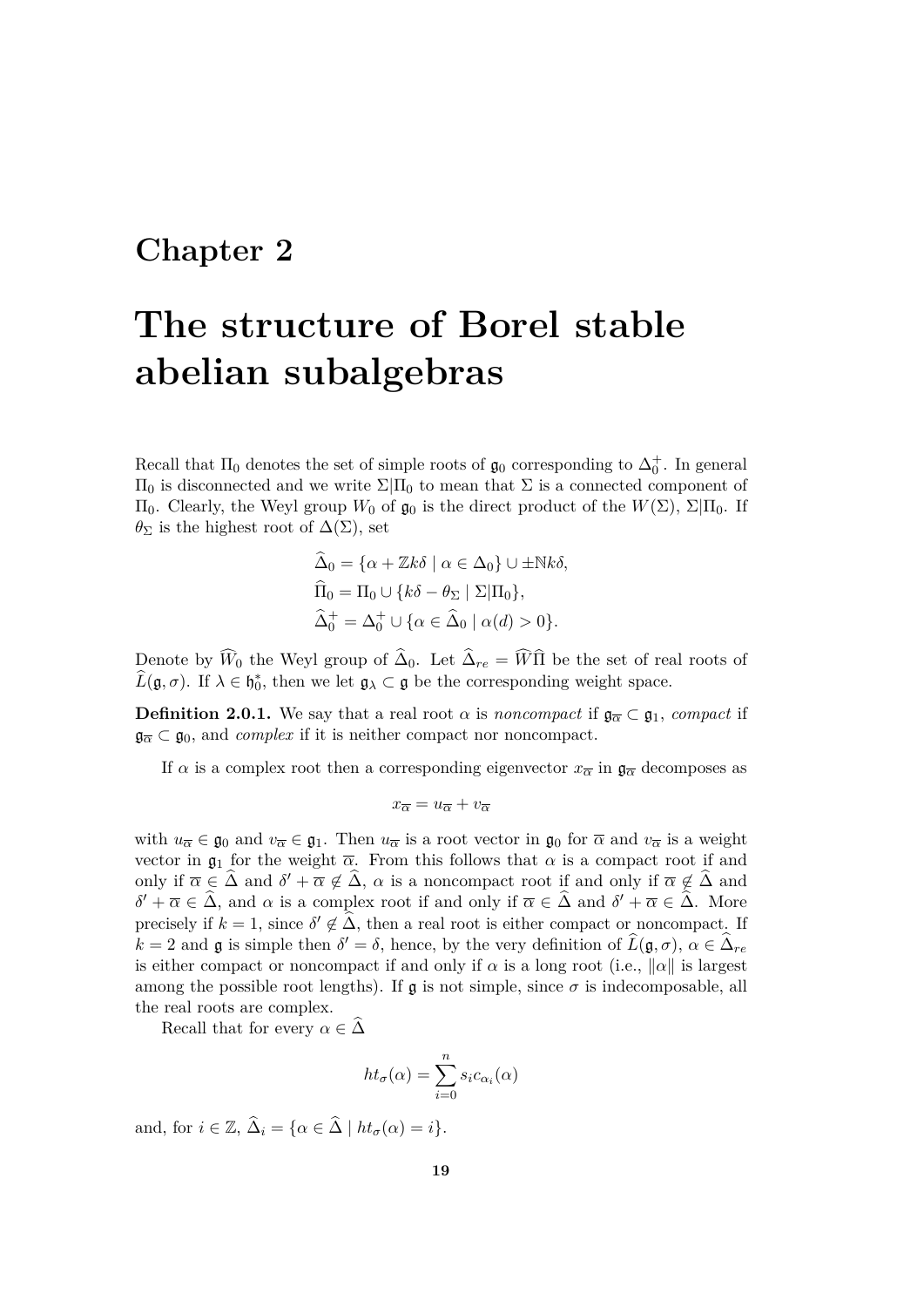*Remark* 2.0.1*.* Since  $\alpha_i = s_i \delta' + \overline{\alpha}_i$  (Section [1.2.1\)](#page-11-0), for any  $\alpha \in \widehat{\Delta}$ , we have that  $\alpha = ht_{\sigma}(\alpha)\delta' + \overline{\alpha}$ . In particular, since  $k\delta = 2\delta'$ ,  $ht_{\sigma}(k\delta) = 2$ . By definition, the roots  $θ_{\Sigma}$ ,  $\Sigma|\Pi_0$ , are the maximal roots having *σ*-height equal to 0, with respect to the usual order  $\leq$  on roots:  $\alpha \leq \beta$  if and only if  $\beta - \alpha$  is a sum of positive roots or zero. It follows that the roots  $k\delta - \theta_{\Sigma}$  are the minimal roots having  $\sigma$ -height equal to 2. More generally, if  $s \in \mathbb{Z}$ ,  $\{sk\delta - \theta_{\Sigma} \mid \Sigma | \Pi_0\}$  is the set of minimal roots in  $\widehat{\Delta}_{2s}$ . Similarly,  $\Pi_1 + sk\delta$  is the set of minimal roots in  $\Delta_{2s+1}$ .

*Remark* 2.0.1*.* It will be useful, from a notational point of view, to introduce the following generalization of the  $\sigma$ -height. Given  $A \subseteq \Pi$  and  $\gamma \in \Delta$ , set

$$
ht_A(\gamma) = \sum_{\alpha \in A} c_{\alpha}(\gamma).
$$

In particular, the *σ*-height equals  $ht_{\Pi_1}$  and the usual height equals  $ht_{\hat{\Pi}}$ . In these two cases we will keep using  $ht_{\tau}$  and  $ht$ two cases we will keep using  $ht_{\sigma}$  and  $ht$ .

As previously stated we are interested in the set of the  $\sigma$ -minuscule elements

$$
\mathcal{W}_{\sigma}^{ab} = \{ w \in W \mid N(w) \subseteq \widehat{\Delta}_1 \}.
$$

In this chapter we will study the structure of some particular subset of  $\mathcal{W}_{\sigma}^{ab}$ , regarded as posets under the weak Bruhat order. In the next section we present the main result of [\[1\]](#page-56-2) about the cardinality of  $\mathcal{W}_{\sigma}^{ab}$ .

## <span id="page-25-0"></span>**2.1 The cardinality of the set of** *σ***-minuscule elements**

Consider the set

$$
D_{\sigma} = \bigcup_{w \in \mathcal{W}_{\sigma}^{ab}} wC_1.
$$

Observe that in the adjoint case  $D_{\sigma}$  is twice the fundamental alcove of the affine Weyl group of g.

The main idea of [\[1\]](#page-56-2) is similar to the approach of Peterson in Theorem [1.1.4:](#page-8-4) in fact the authors find the formula for the cardinality of the set  $\mathcal{W}_{\sigma}^{ab}$  calculating the volume of the polytope  $D_{\sigma}$ . More precisely, in the semisimple case they calculate the ratio  $Vol(P_{\sigma})/Vol(C_1)$  where  $P_{\sigma}$  is a fundamental domain for  $W(\Pi_0)$ . Since, by [\[1,](#page-56-2) Proposition 5.8, Lemma 5.11], there exist  $w_{\sigma} \in \widehat{W}$  such that

$$
P_{\sigma} = \begin{cases} D_{\sigma} & \text{if } \alpha \in \Pi_1 \text{ is short} \\ D_{\sigma} \cup w_{\sigma}(C_1) & \text{otherwise} \end{cases}
$$

then the following theorem holds.

**Theorem 2.1.1** (Cellini, Möseneder, Papi). If  $\mathfrak{g}_0$  is semisimple,  $\Pi_1 = {\alpha}$  and  $\chi_l(\alpha)$  *is the truth function which is* 1 *if*  $\alpha$  *is long and noncomplex and* 0 *otherwise. then*

$$
|\mathcal{W}_{\sigma}^{ab}| = a_0(\chi_l(\alpha) + 1)k^{n-L} \frac{|W|}{|W(\hat{\Pi}_0)|} - \chi_l(\alpha),
$$

*where L is the number of long roots in*  $\{\alpha_1, \ldots, \alpha_n\}$ *. If*  $\mathfrak{g}_0$  *is not semisimple then* 

$$
|\mathcal{W}_{\sigma}^{ab}| = \frac{|W|}{|W(\widehat{\Pi}_0)|} \left(1 + \frac{l_{\sigma}}{l_{f}}\right),\,
$$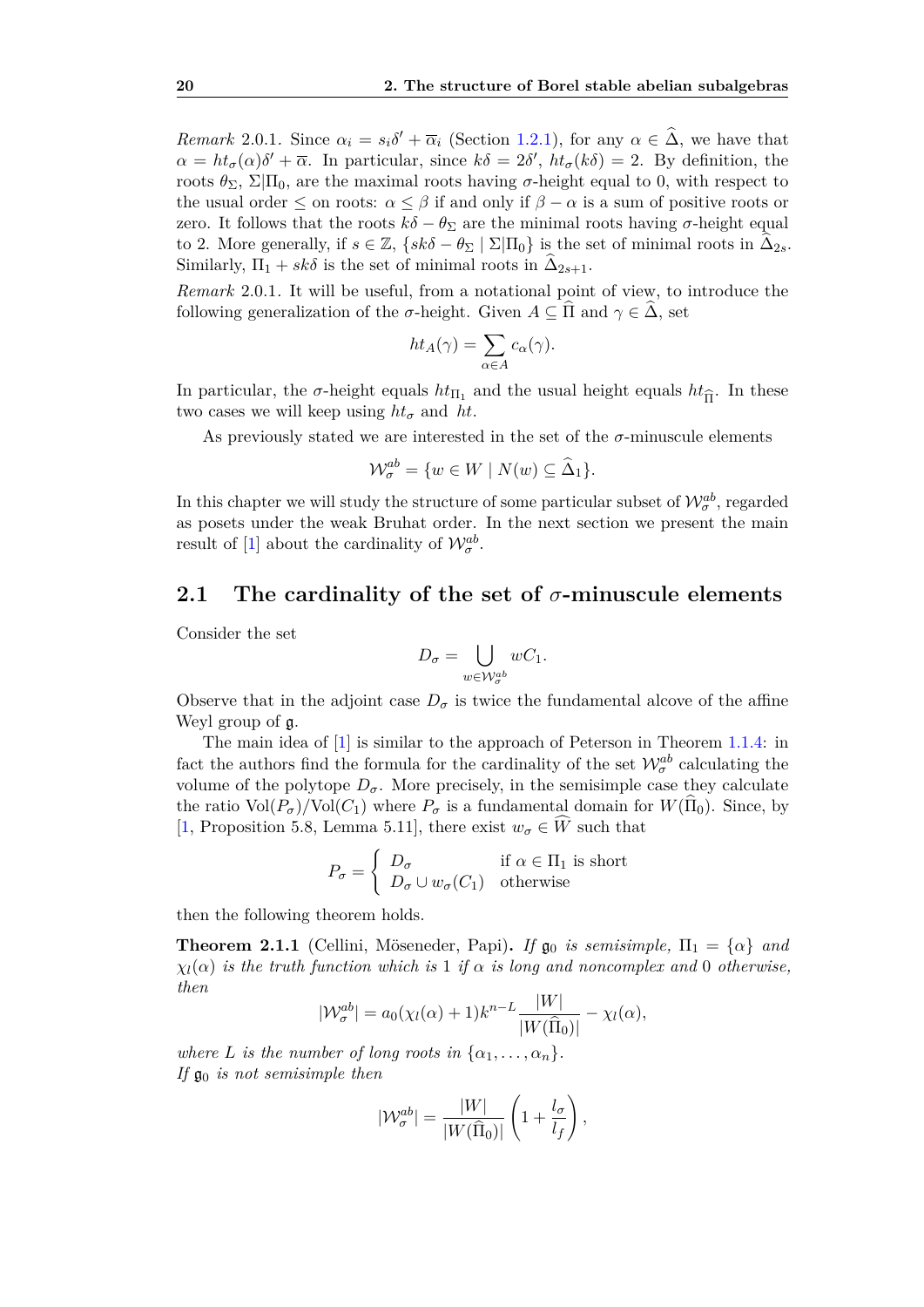*where*  $l_{\sigma}$ ,  $l_f$  *are the connection indexes of, respectively,*  $\Delta_0$  *and*  $\Delta$ *.* 

We conclude this section with a result that refines [\[1,](#page-56-2) Proposition 4.1]. Let *a* be the squared length of a long root in  $\hat{\Delta}^+$ . Define

<span id="page-26-2"></span>
$$
\widehat{\Pi}_0^* = \Pi_0 \cup \left\{ k\delta - \theta_\Sigma \mid a \le 2 \|\theta_\Sigma\|^2 \right\},\tag{2.1.1}
$$

<span id="page-26-3"></span>
$$
\Phi_{\sigma} = \widehat{\Pi}_0^* \cup \{ \alpha + k\delta \mid \alpha \in \Pi_1, \alpha \text{ long and noncomplex} \}
$$
 (2.1.2)

<span id="page-26-0"></span>*Remark* 2.1.1*.*

(1) It is immediate to see that  $\widehat{\Pi}_0^* = \widehat{\Pi}_0$ , unless  $\widehat{L}(\mathfrak{g}, \sigma)$  is of type  $G_2^{(1)}$  $_2^{(1)}$  or  $A_2^{(2)}$  $2^2$ . Indeed, in the latter cases there exists  $\Sigma|\Pi_0$  such that  $\frac{a}{\|\theta_{\Sigma}\|^2} = 3, 4$ , respectively.

(2) When  $|\Pi_1| = 2$ , then both roots in  $\Pi_1$  are long; moreover, for any  $\Sigma|\Pi_0$ , both roots in  $\Pi_1$  are not orthogonal to  $\Sigma$ . This is most easily seen by a brief inspection of the untwisted Dynkin diagrams, recalling that, by Section [1.2.1,](#page-11-0)  $k = 1$  and the labels of the roots in  $\Pi_1$  in the Dynkin diagram of  $\Pi$  are equal to 1. Anyway, we provide a uniform argument. Let  $\Pi_1 = {\alpha, \beta}$ : since  $k = 1$  and  $c_\alpha(\delta) = 1$ ,  $\delta - \alpha$  is a root and belongs to  $\Delta(\hat{\Pi} \setminus {\{\alpha\}})$ . Since the support of  $\delta - \alpha$  is  $\hat{\Pi} \setminus {\{\alpha\}}$ , we see that  $\hat{\Pi} \setminus {\{\alpha\}}$ is connected. We claim that  $\delta - \alpha$  is the highest root  $\Delta(\Pi \setminus {\alpha})$ . Otherwise, if  $\beta > \delta - \alpha$  and  $\beta \in \Delta(\Pi \setminus {\alpha})$ , then  $\beta - \delta$  would be a root with positive coefficients in some simple root in  $\Pi \setminus \{ \alpha \}$  and coefficient −1 in  $\alpha$ . In particular, we obtain that  $\delta - \alpha$  is long with respect to  $\Delta(\Pi \setminus {\alpha})$  and, since it has the same length as  $\alpha$ , that both  $\delta - \alpha$  and  $\alpha$  are long. For proving the second claim, observe that  $\Sigma \cup {\beta} \subseteq Supp(\delta - \alpha) = \Pi \setminus {\alpha}$  and the latter is connected. Hence  $\beta$  has to be nonorthogonal to  $\Sigma$ . Switching the role of  $\alpha$  and  $\beta$  we get the second claim.

If  $\alpha \in \widehat{\Delta}$  then we let  $H^+_{\alpha} = \{h \in (\mathfrak{h}_0)_{\mathbb{R}} \mid \alpha(d+h) \geq 0\}$ . This is the previously annunced result.

#### <span id="page-26-1"></span>**Proposition 2.1.2.**

$$
D_{\sigma} = \bigcap_{\alpha \in \Phi_{\sigma}} H_{\alpha}^{+}.
$$

*Proof.* By  $[1,$  Propositions 4.1 and 5.8] and by Remark [2.1.1](#page-26-0)  $(2)$ , we have that  $D_{\sigma} = \bigcap$  $\alpha \in \Phi'_\sigma$  $H^{\text{+}}_{\alpha}$ , where

 $\Phi'_{\sigma} = \widehat{\Pi}_0 \cup \{ \alpha + k\delta \mid \alpha \in \Pi_1, \alpha \text{ long and noncomplex} \}.$ 

(Actually Propositions 4.1 and 5.8 of [\[1\]](#page-56-2) cover only the cases when g is simple, but the argument is easily extended to the adjoint case.) Therefore, we have only to prove that we can restrict from  $\widehat{\Pi}_0$  to  $\widehat{\Pi}_0^*$ , i.e. that if  $\Sigma$  is a component of  $\Pi_0$  such that  $a > 2||\theta_{\Sigma}||^2$ , then  $\theta_{\Sigma}(x) \leq k$  for all  $x \in D_{\sigma}$ . By Remark [2.1.1](#page-26-0) (1),  $\widehat{\Pi}$  is of type  $G_2^{(1)}$  $_2^{(1)}$  or  $A_2^{(2)}$ <sup>(2)</sup>, in particular  $\Pi_1$  has a single element: set  $\Pi_1 = {\tilde{\alpha}}$ . Note that  $\tilde{\alpha}$  is long. We proceed in steps.

- 1.  $\tilde{\alpha} + 3\theta_{\Sigma} \in \hat{\Delta}^+$ : this follows from  $(\tilde{\alpha}, \theta_{\Sigma}^{\vee}) < -2$ .
- 2.  $2\tilde{\alpha} + 3\theta_{\Sigma} \in \widehat{\Delta}_{re}^{+}$ : indeed  $(\tilde{\alpha}, \tilde{\alpha} + 3\theta_{\Sigma}) < 0$  and  $||2\tilde{\alpha} + 3\theta_{\Sigma}|| > 0$ .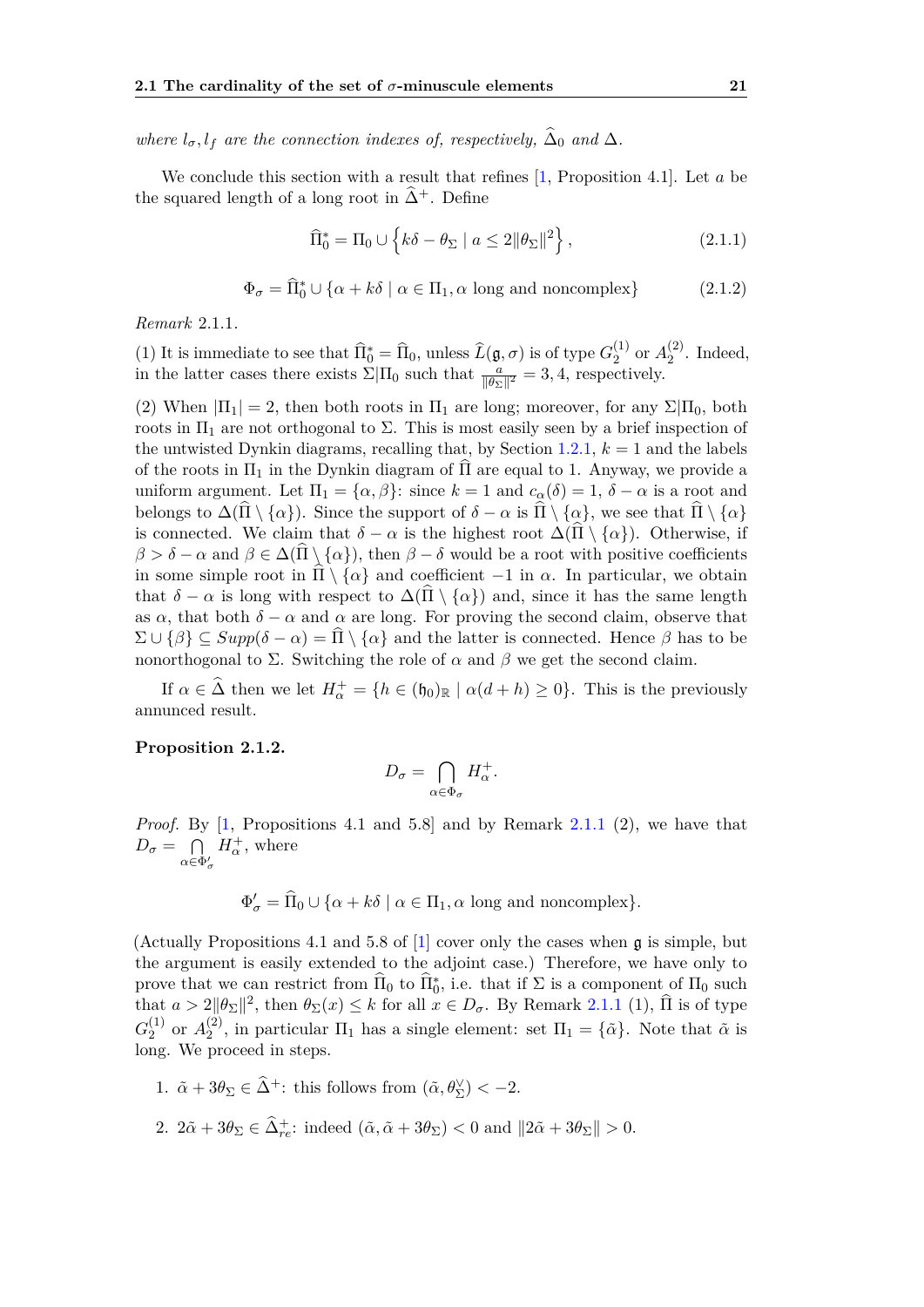3.  $k\delta - 2\tilde{\alpha} - 3\theta_{\Sigma} \in \Delta_0^+$ : relation  $k\delta - 2\tilde{\alpha} - 3\theta_{\Sigma} \in \hat{\Delta}$  follows from (2); it is also clear that it belongs to  $\Delta_0$ . So it remains to show that it is positive. Indeed (1) implies  $k\delta - \tilde{\alpha} - 3\theta_{\Sigma} \in \hat{\Delta}$ , and this root is positive since  $c_{\tilde{\alpha}}(k\delta - \tilde{\alpha} - 3\theta_{\Sigma}) = 1$ , hence  $(k\delta - \tilde{\alpha} - 3\theta_{\Sigma}) - \tilde{\alpha} \in \hat{\Delta}^+$ .

Now we can conclude, since  $(k\delta - 2\tilde{\alpha} - 3\theta_{\Sigma})(x) \ge 0$  implies  $\theta_{\Sigma}(x) \le \frac{k}{3} - \frac{2}{3}$  $\frac{2}{3}(\tilde{\alpha},x) \leq$ *k*.

## <span id="page-27-0"></span>**2.2** The poset  $\mathcal{I}_{\alpha,\mu}$  and its minimal elements

We now begin the study of maximal elements of  $\mathcal{W}_{\sigma}^{ab}$ . Set

<span id="page-27-3"></span>
$$
\mathcal{M}_{\sigma} = \Phi_{\sigma} \backslash (\hat{\Pi} \cap \Phi_{\sigma}). \tag{2.2.1}
$$

The following proposition gives us a necessary condition for the maximality of an element.

<span id="page-27-2"></span>**Proposition 2.2.1.** *If*  $w \in \mathcal{W}_{\sigma}^{ab}$  *is maximal, then there is*  $\alpha \in \widehat{\Pi}$  *and*  $\mu \in \mathcal{M}_{\sigma}$  *such that*  $w(\alpha) = \mu$ *.* 

*Proof.* By Proposition [2.1.2,](#page-26-1) we have that, if  $\alpha \in \hat{\Pi}$ ,  $w(\alpha) \in \hat{\Delta}^+$ , then  $ws_\alpha(C_1) \not\subset D_\sigma$ , hence there exists  $\mu \in \Phi_{\sigma}$  such that  $ws_{\alpha}(C_1) \not\subset H_{\mu}^+$ . It follows that  $\mu \in N(ws_{\alpha})$ . Since  $N(ws_\alpha)=N(w)\cup \{w(\alpha)\}\$ , we see that  $w(\alpha)=\mu$ . We need therefore to prove that there is a simple root  $\alpha$  such that  $w(\alpha) \in \widehat{\Delta}^+$  and  $w(\alpha) \notin \Pi_0$ .

Assume on the contrary that, if  $\alpha \in \widehat{\Pi}$  and  $w(\alpha) \in \widehat{\Delta}^+$ , then  $w(\alpha) \in \Pi_0$ . Then, for all  $\alpha \in \hat{\Pi}$ ,  $ht_{\sigma}(w(\alpha)) \leq 0$  and, hence, for all  $\beta \in \hat{\Delta}^+$ , we have that  $ht_{\sigma}(w(\beta)) \leq 0$ . It follows that, for all  $\beta \in \tilde{\Delta}^+$ , if  $w(\beta)$  is positive, then  $w(\beta) \in \Delta_0$ . Equivalently, *w*( $\Delta$ <sup>+</sup>)∩ $\Delta$ <sup>+</sup> ⊆  $\Delta$ <sub>0</sub>. Hence, in particular, *w*( $\widehat{\Delta}$ <sup>+</sup>)\ $\widehat{\Delta}$ <sup>+</sup> is infinite, but this is impossible, since *w*( $\widehat{\Delta}$ <sup>+</sup>) \ $\widehat{\Delta}$ <sup>+</sup> = −*N*(*w*). since  $w(\widehat{\Delta}^+) \setminus \widehat{\Delta}^+ = -N(w)$ .

*Remark* 2.2.1*.* In the adjoint case observe that  $\mathcal{M}_{\sigma} = \{-\theta + 2\delta\}$  and  $D_{\sigma} = 2C_1$ , hence Proposition [2.2.1](#page-27-2) becomes geometrically evident.

The previous proposition suggests the following definition. Let  $\alpha \in \hat{\Pi}$ ,  $\mu \in \mathcal{M}_{\sigma}$ : we define

$$
\mathcal{I}_{\alpha,\mu} = \{ w \in \mathcal{W}_{\sigma}^{ab} \mid w(\alpha) = \mu \}.
$$

In this section we find necessary and sufficient conditions for the poset  $\mathcal{I}_{\alpha,\mu}$  to be nonempty, and in such a case we show that it has minimum.

### <span id="page-27-1"></span>**2.2.1** The case  $\mu = k\delta - \theta_{\Sigma}$ , with  $\Sigma|\Pi_0|$

<span id="page-27-4"></span>**Definition 2.2.1.** Let  $\Sigma|\Pi_0$ , and consider the subgraph of  $\widehat{\Pi}$  with  $\{\alpha \in \widehat{\Pi} \mid (\alpha, \theta_{\Sigma}) \leq \pi\}$ 0} as set of vertices. We call  $A(\Sigma)$  the union of the connected components of this subgraph which contain at least one root of  $\Pi_1$ . Moreover, we set

$$
\Gamma(\Sigma) = A(\Sigma) \cap \Sigma.
$$

<span id="page-27-5"></span>*Remark* 2.2.2*.* If  $|\Pi_1| = 1$  then, obviously,  $A(\Sigma)$  is connected. If  $|\Pi_1| = 2$  then a brief inspection shows that there is only one case when  $A(\Sigma)$  is disconnected, namely when  $\widehat{\Pi}$  is of type  $C_n^{(1)}$ . Note that in such a case  $\Pi_0$  is connected and  $\theta_{\Pi_0}$  is a short root.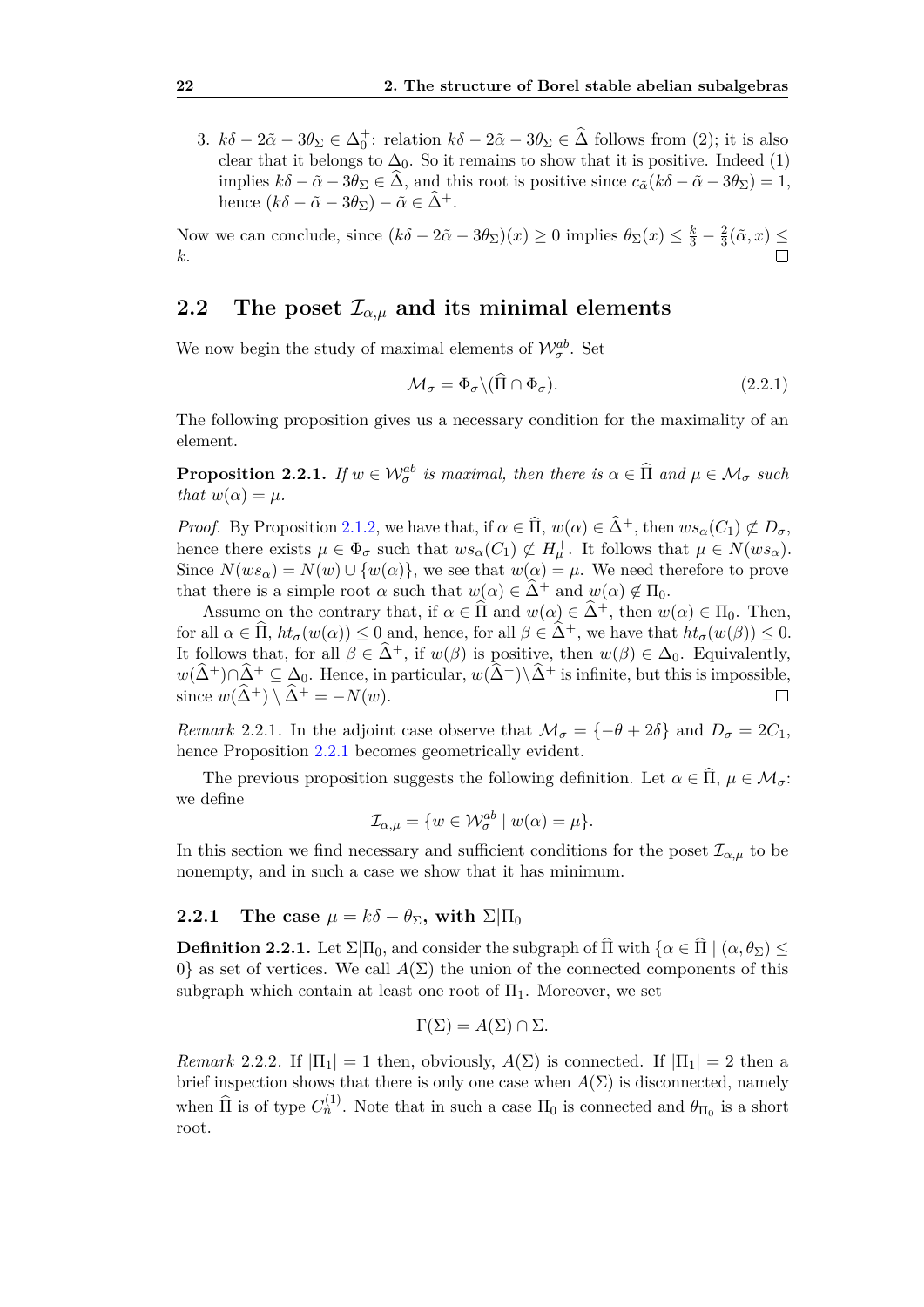**Example 2.2.1.** We number affine Dynkin diagrams as in [\[9,](#page-56-7) Tables Aff1 and Aff2].

- 1. Let  $\widehat{L}(\mathfrak{g}, \sigma)$  be of type  $B_n^{(1)}$   $(n \geq 5)$  and  $\Pi_1 = {\alpha_p}, 4 \leq p \leq n-1$ . Then  $\Pi_0$  has two components, say  $\Sigma_1$ , of type  $D_p$ , with simple roots  $\{\alpha_i, \mid 0 \leq \emptyset\}$  $i \leq p-1$ , and  $\Sigma_2$  of type  $B_{n-p}$  and simple roots  $\{\alpha_i, |p+1 \leq i \leq n\}$ . We have  $A(\Sigma_1) = \{\alpha_{p-1}, \ldots, \alpha_n\}, \Gamma(\Sigma_1) = \{\alpha_{p-1}\}, \text{ and } A(\Sigma_2) = \{\alpha_0, \ldots, \alpha_n\}.$  $\alpha_{p+1}$ },  $\Gamma(\Sigma_2) = \{\alpha_{p+1}\}.$
- 2. Let  $\widehat{L}(\mathfrak{g}, \sigma)$  be of type  $E_6^{(1)}$  $\mathcal{A}_6^{(1)}$  and  $\Pi_1 = {\alpha_6}$ . Then  $\Pi_0$  has two components:  $\Sigma_1$ , of type  $A_5$ , with simple roots  $\{\alpha_1, \dots, \alpha_5\}$ , and  $\Sigma_2 = \{\alpha_0\}$ , of type  $A_1$ . We have  $A(\Sigma_1) = {\alpha_2, \alpha_3, \alpha_4, \alpha_6, \alpha_0}, \Gamma(\Sigma_1) = {\alpha_2, \alpha_3, \alpha_4}$  and  $A(\Sigma_2) =$  $\Pi \setminus \{\alpha_0\}, \ \Gamma(\Sigma_2) = \emptyset.$
- 3. Let  $\hat{L}(\mathfrak{g}, \sigma)$  be of type  $A_n^{(1)}$ ,  $(n > 2)$ , and  $\Pi_1 = {\alpha_0, \alpha_p}$ ,  $1 < p < n$ . Then  $\Pi_0$ has two components:  $\Sigma_1$ , of type  $A_{p-1}$ , with simple roots  $\{\alpha_i, | 1 \le i \le p-1\},$ and  $\Sigma_2$  of type  $A_{n-p}$  and simple roots  $\{\alpha_i, |p+1 \leq i \leq n\}$ . We have and  $A(\Sigma_1) = \Sigma_2 \cup \Pi_1$ ,  $A(\Sigma_2) = \Sigma_1 \cup \Pi_1$ , and  $\Gamma(\Sigma_i) = \emptyset$  for  $i = 1, 2$ .

<span id="page-28-1"></span>*Remark* 2.2.3*.* Assume that  $\Sigma|\Pi_0, k\delta - \theta_\Sigma \in \mathcal{M}_{\sigma}, \alpha \in \Pi_1$ , and set

$$
r_\Sigma=-(\alpha,\theta_\Sigma^\vee).
$$

By Remark [2.1.1](#page-26-0) (2),  $r_{\Sigma}$  is independent from the choice of  $\alpha \in \Pi_1$ . Moreover, we see that  $r_{\Sigma} = 1$  if and only if  $\theta_{\Sigma}$  is long and non complex while, in the remaining cases, since we are assuming that  $k\delta - \theta_{\Sigma} \in \widehat{\Pi}_{0}^*$  we have that  $r_{\Sigma} = 2$ . If  $r_{\Sigma} = 2$ , then, for  $\alpha \in \Pi_1$ , either  $\|\alpha\| = 2\|\theta_{\Sigma}\|$ , or  $\overline{\alpha} = -\overline{\theta}_{\Sigma}$ . The latter instance occurs in the adjoint case, so that  $k = 2$  and  $\theta_{\Sigma}$  is long and complex. In the first case,  $\theta_{\Sigma}$ is a short root, and *k* may be 1 or 2. In fact,  $k = 2$  and  $\theta_{\Sigma}$  is complex, except in the following two cases:  $\mathfrak{g}$  is of type  $B_n$ ,  $\Pi_1 = {\alpha_{n-1}}$  and  $\theta_{\Sigma} = \alpha_n$  or  $\mathfrak{g}$  is of type  $C_n$ ,  $\Pi_1 = {\alpha_0, \alpha_n}, \Sigma = {\alpha_1, \ldots, \alpha_{n-1}}$ . (Dynkin diagrams are numbered as in [\[9,](#page-56-7) Tables Aff1 and Aff2]).

From now on we will distinguish roots in two types, according to the following definition.

**Definition 2.2.2.** We say that  $\alpha \in \hat{\Delta}_{re}^{+}$  is of *type 1* if it is long and non complex and of *type 2* otherwise.

By the above remark, if  $k\delta - \theta_{\Sigma} \in \mathcal{M}_{\sigma}$ , its type is  $r_{\Sigma}$ .

**Lemma 2.2.2.** *Assume*  $\Sigma|\Pi_0$  *and*  $k\delta - \theta_{\Sigma} \in \mathcal{M}_{\sigma}$ . If  $\frac{k}{r_{\Sigma}} \in \mathbb{Z}$ , then  $A(\Sigma)$  is connected, *k*  $\frac{k}{r_{\Sigma}}\delta - \theta_{\Sigma}$  *is a root, and* 

<span id="page-28-0"></span>
$$
Supp\left(\frac{k}{r_{\Sigma}}\delta - \theta_{\Sigma}\right) \subseteq A(\Sigma). \tag{2.2.2}
$$

*Proof.* Note that  $\frac{k}{r_{\Sigma}} \in \mathbb{Z}$  if and only if  $r_{\Sigma} = 1$  or  $k = r_{\Sigma} = 2$ , in any case  $\frac{k}{r_{\Sigma}} \in \{1, 2\}.$ If  $\frac{k}{r_{\Sigma}} = 2$ , then  $\frac{k}{r_{\Sigma}}\delta - \theta_{\Sigma} \in \Delta$  and, if  $\frac{k}{r_{\Sigma}} = 1$  then, either  $k = 1$  or  $k = 2$  and  $\theta_{\Sigma}$  is complex. In both cases,  $\frac{k}{r_{\Sigma}}\delta - \theta_{\Sigma} \in \Delta$ .

We now prove that  $Supp\left(\frac{k}{r_s}\right)$  $\frac{k}{r_{\Sigma}}\delta - \theta_{\Sigma}$ ) ⊂ *A*( $\Sigma$ ). Note that  $\Pi_1 \subset \text{Supp}\left(\frac{k}{r_2}\right)$  $\frac{k}{r_{\Sigma}}\delta - \theta_{\Sigma}$ ), hence we need only to prove that  $\alpha \notin \text{Supp}\left(\frac{k}{r^2}\right)$  $\frac{k}{r_{\Sigma}}\delta - \theta_{\Sigma}$ ) for any  $\alpha \in \Sigma$  such that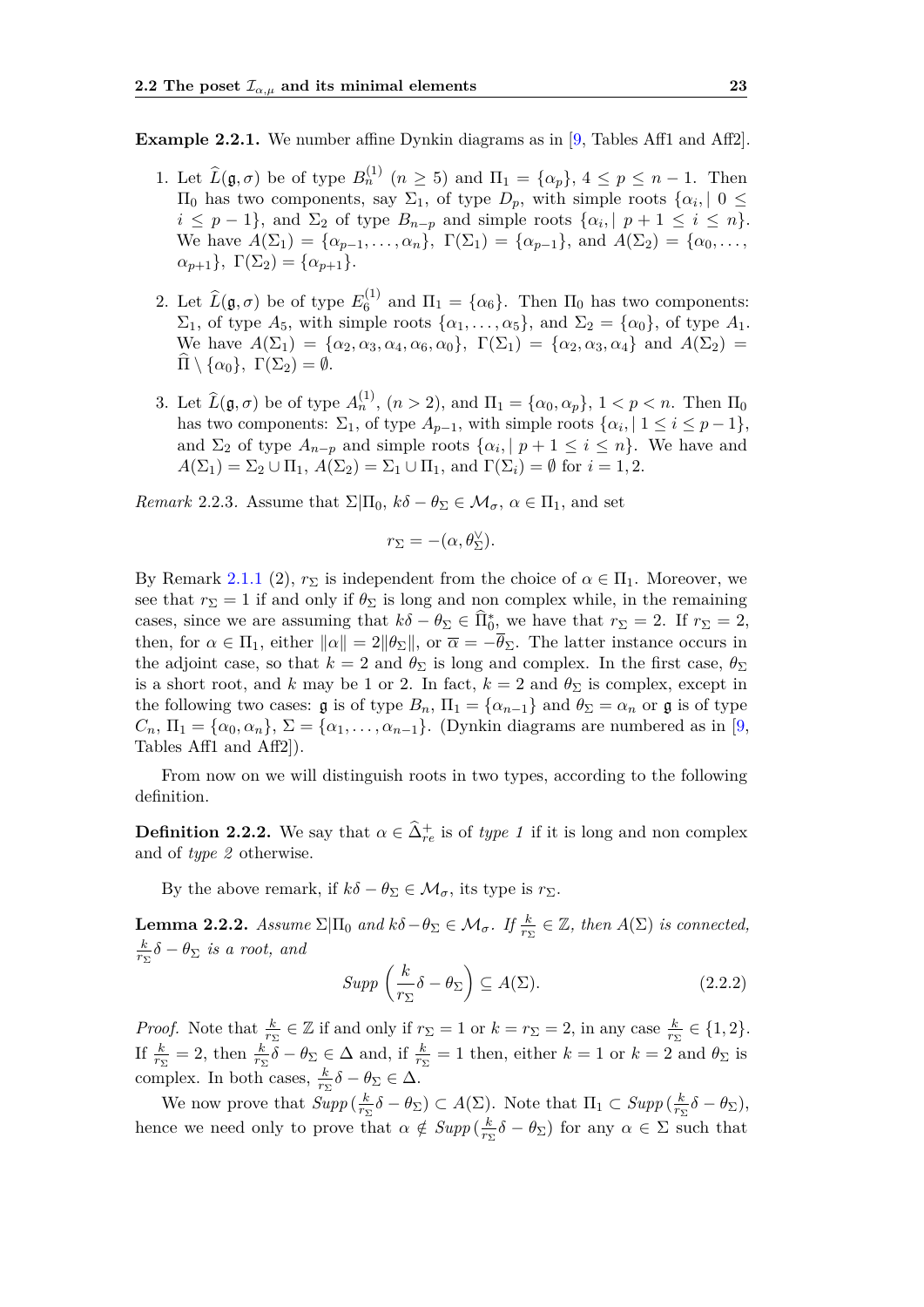$(\alpha, \theta_{\Sigma}) > 0$ . We next show that, for such an  $\alpha$ , we have  $c_{\alpha}(\frac{k}{r}$  $\frac{k}{r_{\Sigma}}\delta - \theta_{\Sigma}$ ) = 0. We have:

$$
2\frac{r_{\Sigma}}{k} = -\sum_{\beta \in \Pi_1} c_{\beta}(\delta)(\beta, \theta_{\Sigma}^{\vee}) = \sum_{\substack{\beta \in \Sigma \\ (\beta, \theta_{\Sigma}) > 0}} c_{\beta}(\delta)(\beta, \theta_{\Sigma}^{\vee}).
$$

The first equality follows by the definition of  $r_{\Sigma}$ , and the second by the relation  $(\delta, \theta_{\Sigma}) = 0$ . If there is only one root  $\alpha \in \Sigma$  such that  $(\alpha, \theta_{\Sigma}) > 0$ , we obtain that

$$
\frac{k}{r_{\Sigma}}c_{\alpha}(\delta)(\alpha,\theta_{\Sigma}^{\vee})=2=c_{\alpha}(\theta_{\Sigma})(\alpha,\theta_{\Sigma}^{\vee}),
$$

hence  $c_{\alpha}(\frac{k}{r_s})$  $\frac{k}{r_{\Sigma}}\delta - \theta_{\Sigma}$ ) = 0. If there is more than one root in  $\Sigma$  not orthogonal to  $\theta_{\Sigma}$ then  $\sum_{\alpha \in \Sigma, (\alpha, \theta_{\Sigma}) > 0} c_{\alpha}(\theta_{\Sigma}) (\alpha, \theta_{\Sigma}^{\vee}) = 2$ , hence  $(\alpha, \theta_{\Sigma}) = c_{\alpha}(\theta_{\Sigma}) = 1$  for all  $\alpha \in \Sigma$  not orthogonal to  $\theta_{\Sigma}$ .

Since  $\frac{k}{r_{\Sigma}} \sum_{\alpha \in \Sigma, (\alpha, \theta_{\Sigma}) > 0} c_{\alpha}(\delta) = 2, \frac{k}{r_{\Sigma}} \in \mathbb{Z}$ , and  $c_{\alpha}(\delta) > 0$  for all  $\alpha \in \widehat{\Pi}$ , we obtain Since  $\frac{k}{r_{\Sigma}} \sum_{\alpha \in \Sigma, (\alpha, \theta_{\Sigma}) > 0} c_{\alpha}(\delta) = 2, \frac{k}{r_{\Sigma}}$  $\frac{k}{r_{\Sigma}}c_{\alpha}(\delta) = 1$  and again we have  $c_{\alpha}(\frac{k}{r_{\Sigma}})$  $\frac{k}{r_{\Sigma}}\delta - \theta_{\Sigma}$ ) = 0, as desired.  $\Box$ 

Note that, if  $\theta_{\Sigma}$  is of type 1 or  $k = 2$ , then  $\frac{k}{r_{\Sigma}} \in \mathbb{Z}$ . In particular  $A(\Sigma)$  is connected.

<span id="page-29-0"></span>**Proposition 2.2.3.** *Assume*  $\Sigma|\Pi_0$  *and*  $k\delta - \theta_{\Sigma} \in \mathcal{M}_{\sigma}$ *. If*  $\theta_{\Sigma}$  *is of type 1, then*  $k\delta - \theta_{\Sigma}$  *is the highest root of*  $\Delta(A(\Sigma))$ *. If*  $k = 2$  *and*  $\theta_{\Sigma}$  *is of type* 2*, then*  $\delta - \theta_{\Sigma}$  *is either the highest root of*  $\Delta(A(\Sigma))$ *, or its highest short root.* 

*Proof.* Our assumptions imply in any case that  $\frac{k}{r_{\Sigma}} \in \mathbb{Z}$ . By [\(2.2.2\)](#page-28-0) we have that *k*  $\frac{k}{r\Sigma}$  *δ* − *θ*<sub>Σ</sub> ∈  $\Delta(A(\Sigma))$ . By the definition of *A*( $\Sigma$ ),  $\frac{k}{r\Sigma}$  $\frac{k}{r_{\Sigma}}\delta - \theta_{\Sigma}$  is a dominant root in  $\Delta(A(\Sigma))$ , therefore, since  $\Delta(A(\Sigma))$  is a finite root system, we obtain that it is either the highest root of  $\Delta(A(\Sigma))$  or its highest short root. If  $\theta_{\Sigma}$  is of type 1, then it is a long root, so, since  $r_{\Sigma} = 1$ ,  $k\delta - \theta_{\Sigma}$  is the highest root of  $\Delta(A(\Sigma))$ . If  $\theta_{\Sigma}$  is of type 2, then  $r_{\Sigma} = 2$ , hence  $\frac{k}{r_{\Sigma}} = 1$ . In this case,  $\theta_{\Sigma}$  may be short or long, and  $\delta - \theta_{\Sigma}$  is the highest short or long root of  $\Delta(A(\Sigma))$ , according to its length.

<span id="page-29-1"></span>**Lemma 2.2.4.** *Assume*  $\Sigma|\Pi_0, k\delta - \theta_\Sigma \in \mathcal{M}_{\sigma}$  *and*  $\theta_\Sigma$  *of type 2. Let s be the element of minimal length in*  $\widehat{W}$  *such that*  $s(\theta_{\Sigma}) = k\delta - \theta_{\Sigma}$ . Then  $s \in W(A(\Sigma))$  and is an *involution. Moreover,*

$$
N(s) = \{ \beta \in \widehat{\Delta}_1^+ \mid (\beta, \theta_{\Sigma}^{\vee}) = -2 \},
$$

*in particular,*  $s \in \mathcal{W}_{\sigma}^{ab}$ .

*Proof.* First we assume  $k = 2$ . We claim that in this case  $s = s_{\delta - \theta_{\Sigma}}$ , which directly implies that it is an involution and, by Proposition [2.2.3,](#page-29-0) that it belongs to  $W(A(\Sigma))$ . It is immediate that  $s_{\delta-\theta_{\Sigma}}(\theta_{\Sigma}) = 2\delta - \theta_{\Sigma}$ . Moreover, for each  $\alpha \in \widehat{\Delta}^+$  which is orthogonal to  $\theta_{\Sigma}$  we have  $s_{\delta-\theta_{\Sigma}}(\alpha) = \alpha \in \widehat{\Delta}^+$ , therefore *s* is the unique element of minimal length that maps  $\delta - \theta_{\Sigma}$  to  $2\delta - \theta_{\Sigma}$ . We study  $N(s)$ . For each  $\beta \in \Delta^+(A(\Sigma))$ ,

$$
s(\beta)=\beta+(\beta,\theta_{\Sigma}^{\vee})(\delta-\theta_{\Sigma})
$$

hence  $s(\beta) < 0$  if and only if  $(\beta, \theta_{\Sigma}^{\vee}) < 0$ . Thus if  $(\beta, \theta_{\Sigma}^{\vee}) = -2$ , then  $\beta \in N(s)$ . It remains to prove the converse. Assume  $s(\beta) < 0$ , hence  $(\beta, \theta_{\Sigma}^{\vee}) < 0$ : since  $(\alpha, \theta_{\Sigma}) \ge 0$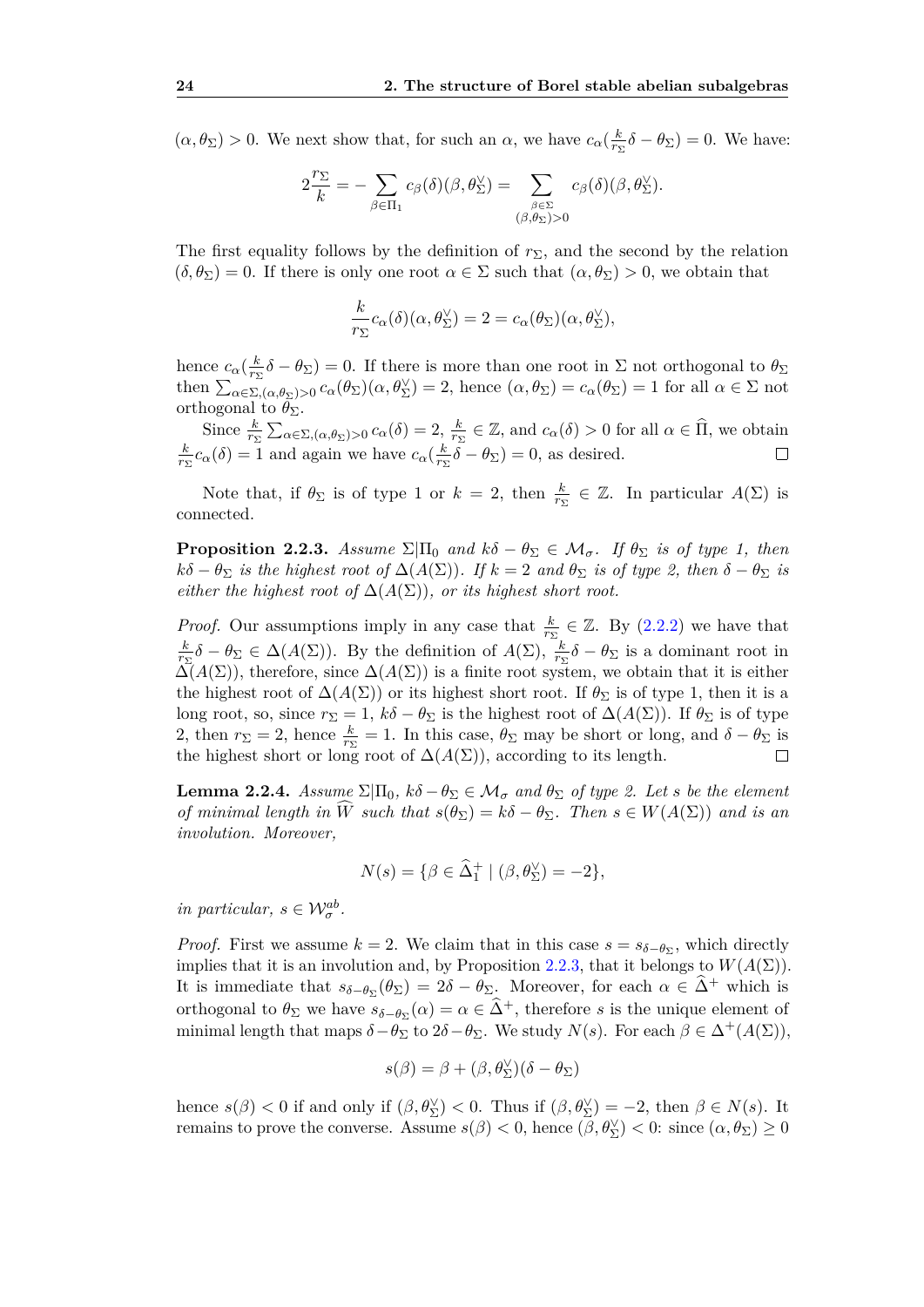for all  $\alpha \in \Pi \setminus \Pi_1$ , this implies that  $ht_{\sigma}(\beta) \geq 1$ . Now we observe that, if  $\beta \in N(s)$ , then also  $-s(\beta) \in N(s)$ , therefore  $ht_{\sigma}(-s(\beta)) \geq 1$  as well. Since

$$
ht_{\sigma}(s(\beta))=ht_{\sigma}(\beta)+(\beta,\theta_{\Sigma}^{\vee})ht_{\sigma}(\delta-\theta_{\Sigma})=ht_{\sigma}(\beta)+(\beta,\theta_{\Sigma}^{\vee}),
$$

we obtain that  $-(\beta, \theta_{\Sigma}^{\vee}) = ht_{\sigma}(\beta) + ht_{\sigma}(-s(\beta)) \geq 2$ . But  $k\delta - \theta_{\Sigma}$  belongs to  $\mathcal{M}_{\sigma} \subset \Pi_0^*$ , therefore, by  $(2.1.1)$ , we have  $-(\beta, \theta_{\Sigma}^{\vee}) \leq \frac{2||\beta||}{||\theta_{\Sigma}||} \leq 2$ √ 2, so we can conclude that  $-(\beta, \theta_{\Sigma}^{\vee}) = 2$  and  $ht_{\sigma}(\beta) = ht_{\sigma}(-s(\beta)) = 1.$ 

Now we assume  $k = 1$ . By Remark [2.2.3,](#page-28-1) then either g is of type  $B_n$ ,  $\Pi_1 =$  $\{\alpha_{n-1}\}\$  and  $\theta_{\Sigma} = \alpha_n$ , or g is of type  $C_n$ ,  $\Pi_1 = \{\alpha_0, \alpha_n\}, \ \Sigma = \{\alpha_1, \ldots, \alpha_{n-1}\}.$  In the first case a straightforward check shows that  $s = s_{n-1} \cdots s_2 s_0 s_1 s_2 \cdots s_{n-1} =$  $s_{\alpha_0+\alpha_2+\dots+\alpha_{n-1}}s_{\alpha_1+\alpha_2+\dots+\alpha_{n-1}}$  maps  $\alpha_n$  to  $\delta-\alpha_n$ ,  $\alpha_{n-1}$  to  $\alpha_{n-1}+2\alpha_n-\delta$ , fixes  $\alpha_i, i = 2, \ldots, n-2$  and switches  $\alpha_0$  and  $\alpha_1$ . A positive root  $\gamma$  is orthogonal to  $\alpha_n$  if and only if  $c_{\alpha_{n-1}}(\gamma) = c_{\alpha_n}(\gamma)$ . Therefore *s* keeps positive any positive root orthogonal to  $\alpha_n$ , as required. It is clear that *s* is an involution, being conjugated to  $s_0 s_1$ . A direct computation shows that  $N(s) = \{ \beta \in \Delta^+(\widehat{\Pi} \setminus {\{\alpha_n\}}) | c_{\alpha_{n-1}}(\beta) =$  $1$ } = { $\beta \in \widehat{\Delta}_1^+$  | ( $\beta, \theta_{\Sigma}^{\vee}$ ) = -2}.

For g of type  $C_n$ ,  $s = s_0s_n$  maps  $\theta_{\Sigma} = \alpha_1 + \cdots + \alpha_{n-1}$  to  $\delta - \theta_{\Sigma} = \alpha_0 + \cdots + \alpha_n$ . Moreover, a root in  $\widehat{\Delta}^+$  is orthogonal to  $\theta_{\Sigma}$  if and only if it is of the form  $A\cup(N\delta\pm A)$ where *A* is formed by the roots in the subsystem generated by  $\alpha_2, \ldots, \alpha_{n-2}$  and by the roots  $2\alpha_i + \ldots + 2\alpha_{n-1} + \alpha_n$ ,  $2 \leq i \leq n-1$  and  $\alpha_1 + \ldots + \alpha_n$ . A direct check shows that these roots are kept positive by *s*, which is therefore minimal. It is immediate to see that  $N(s) = {\alpha_0, \alpha_n} = {\beta \in \hat{\Delta}_1^+ | (\beta, \theta_S^{\vee}) = -2}.$  $\Box$ 

<span id="page-30-0"></span>**Lemma 2.2.5.** *Assume*  $\Sigma[\Pi_0, k\delta - \theta_{\Sigma} \in \mathcal{M}_{\sigma}, \alpha \in \widehat{\Pi}, \text{ and } ||\alpha|| = ||\theta_{\Sigma}||$ .

- *1. If*  $\theta_{\Sigma}$  *is of type 1,*  $\alpha \in A(\Sigma)$ *, and*  $w_{\alpha}$  *is the element of minimal length such that*  $w_{\alpha}(\alpha) = k\delta - \theta_{\Sigma}$ , then  $w_{\alpha} \in \mathcal{W}_{\sigma}^{ab}$ .
- *2. If*  $\theta_{\Sigma}$  *is of type 2,*  $\alpha \in \Sigma$ *,*  $v_{\alpha}$  *is the element of minimal length in*  $W(\Sigma)$  *such that*  $v_{\alpha}(\alpha) = \theta_{\Sigma}$ , and *s is the element of minimal length in*  $\widehat{W}$  *such that*  $s(\theta_{\Sigma}) = k\delta - \theta_{\Sigma}$ , then  $sv_{\alpha} \in \mathcal{W}_{\sigma}^{ab}$ . Moreover,  $\ell(sv_{\alpha}) = \ell(s) + \ell(v_{\alpha})$  and  $sv_{\alpha}$  is *the element of minimal length in*  $\widehat{W}$  *that maps*  $\alpha$  *to*  $k\delta - \theta_{\Sigma}$ *.*

*Proof.*

*1.* By Proposition [2.2.3](#page-29-0) (1) and Proposition [1.3.4](#page-21-1) (5), if  $\beta \in N(w_\alpha)$ , then there exists  $\beta' \in \widehat{\Delta}^+$  such that  $\beta + \beta' = k\delta - \theta_{\Sigma}$ . By Remark [2.0.1,](#page-24-1) each root less than  $\mu$ in the usual root order has *σ*-height strictly less than 2, hence  $ht_{\sigma}(\beta) = ht_{\sigma}(\beta') = 1$ . 2. Assume first  $k = 2$ , so that  $s = s_{\delta - \theta_{\Sigma}}$ . We first show that  $s_{\delta - \theta_{\Sigma}}(\beta) = \beta + \delta - \theta_{\Sigma}$ for each  $\beta \in N(v_\alpha)$ . This amounts to prove that  $(\theta_{\Sigma}^{\vee}, \beta) = 1$  for each  $\beta \in N(v_\alpha)$ , which follows again from Proposition [1.3.4,](#page-21-1) (2). Thus we obtain that the  $\sigma$ -height of the roots in  $s_{\delta-\theta_{\Sigma}}(N(v_{\alpha}))$  is 1; moreover,

$$
N(sv_{\alpha}) = N(s_{\delta - \theta_{\Sigma}}) \cup s_{\delta - \theta_{\Sigma}}(N(v_{\alpha}))
$$

and  $\ell(sv_\alpha) = \ell(s) + \ell(v_\alpha)$ . Since by Lemma [2.2.4,](#page-29-1) for each  $\beta \in N(s)$ ,  $ht_\sigma(\beta) = 1$ , we conclude that  $sv_\alpha \in \mathcal{W}_{\sigma}^{ab}$ . It remains to prove the assertion about the minimal length. Notice that the above considerations show in particular that, for each  $\beta \in N(sv_\alpha)$ , we have that  $(\beta, k\delta - \theta_{\Sigma}) \neq 0$ . By subsection [1.3.3,](#page-19-1) it follows that  $s v_{\alpha}$  is the unique element of minimal length that maps  $\alpha$  to  $k\delta - \theta_{\Sigma}$ .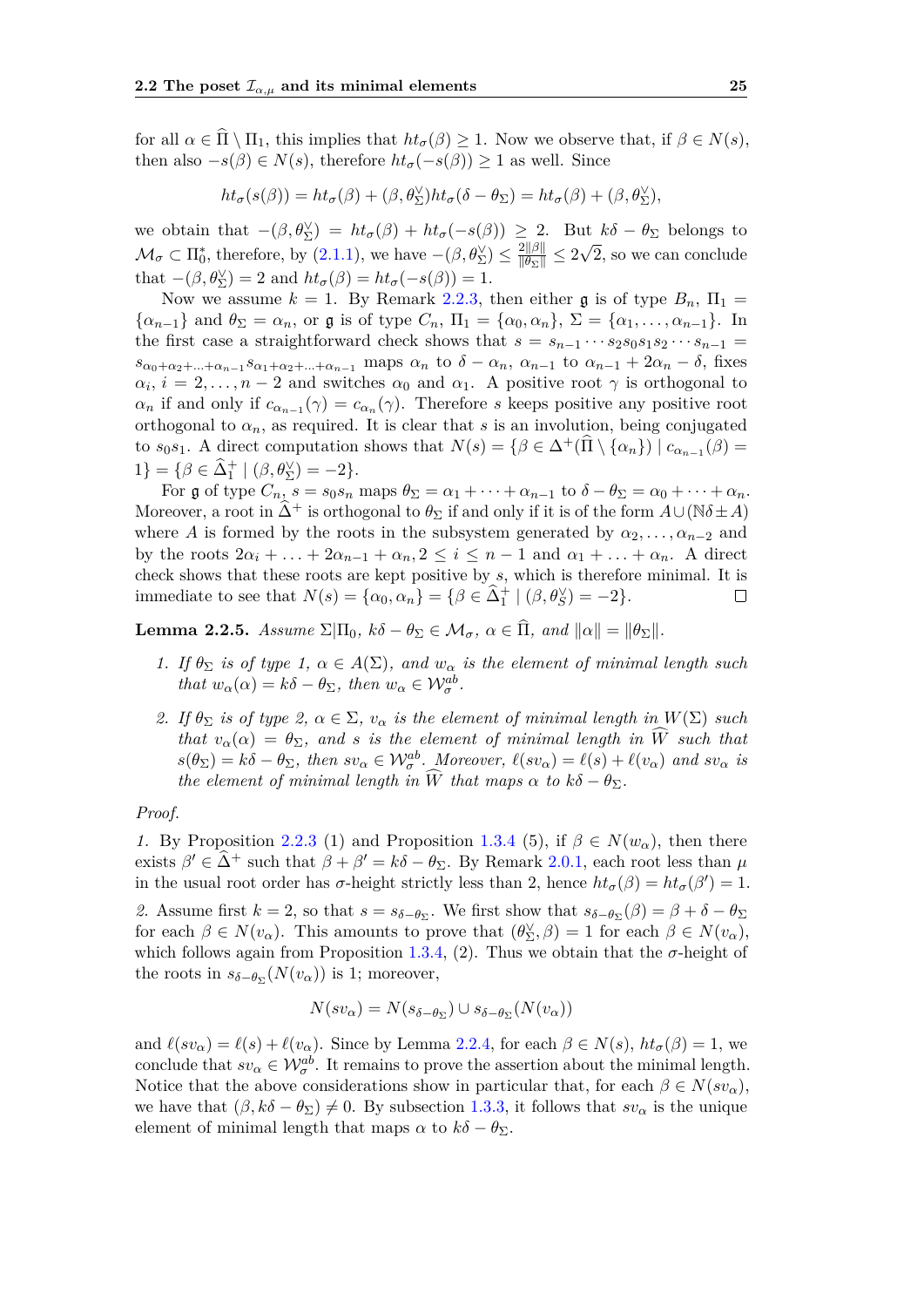In the case of  $B_n$ , one has  $N(sv_\alpha) = N(s) = \{\beta \in \Delta^+(\widehat{\Pi} \setminus {\alpha_n}\}) \mid c_{\alpha_{n-1}}(\beta) = 1\}.$ This follows noting that  $L(s) = {\alpha_{n-1}}$ ,  $\ell(s) = 2n - 2 = |\Delta^+(\hat{\Pi} \setminus {\alpha_n})| - |\Delta^+(\hat{\Pi} \setminus {\alpha_n})|$  $\{\alpha_{n-1}, \alpha_n\}\.$ 

In the case  $C_n$ , we first remark that  $sv_{\alpha_i} = s_0 \cdots s_{i-1} s_n \cdots s_{i+1}, 1 \leq i \leq n-1$ . Thus,

$$
N(sv_{\alpha_i}) = N(s_0 \cdots s_{i-1} s_n \cdots s_{i+1})
$$
  
= { $\alpha_0 + \ldots + \alpha_k | 0 \le k \le i-1$ }  $\cup$  { $\alpha_h + \ldots + \alpha_n | i+1 \le h \le n$ },

whose elements have clearly  $\sigma$ -height 1. The same argument used in case  $k = 2$ proves that also in this case  $sv_\alpha$  is the unique element of minimal length that maps *α* to  $k\delta - \theta$ Σ.  $\Box$ 

<span id="page-31-1"></span>**Lemma 2.2.6.** *Assume*  $\mu \in M_{\sigma}$ ,  $\alpha \in \widehat{\Pi}$ , and  $w \in \mathcal{I}_{\alpha,\mu}$ . Then

*1. for each*  $\beta \in N(w)$ ,  $\mu + \beta \notin N(w)$ ;

2. *for each*  $\beta, \beta' \in \hat{\Delta}^+$  *such that*  $\beta + \beta' = \mu$ *, exactly one of*  $\beta, \beta'$  *belongs to*  $N(w)$ *.* 

*Proof.*

*1.* We have

<span id="page-31-0"></span>
$$
N(ws_\alpha) = N(w) \cup \{\mu\}.\tag{2.2.3}
$$

If, for some  $\beta \in N(w)$ ,  $\beta + \mu \in \widehat{\Delta}^+$ , then by the convexity properties, we would obtain  $\beta + \mu \in N(w)$ : this cannot happen since  $ht_{\sigma}(\beta + \mu) \geq 3$ , while *w* is *σ*-minuscule.

2. By the convexity properties, relation [\(2.2.3\)](#page-31-0) implies that  $N(ws<sub>\alpha</sub>)$  contains at least one summand of each decomposition  $\mu = \beta + \beta'$ , hence  $N(w)$  does. Since  $\mu \notin N(w)$ , it contains exactly one summand.  $\Box$ 

<span id="page-31-2"></span>**Lemma 2.2.7.** *Assume*  $\mu = k\delta - \theta_{\Sigma} \in \mathcal{M}_{\sigma}, \ \alpha \in \widehat{\Pi}$ *, and*  $w \in \mathcal{I}_{\alpha,\mu}$ *. Then there*  $exists$   $u \in \widehat{W}$  *such that* 

$$
\{\beta \in N(w) \mid \mu - \beta \in \widehat{\Delta}^+\} = N(u).
$$

*Moreover, u belongs* to  $\mathcal{I}_{\alpha,\mu}$  *and it is its minimal element.* 

*Proof.* Set  $U = \{ \beta \in N(w) \mid \mu - \beta \in \hat{\Delta}^+ \}$ . We first prove the existence of *u*: we have only to check that *U* is biconvex. We observe that, if  $\beta, \beta' \in U$ , then  $\beta + \beta'$  is not a root, otherwise it would belong to  $N(w)$ , which impossible since  $ht_{\sigma}(\beta + \beta') = 2$ and *w* is *σ*-minuscule. Thus we have only to check that, if  $\beta \in U$  and  $\beta = \gamma + \gamma'$ , then at least one of  $\gamma$ ,  $\gamma'$  belongs to *U*. Clearly, at least (in fact exactly) one of *γ*, *γ'*, say *γ*, belongs to *N*(*w*). We have to prove that  $\mu - \gamma$  is a positive root. Set  $\beta' = \mu - \beta$ : by definition,  $\beta'$  is a positive root and it is immediate that  $ht_{\sigma}(\beta') = 1$ . Since  $\gamma + \gamma' + \beta' = \mu$ , at least one of  $\gamma + \beta'$ ,  $\gamma' + \beta'$ , is a root, otherwise, by the Jacobi identity,  $\gamma + \gamma' + \beta'$  would not be a root. But  $\gamma + \beta'$  cannot be a root, otherwise it would have  $\sigma$ -height equal to 2, while being less than  $\mu$ . Therefore  $\mu - \gamma = \gamma' + \beta'$ is a root, as required.

It remains to prove that  $u \in \mathcal{I}_{\alpha,\mu}$ . It is clear that  $u \in \mathcal{W}_{\sigma}^{ab}$ , we have only to check that  $u(\alpha) = \mu$ . By Lemma [2.2.6](#page-31-1) (2),  $N(w)$  contains exactly one summand of any decomposition of  $\mu$  as a sum of two positive roots and, by the definition of  $u$ ,  $N(u)$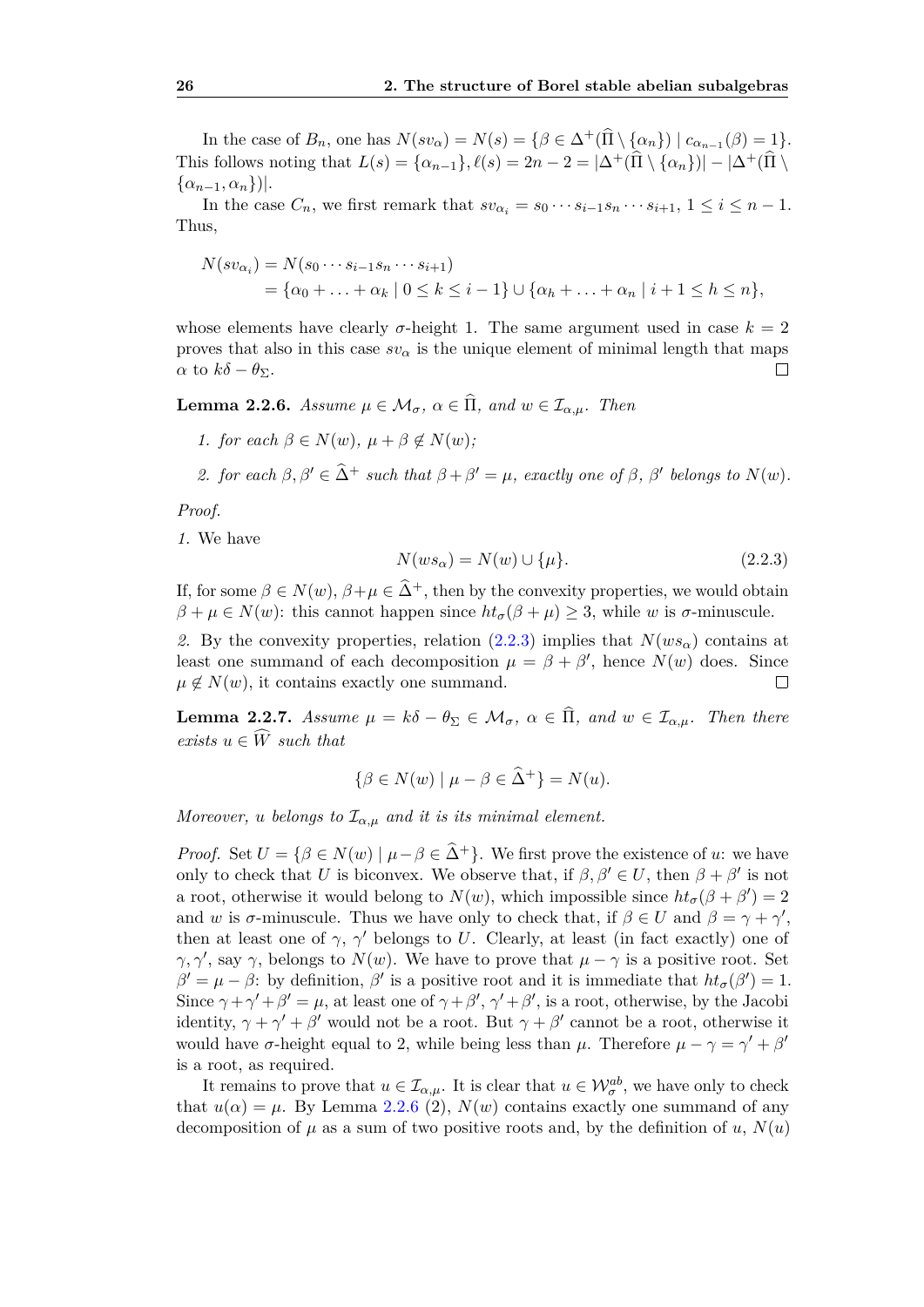has the same property. From this fact, we easily deduce that  $N(u) \cup {\mu}$  is biconvex, hence that there exist a simple root  $\beta \in \Pi$  such that  $N(u s_{\beta}) = N(u) \cup {\mu}$ . But  $N(us_{\beta}) = N(u) \cup \{u(\beta)\}\$ , hence  $u(\beta) = \mu$ . We must prove that  $\beta = \alpha$ . Since  $u \leq w$ , there exists  $z \in \widehat{W}$  such that  $w = uz$  and  $N(w) = N(u) \cup uN(z)$ . If  $\beta \neq \alpha$ , since  $w(\beta) = uz(\beta) \neq \mu$ , we obtain that  $z(\beta) \neq \beta$ , hence, by formula [\(1.3.5\)](#page-19-4), that  $N(z)$ contains at least one root *γ* such that  $\gamma \not\perp \beta$ . Then  $u(\gamma) \not\perp \mu$  and  $u(\gamma) \in N(w) \setminus N(u)$ : we show that this is a contradiction. In fact,  $u(\gamma) \not\perp \mu$  implies that either  $\mu + u(\gamma)$ or  $\mu - u(\gamma)$  is a positive root: the first instance is impossible by Lemma [2.2.6](#page-31-1) (1); the second one is impossible because it would imply that  $u(\gamma) \in N(u)$ .  $\Box$ 

In Lemma [2.2.5](#page-30-0) we have constructed elements  $w_\alpha$  and  $sw_\alpha$  belonging to  $\mathcal{I}_{\alpha,\mu}$ , under certain restrictions on  $\alpha$  and  $\mu$ , so proving in particular that, under such restrictions,  $\mathcal{I}_{\alpha,\mu}$  is not empty. It is quite clear that, by the the minimality assertions of both Lemmas [2.2.5](#page-30-0) and [2.2.7,](#page-31-2) the element *u* built in Lemma [2.2.7](#page-31-2) must be equal to  $w_\alpha$  or  $sw_\alpha$ , when these are defined. In the next proposition we prove that *u* is in any case equal to some  $w_\alpha$  or  $sw_\alpha$ , with the restriction on  $\alpha$  stated il Lemma [2.2.5.](#page-30-0) We have therefore determined necessary and sufficient conditions under which  $\mathcal{I}_{\alpha,\mu}$ is not empty.

<span id="page-32-0"></span>**Proposition 2.2.8.** *Assume*  $\Sigma|\Pi_0, k\delta - \theta_\Sigma \in \mathcal{M}_\sigma, \ \alpha \in \Pi$ , and  $w \in \mathcal{I}_{\alpha,k\delta-\theta_\Sigma}$ .

- *1. If*  $\theta_{\Sigma}$  *is of type 1, then*  $\alpha \in A(\Sigma)$  *and*  $w \geq w_{\alpha}$ *;*
- 2. If  $\theta_{\Sigma}$  *is of type 2, then*  $\alpha \in \Sigma$  *and*  $w \geq sv_{\alpha}$ *.*

*Proof.*

*1.* Set  $\mu = k\delta - \theta_{\Sigma}$  and consider the element *u* built in Lemma [2.2.7.](#page-31-2) By Lemma [2.2.6](#page-31-1) (2) and by the definition of *u*, *N*(*u*) contains exactly one summand of any decomposition of  $\mu$  as a sum of two positive roots, and each element of  $N(u)$  is one of the summands of such a decomposition. By Proposition [2.2.3](#page-29-0) and by Proposition [1.3.4](#page-21-1) (6), there exists a simple root  $\beta \in A(\Sigma)$  such that  $u(\beta) = \mu$ , and *u* is the minimal length element with this property. But  $u(\alpha) = \mu$ , hence  $\alpha = \beta \in A(\Sigma)$ , and  $u = w_{\alpha}$ .

2. As above, we set  $\mu = k\delta - \theta_{\Sigma}$  and consider the element *u* built in Lemma [2.2.7.](#page-31-2) We claim that in this case  $\alpha \in \Sigma$  and  $u = sv_\alpha$ , which clearly implies the thesis.

We start proving that  $s < u$ , which, by Lemma [2.2.4,](#page-29-1) consists in proving that all  $\beta \in \widehat{\Delta}_1^+$  such that  $(\beta, \mu^{\vee}) = 2$  belong to  $N(u)$ . Assume  $\beta \in \widehat{\Delta}_1^+$  and  $(\beta, \mu^{\vee}) = 2$ : this imply that  $\mu - \beta$  and  $2\mu - \beta$  are roots, and positive, having positive  $\sigma$ -height. By Lemma [2.2.6](#page-31-1) (1),  $\mu - \beta \notin N(u)$ , since  $\mu - \beta + \mu$  is a root, hence  $\beta \in N(u)$ . So  $s < u$ , i.e. there exists  $v \in \widehat{W}$  such that  $u = sv$  and  $N(u) = N(s) \cup sN(v)$ . It remains to prove that  $\alpha \in \Sigma$  and  $v = v_{\alpha}$ .

First, we prove that for all  $\beta \in N(u)$ , we have that  $(\beta, \mu^{\vee}) > 0$ . Assume by contradiction that  $\beta \in N(u)$  and  $(\beta, \mu^{\vee}) = 0$ , and set  $\beta' = \mu - \beta$ . Then  $ht_{\sigma}(\beta') = 1$ and  $(\beta', \mu^{\vee}) = 2$ : by the previous part, this implies  $\beta' \in N(u)$ , which is impossible. Therefore we have  $(\beta, \mu^{\vee}) > 0$ , hence  $(\beta, \mu^{\vee}) \in \{1, 2\}$ , since  $\mu \in \mathcal{M}_{\sigma}$ . It follows that  $sN(v) \subseteq {\beta \in \hat{\Delta}_1^+ \mid (\beta, \mu^{\vee}) = 1}.$ 

Now, we claim that  $N(v) \subseteq \Delta(\Sigma)$  and that, for each  $\beta \in \Delta^+(\Sigma)$  such that  $\theta_{\Sigma} - \beta$ is positive, exactly one amog  $\beta$  and  $\theta_{\Sigma} - \beta$  belongs to  $N(v)$ . Assume  $\beta \in N(v)$ and set  $\beta' = s(\beta)$ . Then  $ht_{\sigma}(\beta') = 1$  and  $(\beta', \mu^{\vee}) = 1$ , so that  $\mu - \beta'$  is a positive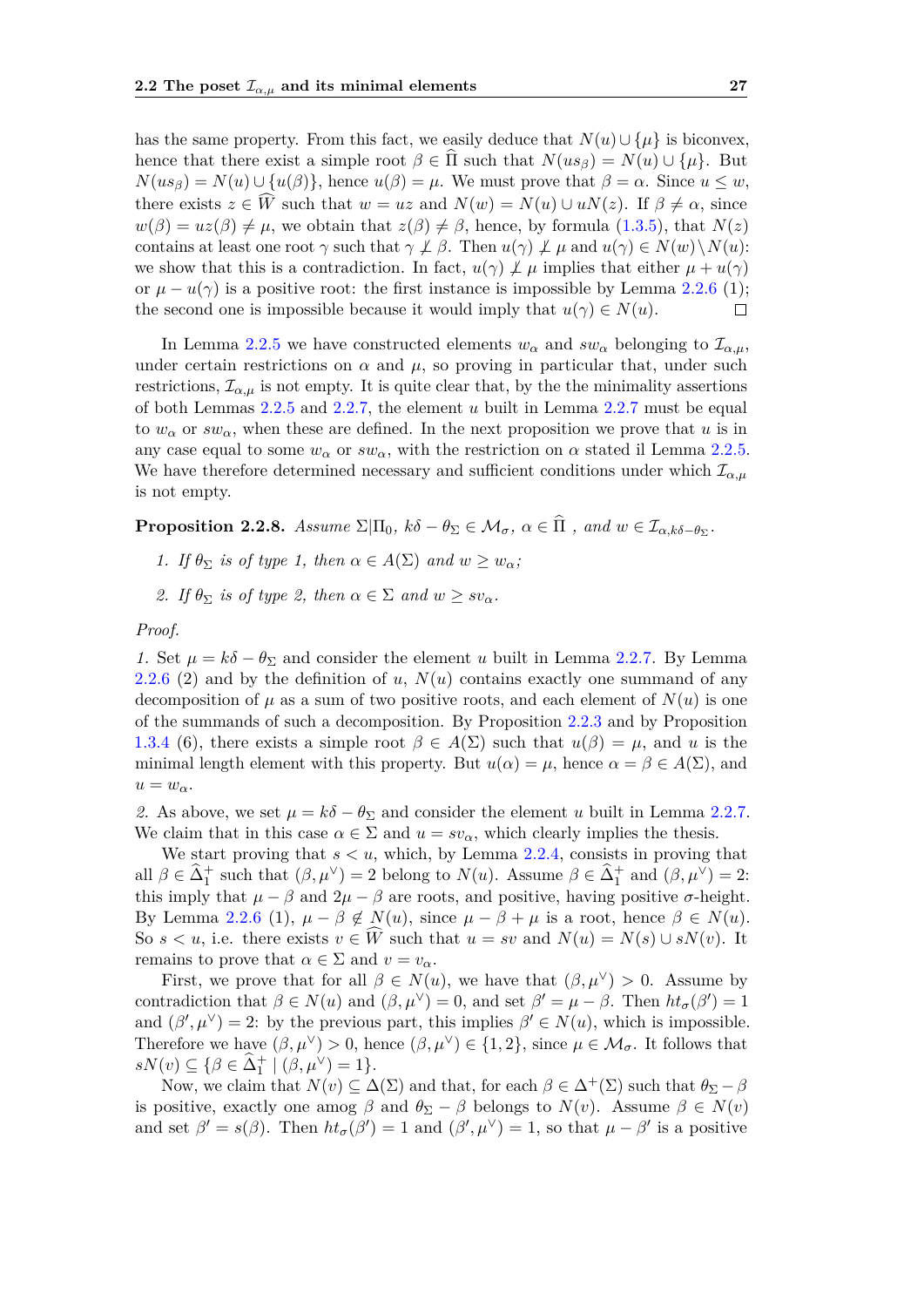root,  $(\mu - \beta', \mu^{\vee}) = 1$ , and  $ht_{\sigma}(\mu - \beta') = 1$ . By the explicit description of  $N(s)$ ,  $\theta_{\Sigma} - \beta = s(\mu - \beta')$  is positive, hence  $\beta \in \Delta(\Sigma)$ . Now let  $\beta \in \Delta(\Sigma)^{+}$  be such that  $\theta_{\Sigma} - \beta \in \Delta(\Sigma)^+$  and set  $\beta' = s(\beta)$ . Then,  $\theta_{\Sigma}$  being long with respect to  $\Delta(\Sigma)$ , we obtain that  $(\beta, \theta_{\Sigma}^{\vee}) = (\theta_{\Sigma} - \beta, \theta_{\Sigma}^{\vee}) = 1$ , hence  $(\beta', \mu^{\vee}) = (\mu - \beta', \mu^{\vee}) = 1$ . Moreover, by the explict description of  $N(s)$ , both  $\beta'$  and  $\mu - \beta'$  are positive, therefore both have  $\sigma$ -height equal to 1. By Lemma [2.2.6](#page-31-1) (2), it follows that exactly one among them belongs to  $N(u)$ , hence to  $sN(v)$ , therefore, exactly one among  $\beta$  and  $\theta_{\Sigma} - \beta$ belongs to  $N(v)$ . Thus *v* has the property of Proposition [1.3.4](#page-21-1) (6), whence there exists  $\beta \in \Sigma$  such that  $v = v_{\beta}$ . But  $sv_{\beta}(\beta) = \mu$ , hence  $\beta = \alpha$ .  $\Box$ 

#### <span id="page-33-0"></span>**2.2.2** The case  $\mu = k\delta + \beta$ , with  $\beta \in \Pi_1$

According to our definitions, [\(2.1.2\)](#page-26-3) and [\(2.2.1\)](#page-27-3), the assumption that  $\beta + k\delta \in \mathcal{M}_{\sigma}$ implies that *β* is long.

We start refining the analysis done in  $[1, \text{Lemma } 5.10].$  $[1, \text{Lemma } 5.10].$ 

<span id="page-33-1"></span>**Proposition 2.2.9.** *If*  $\mathfrak{g}_0$  *is semisimple, then*  $\mathfrak{g}_1$  *is irreducible as a*  $\mathfrak{g}_0$ *-module. If*  $\mathfrak{g}_0$  *is not semisimple, then*  $\mathfrak{g}_1$  *has two irreducible components as a*  $\mathfrak{g}_0$ *-module. As a consequence,*

- *1. if*  $\Pi_1 = {\alpha}$  *and*  $w_0$  *is the longest element of*  $W_0$ *, then*  $w_0(\alpha) = k\delta \alpha$ ;
- *2. if*  $\Pi_1 = {\alpha, \beta}$ *, then*  $w_0(\alpha) = \delta \beta$  *and*  $w_0(\beta) = \delta \alpha$ *.*

*Proof.* As shown in the proof of [\[1,](#page-56-2) Lemma 5.10],  $t^{-1} \otimes \mathfrak{g}_1$  occurs as a submodule of the homology  $H_1(\mathfrak{u}^-)$  where  $\mathfrak{u}^- = \sum_{\alpha \in (-\widehat{\Delta}^+) \setminus \Delta_0} \widehat{L}(\mathfrak{g}, \sigma)_{\alpha}$ . By Garland-Lepowsky theorem, this homology decomposes as  $\bigoplus_{\alpha \in \Pi_1} V(-\alpha)$ , as a sum of irreducible  $(\mathfrak{g}_0 + \mathbb{C}K + \mathbb{C}d)$ -modules, which stay irreducible as  $\mathfrak{g}_0$ -modules. It follows that

$$
t^{-1} \otimes \mathfrak{g}_1 = V(-\alpha), \text{ if } \Pi_1 = \{\alpha\}. \tag{2.2.4}
$$

Moreover, it is clear that  $-\alpha$  occurs as a highest weights of  $t^{-1} \otimes \mathfrak{g}_1$ , for any  $\alpha \in \Pi_1$ , hence,

$$
t^{-1} \otimes \mathfrak{g}_1 = V(-\alpha) \oplus V(-\beta), \text{ if } \Pi_1 = \{\alpha, \beta\} \text{ with } \alpha \neq \beta. \tag{2.2.5}
$$

Since  $\mathfrak{g}_1$  is self-dual as a  $\mathfrak{g}_0$ -module, if  $\Pi_1 = {\alpha}$  we obtain that  $w_0(\bar{\alpha}) = -\bar{\alpha}$ , hence  $w_0(\alpha) = w_0(\delta' + \bar{\alpha}) = \delta' - \bar{\alpha} = 2\delta' - \alpha = k\delta - \alpha$  (cfr. Section [1.2.1\)](#page-11-0), as claimed.

Assume  $\Pi_1 = {\alpha, \beta}$ . Notice that in this case  $k = 1$ , so that  $\delta = 2\delta'$  and that  $c_{\alpha}(\delta) = c_{\beta}(\delta) = 1$  (see Section [1.2.1\)](#page-11-0). We have two cases:

- 1.  $V(-\alpha)^* = V(-\alpha)$  and  $V(-\beta)^* = V(-\beta)$ ,
- 2.  $V(-\alpha)^* = V(-\beta)$  and  $V(-\beta)^* = V(-\alpha)$ .

In the first case we have  $w_0(\bar{\alpha}) = -\bar{\alpha}$ , which forces  $w_0(\alpha) = w_0(\delta' + \bar{\alpha}) = \delta' - \bar{\alpha} =$ *δ* − *α* and this is not possible since  $c_\alpha(w_0(\alpha)) = c_\alpha(\alpha) = 1$ , while  $c_\alpha(\delta - \alpha) = 0$ . Hence (2) holds. It follows that  $w_0(\bar{\alpha}) = -\bar{\beta}$  and  $w_0(\bar{\beta}) = -\bar{\alpha}$ . Therefore,  $w_0(\alpha) =$  $\delta' - \bar{\beta} = 2\delta' - \beta = \delta - \beta$  and  $w_0(\beta) = \delta' - \bar{\alpha} = 2\delta' - \alpha = \delta - \alpha$ .  $\Box$ 

<span id="page-33-2"></span>**Proposition 2.2.10.** *Assume*  $\mu = \alpha + k\delta \in \mathcal{M}_{\sigma}$ , with  $\alpha \in \Pi_1$ . Set  $\Pi_{0,\alpha} = \Pi_0 \cap \alpha^{\perp}$ ,  $W_{0,\alpha} = W(\Pi_{0,\alpha})$ *, and denote by*  $w_{0,\alpha}$  *the longest element of*  $W_{0,\alpha}$ *.*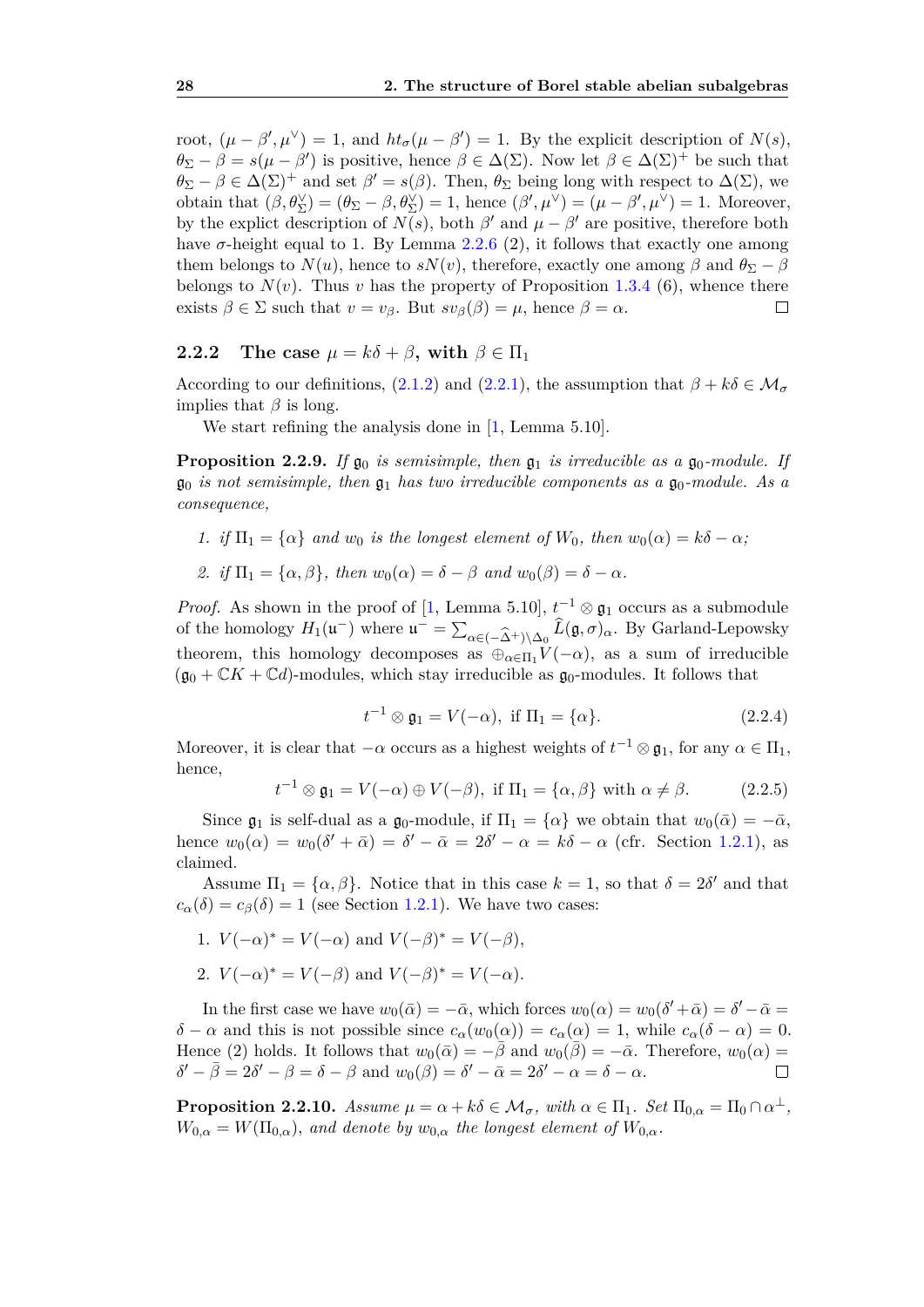*1. If*  $\Pi_1 = {\alpha}$ , *then*  $\mathcal{I}_{\gamma,\mu} \neq \emptyset$  *if and only if*  $\gamma = \alpha$ *. Moreover,* 

$$
\mathcal{I}_{\alpha,\mu} = \{s_\alpha w_{0,\alpha} w_0\}.
$$

*2. If*  $\Pi_1 = {\alpha, \beta}$ *, then*  $\mathcal{I}_{\gamma, \alpha+k\delta} \neq \emptyset$  *if and only if*  $\gamma = \beta$ *. Moreover,* 

$$
\min \mathcal{I}_{\beta,\alpha+k\delta} = s_{\alpha} w_{0,\alpha} w_0.
$$

*Proof.* Set  $x = s_\alpha w_{0,\alpha} w_0$ . By Proposition [2.2.9,](#page-33-1) we have that:

- 1. if  $\Pi_1 = {\alpha}$ , then  $x(\alpha) = s_\alpha w_{0,\alpha} w_0(\alpha) = s_\alpha w_{0,\alpha} (k\delta \alpha) = s_\alpha (k\delta \alpha) = k\delta + \alpha;$
- 2. if  $\Pi_1 = {\alpha, \beta}$ , then  $x(\beta) = s_\alpha w_{0,\alpha} w_0(\beta) = s_\alpha w_{0,\alpha} (k\delta \alpha) = s_\alpha (k\delta \alpha)$  $k\delta + \alpha$ .

We prove that *x* is  $\sigma$ -minuscule. Since  $w_{0,\alpha}w_0 \in W_0$ , it is clear that  $N(w_{0,\alpha}w_0) \subseteq$  $\Delta_0^+$ . In fact, we have  $N(w_{0,\alpha}w_0) = \Delta_0^+ \setminus \Delta(\Pi_{0,\alpha})$ . Since  $\alpha$  is long, for each  $\gamma \in \Delta_0^+ \setminus \Delta(\Pi_{0,\alpha})$ , we have  $s_\alpha(\gamma) = \gamma + \alpha$ , hence  $N(x) = {\alpha} \cup s_\alpha N(w_{0,\alpha}w_0) \subseteq \hat{\Delta}_1$ , as claimed.

So we have proved that  $x \in \mathcal{I}_{\alpha,\alpha+k\delta}$ , if  $\Pi_1 = \{\alpha\}$ , and  $x \in \mathcal{I}_{\beta,\alpha+k\delta}$ , if  $\Pi_1 = \{\alpha,\beta\}$ . Now we treat separately the two cases. First, let  $\Pi_1 = {\alpha}$  and assume that  $w \in \mathcal{I}_{\gamma,\alpha+k\delta}$ , with  $\gamma \in \Pi$ . Then  $N(ws_{\gamma}) = N(w) \cup \{\alpha+k\delta\}$ , hence, since *w* is *σ*-minuscule,

$$
w(C_1) \subseteq \bigcap_{\eta \in \widehat{\Pi}_0} H_{\eta}^+ \setminus \bigcap_{\eta \in \Phi_{\sigma}} H_{\eta}^+ = P_{\sigma} \setminus D_{\sigma},
$$

where we denote by  $P_{\sigma}$  the polytope  $\bigcap_{\eta \in \widehat{\Pi}_0}$  $H_{\eta}^+$ . But by [\[1,](#page-56-2) Lemma 5.11], there is exactly one  $w \in \widehat{W}$  such that  $w(C_1) \subseteq P_\sigma \setminus D_\sigma$ , hence  $w = x, \gamma = \alpha$ , and  $\mathcal{I}_{\alpha,\alpha+k\delta} = \{x\}.$ 

Now we assume  $\Pi_1 = {\alpha, \beta}, \gamma \in \widehat{\Pi}$  and  $w \in I_{\gamma, \delta + \alpha}$ . We will show that  $\gamma = \beta$ and  $x \leq w$ . By Remark [2.1.1](#page-26-0) (2) both roots in  $\Pi_1$  are long; moreover,  $\delta - \alpha$  is the highest root of  $\Delta(\Pi \setminus \{\alpha\})$ . For any  $\gamma \in \widehat{\Pi} \setminus \{\alpha\}$ , let  $v_{\gamma}$  be the element of minimal length that maps  $\gamma$  to  $\delta - \alpha$ . We start proving that  $w_{0,\alpha}w_0 = v_\beta$ . In fact, it is clear that  $w_{0,\alpha}w_0(\beta) = \delta - \alpha$ , so it suffices then to check that  $(w_{0,\alpha}w_0)^{-1}(\gamma) > 0$  for all  $\gamma \in \widehat{\Pi}$  such that  $(\alpha, \gamma) = 0$ . If  $\gamma \in \Pi_{0,\alpha}$  then  $(w_{0,\alpha}w_0)^{-1}(\gamma) = w_0w_{0,\alpha}(\gamma) > 0$ . Moreover, in any case  $(w_{0,\alpha}w_0)^{-1}(\beta) > 0$ , since  $N(w_{0,\alpha}w_0) \subset \Delta_0$ . Thus we obtain  $w_{0,\alpha}w_0 = v_\beta, x = s_\alpha v_\beta$ , and  $N(x) = {\alpha} \cup s_\alpha(N(v_\beta)).$ 

Now we consider *w*. Since  $w(\gamma) = \delta + \alpha$ , we have  $w^{-1}(\alpha) = -\delta + \gamma$  hence  $\alpha \in N(w)$ . It follows that  $w = s_\alpha z$  with  $\ell(w) = 1 + \ell(z)$ . In particular,  $N(w) =$  $\{\alpha\} \cup s_\alpha(N(z))$ . Since  $z(\gamma) = \delta - \alpha$ , we have that  $N(zs_\gamma) = N(z) \cup \{\delta - \alpha\}$ , so the biconvexity of  $N(zs_\gamma)$  implies that for any pair  $\eta_1, \eta_2 \in \widehat{\Delta}^+$  such that  $\eta_1 + \eta_2 = \delta - \alpha$ exactly one of  $\eta_1, \eta_2$  belong to  $N(z)$ . Moreover,  $\delta - \alpha$  being a long root, for any such pair of roots we have  $(\eta_i, (\delta - \alpha)^{\vee}) = 1$ , for  $i = 1, 2$ , since  $(\eta_1 + \eta_2, (\delta - \alpha)^{\vee}) = 2$  and  $(\eta_i, (\delta - \alpha)^{\vee}) \leq 1$ , for  $i = 1, 2$ . It follows that  $s_{\alpha}(\eta_i) = \eta_i + \alpha$  and therefore, that  $ht_{\sigma}(s_{\alpha}(\eta_i)) = ht_{\sigma}(\eta_i) + 1$ , for  $i = 1, 2$ . Now, if  $\eta_i \in N(z)$ ,  $s_{\alpha}(\eta_i) \in N(w)$ , and we obtain that *htσ*(*ηi*) = 0. But *htσ*(*δ* − *α*) = 1, so that one of the *η<sup>i</sup>* has *σ*-height equal to 1 and the other has  $\sigma$ -height equal to 0. This implies that for any pair  $\eta_1, \eta_2 \in \Delta^+$ such that  $\eta_1 + \eta_2 = \delta - \alpha$ ,  $N(z)$  contains exactly the summand  $\eta_i$  having  $\sigma$ -height equal to 0. This must hold in particular when we take  $w = x$  and so  $z = v_{\beta}$ . In this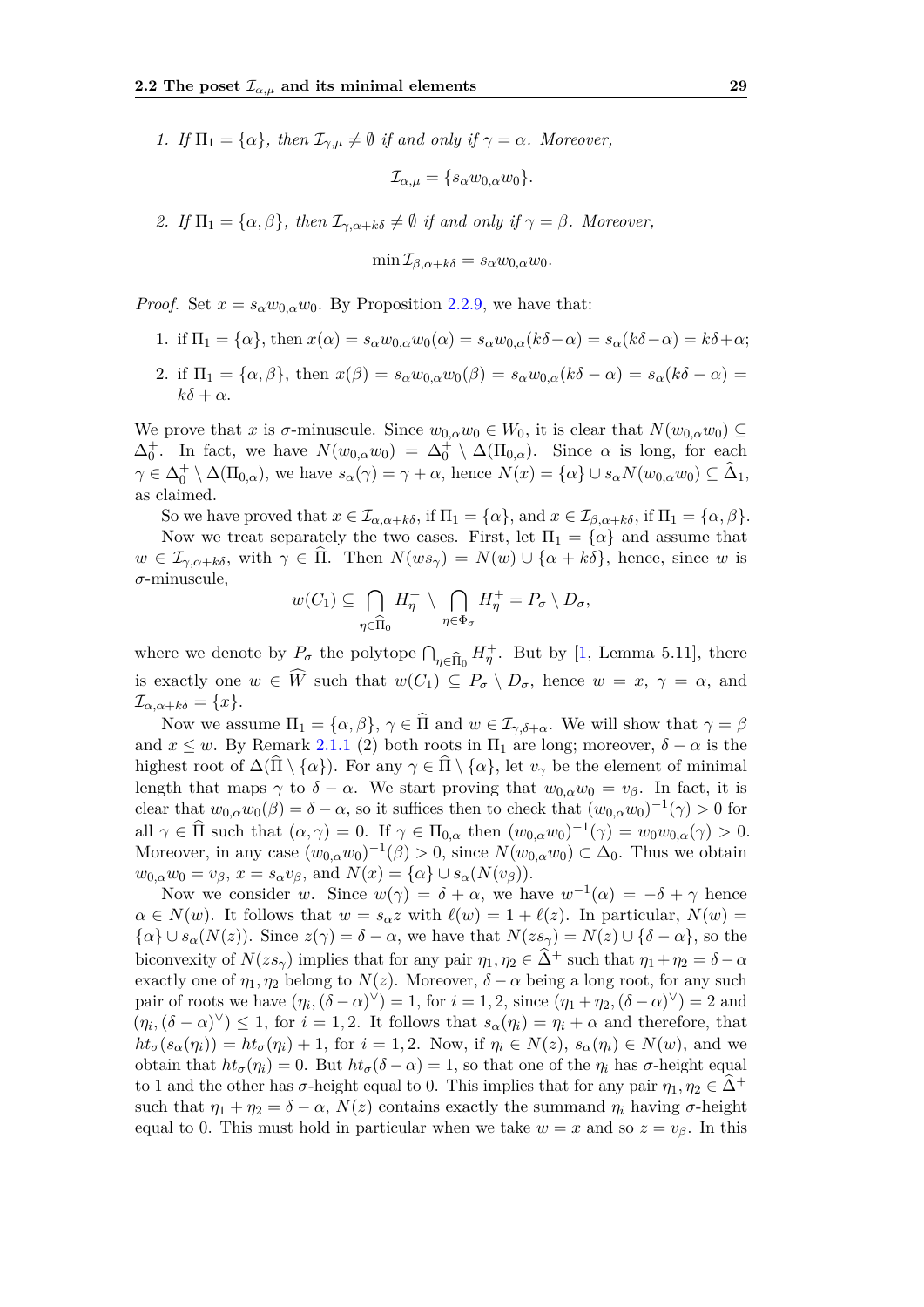case we clearly obtain that  $N(v_\beta)$  is exactly the set of the summands of  $\sigma$ -height equal to 0 of all the decomposition of  $\delta - \alpha$  as a sum of two positive roots. So, for a general *w*, we obtain that  $N(v_{\beta}) \subseteq N(z)$ , whence  $w_{\beta,\alpha+\delta} = s_{\alpha}v_{\beta} \le s_{\alpha}z = w$  as desired.

It remains to prove that  $\gamma = \beta$ . We have  $z = v_\beta y$  with  $N(z) = N(v_\beta) \cup v_\beta N(y)$ , and  $y(\gamma) = \beta$ . If  $\gamma \neq \beta$ , then  $N(y)$  would contain some roots not orthogonal to  $\beta$ , whence  $v_{\beta}N(y)$  contains some root *η* not orthogonal to  $\delta - \alpha$ , hence to  $\alpha$ . It follows that  $s_\alpha(\eta) = \eta \pm \alpha \in N(w)$ . But  $\eta - \alpha \notin N(w)$ , being summable to  $\alpha$  that belongs to *N*(*w*), hence *s*<sub>*α*</sub>(*η*) = *η* + *α* ∈ *N*(*w*). In particular,  $ht_{\sigma}(\eta) = 0$ , and  $\delta - \alpha - \eta \in \tilde{\Delta}^+$ : this implies that  $\eta \in N(v_{\beta})$ , a contradiction. this implies that  $\eta \in N(v_\beta)$ , a contradiction.

We sum up the results we have obtained in the following theorem. If *S* is a connected subset of the set of simple roots, we denote by  $S_{\overline{\ell}}$  the set of elements of *S* of the same length of  $\theta_S$ . It is clear that, with respect to  $\Delta(S)$ ,  $\theta_S$  is a long root, therefore  $S_{\overline{\ell}}$ , is the set of the long roots of *S*, with respect to the subsystem  $\Delta(S)$ . With notation as in Lemma [2.2.5](#page-30-0) and Proposition [2.2.10,](#page-33-2) we set

<span id="page-35-2"></span>
$$
w_{\alpha,\mu} = \begin{cases} w_{\alpha} & \text{if } \mu = k\delta - \theta_{\Sigma}, \ \theta_{\Sigma} \text{ is of type 1, and } \alpha \in A(\Sigma)_{\overline{\ell}} \\ sv_{\alpha} & \text{if } \mu = k\delta - \theta_{\Sigma}, \ \theta_{\Sigma} \text{ is of type 2, and } \alpha \in \Sigma_{\overline{\ell}} \\ s_{\beta}w_{0,\beta}w_{0} & \text{if } \mu = \beta + k\delta, \ \beta \in \Pi_{1} \end{cases} \tag{2.2.6}
$$

and

$$
\widehat{\Pi}_{\mu} = \begin{cases}\nA(\Sigma)_{\overline{\ell}} & \text{if } \mu = k\delta - \theta_{\Sigma} \text{ and } \theta_{\Sigma} \text{ is of type 1} \\
\Sigma_{\overline{\ell}} & \text{if } \mu = k\delta - \theta_{\Sigma} \text{ and } \theta_{\Sigma} \text{ is of type 2} \\
\Pi_1 & \text{if } \mu = \beta + k\delta \text{ and } {\beta} = \Pi_1 \\
\Pi_1 \setminus {\beta} & \text{if } \mu = \beta + k\delta, \ \beta \in \Pi_1, \text{ and } |\Pi_1| = 2\n\end{cases}
$$
\n(2.2.7)

<span id="page-35-1"></span>**Theorem 2.2.11.** *Assume*  $\mu \in \mathcal{M}_{\sigma}$  *and*  $\alpha \in \widehat{\Pi}$ *. Then*  $\mathcal{I}_{\alpha,\mu} \neq \emptyset$  *if and only if*  $\alpha \in \Pi_{\mu}$ *. Moreover,* 

$$
w_{\alpha,\mu} = \min \mathcal{I}_{\alpha,\mu}.
$$

*Proof.* The claim follows directly from Lemma [2.2.5,](#page-30-0) Proposition [2.2.8,](#page-32-0) and Proposition [2.2.10.](#page-33-2)  $\Box$ 

#### <span id="page-35-0"></span>**2.2.3 Reduced expressions of minimal elements**

The aim of this section is to find reduced expressions for the minimal elements  $w_{\alpha,\mu}$  defined in [\(2.2.6\)](#page-35-2). To make this, we use a decomposition formula for *kδ* (see Corollary [2.2.16\)](#page-37-0).

We start from the following formula, which is a variation of e.g. [\[9,](#page-56-7) Exercise 3.12].

<span id="page-35-3"></span>**Lemma 2.2.12.** *Let*  $w \in W, \mu, \gamma \in \Delta, w = s_{i_1} \cdots s_{i_k}$  a reduced expression and  $\beta_j = s_{i_1} \cdots s_{i_{j-1}} (\alpha_{i_j})$  for  $j = 1, \ldots, k$ *. Then* 

$$
w^{-1}(\gamma) = \gamma - \sum_{j=1}^{k} \frac{2(\beta_j, \gamma)}{|\alpha_{i_j}|^2} \alpha_{i_j}
$$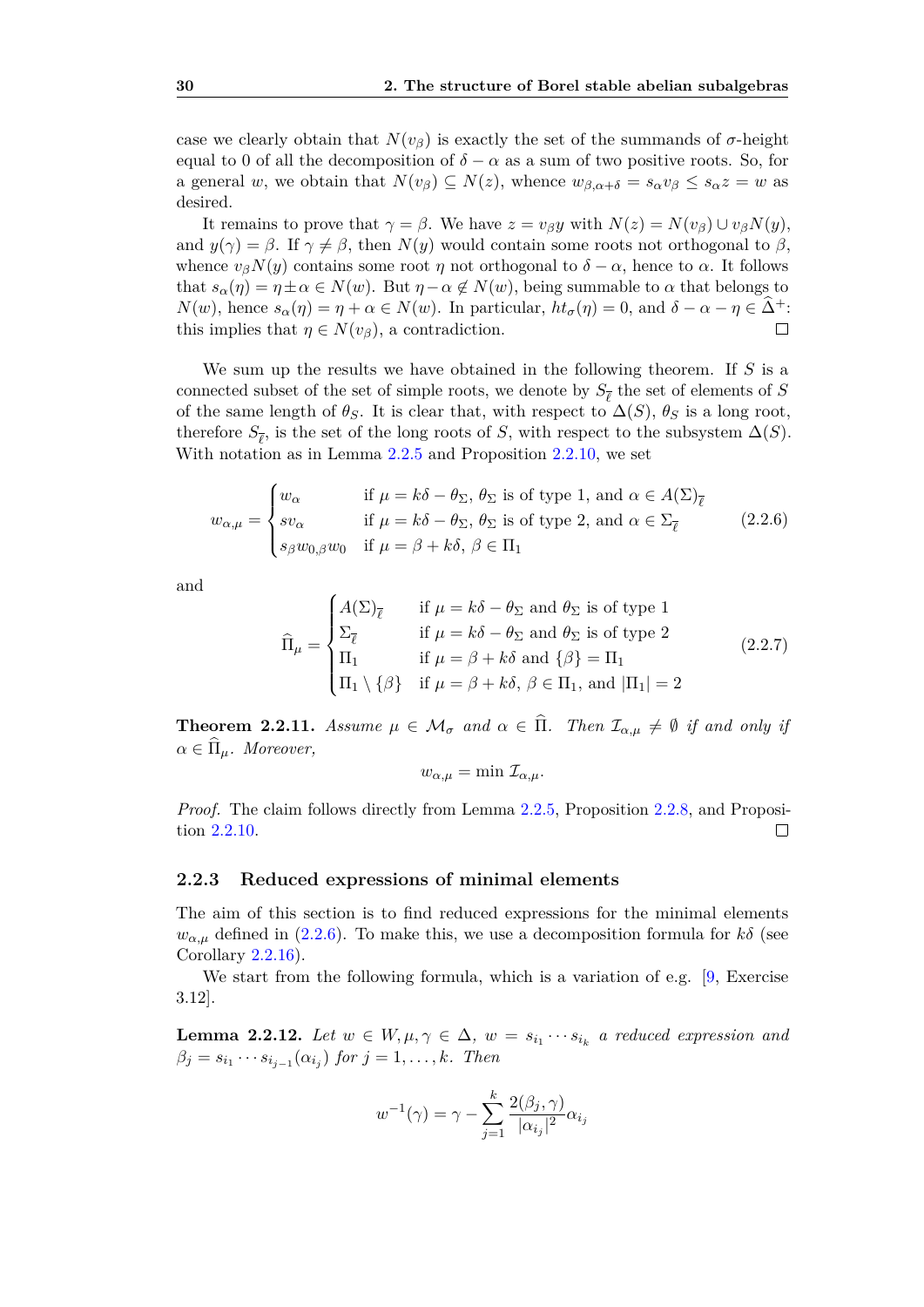*or equivalently*

$$
w(\mu) = \mu + \sum_{j=1}^{k} \frac{2(w^{-1}(\beta_j), \mu)}{|\alpha_{i_j}|^2} \alpha_{i_j}
$$

*Proof.* We proceed by induction on  $\ell(w)$ . We have

$$
w^{-1}(\gamma) = s_{i_k} \cdots s_{i_1}(\gamma) = s_{i_{k-1}} \cdots s_{i_1}(\gamma) - (s_{i_{k-1}} \cdots s_{i_1}(\gamma), \alpha_{i_k}) \alpha_{i_k}^{\vee} = = s_{i_{k-1}} \cdots s_{i_1}(\gamma) - (\gamma, \beta_k) \alpha_{i_k}^{\vee}
$$

The first claim follows by inductive hypothesis. The second claim follows from the first setting  $\mu = w(\gamma)$ .  $\Box$ 

Now we generalize Definition [2.2.1.](#page-27-4)

**Definition 2.2.1.** Let  $\Sigma$  be a component of  $\Pi_0$  and set  $\Gamma_0(\Sigma) = \Pi_{\Sigma_0} \theta_0(\Sigma) = \theta_{\Sigma_0}$ . We define recursively  $\Gamma_i(\Sigma) \subset \Gamma_{i-1}(\Sigma)$  as the the component not orthogonal to  $\Pi_1$ in  $\{\gamma \in \Gamma_{i-1}(\Sigma) \mid (\gamma, \theta_{\Gamma_{i-1}(\Sigma)}) = 0\}$  (if it exists), and we denote by  $\theta_i(\Sigma)$  the highest root  $θ_{\Gamma_i(Σ)}$  of  $\Gamma_i(Σ)$ .

*Remark* 2.2.4. Clearly  $\Gamma_1(\Sigma) = \Gamma(\Sigma)$ .

We need some technical lemmas on the sets  $\Gamma_i$  and their highest roots. For the sake of simplicity we fix a component  $\Sigma$  of  $\Pi_0$  and we omit  $\Sigma$  in  $\theta_i(\Sigma)$  and  $\Gamma_i(\Sigma)$ . Recall that  $\alpha_{\Sigma}$  is the unique simple root in  $\Pi_{\Sigma}$  not orthogonal to  $\alpha \in \Pi_1$ .

**Definition 2.2.3.** For any component  $\Sigma$  we define the elements  $\delta_{\Sigma} \in \hat{\mathfrak{h}}^*$  as

$$
k\delta = \sum_{\alpha \in \Pi_1} kc_{\alpha}(\delta)\alpha + \sum_{\Sigma|\Pi_0} \delta_{\Sigma}.
$$

<span id="page-36-2"></span>**Lemma 2.2.13.** Let  $w_{\Sigma}$  be the maximum of  $W(\Pi_{\Sigma})$ . We have

$$
w_{\Sigma}(x) = -x, \ \forall x \in \Gamma_i.
$$

*In particular*  $w_{\Sigma}(\theta_i) = -\theta_i$ *.* 

*Proof.* First we observe that for every  $\alpha \in \Pi_{\Sigma}$  we have  $(\alpha, \theta_{\Sigma}) = 0$  if and only if  $(w_{\Sigma}(\alpha), \theta_{\Sigma}) = 0$ . In the semisimple case, by Proposition [2.2.9,](#page-33-1) we have  $w_{\Sigma}(\alpha) =$  $w_{\Sigma}^{-1}(\alpha) = \alpha + \delta_{\Sigma}$ , therefore  $(\alpha_{\Sigma}, w_{\Sigma}^{-1}(\alpha)) = (\alpha_{\Sigma}, \alpha + \delta_{\Sigma}) = -(\alpha_{\Sigma}, \alpha)$  and then  $w_{\Sigma}(\alpha_{\Sigma}) = -\alpha_{\Sigma}$ . Moreover, if  $\Pi_1 = {\alpha, \beta}$ , with similar calculations it is possible to show that  $w_{\Sigma}(\alpha_{\Sigma}) = -\beta_{\Sigma}$ . This implies that  $w_{\Sigma}(\Gamma_1) = -\Gamma_1$  and hence  $w_{\Sigma}(\theta_1) = -\theta_1$ . The general case follows arguing by induction.  $\Box$ 

<span id="page-36-1"></span>**Lemma 2.2.14.** Let  $\alpha \in \Pi_1$  and  $i \in \mathbb{N}$  such that  $\Gamma_i$  is not empty. We have  $(\alpha, \theta_{\Sigma}^{\vee}) = (\alpha, \theta_{i}^{\vee})$  *and*  $|\theta_{0}| = |\theta_{i}|$ *.* 

*Proof.* First we suppose  $\hat{\mathfrak{g}}$  not of type  $A_{2l}^{(2)}$ <sup>(2)</sup>. We observe that since  $\theta_0 \geq \theta_i$  then  $(\alpha^{\vee}, \theta_0) \leq (\alpha^{\vee}, \theta_i) \leq -1$ : this implies that

<span id="page-36-0"></span>
$$
(\alpha, \theta_0^{\vee}) \le \frac{|\theta_i|^2}{|\theta_0|^2} (\alpha, \theta_0^{\vee}) \le -\frac{|\alpha|^2}{|\theta_0|^2}
$$
 (2.2.8)

If  $|\alpha| > |\theta_0|$  then, by our assumption,  $\theta_i$  must be a short root for every *i*: since in this case  $(\alpha, \theta_0^{\vee}) = -|\alpha|^2 |\theta_0|^{-2}$  we have the thesis. On the contrary let  $|\alpha| < |\theta_0|$ : if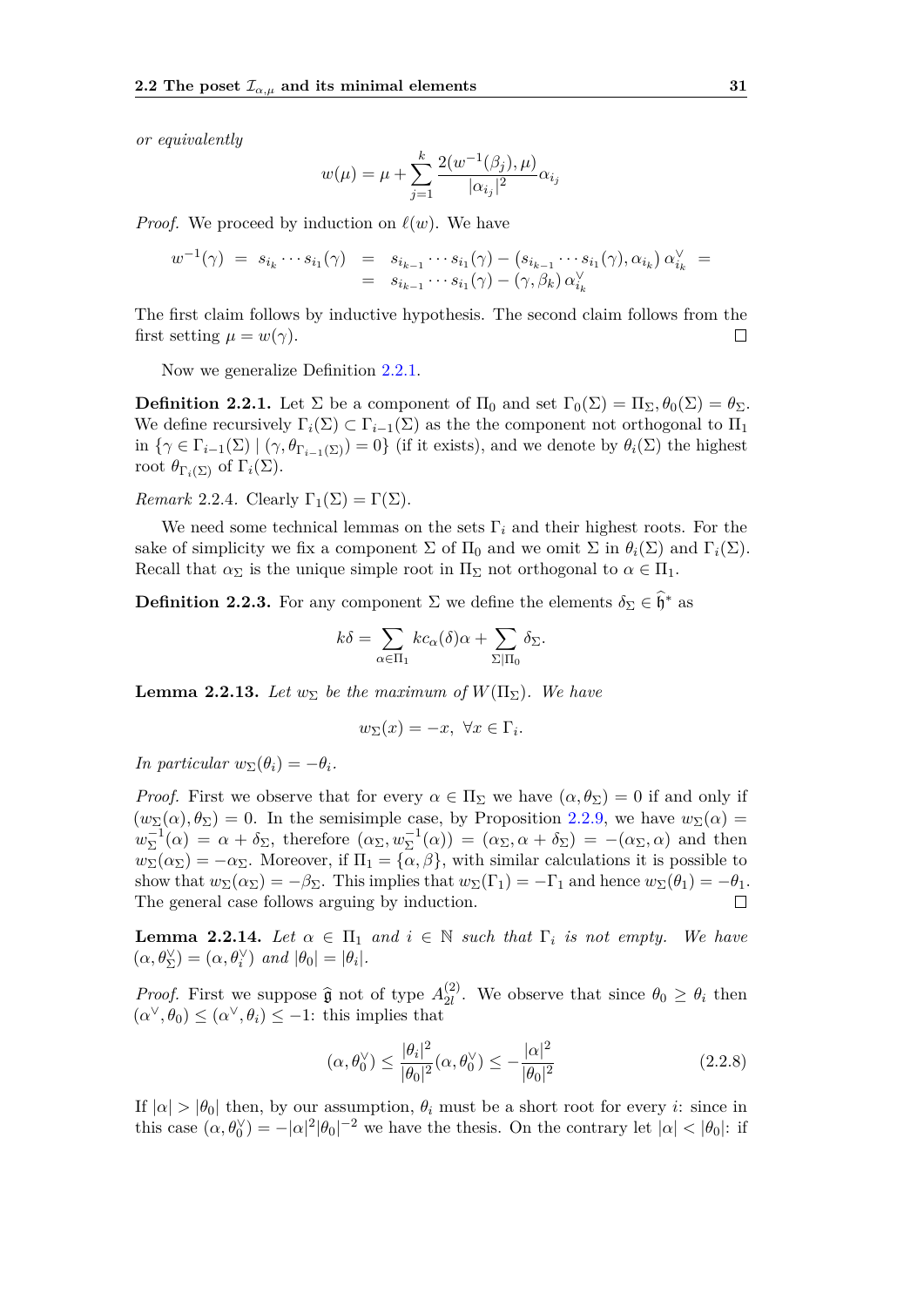we suppose  $|α|^2 |θ_0|^{-2} = |θ_i|^2 |θ_0|^{-2} < 1$  we would have  $(α, θ_i^γ) < -1$ , hence  $|α| ≥ |θ_0|$ and a contradiction. Therefore  $|\theta_i| = |\theta_0|$  and  $(\alpha, \theta_i) = (\alpha, \theta_0) = -1$ . The remaining case is  $|\alpha| = |\theta|$ : clearly we can assume  $\theta_0$  long. Moreover suppose there exists *i* such that  $|\theta_i| < |\theta_0|$  and let *j* be the smallest index with such property: we have  $\Gamma_j \subseteq \Pi_{\text{short}}$  and hence  $\alpha_{\Sigma}$  short. Since  $\alpha$  is long and  $\Pi_{\Sigma}$  contains at least a long root, we have that the diagram of  $\{\alpha\} \cup \Sigma$  contains a subdiagram of type  $C_l^{(1)}$  $\int_l^{(1)}$  for some *l*. This clearly implies that  $\hat{\mathfrak{g}}$  is of type  $C_l^{(1)}$  $\theta_l^{(1)}$  and hence a contradiction since  $\theta_0$ would be short. In conclusion  $|\theta_i| = |\theta_0|$  for every *i* and therefore by  $(2.2.8)$  we get  $(\alpha, \theta_{\Sigma}^{\vee}) = (\alpha, \theta_{i}^{\vee}) = -1.$ 

The case  $\mathfrak{g} \simeq A_{2l}^{(2)}$  $\frac{1}{2l}$  is dealt with a brief inspection.

 $\Box$ 

<span id="page-37-2"></span>**Proposition 2.2.15.** *Let N be the maximal integer such that* Γ*<sup>N</sup> is not empty. We have*

$$
\delta_{\Sigma} = r_{\Sigma} \sum_{i=0}^{N} \theta_i.
$$

*Proof.* We define  $w = w_{\Sigma} \prod_{i=0}^{N} s_{\theta_i}$ : by Lemma [2.2.14](#page-36-1) and Lemma [2.2.13](#page-36-2) we have that  $w(\alpha) = \alpha + \delta_{\Sigma} - r_{\Sigma} \sum_{i=0}^{N} \theta_i$ . From Lemma [2.2.12](#page-35-3) follows that if  $(w^{-1}(\gamma), \alpha) = 0$ for every  $\gamma \in N(w)$  then  $w(\alpha) = \alpha$ : hence we need to describe explicitly  $N(w)$  or, equivalently, the set

$$
A = \Big\{ \gamma \in \Delta_{\Sigma}^+ \mid \prod_{i=0}^N s_{\theta_i}(\gamma) > 0 \Big\}.
$$

Let  $\gamma$  be in *A* and suppose that exists  $j \leq N$  such that  $(\theta_j^{\vee}, \gamma) \neq 0$  and  $(\theta_i, \gamma) = 0$ for all  $i < j$ : we observe that  $\theta_i \notin A$  for every  $i \leq N$ , therefore

$$
\prod_{i=0}^{N} s_{\theta_i}(\gamma) = \gamma - \theta_j - \sum_{i=j+1}^{N} (\theta_i^{\vee}, \gamma) \theta_i
$$

with  $|(\theta_i^{\vee}, \gamma)| < 2$ . Since  $\gamma \in \Delta^+(\Gamma_j)$  and  $\Gamma_i \subset \Gamma_j$ , we have that  $\gamma - \sum_{i=j+1}^N (\theta_i^{\vee}, \gamma) \theta_i \in$  $\Delta^+(\Gamma_j)$ : this implies  $\prod_{i=0}^N s_{\theta_i}(\gamma) < 0$  and hence a contradiction.

So we have proved that  $N(w) \subset \bigcap_i \theta_i^{\perp}$ : by Lemma [2.2.13](#page-36-2) we also have  $w^{-1}(N(w)) \subset$  $\bigcap_i \theta_i^{\perp}$  and in particular  $w^{-1}(N(w)) \in \Delta(\Gamma_N) \cap \theta_N^{\perp}$ . This implies that  $w^{-1}(N(w)) \in$  $\Delta_{\Sigma} \cap \Pi_1^{\perp}$ , hence the thesis. П

<span id="page-37-0"></span>**Corollary 2.2.16.** *For every component*  $\Sigma$ , *denote by*  $N(\Sigma)$  *the maximal integer such that*  $\Gamma_{N(\Sigma)}(\Sigma) \neq \emptyset$ *. We have* 

$$
k\delta = \sum_{\alpha \in \Pi_1} c_{\alpha}(k\delta)\alpha + \sum_{\Sigma|\Pi_0} \sum_{i=0}^{N(\Sigma)} \theta_i(\Sigma).
$$

Now we have all the tools to prove the main result of this section. We start with some remarks on the components of  $\Pi_0$  when  $|\Pi_1| = 1$ .

### <span id="page-37-1"></span>**Lemma 2.2.17.** *1. Suppose that*  $\alpha \in \Pi_1$  *is a short root. Then*  $\Pi_0$  *has at most two component. In particular if*  $\Pi_0 = \Pi_{\Sigma}$  *then*  $N(\Sigma) \leq 1$ *, and if*  $\Pi_0 = \Pi_{\Sigma} \cup \Pi_{\Sigma'}$ *then*  $N(\Sigma) = N(\Sigma') = 0$ .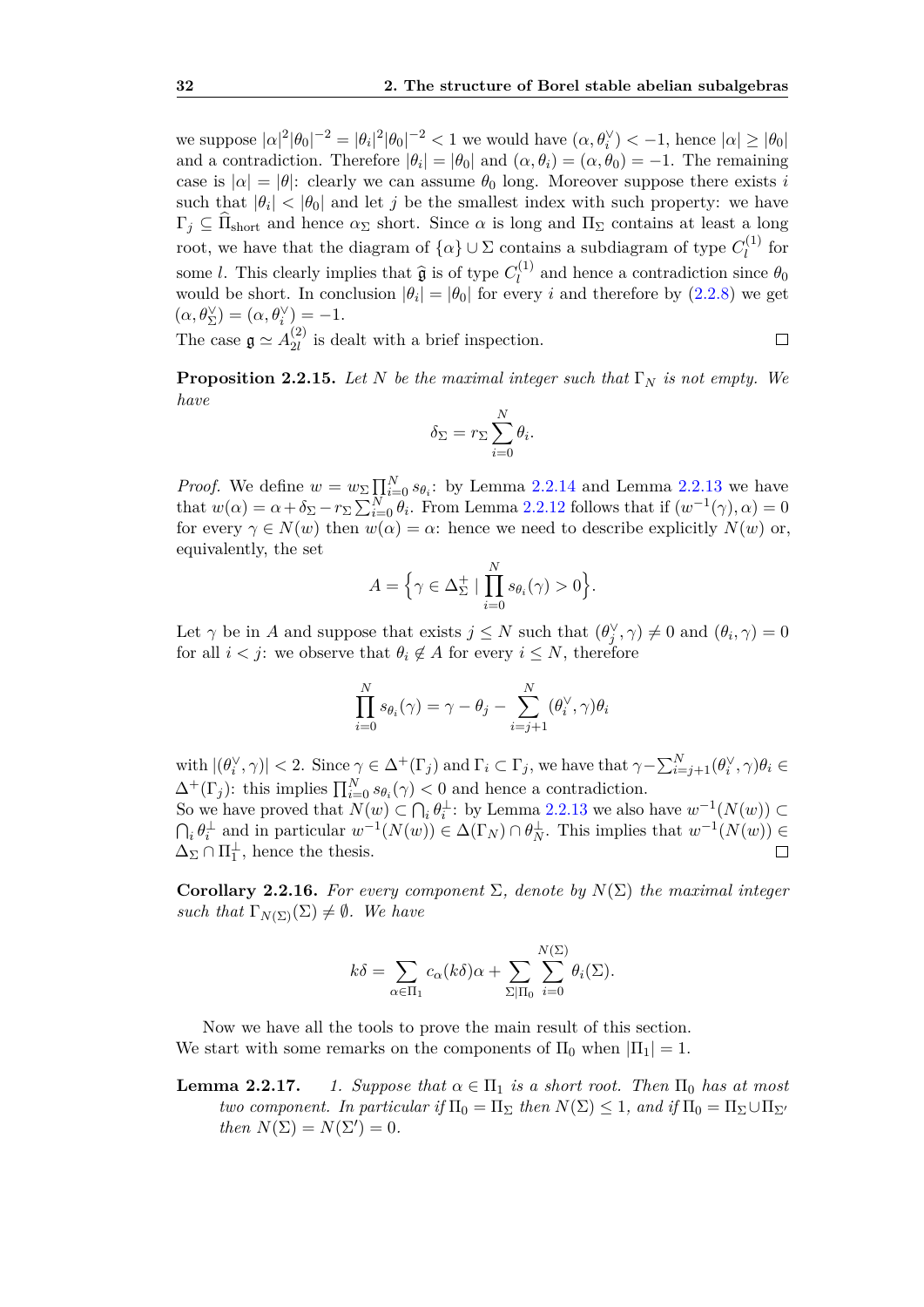*2. Suppose that*  $\alpha \in \Pi_1$  *is a long root. Then when*  $\Pi_0 = \Pi_{\Sigma}$  *and*  $\theta_{\Sigma}$  *is of type 1* we have  $N(\Sigma) > 2$ , while if  $\theta_{\Sigma}$  is long and of type 2 we have  $N(\Sigma) = 1$ . *Finally if*  $\Pi_0 = \Pi_\Sigma \cup \Pi_{\Sigma'}$  *and*  $\theta_\Sigma, \theta_{\Sigma'}$  *are of type 1, then*  $N(\Sigma) + N(\Sigma') > 0$ *.* 

*Proof.* By Corollary [2.2.16](#page-37-0) we have

$$
0 = (\alpha^{\vee}, k\delta) = 2(\alpha^{\vee}, \alpha) + \sum_{\Sigma \mid \Pi_0} \sum_{i=0}^{N(\Sigma)} r_{\Sigma}(\alpha^{\vee}, \theta_i(\Sigma)).
$$

Since, by Lemma [2.2.14,](#page-36-1)  $|\theta_i(\Sigma)| = |\theta_0(\Sigma)|$  and  $(\alpha, \theta_i(\Sigma)^{\vee}) = -r_{\Sigma}$  for every  $i \leq N(\Sigma)$ , we obtain

<span id="page-38-0"></span>
$$
4 = \sum_{\Sigma|\Pi_0} r_{\Sigma}^2 (N(\Sigma) + 1) \frac{|\theta_0(\Sigma)|^2}{|\alpha|^2}
$$
 (2.2.9)

Now let  $\alpha \in \Pi_1$  be a short root. Since we are interested in the case  $k\delta - \theta_\Sigma \in \widehat{\Pi}_0^*$ (see Section [2.1\)](#page-25-0), we have  $|\theta_0(\Sigma)|^2 |\alpha|^{-2} = 2$ . Therefore [\(2.2.9\)](#page-38-0) becomes

$$
2 = \sum_{\sum \text{ of type 1}} (N(\Sigma) + 1) + 2 \sum_{\substack{\theta_{\Sigma} \text{ short} \\ \sum \text{ of type 2}} (N(\Sigma) + 1) + 4 \sum_{\substack{\theta_{\Sigma} \text{ long} \\ \sum \text{ of type 2}} (N(\Sigma) + 1),
$$

from which we easily obtain part 1.

Finally, let  $\alpha \in \Pi_1$  be a long root. With the same assumption of the previous case, from  $(2.2.9)$  we obtain

$$
4 = \sum_{\sum \text{ of type 1}} (N(\Sigma) + 1) + 2 \sum_{\substack{\theta_{\Sigma} \text{ short} \\ \sum \text{ of type 2}} (N(\Sigma) + 1) + 4 \sum_{\substack{\theta_{\Sigma} \text{ long} \\ \sum \text{ of type 2}} (N(\Sigma) + 1),
$$

from which the second part of the lemma follows.

**Definition 2.2.2.** Given  $\alpha \in \Pi_1$  and  $\Sigma|\Pi_0$ , we set  $W_{\Sigma} = W(\Pi_{\Sigma})$ ,  $w_{\Sigma,\alpha} =$  $max(W(\Pi_{\Sigma} \cap \Pi_{\alpha}))$ . Recall that  $w_{\Sigma} = max(W_{\Sigma})$ . Moreover fix  $\alpha \in \Pi_1$ : we denote by  $v_{i,\alpha,\Sigma}$  the minimal lenght element of the set  $\{v \in W(\Pi_{\Sigma}) \mid v(\alpha) = \alpha + r_{\Sigma}\theta_i(\Sigma)\}.$ 

<span id="page-38-2"></span>*Remark* 2.2.5*.* Observe that when  $\alpha \in \Pi_1$  is long we have  $v_{i,\alpha,\Sigma} = u_{i,\alpha,\Sigma} s_{\Sigma}$ , where  $u_{i,\alpha,\Sigma}$  is the minimal lenght element such that  $u_{i,\alpha,\Sigma}(\alpha_{\Sigma}) = \theta_{\Sigma}$ . In fact, as we have observed in the proof of Lemma [2.2.14,](#page-36-1) when  $\alpha$  and  $\theta_{\Sigma}$  are long roots,  $\alpha_{\Sigma}$  must be also long, therefore we have  $(\alpha, \alpha_{\Sigma}^{\vee}) = (\alpha, \theta_{\Sigma}^{\vee}) = -r_{\Sigma}$ . Finally observe that  $v_{i,\alpha,\Sigma} \in W_{\Sigma}/W(\Pi_{\Sigma} \setminus {\alpha_{\Sigma}})$ , and that

<span id="page-38-3"></span>
$$
\ell(v_{i,\alpha,\Sigma}) = g_{\Gamma_i(\Sigma)} - 1.
$$
\n(2.2.10)

The following theorem is the announced result on reduced expressions of the elements  $w_{\alpha,\mu}$ . To make the formulas a bit clearer, we set  $\Pi_1 = {\alpha_p, \alpha_q}$  in the hermitian case, and  $\Pi_1 = {\alpha_p}$  in the semisimple one. Furthermore, we omit  $\alpha_p$  in  $v_{i,α_p,Σ}$ .

**Theorem 2.2.18.** *If*  $\theta_{\Sigma}$  *is of type 1 and*  $\alpha \in \Gamma_1(\Sigma)_{\overline{\ell}}$ *, then* 

<span id="page-38-1"></span>
$$
w_{\alpha,\mu} = \begin{cases} (\prod_{\gamma \in \Pi_1} s_{\gamma}) v_{\alpha}^1 & \text{if } N(\Sigma) = 1 \text{ and } \Pi_0 = \Pi_{\Sigma} \\ s_q w_0 w_{0,\alpha_p} v_{0,\Sigma}^{-1} v_{1,\Sigma}^{-1} s_p v_{\alpha}^1 & \text{otherwise,} \end{cases}
$$
(2.2.11)

$$
\Box
$$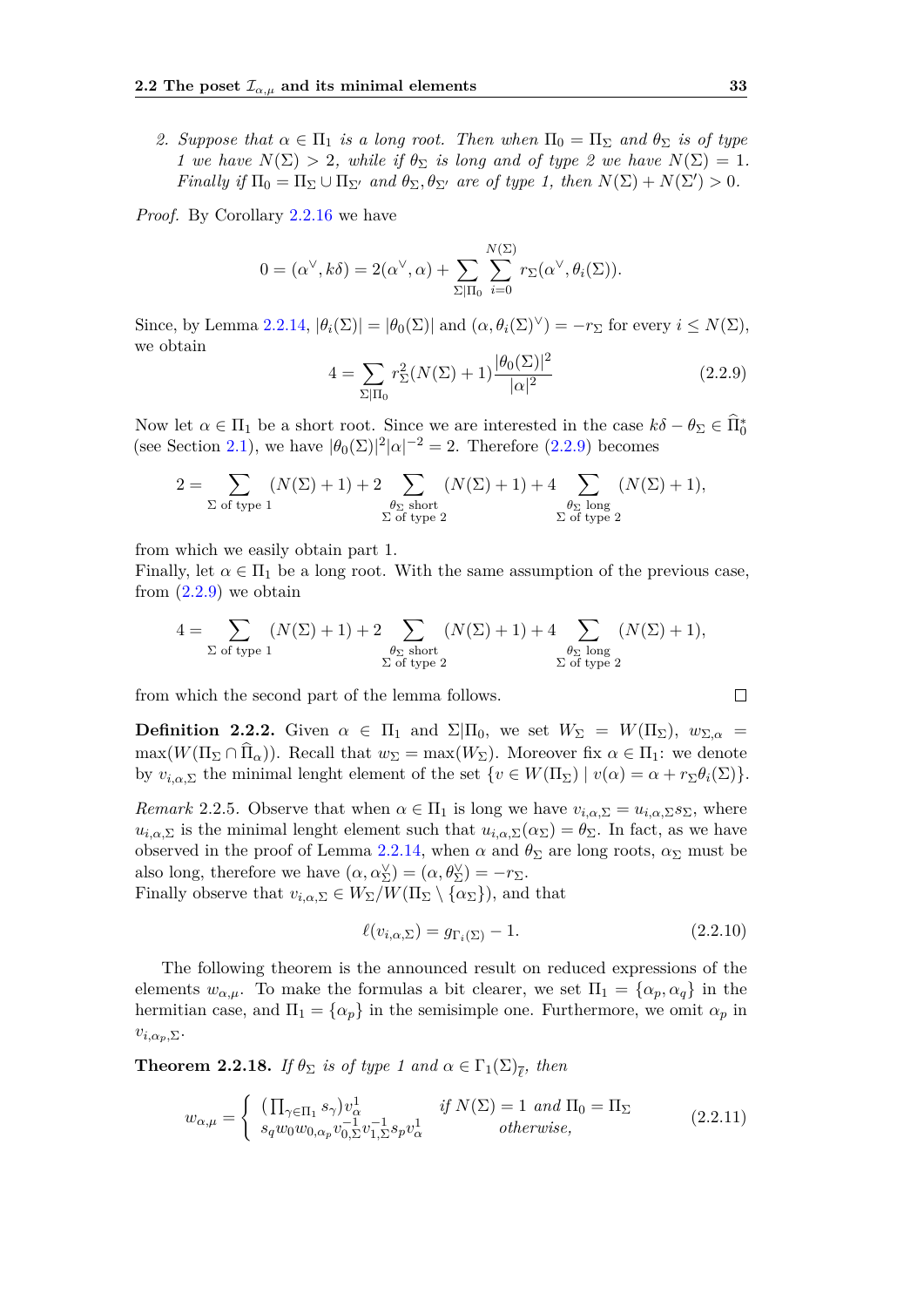*where*  $v^1_\alpha$  *is the element of minimal lenght such that*  $v^1_\alpha(\alpha) = \theta_1(\Sigma)$ *. If*  $\alpha \in \Sigma_{\overline{d}}'$  $\frac{\partial}{\partial \ell}$  *with*  $\Sigma \neq \Sigma'$  *and*  $\theta_{\Sigma}$ *,*  $\theta_{\Sigma'}$  *of type 1, then* 

<span id="page-39-2"></span>
$$
w_{\alpha,\mu} = \begin{cases} (\prod_{\gamma \in \Pi_1} s_{\gamma}) v_{\alpha}' & \text{if } N(\Sigma) = N(\Sigma') = 0 \text{ and } \Pi_0 = \Pi_{\Sigma} \cup \Pi_{\Sigma'} \\ s_q w_0 w_{0,\alpha_p} v_{0,\Sigma}^{-1} v_{0,\Sigma'}^{-1} s_p v_{\alpha}' & \text{otherwise,} \end{cases}
$$
\n(2.2.12)

*where*  $v'_\n\alpha$  *is the element of minimal lenght such that*  $v'_\n\alpha(\alpha) = \theta_{\Sigma'}$ . *If*  $\alpha \in \Sigma_{\overline{\ell}}$  *with*  $\theta_{\Sigma}$  *of type 2, then* 

<span id="page-39-0"></span>
$$
w_{\alpha,\mu} = \begin{cases} (\prod_{\gamma \in \Pi_1} s_{\gamma}) v_{\alpha} & \text{if } N(\Sigma) = 0 \text{ and } \Pi_0 = \Pi_{\Sigma} \\ s_q w_0 w_{0,\alpha_p} v_{0,\Sigma}^{-1} s_p v_{\alpha} & \text{otherwise,} \end{cases}
$$
(2.2.13)

*where*  $v_{\alpha}$  *is the element of minimal lenght such that*  $v_{\alpha}(\alpha) = \theta_{\Sigma}$ .

*Proof.* Denote by  $\tilde{w}$  the second member of the equalities: by Lemma [2.2.5,](#page-30-0) it's enough to check that  $\tilde{w}(\alpha) = \mu$  and that the lenght of  $\tilde{w}$  is minimal.

We begin by considering the first cases of our equalities. Suppose then  $\theta_{\Sigma}$  of type 1,  $N(\Sigma) = 1, \Pi_0 = \Pi_{\Sigma}$  and  $\alpha \in \Gamma_1(\Sigma)_{\bar{\ell}}$ : in the hermitian symmetric case, by Corollary [2.2.16,](#page-37-0) we have

$$
\Big(\prod_{\gamma \in \Pi_1} s_{\gamma}\Big)v_{\alpha}^1(\alpha) = \theta_1(\Sigma) - (\alpha_p^{\vee}, \theta_1(\Sigma))\alpha_p - (\alpha_q^{\vee}, \theta_1(\Sigma))\alpha_q = \delta - \theta_{\Sigma}.
$$

In the semisimple case, by Lemma  $2.2.17(2)$  $2.2.17(2)$ , we can assume  $\alpha_p$  short. This implies that

$$
\left(\prod_{\gamma \in \Pi_1} s_{\gamma}\right) v_{\alpha}^1(\alpha) = \theta_1(\Sigma) + 2\alpha_p = \delta - \theta_{\Sigma}.
$$

Clearly  $(\prod_{\gamma \in \Pi_1} s_{\gamma})v_{\alpha}^1$  is of minimal lenght, therefore we have the thesis in the first case of [\(2.2.11\)](#page-38-1). The remaining cases are similar to the previous one. The only difference occurs in [\(2.2.13\)](#page-39-0) when  $N(\Sigma) = 0, \Pi_0 = \Pi_{\Sigma}, \Pi_1 = {\alpha_p}$  and  $\alpha_p$  is *long*: by Lemma [2.2.17\(](#page-37-1)2) this implies that  $\theta_{\Sigma}$  is long and complex, therefore, since  $\overline{\alpha}_p = -\theta_{\Sigma}$ , again we have the claim.

Finally, we deal with the most generic cases of our equalities. First observe that, by Lemma [2.2.17\(](#page-37-1)1), we can assume that  $\Pi_1$  is composed of long roots. This implies that, by Remark [2.2.5,](#page-38-2) we have  $v_{i,\Sigma} = u_{i,\Sigma} s_{\Sigma}$ . The first step consists in proving that

<span id="page-39-1"></span>
$$
w_{\Sigma}w_{\Sigma,\alpha_p} = v_{N(\Sigma),\Sigma}\cdots v_{0,\Sigma}.\tag{2.2.14}
$$

To make this, observe that  $v_{N(\Sigma),\Sigma} \cdots v_{0,\Sigma}(\alpha_p) = \alpha_p + r_{\Sigma} \sum_i \theta_i(\Sigma) = \alpha_p + \delta_{\Sigma}$ , by Proposition [2.2.15.](#page-37-2) Moreover it is not difficult to prove that  $v_{N(\Sigma),\Sigma} \cdots v_{0,\Sigma}$  must be of minimal lenght. From this we obtain that  $v_{N(\Sigma),\Sigma} \cdots v_{0,\Sigma} \in W_{\Sigma}/W(\Pi_{\Sigma} \setminus {\{\alpha_{\Sigma}\}}),$ hence, since  $w_{\Sigma}w_{\Sigma,\alpha_p}$  is the maximum of this quotient with respect to the weak order, we have  $w_{\Sigma}w_{\Sigma,\alpha_p} \geq v_{N(\Sigma),\Sigma}\cdots v_{0,\Sigma}$  and hence  $s_q \prod_{\Sigma' \neq \Sigma} w_{\Sigma'}w_{\Sigma',\alpha_p}v_{N(\Sigma),\Sigma}\cdots v_{0,\Sigma} \in$  $\mathcal{W}_{\sigma}^{ab}$ . By Lemma [2.2.9](#page-33-1) we have that  $I_{\alpha_p,k\delta-\alpha_q} = \{s_p w_0 w_{0,\alpha_p}\}$ , therefore we obtain the desired equality. Once established [\(2.2.14\)](#page-39-1), it's easy to check that  $\tilde{w}(\alpha) = \mu$  in all three cases.

It remains to prove that  $\ell(w_{\alpha,\mu}) = \ell(\tilde{w})$ : from Remark [2.2.5,](#page-38-2) and in particular Equation  $(2.2.10)$ , we obtain that

$$
\ell(v_{i,\Sigma}^{-1}w_0w_{0,\alpha_p})=\ell(w_0w_{0,\alpha_p})-\ell(v_{i,\Sigma})=g-g_{\Gamma_i(\Sigma)}.
$$

The claim on the lenghts of  $w_{\alpha,\mu}$  and  $\tilde{w}$  is now an easy calculation.

 $\Box$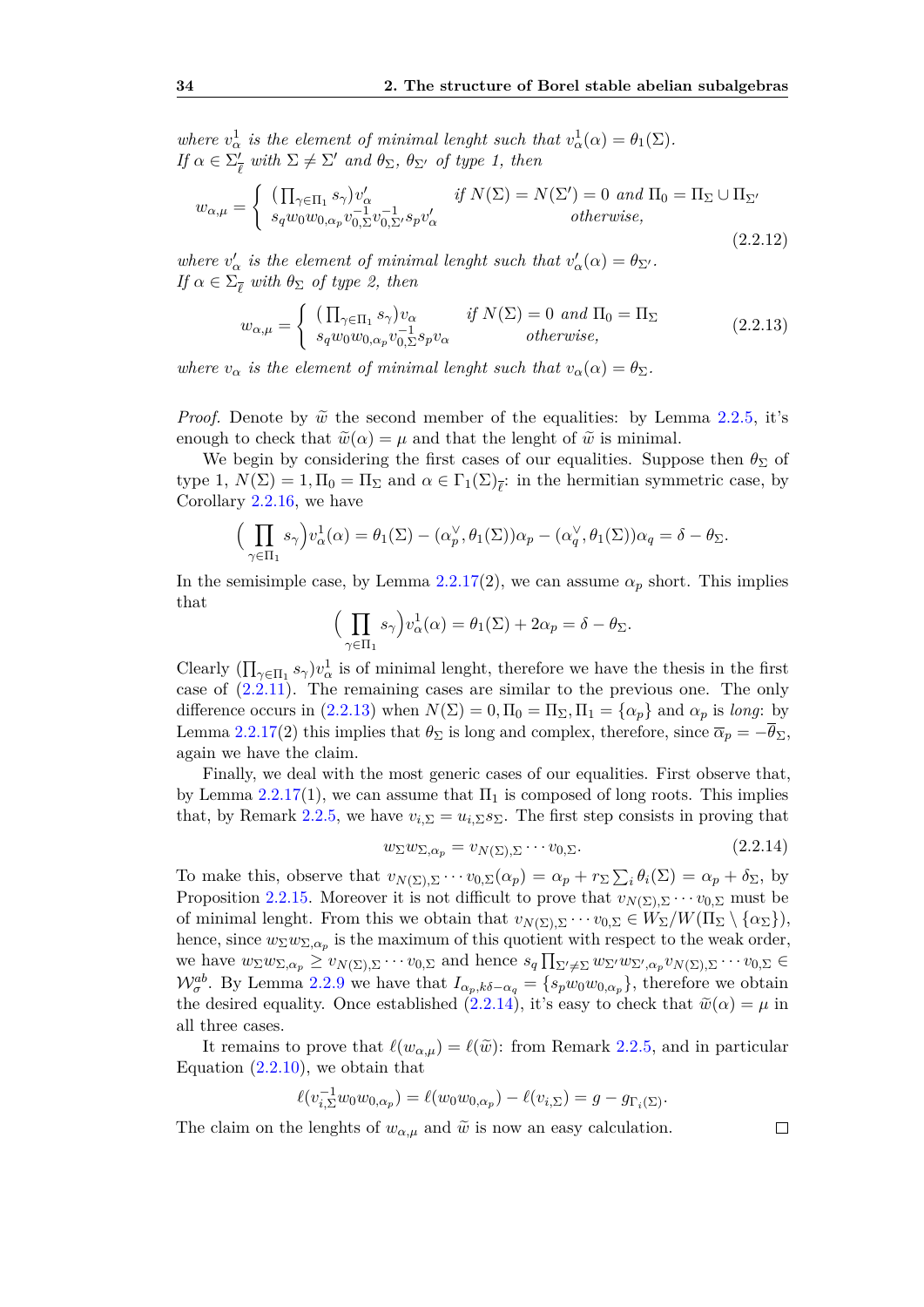**Example 2.2.2.** As usually, we number affine Dynkin diagrams as in [\[9,](#page-56-7) Tables Aff1 and Aff2].

1. Let  $\widehat{L}(\mathfrak{g}, \sigma)$  be of type  $E_7^{(1)}$  $T_7^{(1)}$  and  $\Pi_1 = {\alpha_7}$ . We set  $\alpha = \alpha_3$  and  $\Sigma$  as the only component of  $\Pi_0$ . Observe that  $N(\Sigma) = 3$ . Following formula [2.2.11,](#page-38-1) we have:

$$
v_{\alpha}^{1} = s_1 s_2 s_5 s_4, \quad v_{1,\Sigma} = s_1 s_2 s_5 s_4 s_3, \quad v_{0,\Sigma} = s_0 s_1 s_2 s_6 s_5 s_4 s_3 \nw_0 w_{0,\alpha_7} = s_3 s_2 s_1 s_0 s_4 s_3 s_2 s_1 s_5 s_4 s_3 s_2 s_6 s_5 s_4 s_3
$$

therefore  $w_{\alpha,\mu} = s_7s_3s_2s_4s_3s_7s_1s_2s_5s_4$ .

2. Let  $\widehat{L}(\mathfrak{g}, \sigma)$  be of type  $B_7^{(1)}$  $T_7^{(1)}$  and  $\Pi_1 = {\alpha_4}$ . We choose  $\Sigma$  as the  $D_4$ -type component and  $\alpha = \alpha_5 \in \Sigma'$ . This time, since  $N(\Sigma) = 1$ , we have:

$$
v'_{\alpha} = s_6 s_7 s_6, \quad v_{0,\Sigma} = s_0 s_1 s_2 s_3, \quad v_{0,\Sigma'} = s_6 s_7 s_6 s_5 \nw_0 w_{0,\alpha_4} = s_3 s_0 s_1 s_2 s_3 s_5 s_6 s_7 s_6 s_5,
$$

therefore, by formula [2.2.12,](#page-39-2) we obtain  $w_{\alpha,\mu} = s_4 s_3 s_5 s_4 s_6 s_7 s_6$ .

3. Let  $\widehat{L}(\mathfrak{g}, \sigma)$  be of type  $A_9^{(2)}$  $\binom{1}{9}$  and  $\Pi_1 = \{\alpha_5\}$ . Choose  $\alpha = \alpha_4$ . By formula [2.2.13](#page-39-0) we have:

$$
v_{\alpha} = s_3 s_4 s_2 s_1 s_0 s_2, \quad v_{0,\Sigma} = s_3 s_2 s_0 s_1 s_2 s_3 s_5 s_4
$$

$$
w_0 w_{0,\alpha_5} = s_4 s_3 s_2 s_0 s_1 s_2 s_3 s_4,
$$

hence  $w_{\alpha,\mu} = s_5s_4s_5s_3s_4s_2s_1s_0s_2.$ 

## <span id="page-40-0"></span>**2.3** The poset structure of  $\mathcal{I}_{\alpha,\mu}$

We now study the poset structure of the sets  $\mathcal{I}_{\alpha,\mu}$ . This study is motivated by the following result, that shows that, in most cases, the maximal elements of the sets  $\mathcal{I}_{\alpha,\mu}$  are maximal in the whole poset  $\mathcal{W}_{\sigma}^{ab}$ .

<span id="page-40-1"></span>**Proposition 2.3.1.** *Suppose*  $w \in \mathcal{I}_{\alpha,\mu}$  *and that*  $v \geq w$  *with*  $v \in \mathcal{W}_{\sigma}^{ab}$ *. If*  $v \notin \mathcal{I}_{\alpha,\mu}$ *then*  $\alpha \in \Pi_1$  *and*  $v \in \mathcal{I}_{\alpha,k\delta+\beta}$  *where*  $\beta = \alpha$  *if*  $|\Pi_1| = 1$  *and*  $\Pi_1 = {\alpha, \beta}$  *otherwise.* 

*Proof.* If  $v \notin \mathcal{I}_{\alpha,\mu}$ , write  $v = wxs_{\gamma}y$  with  $wx \in \mathcal{I}_{\alpha,\mu}$ ,  $wxs_{\gamma} \notin \mathcal{I}_{\alpha,\mu}$  and  $\ell(v) =$  $\ell(w) + \ell(x) + \ell(y) + 1$ . Then  $(\gamma, \alpha) < 0$ . Set  $(\alpha, \gamma^{\vee}) = -r$  and consider  $wxs_{\gamma}s_{\alpha}$ . We have

$$
N(wxs_{\gamma}s_{\alpha}) = N(wxs_{\gamma}) \cup \{wx(\alpha+r\gamma)\} = N(wxs_{\gamma}) \cup \{\mu+rwx(\gamma)\}.
$$

Note that  $ht_{\sigma}(\mu + rwx(\gamma)) = ht_{\sigma}(\mu) + r$ . Since the latter root is not simple, there exists  $\eta \in \widehat{\Pi}$  such that  $\mu + wx(\gamma) - \eta \in \widehat{\Delta}^+$ . Since  $N(wxs_{\gamma}) \subset \widehat{\Delta}_1$  and  $N(wxs_{\gamma}s_{\alpha})$ is convex, we have that  $\eta \notin \Pi_0$ . Hence  $\mu + rwx(\gamma)$  is minimal in  $\Delta_{ht_{\sigma}(\mu)+r}$ . Now we use Remark [2.0.1](#page-24-1) about minimal roots. If  $ht_{\sigma}(\mu) + r = 2s$  with  $s > 1$  then  $\mu + rwx(\gamma) = ks\delta - \theta_{\Sigma}$  for some  $\Sigma|\Pi_0$ . But then, by convexity,  $k\delta - \theta_{\Sigma} \in N(wxs_{\gamma})$ which is absurd. If  $ht_{\sigma}(\mu) + r = 2s + 1$  with  $s > 1$  then  $\mu + rwx(\gamma) = ks\delta + \beta$ for some  $\beta \in \Pi_1$ . But then, by convexity,  $k\delta + \beta \in N(wxs_\gamma)$  which is absurd. Therefore  $ht_{\sigma}(\mu) = 2$  and  $r = 1$ . It follows that there exists  $\beta \in \Pi_1$  such that  $\mu + wx(\gamma) = \beta + k\delta$ . In turn, we deduce that  $wxs_{\gamma} \in I_{\alpha,k\delta+\beta}$ . By Proposition [2.2.10,](#page-33-2) (1), we have  $\alpha \in \Pi_1$  as claimed, and  $wxs_\gamma \in \mathcal{I}_{\alpha,k\delta+\beta}$  with  $\beta = \alpha$  if  $|\Pi_1| = 1$  and  $\Pi_1 = {\alpha, \beta}$  otherwise. Since  $v \geq wxs_\gamma \in \mathcal{I}_{\alpha,k\delta+\beta}$  and  $ht_\sigma(k\delta+\beta)=3$ , by the first part of the proof, we have that  $v \in \mathcal{I}_{\alpha,k\delta+\beta}$ , as claimed.  $\Box$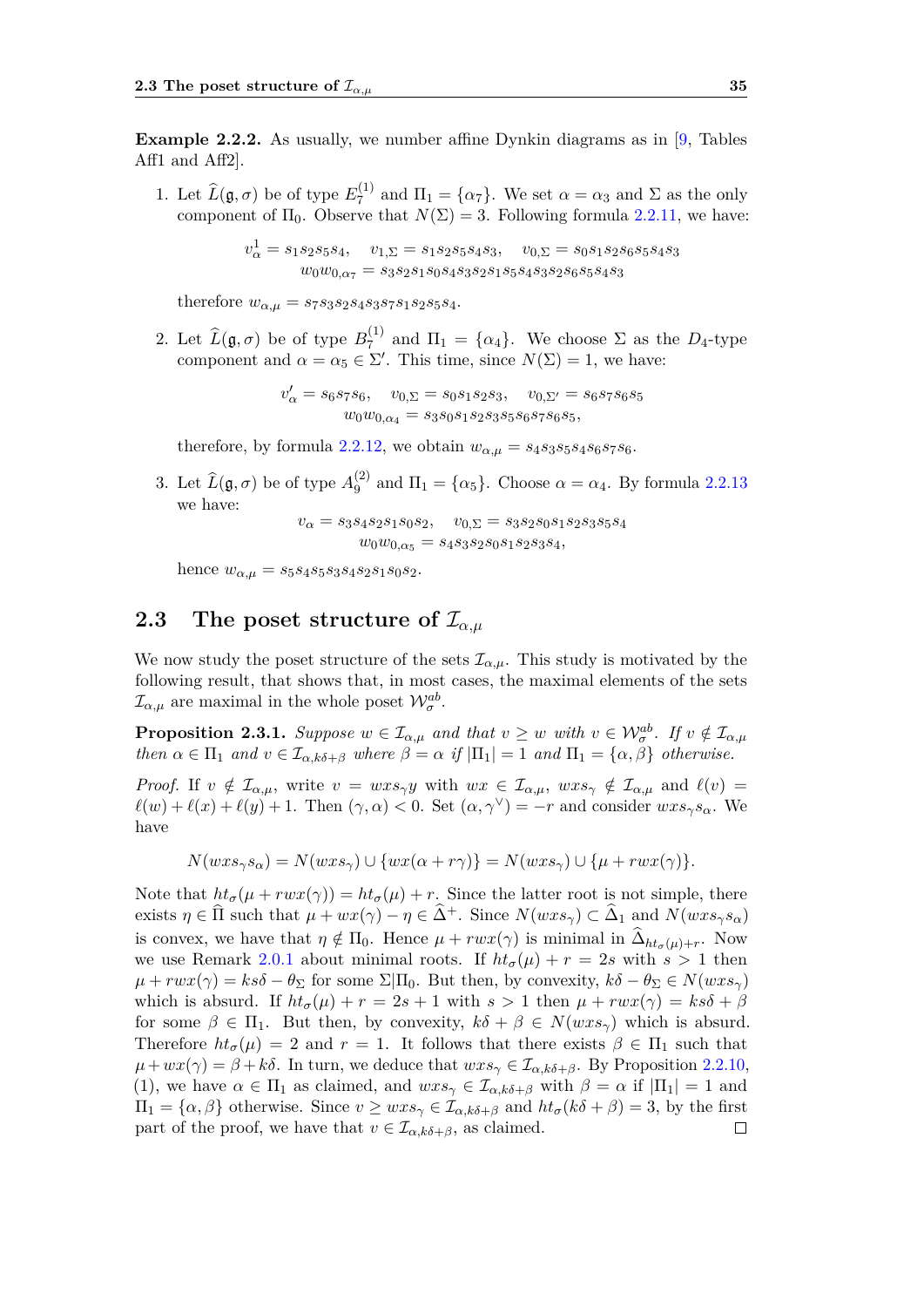We now turn to the description of the poset structure of  $\mathcal{I}_{\alpha,\mu}$ : we will show that it is isomorphic to a poset  $G'\G$  for suitable reflection subgroups  $G, G'$  of  $\widehat{W}$ .

**Definition 2.3.1.** For  $\alpha \in \widehat{\Pi}$ , and  $\Sigma|\Pi_0$ , we set

$$
\widehat{\Pi}_{\alpha} = \widehat{\Pi} \cap \alpha^{\perp}, \quad \widehat{W}_{\alpha} = W(\widehat{\Pi}_{\alpha})
$$

<span id="page-41-0"></span>**Lemma 2.3.2.** Let  $\mu \in \mathcal{M}_{\sigma}$ ,  $u, v \in \mathcal{I}_{\alpha,\mu}$ , and  $u < v$ . Then  $v = ux$  with  $x \in \widehat{W}_{\alpha}$ . *In particular,*

$$
\mathcal{I}_{\alpha,\mu} \subseteq w_{\alpha,\mu} \widehat{W}_{\alpha}.
$$

*Proof.* By assumption, there exists  $x \in \widehat{W}$  such that  $N(v) = N(u) \cup uN(x)$ : suppose by contradiction that  $x \notin \widehat{W}_{\alpha}$ . Then we may assume  $x = x_1 s_{\beta} x_2$  with  $\ell(x) =$  $\ell(x_1) + \ell(x_2) + 1$ ,  $x_1 \in \widehat{W}_\alpha$ , and  $\beta \in \widehat{\Pi}$ ,  $\beta \not\perp \alpha$ . Then  $N(ux_1) \cup ux_1(\beta) \subseteq N(v)$ . But  $(\beta, \alpha) < 0$ , hence  $(ux_1(\beta), ux_1(\alpha)) = (ux_1(\beta), \mu) < 0$ , therefore  $ux_1(\beta) + \mu$  is a root: this cannot happen by Lemma [2.2.6](#page-31-1) (1).

By Lemma [2.3.2,](#page-41-0)  $\mathcal{I}_{\alpha,\mu}$  is in bijection, in a natural way, with a subset of  $\widehat{W}_{\alpha}$ , namely, the subset of all  $u \in W_\alpha$  such that  $w_{\alpha,\mu}u \in \mathcal{I}_{\alpha,\mu}$ . We will show that this subset is a system of minimal coset representatives of  $\widehat{W}_{\alpha}$  modulo a certain subgroup  $\widehat{W}_{\alpha,\mu}$ . This will take the rest of the section.

We start with giving a combinatorial characterization of the elements *u* such that  $w_{\alpha,\mu}u \in \mathcal{I}_{\alpha,\mu}$ .

**Definition 2.3.2.** We set

$$
B_{\mu} = \begin{cases} \{ \gamma \in \widehat{\Pi} \mid (\gamma, \theta_{\Sigma}^{\vee}) = 1 \} & \text{if } \mu = k\delta - \theta_{\Sigma} \text{ and } \theta_{\Sigma} \text{ is of type 1}, \\ \Pi_{1} & \text{if } \mu = k\delta - \theta_{\Sigma} \text{ and } \theta_{\Sigma} \text{ is of type 2}, \\ \{ \beta \} & \text{if } \mu = k\delta + \beta, \ \beta \in \Pi_{1}, \end{cases}
$$

$$
V_{\alpha,\mu} = \{ w \in \widehat{W}_{\alpha} \mid ht_{B_{\mu}}(\gamma) = 1 \ \forall \gamma \in N(w) \},
$$

if  $B_u \neq \emptyset$ . If  $B_u = \emptyset$ , we set  $V_{\alpha,u} = \{1\}.$ 

<span id="page-41-2"></span>**Lemma 2.3.3.** *Assume*  $\Sigma|\Pi_0, \mu = k\delta - \theta_{\Sigma} \in \mathcal{M}_{\sigma}$ , and set

$$
B_{\Sigma} = \{ \gamma \in \Pi \mid (\gamma, \theta_{\Sigma}) > 0 \}.
$$

*Then*

*1. For all*  $\eta \in \widehat{\Delta}$ *,* 

<span id="page-41-1"></span>
$$
(\eta, \mu^{\vee}) = ht_{\sigma}(\eta)r_{\Sigma} - ht_{B_{\Sigma}}(\eta)\varepsilon_{\Sigma},
$$
\n(2.3.1)

*where*  $\varepsilon_{\Sigma} = 2$ , *if*  $|\Sigma| = 1$ ,  $\varepsilon_{\Sigma} = 1$ , *otherwise.* 

2.  $B_{\Sigma} = \{ \gamma \in \widehat{\Pi} \mid (\gamma, \theta_{\Sigma}^{\vee}) = 1 \}, \text{ unless } |\Sigma| = 1.$ 

*Proof.* It is clear that for  $\gamma \in \hat{\Pi}$ , we have  $(\gamma, \theta_{\Sigma}) < 0$  if and only if  $\gamma \in \Pi_1$ ; moreover, recall that  $r_{\Sigma} = -(\gamma, \theta_{\Sigma}^{\vee}) = (\gamma, \mu^{\vee})$  for all  $\gamma \in \Pi_1$ .

On the other hand, by definition, we have  $(\gamma, \theta_{\Sigma}) > 0$  if and only if  $\gamma \in B_{\Sigma}$ . Clearly,  $B_{\Sigma} \subseteq \Sigma$ , and since  $\theta_{\Sigma}$  is long with respect to  $\Delta(\Sigma)$ , it follows that, if  $\gamma \in B_{\Sigma}$ ,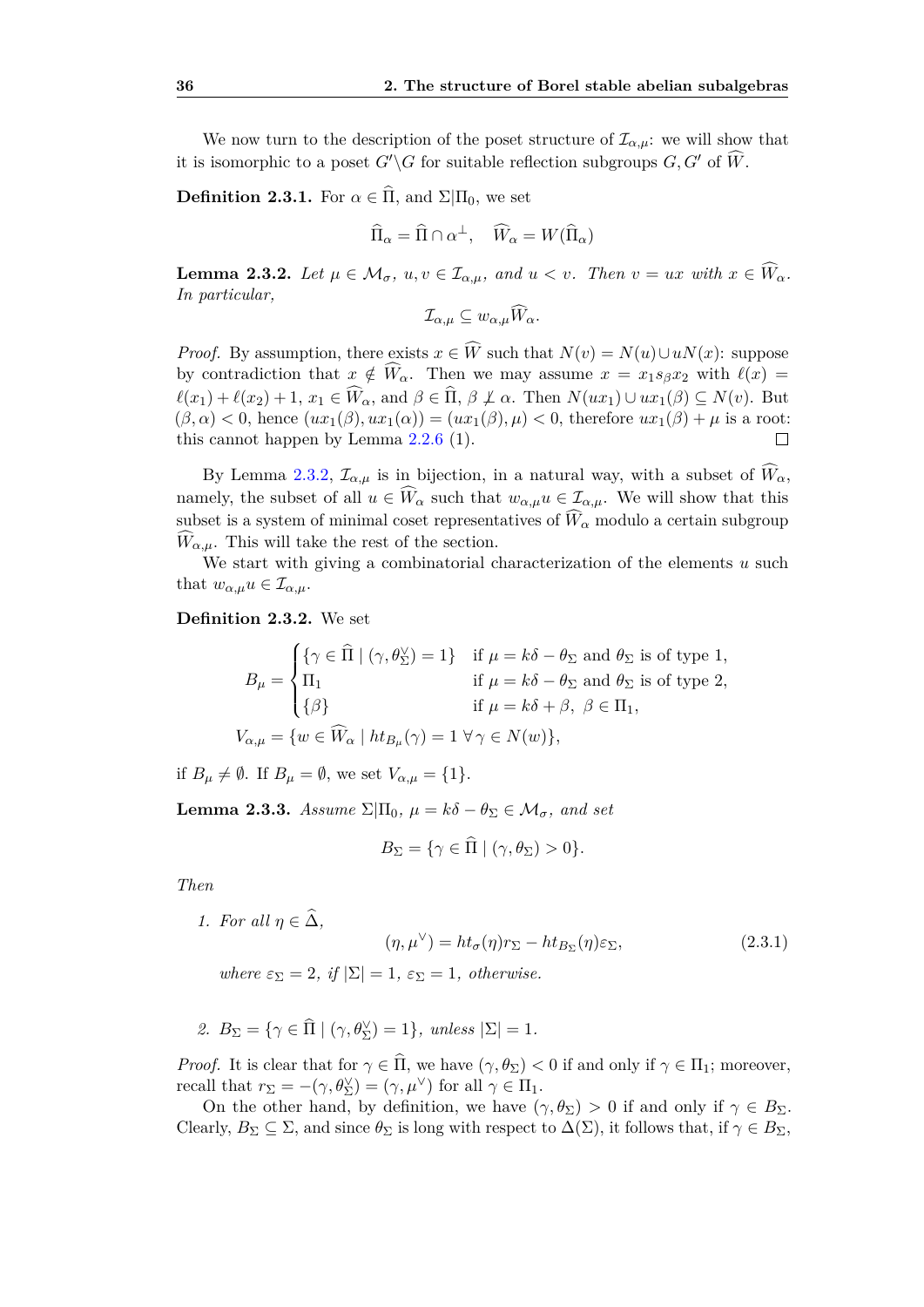then  $(\gamma, \theta_{\Sigma}^{\vee}) = 1$  unless  $\Sigma = B_{\Sigma} = {\theta_{\Sigma}}$ , in which case  $(\gamma, \theta_{\Sigma}^{\vee}) = 2$ . Therefore, for any  $\eta \in \Delta$ ,

$$
(\eta, \mu^{\vee}) = \sum_{\gamma \in \Pi_1} c_{\gamma}(\eta)(\gamma, \mu^{\vee}) + \sum_{\gamma \in B_{\Sigma}} c_{\gamma}(\eta)(\gamma, \mu^{\vee}) = ht_{\sigma}(\eta)r_{\Sigma} - ht_{B_{\Sigma}}(\eta)\varepsilon_{\Sigma}
$$

as wished.

<span id="page-42-0"></span>**Lemma 2.3.4.** *Assume*  $\mathcal{I}_{\alpha,\mu} \neq \emptyset$ *. For any*  $u \in \widehat{W}$ *,*  $w_{\alpha,\mu}u \in \mathcal{I}_{\alpha,\mu}$  *if and only if*  $u \in V_{\alpha,\mu}$ .

*Proof.* We deal with the three cases that occur in the definition of  $B_\mu$  one by one. We shall use several times relation  $(2.3.1)$  from Lemma [2.3.3.](#page-41-2)

*1.*  $\mu = k\delta - \theta_{\Sigma}, \theta_{\Sigma}$  of type 1. Then *α* ∈ *A*(Σ),  $\mu$  is the highest root of *A*(Σ), and  $w_{\alpha,\mu} \in W(A(\Sigma))$ . It is clear that  $B_{\Sigma} \cap A(\Sigma) = \emptyset$ , in fact, by Definition [2.2.1,](#page-27-4)  $A(\Sigma)$  is a connected component of  $\widehat{\Pi} \setminus B_{\Sigma}$ . In particular, for all  $\eta \in \widehat{\Delta}$ ,  $ht_{B_{\Sigma}}(w_{\alpha,\mu}(\eta)) = ht_{B_{\Sigma}}(\eta)$ . Recall that  $r_{\Sigma}$  is the type of  $\theta_{\Sigma}$ . By [\(2.3.1\)](#page-41-1),

$$
(w_{\alpha,\mu}(\eta),\mu^{\vee}) = ht_{\sigma}(w_{\alpha,\mu}(\beta)) - ht_{B_{\Sigma}}(w_{\alpha,\mu}(\eta))\varepsilon_{\Sigma} = = ht_{\sigma}(w_{\alpha,\mu}(\beta)) - ht_{B_{\Sigma}}(\eta)\varepsilon_{\Sigma}.
$$

Now, assume  $u \in V_{\alpha,\mu}$ . If  $u = 1$ , obviously  $w_{\alpha,\mu}u \in \mathcal{I}_{\alpha,\mu}$ . So we may assume  $u \neq 1$  and  $|\Sigma| > 1$ . If  $\eta \in N(u)$ , then  $(\eta, \alpha) = 0$ , so that  $(w_{\alpha,u}(\eta), \mu) = 0$ ; moreover,  $ht_{B_{\Sigma}}(\eta) = \varepsilon_{\Sigma} = 1$ . Therefore, by the above identities we obtain that  $ht_{\sigma}(w_{\alpha,\mu}(\eta)) = 1$ . Thus  $N(w_{\alpha,\mu}u) = N(w_{\alpha,\mu}) \cup w_{\alpha,\mu}N(u) \subseteq \hat{\Delta}_1$ , hence  $w_{\alpha,\mu}u \in \mathcal{W}_{\sigma}^{ab}$ . Since  $u(\alpha) = \alpha$ , we conclude that  $w_{\alpha,\mu}u \in I_{\alpha,\mu}$ .

Conversely, if  $w_{\alpha,\mu}u \in \mathcal{I}_{\alpha,\mu}$  with  $u \neq 1$ , then, by Lemma [2.3.2,](#page-41-0)  $u \in \widehat{W}_{\alpha}$ , so that, if  $\eta \in N(u)$ , then  $(\eta, \alpha) = 0$ , hence  $(w_{\alpha,\mu}(\eta), \mu) = 0$ . Moreover,  $ht_{\sigma}(w_{\alpha,\mu}(\eta)) = 1$ . It follows that  $\varepsilon_{\Sigma} = 1$  and  $ht_{B_{\Sigma}}(\eta) = 1$ , so  $ht_{B_{\Sigma}}(\eta) = ht_{B_{\mu}}(\eta) = 1$ , hence  $u \in V_{\alpha,\mu}$ .

*2. µ* = *kδ* − *θ*<sub>Σ</sub>, *θ*<sub>Σ</sub> of type 2. Then *α* ∈ Σ, and  $w_{α,μ} = sv_α$ , where  $v_α$  is the minimal element that maps  $\alpha$  to  $\theta_{\Sigma}$  and *s* is the minimal element that maps  $\theta_{\Sigma}$  to  $\mu$ . We also know that *s* is an involution. In this case,  $B_\mu = \Pi_1$ , hence  $B_\mu \cap \Sigma = \emptyset$ . Thus the  $B_\mu$ -height is the *σ*-height and, since  $v_\alpha \in W(\Sigma)$ , we have that  $v_\alpha$  preserves the *σ*-height. Similarly, since  $s \in W(A(\Sigma))$ , *s* preserves the *B*<sub>Σ</sub>-height. Therefore, for all  $\eta \in \Delta$ , we obtain that

$$
(w_{\alpha,\mu}(\eta), \mu^{\vee}) = (v_{\alpha}(\eta), s\mu^{\vee}) = (v_{\alpha}(\eta), \theta_{\Sigma}^{\vee}) = -(v_{\alpha}(\eta), \mu^{\vee})
$$
  
= -2ht<sub>\sigma</sub>(v<sub>\alpha</sub>(\eta)) + ht<sub>B<sub>\Sigma</sub></sub>(v<sub>\alpha</sub>(\eta))\varepsilon<sub>\Sigma</sub>  
= -2ht<sub>\sigma</sub>(\eta) + ht<sub>B<sub>\Sigma</sub></sub>(v<sub>\alpha</sub>(\eta))\varepsilon<sub>\Sigma</sub>,

and also that

$$
(w_{\alpha,\mu}(\eta),\mu^{\vee}) = 2ht_{\sigma}(w_{\alpha,\mu}(\eta)) - ht_{B_{\Sigma}}(w_{\alpha,\mu}(\eta))\varepsilon_{\Sigma}
$$
  
=  $2ht_{\sigma}(w_{\alpha,\mu}(\eta)) - ht_{B_{\Sigma}}(v_{\alpha}(\eta))\varepsilon_{\Sigma}.$ 

In particular, if  $(\mu^{\vee}, w_{\alpha,\mu}(\eta)) = 0$ , then  $ht_{\sigma}(w_{\alpha,\mu}(\eta)) = ht_{\sigma}(\eta) = ht_{B_{\mu}}(\eta)$ . By Lemma [2.3.2,](#page-41-0) this directly implies that  $w_{\alpha,\mu}u \in \mathcal{I}_{\alpha,\mu}$  if and only if  $u \in V_{\alpha,\mu}$ .

 $\Box$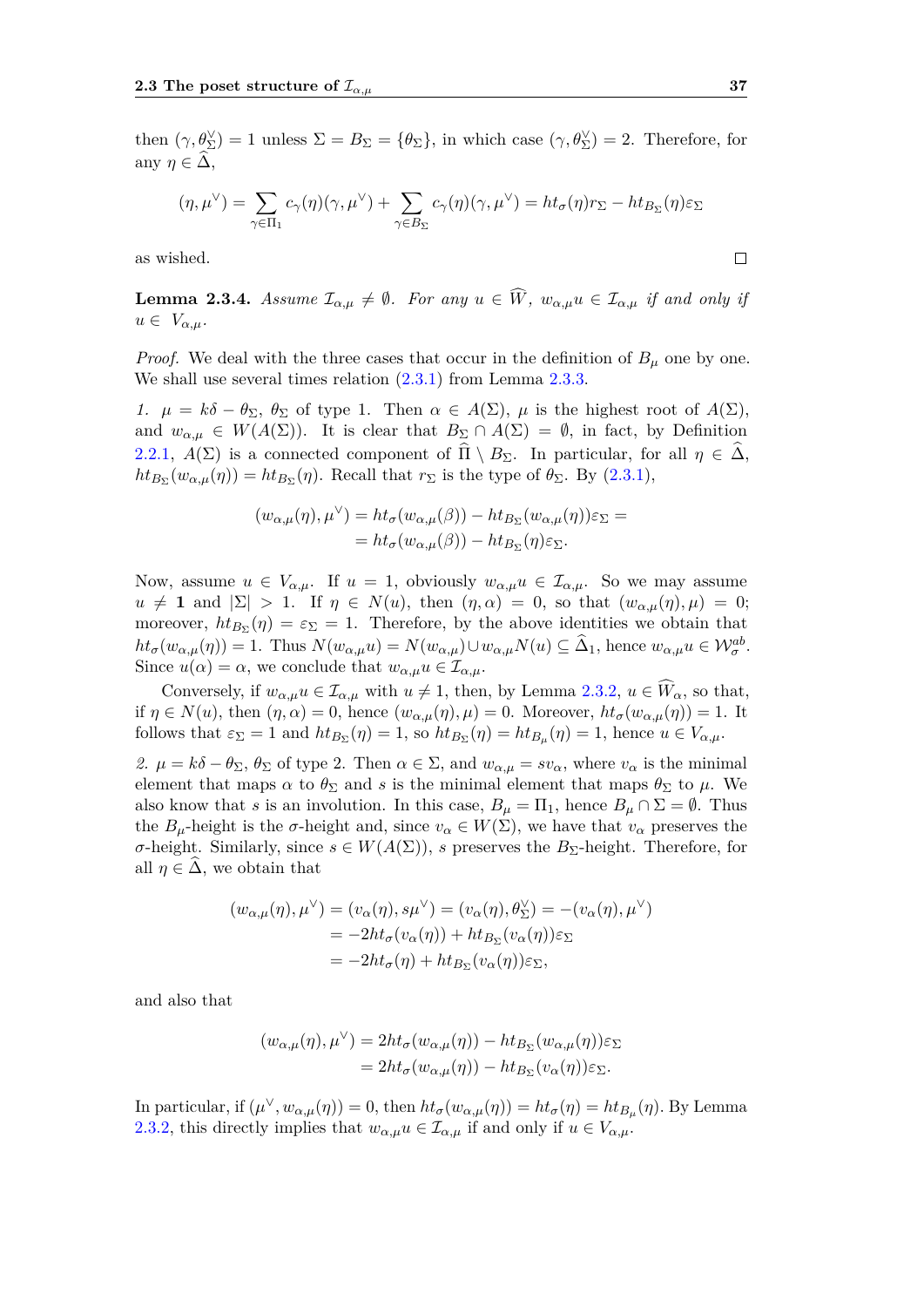*3. μ* =  $k\delta + \beta$ ,  $\beta \in \Pi_1$ . If  $|\Pi_1| = 1$ , then  $V_{\alpha,\mu} = \{1\}$  and, by Proposition [2.2.10,](#page-33-2)  $\mathcal{I}_{\alpha,\mu} = \{w_{\alpha,\mu}\}.$  So we may assume  $|\Pi_1| = 2, \Pi_1 = \{\alpha,\beta\}.$  Then, with notation as in Proposition [2.2.10,](#page-33-2) we have that  $w_{\alpha,\mu} = s_{\beta}v_{\beta}$ . Since  $v_{\beta}(\alpha) = \delta - \beta$ , we deduce that  $v_{\beta}^{-1}(\beta) = \delta - \alpha$ , hence, if  $(\gamma, \alpha) = 0$ , then

$$
s_{\beta}v_{\beta}(\gamma)=v_{\beta}(\gamma)-(v_{\beta}(\gamma),\beta^{\vee})\beta=v_{\beta}(\gamma)-(\gamma,\delta-\alpha^{\vee})\beta=v_{\beta}(\gamma).
$$

It follows that, if  $\gamma \in \hat{\Delta}_{\alpha}^+$ , then  $ht_{\sigma}(w_{\alpha,\mu}(\gamma)) = ht_{\sigma}(v_{\beta}(\gamma)) = c_{\beta}(\gamma) = ht_{B_{\mu}}(\gamma)$  and we can argue as in case 2.

<span id="page-43-0"></span>**Lemma 2.3.5.** *Assume*  $\alpha \in \widehat{\Pi}$ ,  $\mu \in \mathcal{M}_{\sigma}$ ,  $\mathcal{I}_{\alpha,\mu} \neq \emptyset$ ,  $B_{\mu} \neq \emptyset$ , and set

$$
\Delta_{\alpha,\mu}^2 = \{ \gamma \in \Delta(\widehat{\Pi}_{\alpha}) \mid ht_{B_{\mu}}(\gamma) \ge 2 \}.
$$

*Then*  $\Delta_{\alpha,\mu}^2 \neq \emptyset$  *if and only if*  $\mu = k\delta - \theta_{\Sigma}$  *with*  $\theta_{\Sigma}$  *of type* 1 *and*  $|\Sigma| > 1$ *, and*  $\alpha \in A(\Sigma) \setminus (\Sigma \cup \Pi_1)$ . In this case,  $\theta_{\Sigma}$  is the minimal element in  $\Delta^2_{\alpha,\mu}$ , with respect *to the usual root order. Moreover,*  $ht_{B_{\mu}}(\theta_{\Sigma}) = ht_{B_{\Sigma}}(\theta_{\Sigma}) = 2$ .

*Proof.* We deal with the three cases that occur in the definition of  $B_\mu$  one by one.

*1.*  $\mu = k\delta - \theta_{\Sigma}, \theta_{\Sigma}$  of type 1. Then  $\alpha \in A(\Sigma)$  and  $|\Sigma| > 1$ , since we are assuming  $B_{\mu} \neq \emptyset$ . In particular  $B_{\Sigma} = B_{\mu} = {\mathbf{\Omega} \setminus \{ \gamma, \theta_{\Sigma}^{\vee} \} = 1 \}.$ 

We first prove that if  $\gamma \in \Delta(\Pi_{\alpha})$  and  $ht_{B_{\mu}}(\gamma) \geq 2$  then  $\gamma \geq \theta_{\Sigma}$ . We notice  $(\beta, \theta_{\Sigma}^{\vee}) \in \{0, 1\}$  for any  $\beta \in \Delta^+(\Sigma) \setminus {\{\theta_{\Sigma}\}}$ , therefore, since  $(\theta_{\Sigma}, \theta_{\Sigma}^{\vee}) = 2$ ,  $ht_{B_{\mu}}(\theta_{\Sigma}) = 2$ and  $\theta_{\Sigma}$  is the unique root in  $\Delta(\Sigma)$  with this property. It follows that we can assume  $\gamma \notin \Delta(\Sigma)$ , so that  $ht_{\sigma}(\gamma) > 0$ . Since  $c_{\alpha}(k\delta - \gamma) > 0$ , we have that  $k\delta - \gamma$  is a positive root, hence  $ht_{\sigma}(\gamma) \leq 2$ . If  $ht_{\sigma}(\gamma) = 1$ , then  $(\gamma, \theta_{\Sigma}) = 1$ , hence  $\gamma - \theta_{\Sigma}$  is a root, which can't be negative, since  $\gamma$  is supported also outside  $\Sigma$ . So it is positive, hence  $\gamma \ge \theta_{\Sigma}$ . Suppose now  $ht_{\sigma}(\gamma) = 2$ . Then  $k\delta - \gamma \in \Delta_0$ , hence it should belong to the component  $\Sigma'$  of  $\Pi_0$  to which  $\alpha$  belongs, since  $c_{\alpha}(k\delta - \gamma) > 0$ . Thus  $\gamma = k\delta - \beta$ with  $\beta \in \Sigma'$ . If  $\Sigma = \Sigma'$ , then  $\alpha \in \Gamma(\Sigma)$ . Let *Z* be the component of  $\Gamma(\Sigma)$  containing *α*. Let  $\eta \in \Pi_1$  be a root such that  $(\eta, \theta_Z) < 0$ . We have that  $\eta + \theta_Z + \theta_{\Sigma}$  is a root, so  $k\delta - \eta - \theta_{\Sigma} - \theta_{Z}$  is a root, which is positive since its  $\sigma$ -height is 1. It follows that  $k\delta \geq \theta_{\Sigma} + \theta_{Z}$ , hence  $\gamma \geq \theta_{\Sigma} - \beta + \theta_{Z}$ . But then  $c_{\alpha}(\gamma) > 0$ , which is impossible. We have therefore  $\Sigma' \neq \Sigma$ . But then  $\gamma = k\delta - \beta$  with  $\beta \notin \Sigma$ , so, clearly,  $\gamma \geq \theta_{\Sigma}$ .

It remains only to check that  $\Delta_{\alpha,\mu}^2 \neq \emptyset$  if and only if  $\alpha \in A(\Sigma) \setminus (\Sigma \cup \Pi_1)$ . If  $\alpha \in A(\Sigma) \setminus (\Sigma \cup \Pi_1)$  then  $\theta_{\Sigma} \in \Delta(\widehat{\Pi}_{\alpha})$ , hence  $\theta_{\Sigma} \in \Delta^2_{\alpha,\mu}$ . Assume now  $\gamma \in \Delta^2_{\alpha,\mu}$ . If  $\alpha \in \Pi_1 \cup \Sigma$ , then  $\theta_{\Sigma} \notin \Delta(\Pi_\alpha)$ , hence  $\gamma > \theta_{\Sigma}$ . This is absurd since it implies  $c_{\alpha}(\gamma) > 0.$ 

*2. µ* = *kδ* − *θ*<sub>Σ</sub>, *θ*<sub>Σ</sub> of type 2. Then *α* ∈ Σ and *B<sub><i>u*</sub></sub> =  $\Pi_1$ , so that the *B<sub><i>u*</sub></sub>-height is the *σ*-height. We shall prove that, if  $\gamma \in \Delta(\Pi_{\alpha})$ , then  $ht_{\sigma}(\gamma) \leq 1$ .

Consider first the case  $k = 2$ . Assume  $\gamma \in \Delta(\Pi_{\alpha})$ . Notice that, if  $\delta - \gamma$  is a root, then it is positive, since then  $c_{\alpha}(\delta - \gamma) > 0$ . Since  $ht_{\sigma}(\delta) = 1$ , this implies that  $ht_{\sigma}(\gamma) \leq 1$ . Now, assume by contradiction that  $ht_{\sigma}(\gamma) > 1$ . Since, in any case,  $2\delta - \gamma \in \widehat{\Delta}^+$ , we obtain that  $ht_{\sigma}(\gamma) = 2$  and  $2\delta - \gamma \in \Delta_0^+$ . In turn, this implies that  $2\delta - \gamma \in \Delta(\Sigma)$ , since  $c_{\alpha}(2\delta - \gamma) > 0$ , and  $\alpha \in \Sigma$ . Thus, since  $\theta_{\Sigma}$  is of type 2, also  $2\delta - \gamma$  is of type 2. But this implies that  $\delta - \gamma$  is a root, hence that  $ht_{\sigma}(\gamma) \leq 1$ : a contradiction.

Next, consider the case  $k = 1$ . In case  $B_n$ , we have  $\Sigma = {\alpha_n}$  and  $\Pi_1 = {\alpha_{n-1}}$ , so  $\alpha = \alpha_n$  and and  $ht_{\sigma}(\gamma) = 0$  for all  $\gamma \in \Delta(\Pi_{\alpha})$ . In case  $C_n$ , we have  $\Sigma =$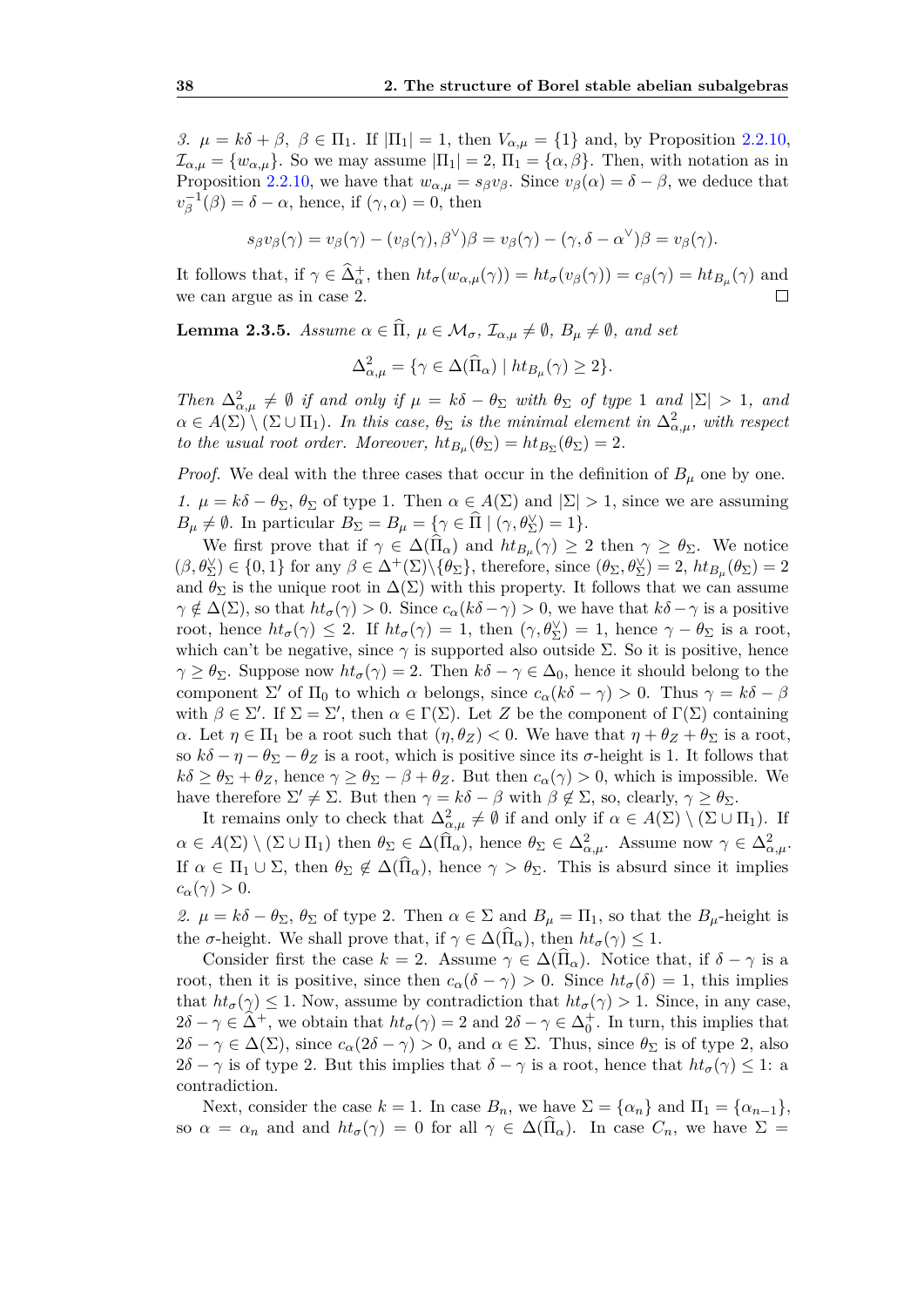$\{\alpha_1, \ldots, \alpha_{n-1}\}\$  and  $\Pi_1 = \{\alpha_0, \alpha_n\}\$ , so it is clear that for all  $\alpha \in \Sigma$ , and for all  $\gamma \in \Delta(\Pi_{\alpha}), \ ht_{\sigma}(\gamma) \leq 1.$ 

*3. µ* =  $k\delta + \beta$ ,  $\beta \in \Pi_1$ . In this case  $\alpha \in \Pi_1$  and  $B_\mu \subseteq \Pi_1$ , so it is clear that, if  $\Pi_1 = {\alpha}$ , then  $ht_{\sigma}(\gamma) = 0$  for all  $\gamma \in \Delta(\Pi_{\alpha})$ . If  $\Pi_1 = {\alpha, \beta}$ , we obtain in any case that  $ht_{\sigma}(\gamma) \leq 1$  for all  $\gamma \in \Delta(\Pi_{\alpha})$ .  $\Box$ 

<span id="page-44-3"></span>**Definition 2.3.3.** Given  $\alpha \in \widehat{\Pi}$  and  $\mu \in \mathcal{M}_{\sigma}$  such that  $\mathcal{I}_{\alpha,\mu} \neq \emptyset$ , we set

$$
\Pi_{\alpha,\mu} = \Pi_{\alpha} \setminus B_{\mu},
$$

$$
\widehat{\Pi}^*_{\alpha,\mu} = \begin{cases} \widehat{\Pi}_{\alpha,\mu} \cup \{\theta_\Sigma\} & \text{if } \mu = k\delta - \theta_\Sigma, \theta_\Sigma \text{ of type 1, } |\Sigma| > 1, \\ & \alpha \in A(\Sigma) \setminus (\Sigma \cup \Pi_1), \\ \widehat{\Pi}_{\alpha,\mu} & \text{in all other cases;} \end{cases}
$$

$$
\widehat{W}_{\alpha,\mu} = W(\widehat{\Pi}_{\alpha,\mu}^*).
$$

The main results of this section is the following statement. Recall that we identify a coset space with the set of minimal length coset representatives.

<span id="page-44-1"></span>**Theorem 2.3.6.** *Let*  $\alpha \in \widehat{\Pi}$  *and*  $\mu \in \mathcal{M}_{\sigma}$  *be such that*  $\mathcal{I}_{\alpha,\mu} \neq \emptyset$ *. Then the map*  $u \mapsto w_{\alpha,\mu}u$  *is a poset isomorphism between*  $\mathcal{I}_{\alpha,\mu}$  *and*  $\widehat{W}_{\alpha,\mu}\backslash\widehat{W}_{\alpha}$ *.* 

*Proof.* By Lemma [2.3.4,](#page-42-0) we have only to prove that  $\widehat{W}_{\alpha,\mu}\backslash \widehat{W}_{\alpha} = V_{\alpha,\mu}$ .

Let  $u \in V_{\alpha,\mu}$ ,  $u \neq 1$ . To prove that  $u \in \widehat{W}_{\alpha,\mu}\backslash\widehat{W}_{\alpha}$  we have to show that if  $\beta \in \widehat{\Pi}^*_{\alpha,\mu}$ , then  $u^{-1}(\beta) \in \widehat{\Delta}^+$ : this is immediate from the definitions, since  $ht_{B_{\mu}}(\beta) \in \{0, 2\}$ , while, for all  $\gamma \in N(u)$ ,  $ht_{B_{\mu}}(\gamma) = 1$ .

Conversely, assume  $u \in \widehat{W}_{\alpha,\mu}\backslash\widehat{W}_{\alpha}, u \neq 1$ , and  $\gamma \in N(u)$ . If, by contradiction,  $ht_{B_\mu}(\gamma) = 0$ , then, by the biconvexity property of  $N(u)$ , we obtain that there exists some  $\beta \in (\Pi_{\alpha} \setminus B_{\mu}) \cap N(u)$ : this contradicts the definition of  $W_{\alpha,\mu} \setminus W_{\alpha}$ . Therefore,  $ht_{B_{\mu}}(\gamma) > 0$ . By Lemma [2.3.5,](#page-43-0) this implies that  $ht_{B_{\mu}}(\gamma) = 1$  in all cases except when  $\mu = k\delta - \theta_{\Sigma}$ , with  $\theta_{\Sigma}$  of type 1 and  $|\Sigma| > 1$ . It remains to prove that also in this case  $ht_{B_\mu}(\gamma) = 1$ . First, we observe that, by Lemma [2.2.2,](#page-28-0)  $ht_{B_\Sigma}(k\delta - \theta_\Sigma) = 0$ : it follows that  $ht_{B_{\Sigma}}(k\delta) = ht_{B_{\Sigma}}(\theta_{\Sigma})$  and, by Lemma [2.3.5,](#page-43-0) that  $ht_{B_{\mu}}(k\delta) = 2$ . Hence,  $ht_{B_{\mu}}(\gamma) \leq 2$ , since  $k\delta - \gamma$  is a positive root. Now, if we assume, by contradiction, that  $ht_{B_\mu}(\gamma) = 2$ , then by Lemma [2.3.5,](#page-43-0) we obtain that  $\gamma$  is equal to  $\theta_{\Sigma}$  plus a, possibly empty, sum of positive roots with null  $B_\mu$ -height. By the biconvexity of  $N(u)$ , this implies that some root in  $(\Pi_{\alpha} \setminus B_{\mu}) \cup \{\theta_{\Sigma}\}\)$  belongs to  $N(u)$ , in contradiction with the definition of  $\widehat{W}_{\alpha,\mu}\backslash \widehat{W}_{\alpha}$ .  $\Box$ 

## <span id="page-44-0"></span>**2.4** Intersections among  $\mathcal{I}_{\alpha,\mu}$ 's

<span id="page-44-2"></span>Our goal in this Section is the proof of the following Theorem.

**Theorem 2.4.1.** 1. If 
$$
\alpha \neq \beta
$$
, then  $\mathcal{I}_{\alpha,\mu} \cap \mathcal{I}_{\beta,\mu'} \neq \emptyset$  if and only if  $\mu = k\delta - \theta_{\Sigma}$ ,  $\mu' = k\delta - \theta'_{\Sigma}$  with  $\Sigma \neq \Sigma'$ ,  $\alpha \in \Sigma'$ ,  $\beta \in \Sigma$ , and  $\alpha, \beta, \theta_{\Sigma}, \theta_{\Sigma'}$  all of type 1.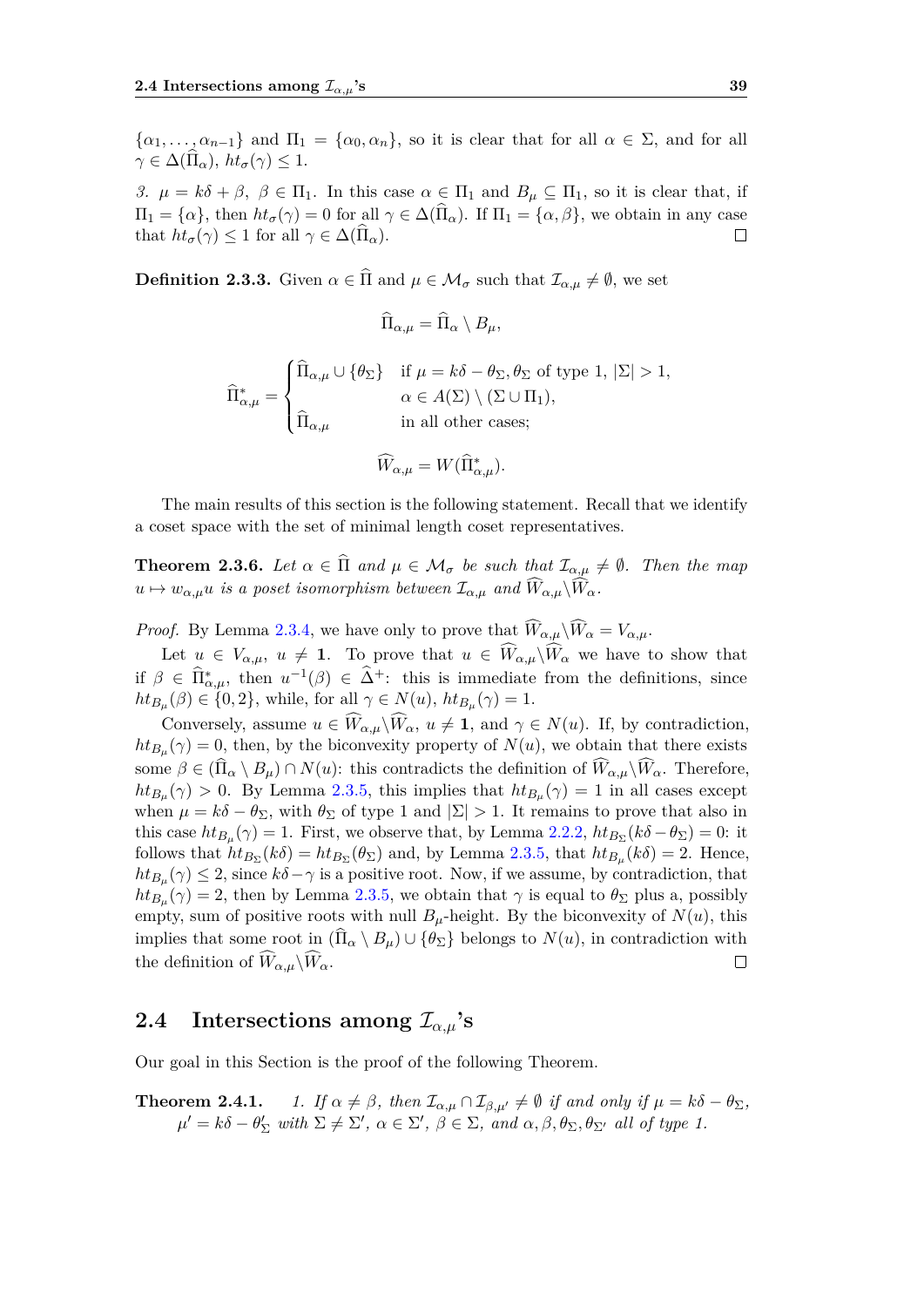*2. If*  $\mathcal{I}_{\alpha,\mu} \cap \mathcal{I}_{\beta,\mu'} \neq \emptyset$ , then

$$
\mathcal{I}_{\alpha,\mu} \cap \mathcal{I}_{\beta,\mu'} \cong W((\widehat{\Pi}_{\alpha} \cap \widehat{\Pi}_{\beta}) \setminus \Pi_1) \setminus W(\widehat{\Pi}_{\alpha} \cap \widehat{\Pi}_{\beta}),
$$

*the isomorphism being*  $u \mapsto w_{\alpha,\beta}u, u \in W((\Pi_{\alpha} \cap \Pi_{\beta}) \setminus \Pi_1) \setminus W(\Pi_{\alpha} \cap \Pi_{\beta}),$  where

$$
w_{\alpha,\beta} = \sup \{ \min \mathcal{I}_{\alpha,\mu}, \min \mathcal{I}_{\beta,\mu'} \}.
$$

Statements (1), (2) are proved in Propositions [2.4.7,](#page-48-0) [2.4.6,](#page-47-0) respectively.

<span id="page-45-0"></span>**Definition 2.4.1.** Assume that  $\Sigma$  and  $\Sigma'$  are distinct components of  $\Pi_0$ . We define

$$
A(\Sigma, \Sigma') = A(\Sigma) \cap A(\Sigma').
$$

Moreover, we set

$$
W_{\Sigma,\Sigma'} = W(A(\Sigma,\Sigma')), \qquad W^1_{\Sigma,\Sigma'} = W(A(\Sigma,\Sigma') \setminus \Pi_1)
$$

and denote by  $u_{\Sigma,\Sigma'}$  the maximal element in  $W^1_{\Sigma,\Sigma'}\backslash W_{\Sigma,\Sigma'}$ .

According to Definition [2.4.1](#page-45-0) and Subsection [1.3.3,](#page-19-1)

<span id="page-45-2"></span>
$$
N(u_{\Sigma,\Sigma'}) = \{ \beta \in \Delta(A(\Sigma,\Sigma')) \mid ht_{\sigma}(\beta) > 0 \}.
$$
 (2.4.1)

It is clear from Definition [2.2.1](#page-27-4) that  $\Sigma' \subseteq A(\Sigma)$ ; in fact, we have the partition

$$
A(\Sigma) = \bigcup_{\substack{\Sigma'|\Pi_0 \\ \Sigma' \neq \Sigma}} \Sigma' \cup \Pi_1 \cup \Gamma(\Sigma). \tag{2.4.2}
$$

From this, we obtain

<span id="page-45-1"></span>
$$
A(\Sigma, \Sigma') = \Gamma(\Sigma) \cup \Pi_1 \cup \Gamma(\Sigma') \cup \Sigma'', \tag{2.4.3}
$$

where  $\Sigma'' = \Pi_0 \setminus (\Sigma \cup \Sigma')$ . In particular we obtain the partition

$$
A(\Sigma) = A(\Sigma, \Sigma') \cup (\Sigma' \setminus \Gamma(\Sigma')). \tag{2.4.4}
$$

<span id="page-45-3"></span>*Remark* 2.4.1. From equation [\(2.4.3\)](#page-45-1) and Definition [2.2.1,](#page-27-4) we obtain directly that  $\theta_{\Sigma}$ and  $\theta_{\Sigma}$  are orthogonal to all the roots in  $A(\Sigma, \Sigma')$ , except the ones in  $\Pi_1$ . This implies that  $(\beta, \theta_{\Sigma}) \leq 0$  and  $(\beta, \theta_{\Sigma'}) \leq 0$  for all  $\beta \in \Delta(A(\Sigma, \Sigma'))$ . Moreover, by equation  $(2.4.1)$ , for any  $\beta \in A(\Sigma, \Sigma')$ , we have the following equivalences of conditions:

$$
(\beta, \theta_{\Sigma}) < 0 \iff \beta \in N(u_{\Sigma, \Sigma'}) \iff (\beta, \theta_{\Sigma'}) < 0.
$$

<span id="page-45-4"></span>**Lemma 2.4.2.** *Let*  $\Sigma$  *and*  $\Sigma'$  *be distinct components of*  $\Pi_0$ *. Then* 

$$
u_{\Sigma,\Sigma'} \in \mathcal{W}_{\sigma}^{ab}.
$$

<span id="page-45-5"></span>*Proof.* By formula [\(2.4.1\)](#page-45-2), for all  $\beta \in N(u_{\Sigma,\Sigma'})$ ,  $ht(\beta) > 0$ . Therefore, it suffices to prove that, for all  $\beta \in \Delta(A(\Sigma, \Sigma'))$ ,  $ht_{\sigma}(\beta) < 2$ . Assume by contradiction that  $\beta \in \Delta(A(\Sigma, \Sigma'))$  and  $ht_{\sigma}(\beta) < 2$ . Then  $ht_{\sigma}(k\delta - \beta) = 0$ , hence  $k\delta - \beta$  belongs to some component  $\Sigma''$  of  $\Pi_0$ . At least one among  $\Sigma$ ,  $\Sigma'$ , say  $\Sigma$ , is not  $\Sigma''$ . Hence  $(k\delta - \beta, \theta_{\Sigma}) = 0$ , which gives  $(\beta, \theta_{\Sigma}) = 0$ : this is impossible, by Remark [2.4.1.](#page-45-3)  $\Box$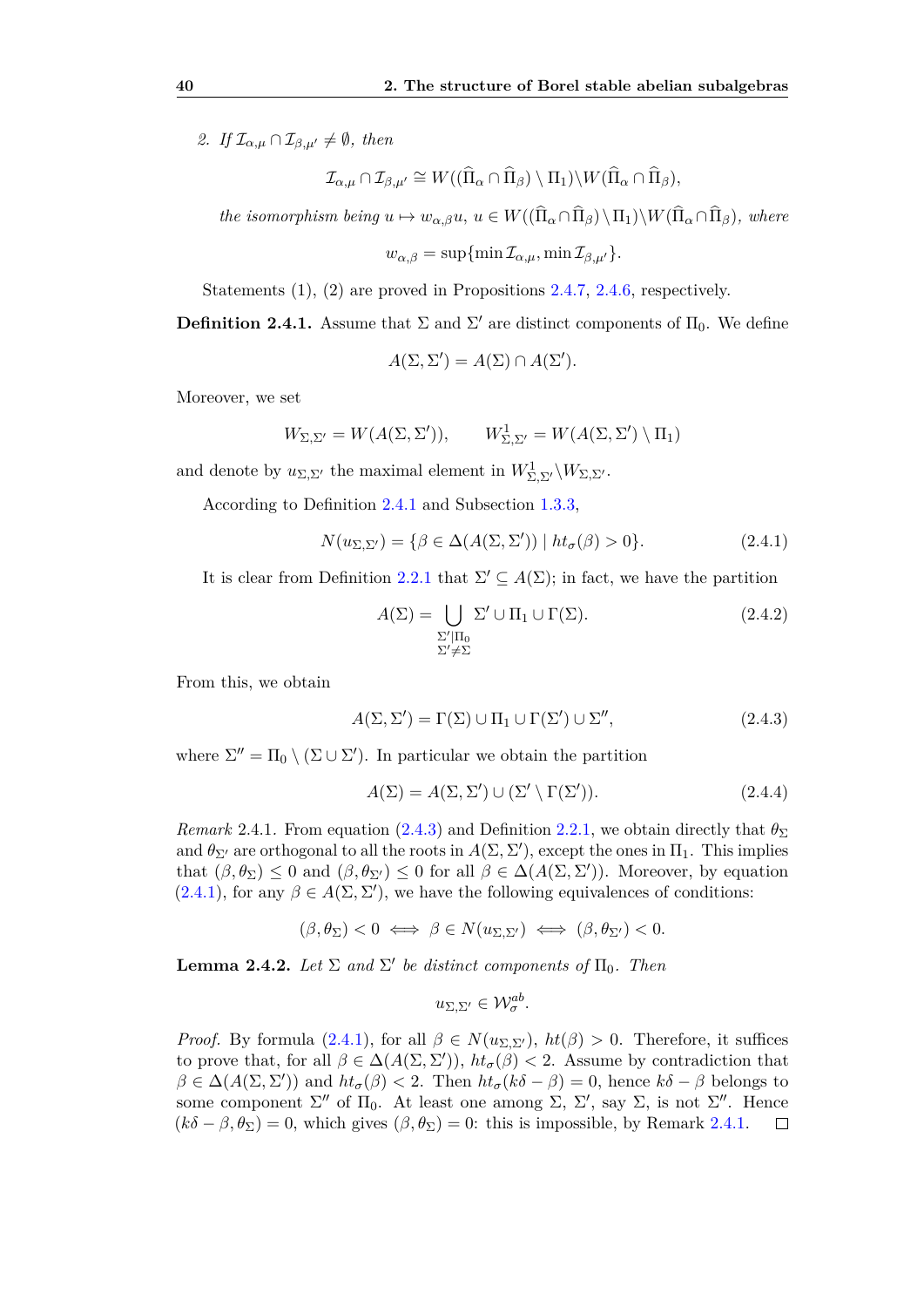*Remark* 2.4.2. If *Z* is a connected component of  $A(\Sigma, \Sigma')$ , then the sum of the roots in *Z* is a root and, by the Lemma [2.4.2,](#page-45-4) it has  $\sigma$ -height at most 1. This implies, in particular, that *Z* contains at most one root of  $\Pi_1$ .

Though we shall not need this fact, we notice that  $A(\Sigma, \Sigma')$  is connected except in type  $A_n^{(1)}$ , in which case  $A(\Sigma, \Sigma') = \Pi_1$ , with  $\Pi_1$  disconnected, since  $\Sigma \neq \Sigma'$ .

**Lemma 2.4.3.** Let  $\Sigma$  and  $\Sigma'$  be distinct components of  $\Pi_0$ . If  $\theta_{\Sigma}$  and  $\theta_{\Sigma'}$  are both *of type 1, then*

- *1.*  $u_{\Sigma,\Sigma'}(\theta_{\Sigma}) = \theta_{A(\Sigma')} = k\delta \theta_{\Sigma'}$ , and  $u_{\Sigma,\Sigma'}$  is the element of minimal length in  $\widehat{W}$ *, with this property:*
- *2.*  $u_{\Sigma,\Sigma'}^2 = 1$ *.*

*Proof.*

*1.* Set  $u = u_{\Sigma, \Sigma'}$ . Since  $L(u) \subset \Pi_1$ , by Proposition [1.3.4](#page-21-1) (3), it suffices to show that  $u(\theta_{\Sigma}) = \theta_{A(\Sigma')} = k\delta - \theta_{\Sigma'}$ . This is equivalent to show that  $u^{-1}(\theta_{\Sigma'}) = k\delta - \theta_{\Sigma}$ . Since  $\theta_{\Sigma}$  is of type 1, hence long, and  $u^{-1}(\theta_{\Sigma}) \in A(\Sigma)$ , it suffices to show that  $(u^{-1}(\theta_{\Sigma'}), \gamma) \geq 0$  for each  $\gamma \in A(\Sigma) = A(\Sigma, \Sigma') \cup (\Sigma' \backslash \Gamma(\Sigma'))$ . We know that  $u = u_{0,\Pi_1} u_0$ , where  $u_0$  is the longest element of  $W(A(\Sigma, \Sigma'))$  and  $u_{0,\Pi_1}$  is the longest element of  $A(\Sigma, \Sigma')\setminus\Pi_1$ . Since the only roots in  $A(\Sigma, \Sigma')$  not orthogonal to  $\theta_{\Sigma'}$ are the roots in  $\Pi_1$ , we see that  $u^{-1}(\theta_{\Sigma'}) = u_0(\theta_{\Sigma'})$ . Thus, since  $(\theta_{\Sigma'}, \gamma) \leq 0$ when  $\gamma \in A(\Sigma, \Sigma')$ , we see that  $(u^{-1}(\theta_{\Sigma'}), \gamma) = (\theta_{\Sigma'}, u_0(\gamma)) \geq 0$  for  $\gamma \in A(\Sigma, \Sigma')$ . Next we deal with the case  $\gamma \in \Sigma' \setminus \Gamma(\Sigma')$ . If  $(\gamma, \theta_{\Sigma'}) = 0$  then  $u(\gamma) = \gamma$ , hence  $(u^{-1}(\theta_{\Sigma'}), \gamma) = (\theta_{\Sigma'}, \gamma) = 0$ . If instead  $(\gamma, \theta_{\Sigma'}) \neq 0$  and  $ht_{\sigma}(u(\gamma)) = 1$ , we are done because  $(\theta_{\Sigma'}^{\vee}, u(\gamma)) = (\theta_{\Sigma'}^{\vee}, \gamma) - 1 \ge 0$ . If  $ht_{\sigma}(u(\gamma)) = 2$  then  $ht_{\sigma}(k\delta - u(\gamma)) = 0$ , so  $k\delta - u(\gamma)$  belongs to some component of  $\Pi_0$ . If this component is  $\Sigma'$ , then  $0 = (k\delta - u(\gamma), \theta_{\Sigma})$  gives a contradiction, since  $c_{\eta}(k\delta - u(\gamma)) \neq 0$  for all  $\eta \in \Sigma$  such that  $(\eta, \theta_{\Sigma}) \neq 0$ . In the other case we have  $0 = (k\delta - u(\gamma), \theta_{\Sigma'})$  hence  $0 = (u(\gamma), \theta_{\Sigma'})$ and we are done.

2. Set again  $u = u_{\Sigma, \Sigma'}$ . Since  $u_0(\theta_{\Sigma}) = k\delta - \theta_{\Sigma'}$  we see that, if  $\alpha \in \Pi_1$ , then  $u_0(\alpha) = -\alpha$ . In fact, if *Z* is the component of  $A(\Sigma, \Sigma')$  containing  $\alpha$ , then, by Remark [2.4.2,](#page-45-5)  $\alpha$  is the only root in Z that is not orthogonal to  $\theta_{\Sigma}$ . By [\[8\]](#page-56-12), it follows that *u* is an involution which permutes  $A(\Sigma, \Sigma') \setminus \Pi_1$  and maps  $\alpha \in \Pi_1$  to  $-\theta_Z$ .

<span id="page-46-0"></span>**Lemma 2.4.4.** *Let*  $\Sigma \neq \Sigma'$ ,  $\theta_{\Sigma}$ ,  $\theta_{\Sigma'}$  *of type 1*,  $\alpha \in A(\Sigma)_{\overline{\ell}}$ ,  $\beta \in A(\Sigma')_{\overline{\ell}}$ , and assume *that*  $w \in \mathcal{I}_{\alpha,k\delta-\theta_{\Sigma}} \cap \mathcal{I}_{\beta,k\delta-\theta_{\Sigma'}}$ *. Then* 

- *1.*  $u_{\Sigma, \Sigma'} < w$ ;
- *2.*  $\alpha \in \Sigma'$  *and*  $\beta \in \Sigma$ *;*
- *3.*  $uv_{\alpha}v_{\beta} \leq w$ , where  $v_{\alpha}$  *is the element of minimal length in*  $W(\Sigma')$  *that maps*  $\alpha$ *to*  $\theta_{\Sigma'}$ *, and*  $v_{\beta}$  *is the element of minimal length in*  $W(\Sigma)$  *that maps*  $\beta$  *to*  $\theta_{\Sigma}$ *. Moreover,*  $uv_{\alpha} = w_{\alpha,k\delta-\theta_{\Sigma}}$ *,*  $and$   $uv_{\beta} = w_{\beta,k\delta-\theta_{\Sigma'}}$ *.*

*Proof.*

*1.* Let  $u = u_{\Sigma, \Sigma'}$ . If  $u \nleq w$ , then there is  $\gamma \in N(u)$  such that  $\gamma \notin N(w)$ . Note that  $(\gamma, \theta_{\Sigma}^{\vee}) = (\gamma, \theta_{\Sigma^{\prime}}^{\vee}) = -1$ , hence  $\theta_{\Sigma} + \gamma, \theta_{\Sigma} + \gamma + \theta_{\Sigma^{\prime}} \in \hat{\Delta}$ . In particular we have that  $k\delta - \theta_{\Sigma} - \gamma \in N(w)$ . But then  $k\delta - \theta_{\Sigma'} + k\delta - \gamma - \theta_{\Sigma} = 2k\delta - \theta_{\Sigma} - \gamma - \theta_{\Sigma'} \in N(w)$ , which is absurd. We have therefore  $u \leq w$ .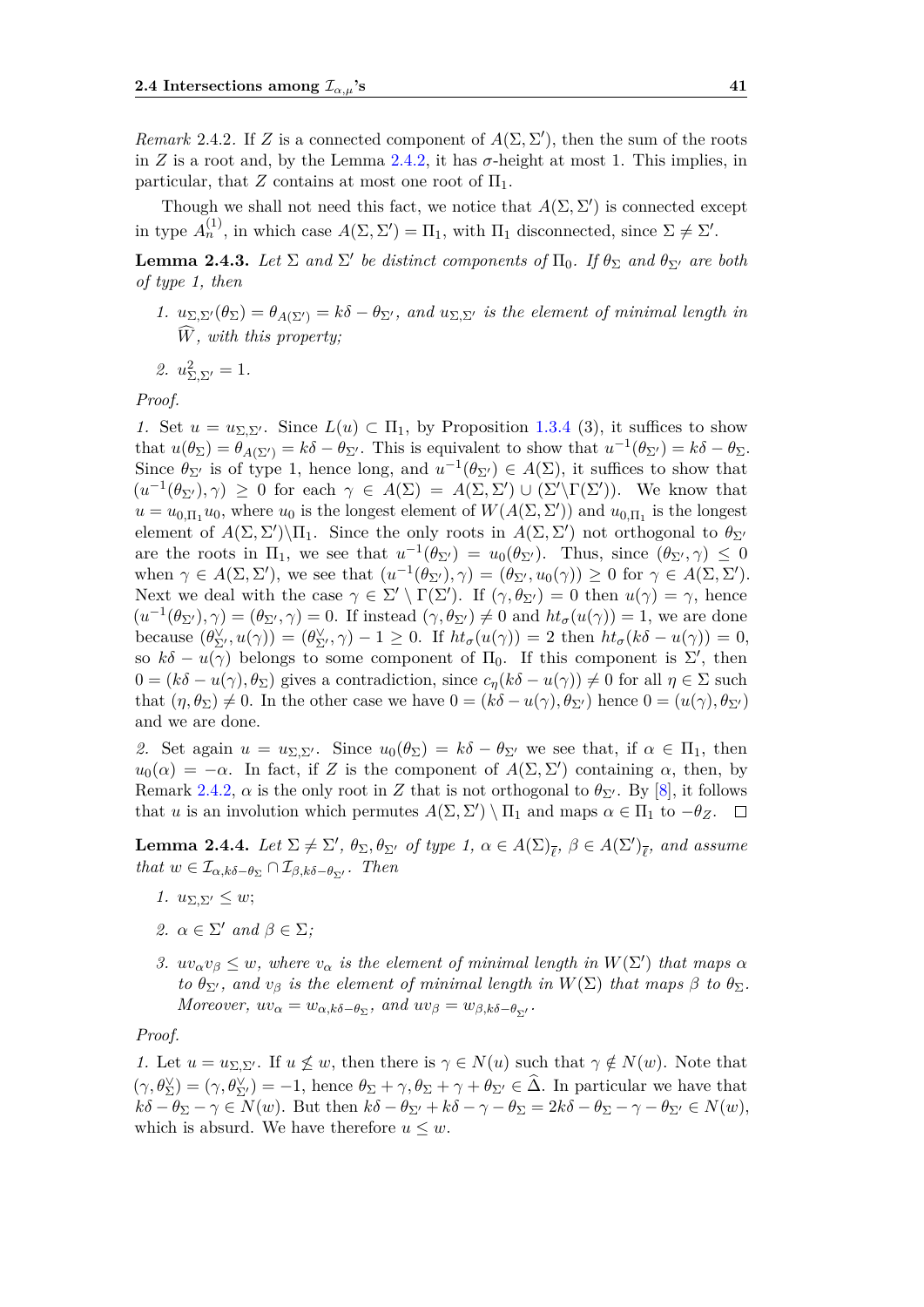2. - 3. From (1) we obtain that  $w = uv$  with  $v(\alpha) = \theta_{\Sigma'}$ . Let  $U = {\beta \in N(v) \mid \mathcal{E}}$  $\theta_{\Sigma'} - \beta \in \Delta^+$ . Arguing as in the proof of Lemma [2.2.7,](#page-31-2) we see that *U* is biconvex, hence there is an element  $x \in W(\Sigma')$  such that  $N(x) = U$ . Since *x* satisfies the hypothesis of Proposition [1.3.4](#page-21-1) (6), we see that there is a root  $\gamma \in \Sigma'$  such that  $x = v_{\gamma}$ , where  $v_{\gamma}$  is the element of minimal length that maps  $\gamma$  to  $\theta_{\Sigma'}$ . We conclude that  $v_\gamma \leq v$ . We now show that  $\ell(uv_\gamma) = \ell(u) + \ell(v_\gamma)$ ; for this it suffices to prove that  $u^{-1}(\eta) = u(\eta) \in \hat{\Delta}^+$  for  $\eta \in N(v_\gamma)$ . If not, then  $\eta \in N(u)$ , hence, by Remark [2.4.1,](#page-45-3)  $(\eta, \theta_{\Sigma'}) < 0$ ; but  $\eta \in \Sigma'$ , hence  $(\eta, \theta_{\Sigma'}) \geq 0$ . We now prove that  $L(uv_{\gamma}) = \Pi_1$ . We have  $N(uv_\gamma) = N(u) \cup u(N(v_\gamma))$ . Since  $L(u) = \Pi_1$ , it suffices to prove that  $u(\eta) \notin \hat{\Pi}$  for any  $\eta \in N(v_\gamma)$ . Since  $\eta \in \Sigma'$ , we have

$$
(u(\eta), \theta_{\Sigma'}) = (\eta, u(\theta_{\Sigma'})) = (\eta, k\delta - \theta_{\Sigma}) = 0.
$$

This implies that if  $u(\eta) = \xi \in \hat{\Pi}$ , then  $\xi \notin \Pi_1$  and, since  $u \in W(A(\Sigma, \Sigma'))$ , we see that, for any  $\nu \in B_{\Sigma'}$ , we have  $0 = c_{\nu}(\xi) = c_{\nu}(u(\eta)) = c_{\nu}(\eta)$ , hence  $(\eta, \theta_{\Sigma'}) = 0$ , against Proposition [1.3.4](#page-21-1) (8). Since  $uv_\gamma(\gamma) = k\delta - \theta_\Sigma = \theta_{A(\Sigma)}$  and  $L(uv_\gamma) \subset \Pi_1$ , we can apply Proposition [1.3.4](#page-21-1) (3), to get  $uv_{\gamma} = w_{\gamma,k\delta-\theta_{\Sigma}}$ . This implies that  $w_{\gamma,k\delta-\theta_{\Sigma}} \leq w$ , so, by Proposition [2.3.1,](#page-40-1)  $w \in I_{\gamma,\mu}$ , hence  $\alpha = \gamma \in \Sigma'$  and  $uv_{\alpha} \leq w$ . Similarly,  $\beta = \gamma \in \Sigma$  and  $uv_{\beta} \leq w$ . Since

<span id="page-47-1"></span>
$$
N(uv_{\alpha}v_{\beta}) = N(u) \cup u(N(v_{\alpha})) \cup u(N(v_{\beta})), \qquad (2.4.5)
$$

we get that  $uv_{\alpha}v_{\beta} \leq w$ .

<span id="page-47-2"></span>**Proposition 2.4.5.** *Assume*  $\Sigma \neq \Sigma'$ ,  $\theta_{\Sigma}$ ,  $\theta_{\Sigma'}$  *of type 1*,  $\alpha \in A(\Sigma)_{\overline{\ell}}$ , and  $\beta \in A(\Sigma')_{\overline{\ell}}$ . *Then*  $\mathcal{I}_{\alpha,k\delta-\theta_{\Sigma}} \cap \mathcal{I}_{\beta,k\delta-\theta_{\Sigma'}} \neq \emptyset$  *if and only if*  $\alpha \in \Sigma'$  *and*  $\beta \in \Sigma$ *. In this case,* 

$$
\min(\mathcal{I}_{\alpha,k\delta-\theta_{\Sigma}} \cap \mathcal{I}_{\beta,k\delta-\theta_{\Sigma'}}) = uv_{\alpha}v_{\beta},
$$

*where*  $v_{\alpha}$  *is the element of minimal length in*  $W(\Sigma')$  *that maps*  $\alpha$  *to*  $\theta_{\Sigma'}$ *, and*  $v_{\beta}$  *is the element of minimal length in*  $W(\Sigma)$  *that maps*  $\beta$  *to*  $\theta_{\Sigma}$ *.* 

*Proof.* We first prove that, if  $\alpha \in \Sigma'$  and  $\beta \in \Sigma$ , then  $uv_{\alpha}v_{\beta} \in I_{\alpha,k\delta-\theta_{\Sigma}} \cap I_{\beta,k\delta-\theta_{\Sigma'}}$ . Indeed, it is clear that it suffices to prove that  $uv_{\alpha}v_{\beta} \in W_{\sigma}^{ab}$ . As shown above  $w_{\alpha,k\delta-\theta_{\Sigma}} = uv_{\alpha}$  and  $w_{\beta,k\delta-\theta_{\Sigma'}} = uv_{\beta}$ . From [\(2.4.5\)](#page-47-1) we deduce that  $N(uv_{\alpha}v_{\beta}) =$  $N(w_{\alpha,k\delta-\theta_{\Sigma}}) \cup N(w_{\beta,k\delta-\theta_{\Sigma'}})$  hence  $uv_{\alpha}v_{\beta}$  is a *σ*-minuscule element.  $\Box$ 

The remaining statements follow from Lemma [2.4.4.](#page-46-0)

**Definition 2.4.2.** Let  $\Sigma \neq \Sigma'$ ,  $\theta_{\Sigma}$  and  $\theta_{\Sigma'}$  of type 1. Consider  $\alpha \in \Sigma'$  $\frac{\prime}{\ell}, \beta \in \Sigma_{\overline{\ell}}$  and let  $v_{\alpha}$  be the element of minimal length in  $W(\Sigma')$  that maps  $\alpha$  to  $\theta_{\Sigma'}^{\gamma}$  and  $v_{\beta}$  the element of minimal length in  $W(\Sigma)$  that maps  $\beta$  to  $\theta_{\Sigma}$ . Then we set

$$
w_{\alpha,\beta} = u_{\Sigma,\Sigma'} v_{\alpha} v_{\beta}.
$$

<span id="page-47-0"></span>**Proposition 2.4.6.** *Let*  $\Sigma \neq \Sigma'$ ,  $\theta_{\Sigma}$ ,  $\theta_{\Sigma'}$  *of type 1*,  $\alpha \in \Sigma'_{\overline{\ell}}$  *and*  $\beta \in \Sigma_{\overline{\ell}}$ *. Then* 

$$
w_{\alpha,\beta} = \sup \{ \min \mathcal{I}_{\alpha,\mu}, \min \mathcal{I}_{\beta,\mu'} \}
$$

*and*

$$
w_{\alpha,\beta}x\in\mathcal{I}_{\alpha,k\delta-\theta_{\Sigma}}\cap\mathcal{I}_{\beta,k\delta-\theta_{\Sigma'}}
$$

*if and only if*

$$
x\in W((\widehat{\Pi}_{\alpha}\cap \widehat{\Pi}_{\beta})\setminus \Pi_1)\backslash W(\widehat{\Pi}_{\alpha}\cap \widehat{\Pi}_{\beta}).
$$

$$
\qquad \qquad \Box
$$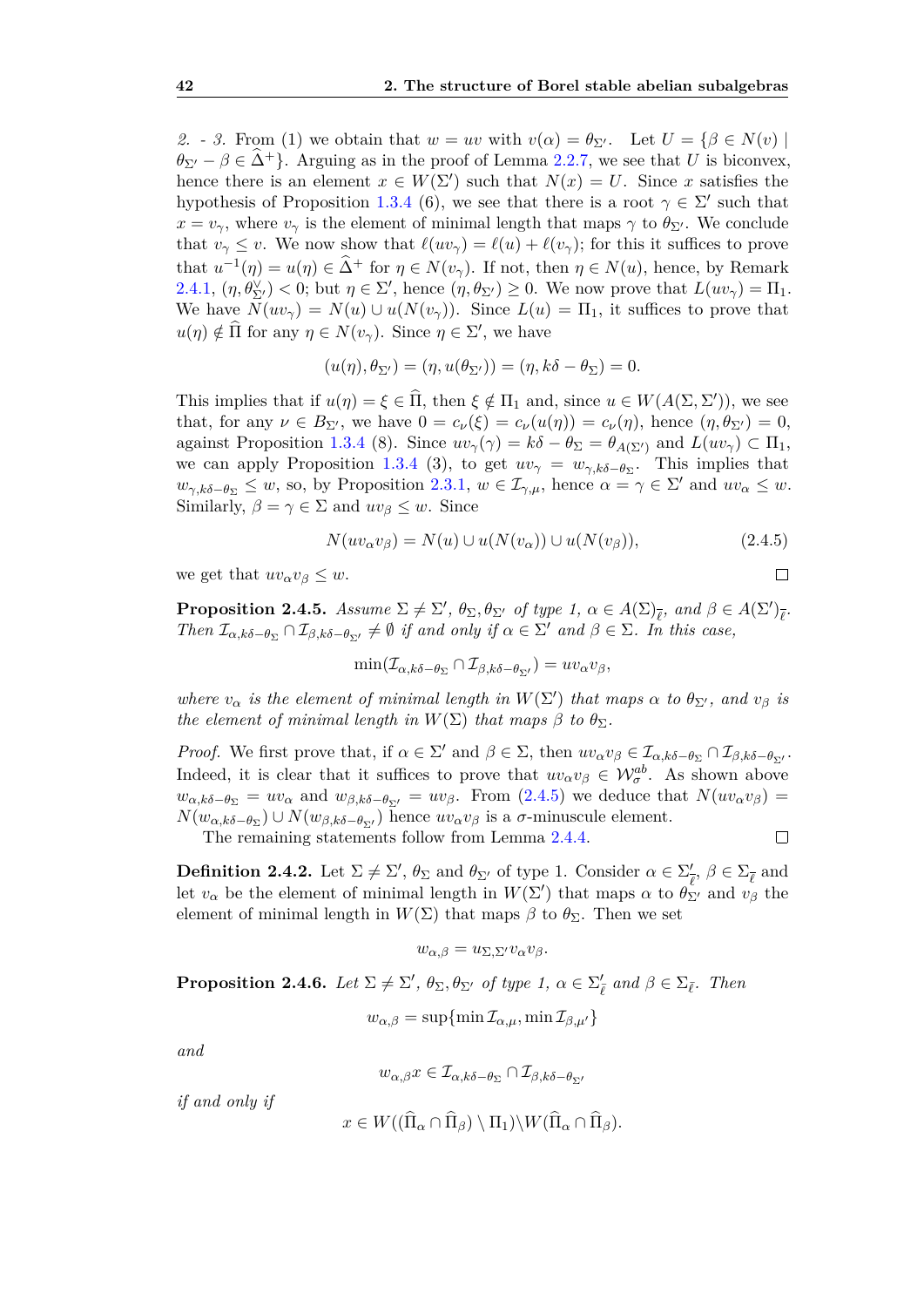*Proof.* Since  $N(uv_{\alpha}v_{\beta}) = N(w_{\alpha,k\delta-\theta_{\Sigma}}) \cup N(w_{\beta,k\delta-\theta_{\Sigma'}})$ , it follows that

$$
w_{\alpha,\beta} = \sup \{ w_{\alpha,k\delta - \theta_\Sigma}, w_{\beta,k\delta - \theta_{\Sigma'}} \}.
$$

Take  $x \in W((\Pi_{\alpha} \cap \Pi_{\beta}) \setminus \Pi_1) \setminus W(\Pi_{\alpha} \cap \Pi_{\beta})$ . We now show that  $w_{\alpha,\beta}x \in \mathcal{I}_{\alpha,k\delta-\theta_{\Sigma}} \cap$  $\mathcal{I}_{\beta,k\delta-\theta_{\Sigma'}}$ . We may assume that  $x \neq 1$ , in particular  $|\Sigma| > 1$ . It suffices to see that *w*<sub>α,β</sub>*x* is *σ*-minuscule. Writing  $w_{\alpha,\beta}x = w_{\alpha,k\delta-\theta_{\Sigma}}v_{\beta}x$ , by the proof of Theorem [2.3.6,](#page-44-1) it suffices to prove that  $v_{\beta}x \in V_{\alpha,k\delta-\theta_{\Sigma}}$ . Since we already know that  $v_{\beta} \in V_{\alpha,k\delta-\theta_{\Sigma}}$ , we are left with proving that  $ht_{B_{\Sigma}}(v_{\beta}(\gamma)) = 1$  for each  $\gamma \in N(x)$ . We have  $(v_{\beta}(\gamma), \theta_{\Sigma}) = (\gamma, \beta) = 0$ , hence  $ht_{B_{\Sigma}}(v_{\beta}(\gamma)) = ht_{\sigma}(v_{\beta}(\gamma)) = ht_{\sigma}(\gamma) \geq 1$ . Actually, the latter  $\sigma$ -height is 1: if it were 2, then  $k\delta - \gamma$  would belong to some component, but this is impossible since both  $\alpha$  and  $\beta$  belong to its support.

Viceversa assume  $w_{\alpha,\beta}x \in \mathcal{I}_{\alpha,k\delta-\theta_{\Sigma}} \cap \mathcal{I}_{\beta,k\delta-\theta_{\Sigma'}}$ , with  $\ell(w_{\alpha,\beta}x) = \ell(w_{\alpha,\beta}) + \ell(x)$ and  $x \neq 1$ . By Lemma [2.3.2,](#page-41-0) we get  $v_{\beta}x \in \widehat{W}_{\alpha}, v_{\alpha}x \in \widehat{W}_{\beta}$ ; but  $v_{\beta} \in \widehat{W}_{\alpha}$ , hence  $x \in \widehat{W}_{\alpha}$  and similarly  $x \in \widehat{W}_{\beta}$ . We are left with proving that  $L(x) \subseteq \Pi_1$ , so take  $\gamma \in N(x) \cap \Pi$ . Recall that  $v_{\beta}x \in V_{\alpha,k\delta-\theta_{\Sigma}}$ , hence

<span id="page-48-1"></span>
$$
1 = ht_{B_{\Sigma}}(v_{\beta}(\gamma)) = ht_{\sigma}(v_{\beta}(\gamma)). \tag{2.4.6}
$$

If  $\gamma \notin \Pi_1$ , then  $v_\beta(\gamma) \in \Delta_0$ , so  $ht_\sigma(v_\beta(\gamma)) = 0$  against [\(2.4.6\)](#page-48-1). Therefore  $\gamma \in \Pi_1$ , as desired.  $\Box$ 

<span id="page-48-0"></span>**Proposition 2.4.7.** *Assume*  $\mu, \mu' \in \mathcal{M}_{\sigma}$ , and  $\alpha, \beta \in \hat{\Pi}$ . Then  $\mathcal{I}_{\alpha,\mu} \cap \mathcal{I}_{\beta,\mu'} \neq \emptyset$  *if and only if either*  $\alpha = \beta$  *and*  $\mu = \mu'$ , *or*  $\mu = k\delta - \theta_{\Sigma}$ ,  $\mu' = k\delta - \theta'_{\Sigma}$ , with  $\Sigma \neq \Sigma'$  *and θ*<sub>Σ</sub>*, θ*<sub>Σ'</sub> *of type 1, α* ∈ Σ'<sub>*i*</sub>  $\frac{\prime}{\ell}$ *, and*  $\beta \in \Sigma_{\overline{\ell}}$ *.* 

*Proof.* In Proposition [2.4.5,](#page-47-2) we settled the cases  $\mu = k\delta - \theta_{\Sigma}$ ,  $\mu' = k\delta - \theta_{\Sigma}'$ , with  $\Sigma \neq \Sigma'$  and  $\theta_{\Sigma}$ ,  $\theta_{\Sigma'}$  of type 1. It remains to prove that  $\mathcal{I}_{\alpha,\mu} \cap \mathcal{I}_{\beta,\mu'} = \emptyset$  in all other non trivial cases.

We suppose by contradiction that there is  $w \in I_{\alpha,\mu} \cap I_{\beta,\mu'}$  and treat the possibile cases one by one.

*1.* Let  $\alpha, \beta \in \Pi_1$  and  $\mu = k\delta + \beta$ ,  $\mu' = k\delta + \alpha$ . Since  $N(w_{\beta,k\delta+\alpha}) \subset N(w)$  and  $w_{\beta,k\delta+\alpha}^{-1}(\alpha) = -k\delta + \beta$  we see that  $\alpha \in N(w)$ . If  $\Pi_0 = \emptyset$  then  $(\alpha, \beta) \neq 0$ , so  $k\delta + \alpha + \beta \in \Delta$  and this implies that  $k\delta + \alpha + \beta \in N(w)$ . This is impossible since  $ht_{\sigma}(k\delta + \alpha + \beta) = 4$ . If  $\Pi_0 \neq \emptyset$  and  $\Sigma|\Pi_0$  then  $\theta_{\Sigma} + \alpha \in \Delta$ , so  $k\delta - \theta_{\Sigma} - \alpha \in \Delta^+$ . Since  $k\delta - \alpha = \theta_{\Sigma} + k\delta - \theta_{\Sigma} - \alpha$ , using the explicit expression for  $w_{\beta,k\delta+\alpha}$  given in Proposition [2.2.10,](#page-33-2) we see that  $\theta_{\Sigma} + \alpha = s_{\alpha}(\theta_{\Sigma}) \in N(w)$ . Since  $\alpha + \beta + \theta_{\Sigma} \in \widehat{\Delta}$ , this implies that  $(k\delta + \beta) + (\alpha + \theta_{\Sigma}) \in N(w)$  and again this gives a contradiction.

2. Let  $\alpha, \gamma \in \Pi_1$ ,  $\mu = k\delta + \gamma$ ,  $\mu' = k\delta - \theta_{\Sigma}$ . As above, we see that  $\theta_{\Sigma} + \gamma \in$  $N(w_{\alpha,k\delta+\gamma}) \subset N(w)$ . But then  $k\delta - \theta_{\Sigma} + \theta_{\Sigma} + \gamma = k\delta + \gamma \in N(w)$  and this is impossible.

*3.* Let  $\mu = k\delta - \theta_{\Sigma}$ ,  $\mu' = k\delta - \theta_{\Sigma'}$  with  $\theta_{\Sigma}$  of type 2. We have clearly  $\Sigma \neq \Sigma'$ . Assume first  $\theta_{\Sigma}$  complex. If  $\delta - \theta_{\Sigma}$  is a simple root then  $\Pi = \Sigma \cup \Pi_1$  contrary to the assumption that  $\Sigma \neq \Sigma'$ . Thus  $\delta - \theta_{\Sigma}$  is not simple. We now rely on the explicit description of  $w_{\alpha,\mu}$  given in Lemma [2.2.8.](#page-32-0) If  $\gamma \in \Pi_1$ , then  $\gamma \in N(s_{\delta-\theta_{\Sigma}})$ , hence  $2\delta - 2\theta_{\Sigma} - \gamma \in N(s_{\delta - \theta_{\Sigma}}) \subset N(w_{\alpha,\mu}) \subset N(w)$ . But then  $(2\delta - \theta_{\Sigma'}) + (2\delta - 2\theta_{\Sigma} - \gamma) =$  $4\delta - \theta_{\Sigma'} - \gamma - \theta_{\Sigma} \in N(w)$  and this is not possible. It remains to check the case when  $\theta_{\Sigma}$  is short compact. There is only a case when this occurs and  $\Pi_0$  has more than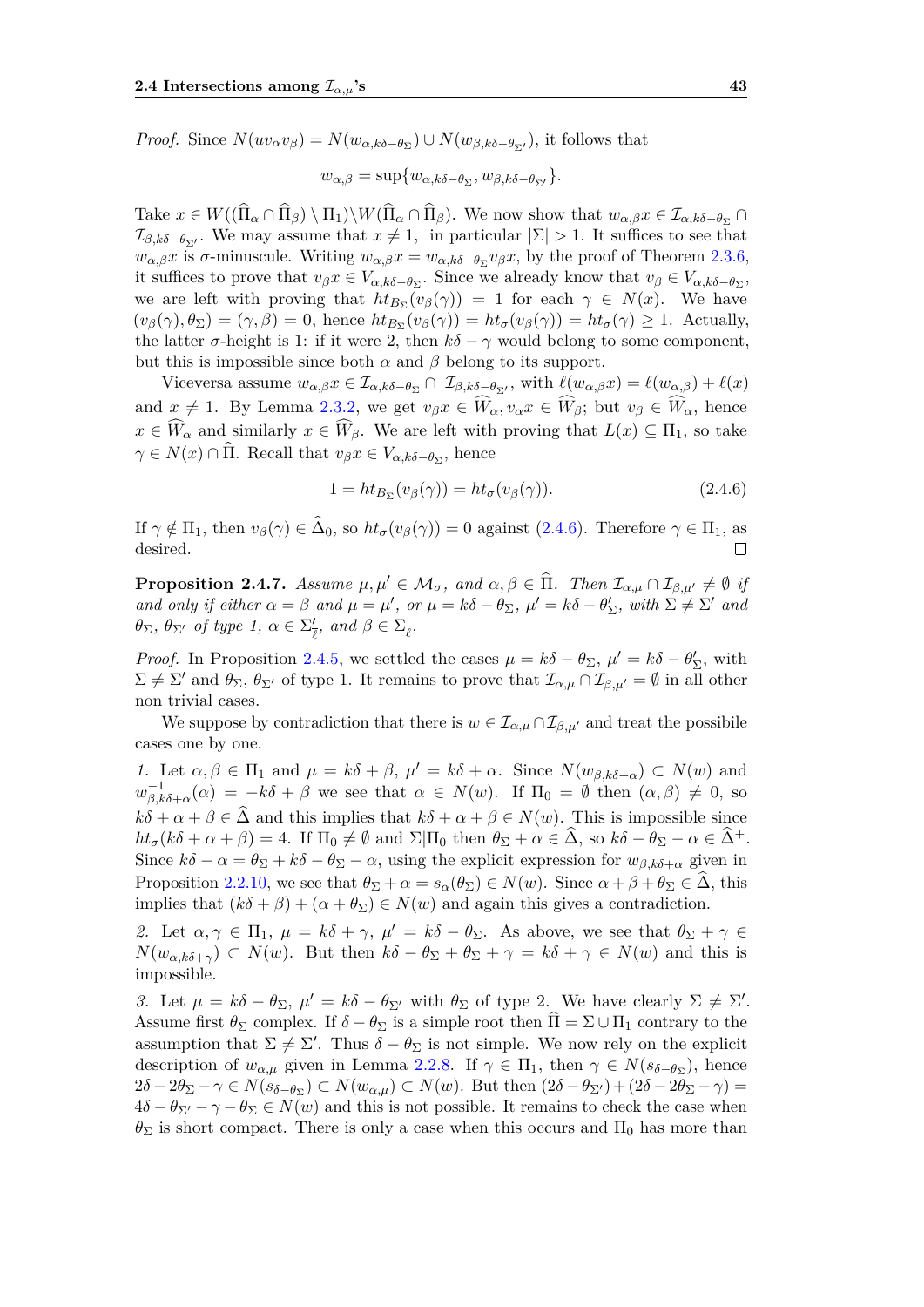one component, namely type  $B_n^{(1)}$  with  $\Pi_1 = \{\alpha_{n-1}\}\$ . By the explicit description of  $w_{\alpha,\mu}$  given for this case in Lemma [2.2.5,](#page-30-0) we see that  $\theta_{\Sigma'} \in N(w_{\alpha,\mu}) \subset N(w)$  and this gives clearly a contradiction.  $\Box$ 

## <span id="page-49-0"></span>**2.5 Maximal elements and dimension formulas**

In this section we give a parametrization of the maximal ideals in  $\mathcal{W}_{\sigma}^{ab}$  and compute their dimension.

As a first step in our classification of maximal ideals, we determine which  $\mathcal{I}_{\alpha,\mu}$ admits maximum. Let  $\Pi_1^1$  denote the set of roots of type 1 in  $\Pi_1$ .

#### <span id="page-49-1"></span>**Proposition 2.5.1.**

- *1. If*  $\theta_{\Sigma}$  *is of type 1 (resp. type 2)* and  $\alpha \in \Gamma(\Sigma)_{\overline{\ell}} \cup \Pi_1^1$  (resp.  $\alpha \in \Sigma_{\overline{\ell}}$ ) then I*α,kδ*−*θ*<sup>Σ</sup> *has maximum.*
- *2. If*  $\theta_{\Sigma}, \theta_{\Sigma'}, \alpha \in \Sigma', \beta \in \Sigma, \Sigma \neq \Sigma'$ , are all roots of type 1, then  $\mathcal{I}_{\alpha,k\delta-\theta_{\Sigma}} \cap \mathcal{I}_{\beta,k\delta-\theta_{\Sigma'}}$ *has maximum.*
- *3. If*  $\Pi_1^1 = \Pi_1$ , then,  $\mathcal{I}_{\alpha,\beta+k\delta}$ ,  $\alpha, \beta \in \Pi_1$  has maximum if nonempty.

*Proof.* Recall that, by Theorem [2.3.6,](#page-44-1)  $\mathcal{I}_{\alpha,\mu}$  is isomorphic to  $\widehat{W}_{\alpha,\mu}\backslash \widehat{W}_{\alpha}$ . The subgroup  $\widehat{W}_{\alpha,\mu}$  is standard parabolic for any  $\alpha$  and  $\mu$  except when  $\mu = k\delta - \theta_{\Sigma}, \theta_{\Sigma}$  of type 1,  $|\Sigma| > 1$ , and  $\alpha \in A(\Sigma) \setminus (\Sigma \cup \Pi_1)$ . The existence of the maximum in cases (1) and (3) follows now from subsection [1.3.3.](#page-19-1) The same applies to  $\mathcal{I}_{\alpha,k\delta-\theta_{\Sigma'}} \cap \mathcal{I}_{\beta,k\delta-\theta_{\Sigma}}$ , by Theorem [2.4.1.](#page-44-2)  $\Box$ 

We already saw in Proposition [2.3.1](#page-40-1) that, in many cases, the maximal elements of  $\mathcal{I}_{\alpha,\mu}$  are maximal in  $\mathcal{W}_{\sigma}^{ab}$ . The next result deals with the missing cases.

<span id="page-49-2"></span>**Proposition 2.5.2.** *If*  $\Pi_1 = \Pi_1^1 = {\alpha, \beta}$  *(with possibly*  $\alpha = \beta$ *),*  $\theta_{\Sigma}$  *is of type 1,*  $and \ w \in \mathcal{I}_{\alpha,k\delta-\theta_{\Sigma}}, \ then \ w \leq max(\mathcal{I}_{\alpha,k\delta+\beta}).$ 

*Proof.* By Proposition [2.5.1,](#page-49-1)  $\mathcal{I}_{\alpha,k\delta-\theta_{\Sigma}}$  has maximum. From subsection [1.3.3,](#page-19-1) we see that its maximum is  $w_{max} = w_{\alpha,k\delta-\theta\Sigma}w_{0,B_{\Sigma}}w_{0,\widehat{\Pi}_{\alpha}}$ , where  $w_{0,B_{\Sigma}}$  is the longest element of  $W(\Pi_{\alpha} \backslash B_{\Sigma})$  and  $w_{0,\widehat{\Pi}_{\alpha}}$  is the longest element of  $W_{\alpha}$ . Clearly there is a<br>root  $\alpha_{\Sigma} \in \Sigma$  such that  $(\alpha_{\Sigma}, \alpha) \neq 0$  and we note that this root is necessarily unique root  $\alpha_{\Sigma} \in \Sigma$  such that  $(\alpha_{\Sigma}, \alpha) \neq 0$ , and we note that this root is necessarily unique. for, otherwise,  $\Sigma \cup {\alpha}$  would contain a loop, and this is only possible in the adjoint case of type  $A_n$ . But in this case  $\alpha$  is not of type 1.

We now show that  $w_{0,B_{\Sigma}}w_{0,\widehat{\Pi}_{\alpha}}(\alpha_{\Sigma}) = \theta_{\Sigma}$ . This is clear if  $|\Sigma| = 1$  so we assume <br>> 1. Bocall that  $w_{0}$  is the longest element of  $W((\Pi_{\alpha})_{\alpha})$ . Let  $w_{\Sigma}$  be the  $|\Sigma| > 1$ . Recall that  $w_{0,\alpha}$  is the longest element of  $W((\Pi_0)_{\alpha})$ . Let  $w_{B_{\Sigma}}$  be the longest element of  $W((\Pi_0)_{\alpha} \setminus B_{\Sigma})$ . Obviously  $N(w_{B_{\Sigma}} w_{0,\alpha}) \subset N(w_{0,B_{\Sigma}} w_{0,\widehat{\Pi}_{\alpha}})$  and we know that  $w_{B_{\alpha}} w_{0,\widehat{\Pi}_{\alpha}} \subset (w_{\widehat{\Pi}_{\alpha}}) - \theta_{\widehat{\Pi}_{\alpha}}$  We show that  $w(\alpha_{\widehat{\Pi}_{\alpha}}) = \theta_{\widehat{\Pi}_{\alpha}}$  for any *v* such t we know that  $w_{B_{\Sigma}}w_{0,\alpha}(\alpha_{\Sigma}) = \theta_{\Sigma}$ . We show that  $v(\alpha_{\Sigma}) = \theta_{\Sigma}$  for any *v* such that  $w_{B_{\Sigma}}w_{0,\alpha} \leq v \leq w_{0,B_{\Sigma}}w_{0,\widehat{\Pi}_{\alpha}}$ . This is proven by induction on  $\ell(v) - \ell(w_{B_{\Sigma}}w_{0,\alpha})$ . Assume that  $v(\alpha_{\Sigma}) = \theta_{\Sigma}$  and  $w_{B_{\Sigma}}w_{0,\alpha} \leq v < vs_{\gamma} \leq w_{0,B_{\Sigma}}w_{0,\widehat{\Pi}_{\alpha}}$  with  $\gamma \in \Pi_{\alpha}$ .<br>We need to prove that  $ws(\alpha_{\Sigma}) = \theta_{\Sigma}$ . Set  $(\alpha_{\Sigma}, s_{\nu}) = x$  with  $x \in \mathbb{Z}^{+}$ . Then We need to prove that  $vs_{\gamma}(\alpha_{\Sigma}) = \theta_{\Sigma}$ . Set  $(\alpha_{\Sigma}, \gamma^{\vee}) = -r$  with  $r \in \mathbb{Z}^{+}$ . Then  $vs_{\gamma}(\alpha_{\Sigma}) = \theta_{\Sigma} + rv(\gamma)$ . Observe that  $v \in V_{\alpha,k\delta-\theta_{\Sigma}}$ , so  $ht_{B_{\Sigma}}(v(\gamma)) = 1$ . It follows that  $ht_{B_{\Sigma}}(vs_{\gamma}(\alpha_{\Sigma})) = 2 + r$ . We claim that  $ht_{B_{\Sigma}}(\nu) \leq 2$  for any  $\nu \in \Delta(\Pi \setminus {\{\alpha\}})$ . Indeed this is obvious if  $|\Pi_1| = 1$  and, in the hermitian symmetric case it follows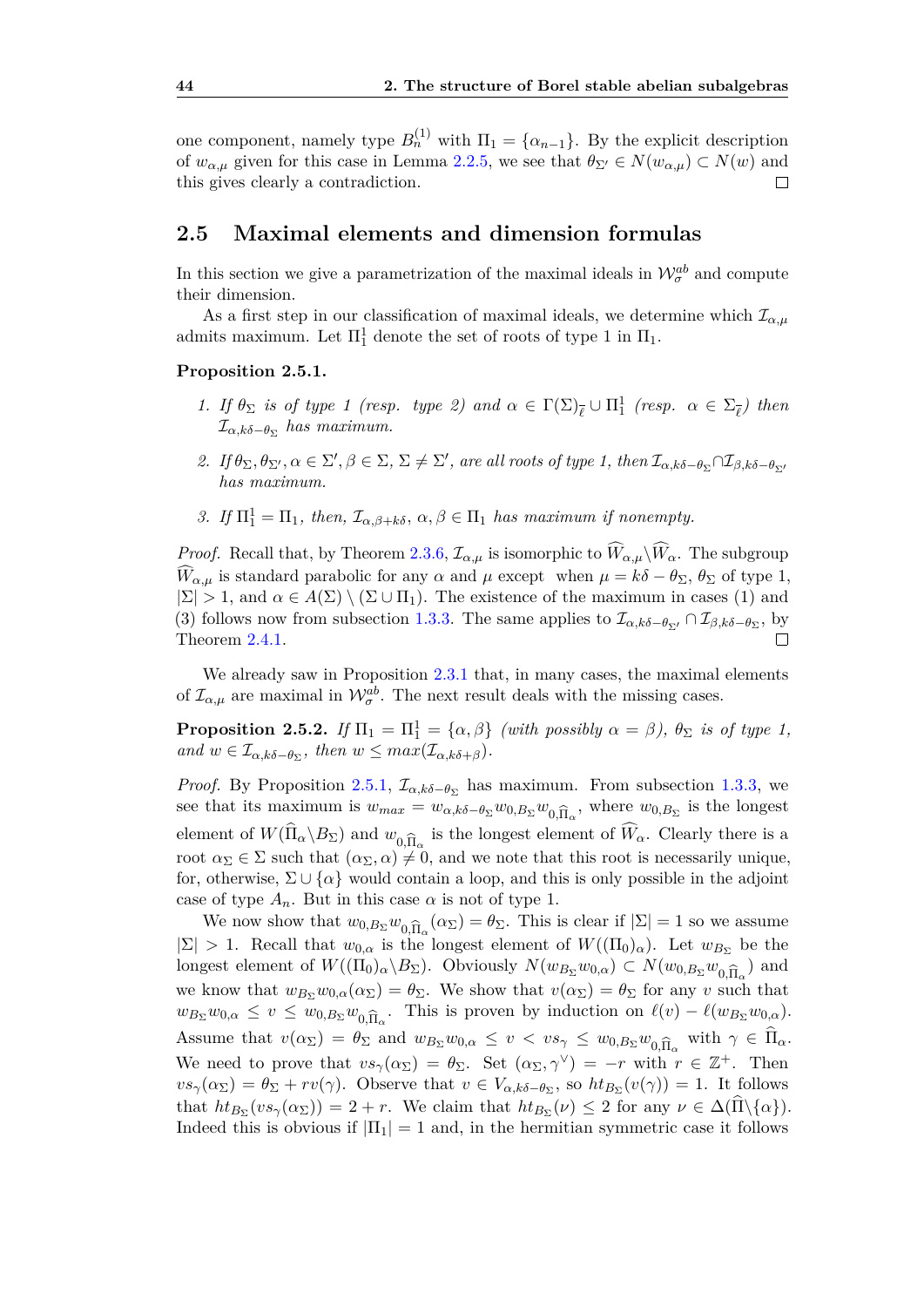from [\(2.3.1\)](#page-41-1) and the observation that, in this case,  $h t_{\sigma}(\nu) \leq 1$ . We conclude that  $r = 0$  and  $vs_{\gamma}(\alpha_{\Sigma}) = \theta_{\Sigma}$ .

We have shown that  $w_{0,B_{\Sigma}}w_{0,\widehat{\Pi}_{\alpha}}(\alpha_{\Sigma}) = \theta_{\Sigma}$ , therefore we get  $w_{max}(\alpha_{\Sigma}) =$ *w*<sub>α,kδ−θ</sup>Σ</sub>( $θ$ <sub>Σ</sub>). Now

$$
ht_{\sigma}(w_{\alpha,k\delta-\theta_{\Sigma}}(\theta_{\Sigma}))=(w_{\alpha,k\delta-\theta_{\Sigma}}(\theta_{\Sigma}),k\delta-\theta_{\Sigma}^{\vee})+ht_{B_{\Sigma}}(\theta_{\Sigma})=1.
$$

This proves that  $w_{max}s_{\alpha_{\Sigma}} \in \mathcal{W}_{\sigma}^{ab}$ , so  $w_{max}s_{\alpha_{\Sigma}} \in \mathcal{I}_{\alpha,k\delta+\beta}$ .

Proposition [2.5.1](#page-49-1) allows us to give the following definition:

<span id="page-50-3"></span>**Definition 2.5.1.** If  $\theta_{\Sigma}$  is of type 1 (resp. type 2) and  $\alpha \in \Gamma(\Sigma)_{\overline{\ell}}$  (resp.  $\alpha \in \Sigma_{\overline{\ell}}$ ), we let  $MI(\alpha)$  be the maximum of  $\mathcal{I}_{\alpha,k\delta-\theta_{\Sigma}}$ . If  $\Sigma \neq \Sigma'$  and  $\theta_{\Sigma}, \theta_{\Sigma'}, \alpha \in \Sigma', \beta \in \Sigma'$ are all roots of type 1, we let  $MI(\alpha, \beta)$  be the maximum of  $\mathcal{I}_{\alpha, k\delta-\theta_{\Sigma'}} \cap \mathcal{I}_{\beta, k\delta-\theta_{\Sigma}}$ . If  $\alpha, \beta \in \Pi_1^1$  with  $\mathcal{I}_{\alpha,k\delta+\beta} \neq \emptyset$ , we let  $MI(\alpha)$  be its maximum.

We are finally ready to state the main result of the paper, which gives a complete parametrization of the set of maximal abelian  $\mathfrak{b}_0$ -stable subspaces in  $\mathcal{W}_{\sigma}^{ab}$ . For notational reasons, it is convenient to fix an arbitrary total order  $\prec$  on the components of  $\Pi_0$ .

<span id="page-50-1"></span>**Theorem 2.5.3.** *The maximal*  $\mathfrak{b}_0$ -stable abelian subalgebras are parametrized by the *set*

<span id="page-50-2"></span>
$$
\mathcal{M} = \left(\bigcup_{\substack{\Sigma|\Pi_0 \\ \Sigma \text{ of type }1}} \Gamma(\Sigma)_{\overline{\ell}}\right) \cup \left(\bigcup_{\substack{\Sigma|\Pi_0 \\ \Sigma \text{ of type }2}} \Sigma_{\overline{\ell}}\right) \cup \left(\bigcup_{\substack{\Sigma,\Sigma'|\Pi_0, \Sigma \prec \Sigma' \\ \Sigma, \Sigma' \text{ of type }1}} (\Sigma_{\overline{\ell}} \times \Sigma'_{\overline{\ell}})\right) \cup \Pi_1^1. (2.5.1)
$$

*Remark* 2.5.1. In the adjoint case, there is just one component  $\Sigma$  in  $\Pi_0$ , which is the set of simple roots of  $\mathfrak g$ . In the r.h.s of  $(2.5.1)$  the only surviving term is  $\Sigma_{\overline{\ell}}$ , so  $\mathcal M$ is the set of long simple roots of g. This parametrization has been first discovered by Panyushev [\[17\]](#page-57-1).

Now we begin to work in view of the proof of Theorem [2.5.3.](#page-50-1) We need to study the maximal elements of  $\mathcal{I}_{\alpha,\mu}$ . This is immediate when  $\mathcal{I}_{\alpha,\mu}$  has maximum, more delicate in the other cases. We also need to determine when a maximal element of  $\mathcal{W}_{\sigma}^{ab}$  occurs in different  $\mathcal{I}_{\alpha,\mu}$ 's. The description of the intersections among different  $\mathcal{I}_{\alpha,\mu}$ 's given in Section [2.4](#page-44-0) is the key to solve both problems. We start with the following

<span id="page-50-0"></span>**Lemma 2.5.4.** *Assume*  $\Sigma \neq \Sigma'$ *. If*  $\theta_{\Sigma}, \theta_{\Sigma'}$ ,  $\alpha \in \Sigma$ *, are all roots of type 1 and*  $w \in \mathcal{I}_{\alpha,k\delta-\theta_{\Sigma'}}$  is maximal, then there is  $\eta \in \Sigma'$  such that  $w(\eta) = k\delta - \theta_{\Sigma}$ .

*Proof.* Write  $w = w_{\alpha,k\delta-\theta_{\Sigma'}}x$  with *x* maximal in  $V_{\alpha,k\delta-\theta_{\Sigma'}}$ . If  $\Sigma' = {\theta_{\Sigma'}}$ , then by Lemma [2.3.5](#page-43-0) and Theorem [2.3.6,](#page-44-1)  $x = 1$ , so  $w(\theta_{\Sigma'}) = u_{\Sigma, \Sigma'} v_{\alpha}(\theta_{\Sigma'}) = k\delta - \theta_{\Sigma}$ .

If  $|\Sigma'| > 1$ , then by Definition [2.3.3,](#page-44-3) we have that  $\widehat{W}_{\alpha,k\delta-\theta_{\Sigma'}} \neq \{1\}$ . It follows that *x* cannot be the longest element of  $W(\Pi_{\alpha})$ , hence there is a root  $\gamma$  in  $\Pi_{\alpha}$  such that  $x(\gamma) > 0$ . Since *x* is maximal, then  $ht_{B_{\Sigma'}}(x(\gamma)) \neq 1$ , hence  $ht_{B_{\Sigma'}}(x(\gamma)) \in \{0, 2\}$ . Next we exclude that  $ht_{B_{\Sigma'}}(x(\gamma)) = 0$  for all  $\gamma$ . We start with proving that if  $ht_{B_{\Sigma'}}(x(\gamma)) = 0$ , then  $x(\gamma)$  is simple. Indeed, if  $x(\gamma) - \beta \in \hat{\Delta}^+_{\alpha}$  with  $\beta \notin B_{\Sigma'}$ ,

$$
\Box
$$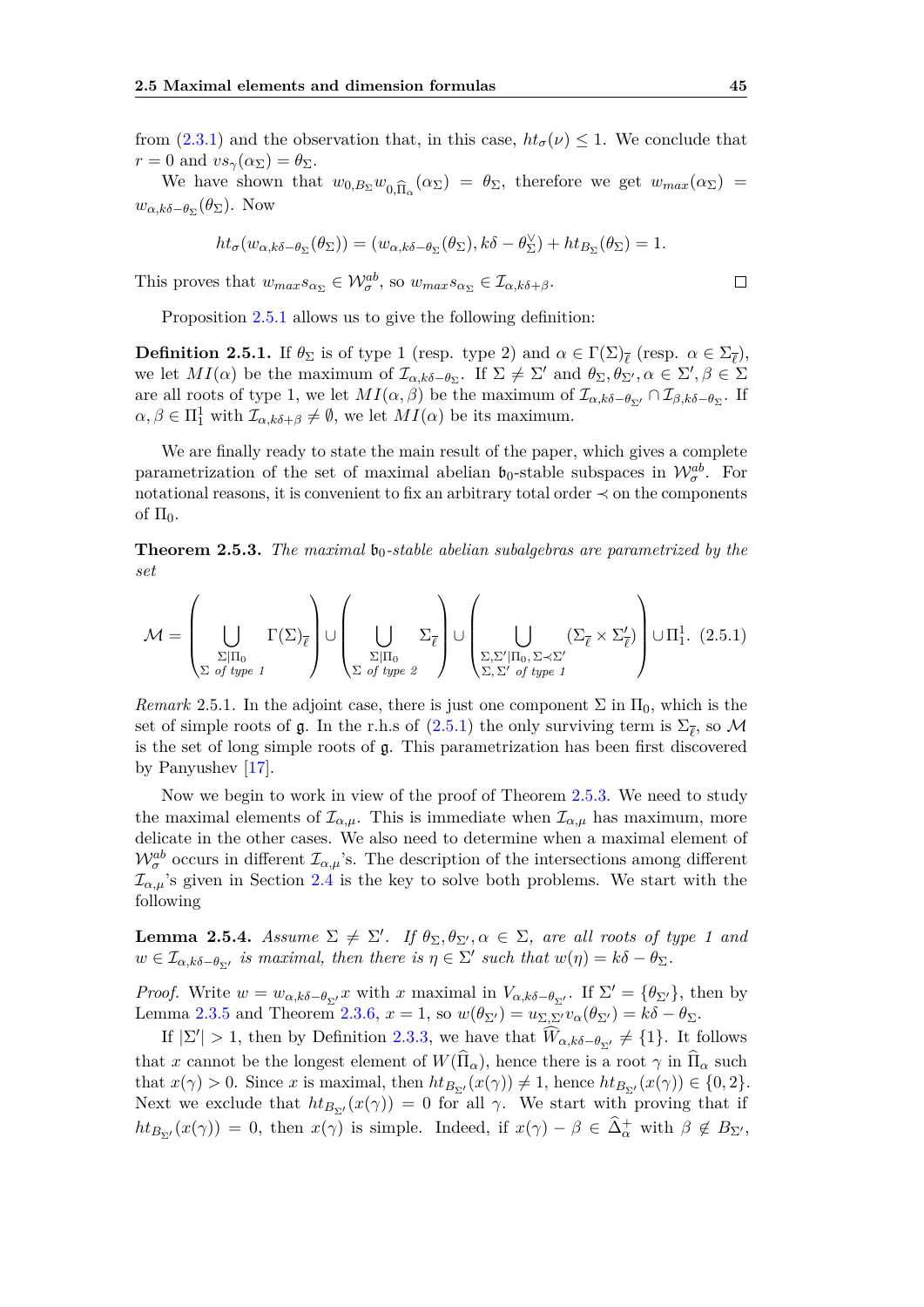then, by convexity of  $N(x)$ , we have that  $\beta \in N(x)$ , contradicting the fact that  $x \in V_{\alpha,k\delta-\theta_{\Sigma'}}$ . If, for all roots  $\gamma$  in  $\Pi_{\alpha}$  such that  $x(\gamma) > 0$  we have that  $x(\gamma) \in \Pi \backslash B_{\Sigma'}$ , then, arguing as in Proposition [2.2.1,](#page-27-2) we see that  $N(x)$  is the set of roots  $\beta$  in  $\widehat{\Delta}^+_{\alpha}$ such that  $ht_{B_{\Sigma'}}(\beta) > 0$ . Since  $(\theta_{\Sigma'}, \theta_{\Sigma'}^{\vee}) = 2$  and  $|\Sigma'| > 1$ , we see that this contradicts again the fact that  $x \in V_{\alpha,k\delta-\theta_{\Sigma'}}$ .

Therefore there is  $\gamma$  such that  $ht_{B_{\Sigma'}}(x(\gamma)) = 2$ . Then, arguing as above, we see that  $x(\gamma)$  is minimal among the roots  $\beta$  such that  $ht_{B_{\Sigma'}}(\beta) = 2$ . By Lemma [2.3.5,](#page-43-0) we have that  $x(\gamma) = \theta_{\Sigma'}$ .

Arguing as in the proof of parts  $(2)$ ,  $(3)$  of Lemma [2.4.4,](#page-46-0) one checks that there is  $\eta \in \Sigma'$  such that  $v_{\eta} \leq x$ . It follows that  $w_{\alpha,k\delta-\theta_{\Sigma'}}v_{\eta} \leq w$ . Since  $w_{\alpha,k\delta-\theta_{\Sigma'}}v_{\eta} =$  $u_{\Sigma,\Sigma'}v_{\alpha}v_{\eta} \in \mathcal{I}_{\eta,k\delta-\theta_{\Sigma}}$ , by Proposition [2.3.1](#page-40-1) we have  $w \in \mathcal{I}_{\eta,k\delta-\theta_{\Sigma}}$  as desired.

We are now ready to prove Theorem [2.5.3.](#page-50-1)

*Proof of Theorem [2.5.3.](#page-50-1)* Consider the map  $MI : \mathcal{M} \to \mathcal{W}_{\sigma}^{ab}$  defined in Definition [2.5.1.](#page-50-3) Let *MAX* be the set of maximal abelian  $\mathfrak{b}_0$ -stable subalgebras of  $\mathfrak{g}_1$ . By Propositions [2.3.1](#page-40-1) and [2.5.2,](#page-49-2) it is clear that  $MI(m) \in MAX$  for any  $m \in M$ . We next prove that  $MI : \mathcal{M} \to MAX$  is bijective. First we show that  $MI(\mathcal{M}) = MAX$ . Let *w* be maximal. By Proposition [2.2.1](#page-27-2) we have that *w* is maximal in  $\mathcal{I}_{\alpha,\mu}$  for some  $\mu \in \mathcal{M}_{\sigma}$ . If  $\alpha \in \Pi_1$  and it is of type 2, then  $\mu$  is of type 2, hence  $\mu = k\delta - \theta_{\Sigma}$  with *θ*<sup>Σ</sup> of type 2, but this case is ruled out by Theorem [2.2.11.](#page-35-1) We can therefore assume *α* of type 1. From Proposition [2.5.2](#page-49-2) we deduce  $μ = β + kδ$  so that  $α, β ∈ Π<sub>1</sub><sup>1</sup>$ . Hence  $w = MI(\alpha)$ . If  $\alpha \notin \Pi_1$  then, by Proposition [2.2.10,](#page-33-2) we have that  $\mu = k\delta - \theta_{\Sigma}$ . If  $\alpha \in \Sigma$  and  $\theta_{\Sigma}$  is of type 1 (resp. type 2), then by Theorem [2.2.11,](#page-35-1) we have  $\alpha \in \Gamma(\Sigma)_{\overline{\ell}}$ (resp.  $\Sigma_{\overline{\ell}}$ ) and by Proposition [2.5.1](#page-49-1) we have  $w = MI(\alpha)$ . Finally assume  $\alpha \in \Sigma' \neq \Sigma$ . In particular, by Theorem [2.2.11,](#page-35-1)  $\alpha$ ,  $\theta_{\Sigma}$ , and  $\theta_{\Sigma}$  are of type 1. By Lemma [2.5.4](#page-50-0) and Proposition [2.5.1](#page-49-1) (2), we see that there is  $\beta \in \Sigma'$  such that  $w = MI(\alpha, \beta)$ .

Finally we prove that *MI* is injective. Set

<span id="page-51-0"></span>
$$
Y = \bigcup_{\substack{\Sigma|\Pi_0 \\ \Sigma \text{ of type 1}}} \Gamma(\Sigma)_{\overline{\ell}} \cup \bigcup_{\substack{\Sigma|\Pi_0 \\ \Sigma \text{ of type 2}}} \Sigma_{\overline{\ell}} \cup \Pi_1^1. \tag{2.5.2}
$$

If  $\alpha, \beta \in Y$ , it follows readily from Theorem [2.4.1](#page-44-2) that  $MI(\alpha) = MI(\beta)$  implies  $\alpha = \beta$ . Theorem [2.4.1](#page-44-2) also implies that  $MI(\alpha) \neq MI(\beta, \gamma)$  for  $\alpha \in Y$  and  $(\beta, \gamma) \in \Sigma_{\overline{\ell}} \times \Sigma_{\overline{\ell}}'$ *`* with  $\beta, \gamma, \Sigma, \Sigma'$  of type 1. Suppose finally that  $MI(\alpha, \beta) = MI(\gamma, \eta)$  with  $\alpha \in \Sigma_{\overline{\ell}}^{\overline{\ell}}$ ,  $\beta \in \Sigma_{\overline{\ell}}', \gamma \in \Sigma_{\overline{\ell}}''', \gamma \in \Sigma_{\overline{\ell}}'''', \text{ and } \Sigma, \Sigma', \Sigma'', \Sigma'''' \text{ all of type } 1, \text{ and } \Sigma \prec \Sigma', \Sigma'' \prec \Sigma''''. \text{ Set }$  $w = MI(\alpha, \beta) = MI(\gamma, \eta)$ . We have  $w \in I_{\alpha, k\delta - \theta_{\Sigma'}} \cap I_{\gamma, k\delta - \theta_{\Sigma''}} \neq \emptyset$ . Thus either  $\alpha = \gamma$  and  $\Sigma' = \Sigma'''$  or  $\gamma \in \Sigma'$  and  $\alpha \in \Sigma'''$ . In the first case we have  $w(\eta) = k\delta - \theta_{\Sigma}$ so  $\beta = \eta$ . In the second case we have  $\Sigma = \Sigma''''$  and  $\Sigma'' = \Sigma'$  contradicting the fact that  $\Sigma'' \prec \Sigma'''$ .  $\Box$ 

We can improve Theorem [2.5.3](#page-50-1) by computing the dimension of maximal abelian subspaces.

<span id="page-51-1"></span>Recall from [\(1.3.4\)](#page-18-0) that *g<sup>R</sup>* denotes the dual Coxeter number of a finite irreducible root system *R*. Suppose  $\Sigma|\Pi_0$ . To simplify notation, we set  $g_{\Sigma} = g_{\Delta(\Sigma)}$  and, if  $\theta_{\Sigma}$  is type 1,  $g_{A(\Sigma)} = g_{\Delta(A(\Sigma))}$  (note that in this case  $\Delta(A(\Sigma))$ ) is irreducible by Remark [2.2.2\)](#page-27-5). Also recall from Section [1.3.1](#page-17-2) that *K* is the canonical central element of  $L(g, \sigma)$  and **g** is its dual Coxeter number and from Section [2.1](#page-25-0) that we denote by *a* the squared length of a long root in  $\Delta^+$ .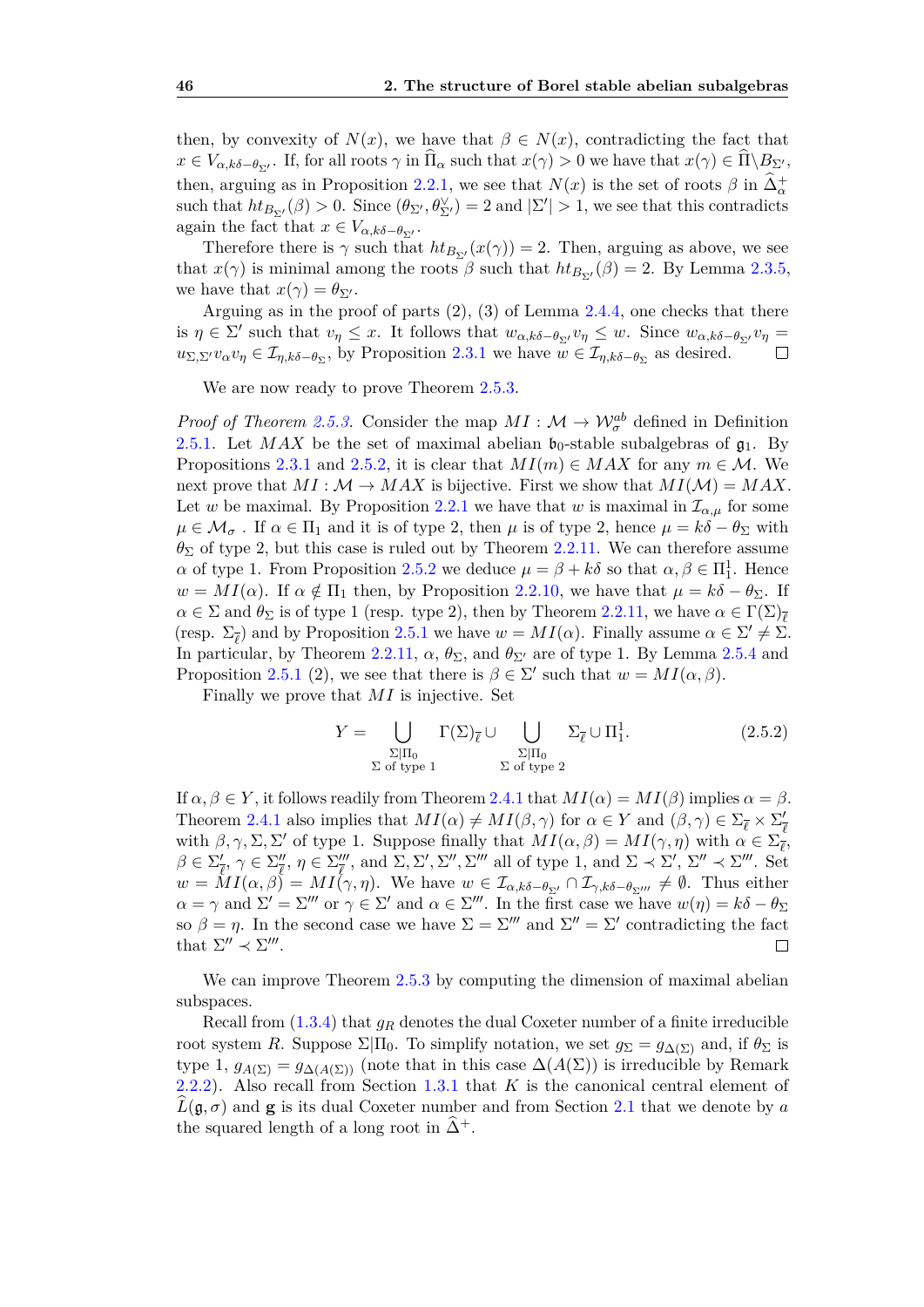**Lemma 2.5.5.** *Let*  $\gamma \in \Delta_{re}$ *. Then* 

- *1.*  $(k\delta + \gamma)^{\vee} = \frac{a}{\|\gamma\|}$  $\frac{a}{\|\gamma\|^2}K + \gamma^{\vee}$ . In particular,  $(k\delta - \theta_{\Sigma})^{\vee} = r_{\Sigma}K - \theta_{\Sigma}^{\vee}$ .
- 2. *If*  $\theta_{\Sigma}$  *is of type 1, then*  $g_{A(\Sigma)} = \mathbf{g} g_{\Sigma} + 2$ *. In particular, if*  $\alpha \in A(\Sigma)_{\overline{\ell}}$ *, then*  $\ell(w_{\alpha,k\delta-\theta_{\Sigma}})=$ **g** – *g*<sub> $\Sigma$ </sub>.
- *3. If*  $\theta_{\Sigma}$  *is of type* 2 and  $\alpha \in \Sigma_{\overline{\ell}}$ , then  $\ell(w_{\alpha,k\delta-\theta_{\Sigma}}) = \mathbf{g} 1$ .
- *4. If*  $\alpha, \beta \in \Pi_1^1$ , and  $\beta \neq \alpha$  *if*  $|\Pi_1^1| = 2$ , then  $\ell(w_{\beta,k\delta+\alpha}) = \mathbf{g} 1$ .

*Proof.* We compute, using  $(1.3.1)$ :

$$
(k\delta + \gamma)^{\vee} = \frac{2k}{\|\gamma\|^2} \nu^{-1}(\delta) + \gamma^{\vee} = \frac{k}{a_0} \frac{\|\delta - a_0 \alpha_0\|^2}{\|\gamma\|^2} K + \gamma^{\vee}.
$$

A direct inspection shows that  $\frac{k||\delta-a_0\alpha_0||^2}{a_0}$  $\frac{a_0 a_0}{a_0} = a$ . This proves (1).

To prove the first part of (2) we observe that  $g_{A(\Sigma)} = ht_{\widehat{\Pi}^{\vee}}((k\delta - \theta_{\Sigma})^{\vee}) + 1$ . The plt then follows readily from (1) By Proposition 1.3.4 (3) and (2.2.6) we see result then follows readily from (1). By Proposition  $1.3.4$  [\(3\)](#page-21-2) and [\(2.2.6\)](#page-35-2), we see that if  $\theta_{\Sigma}$  is of type 1 and  $\alpha \in A(\Sigma)_{\overline{\ell}}$  then  $\ell(w_{\alpha,k\delta-\theta_{\Sigma}})=g_{A(\Sigma)}-2=\mathbf{g}-g_{\Sigma}$ . For (3) recall that  $w_{\alpha,k\delta-\theta_{\Sigma}}=sv_{\alpha}$ , *s* being the element of  $\widehat{W}$  described in Lemma [2.2.4](#page-29-1) and  $v_{\alpha}$  the element of minimal length in  $W(\Sigma)$  mapping  $\alpha$  to  $\theta_{\Sigma}$ . It follows that  $\ell(w_{\alpha,k\delta-\theta_{\Sigma}}) = \ell(s) + g_{\Sigma} - 2$ . It is therefore enough to show that  $\ell(s) = \mathbf{g} - g_{\Sigma} + 1$ . Recall that, by Lemma [2.2.12,](#page-35-3)

<span id="page-52-0"></span>
$$
w^{-1}(\lambda) = \lambda - \sum_{i=1}^{l} (\lambda, \beta_j^{\vee}) \alpha_{i_j}.
$$
 (2.5.3)

Here  $w \in \widehat{W}$ ,  $\lambda \in \widehat{\mathfrak{h}}^*$ ,  $s_{i_1} \cdots s_{i_l}$  is a reduced expression of w and  $\beta_j = s_{i_1} \cdots s_{i_{j-1}}(\alpha_{i_j})$ (so that  $N(w) = {\beta_1, ..., \beta_l}$  and  $l = \ell(w)$ ). Applying [\(2.5.3\)](#page-52-0) to  $w = s$  and  $\lambda = k\delta - \theta_{\Sigma}$  and using Lemma [2.2.4,](#page-29-1) we obtain that  $s(\lambda) = \lambda - 2\sum_{i=1}^{l} r_j \alpha_{i_j}$ , where  $r_j = \frac{\|\lambda\|^2}{\|\beta_i\|^2}$ *l*<sub>*βj*</sub><sup>12</sup>. In turn, recalling that  $s(\mu) = \theta_{\Sigma}$  and applying  $\frac{2}{(\theta_{\Sigma}, \theta_{\Sigma})} \nu^{-1}$  to the previous equality we get

$$
\theta_{\Sigma}^{\vee} = (k\delta - \theta_{\Sigma})^{\vee} - 2\sum_{j=1}^{l} \alpha_{i_j}^{\vee}.
$$

In particular, taking  $ht_{\hat{\Pi}^\vee}$  of both sides, we obtain  $2\ell(s) = ht_{\hat{\Pi}^\vee}((k\delta - \theta_\Sigma)^\vee) - g_\Sigma + 1$ .<br>Now use part (1) (recall that  $r_{\Sigma} = 2$ ) to finish the proof Now use part (1) (recall that  $r_{\Sigma} = 2$ ) to finish the proof.

To prove (4), we recall that, by Proposition [2.2.10](#page-33-2)  $w_{\beta,\alpha+k\delta} = s_{\alpha}w_{0,\alpha}w_0$ , hence  $N(w_{\beta,\alpha+k\delta}) = {\alpha} \cup s_{\alpha}N(w_{0,\alpha}w_0)$ . By definition, for all  $\gamma \in N(w_{0,\alpha}w_0)$ , we have  $(\gamma, \alpha^{\vee}) < 0$ , hence  $(s_{\alpha} \gamma, \alpha^{\vee}) > 0$ . Now it is clear that  $s_{\alpha} \gamma \neq \alpha$ , so that  $s_{\alpha} \gamma - \alpha$  is a root. Since

$$
\frac{\|s_{\alpha}\gamma - \alpha\|^2}{\|\alpha\|^2} = 1 + \frac{\|s_{\alpha}\gamma\|^2}{\|\alpha\|^2} - (s_{\alpha}\gamma, \alpha^{\vee}).
$$

and *α* is long, then  $(s_\alpha \gamma, \alpha^\vee) = 2$  and  $||s_\alpha \gamma - \alpha|| = 0$  or  $(s_\alpha \gamma, \alpha^\vee) = 1$ . The first case implies  $s_\alpha \gamma = c\delta + \alpha$  for some  $c \in \mathbb{R} \setminus \{0\}$ . This is not possible, since  $ht_{\sigma}(s_{\alpha}\gamma) = 1$ . Hence  $(s_{\alpha}\gamma, \alpha^{\vee}) = 1$  for all  $\gamma \in N(w_{0,\alpha}w_0)$ . Now, formula [\(2.5.3\)](#page-52-0)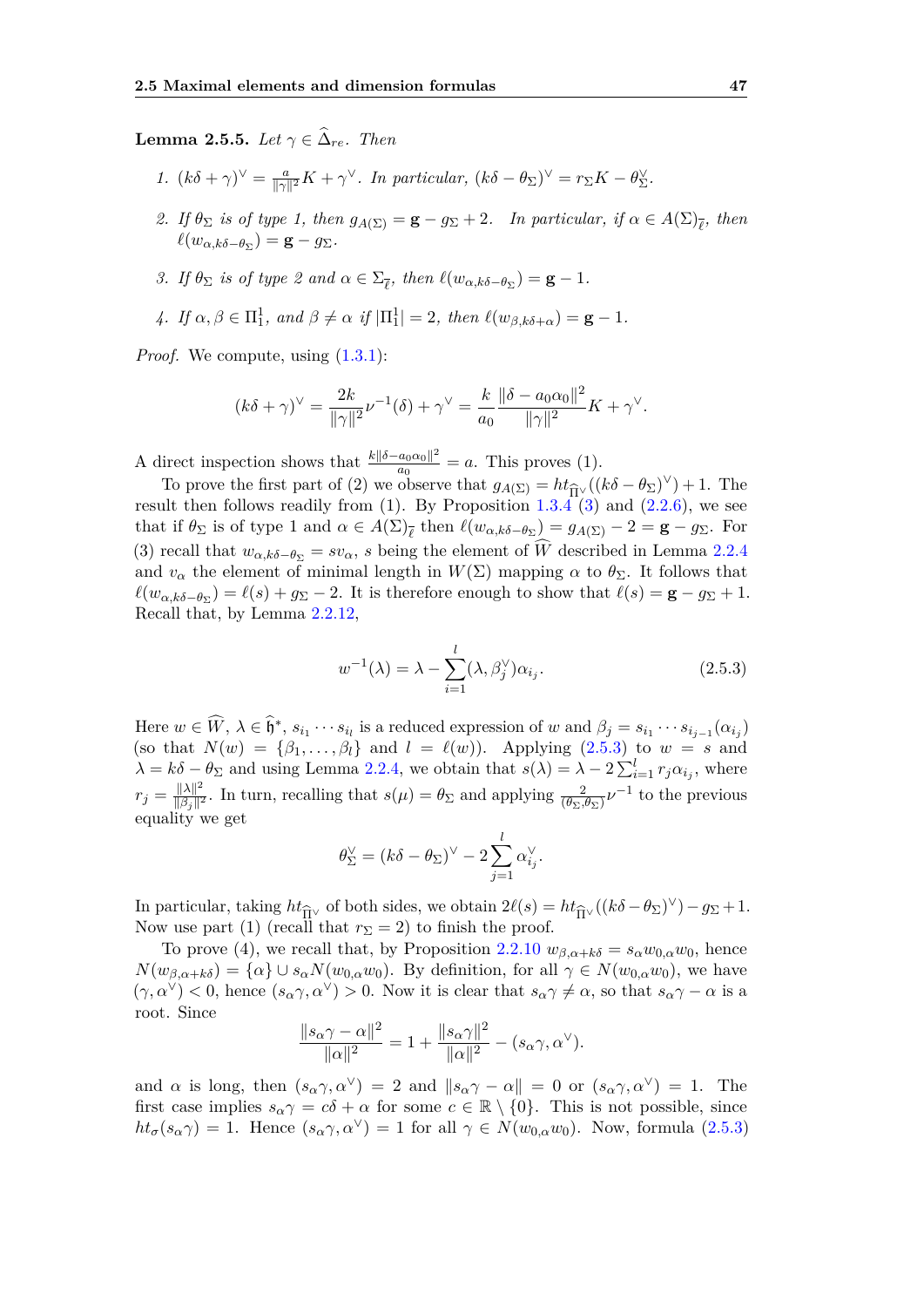with  $w = w_{\beta,\alpha+k\delta}$  and  $\lambda = \alpha + k\delta$  gives  $\beta = \alpha + k\delta - 2\alpha - \sum_{i=2}^{l} (\alpha, \beta_i^{\vee}) \alpha_{i_j}$ , with  $\{\beta_2, \ldots, \beta_l\} = s_\alpha N(w_{0,\alpha}w_0)$  and, applying  $\frac{2}{(\alpha,\alpha)}\nu^{-1}$ ,

$$
\beta^{\vee} = K - \alpha^{\vee} - \sum_{i=2}^{l} \alpha_{ij}^{\vee}.
$$

It follows that  $l = g - 1$ , as claimed.

If  $\mathfrak g$  is a simple Lie algebra, let  $g_{\mathfrak g}$  be the dual Coxeter number of the root system of  $\mathfrak{g}$ . It is know that  $\mathfrak{g} = g_{\mathfrak{g}}$  if  $\mathfrak{g}$  is simple and that  $\mathfrak{g} = g_{\mathfrak{g}}$  in the adjoint case  $\widetilde{\mathfrak{g}} = \mathfrak{g} \oplus \mathfrak{g}$ . The following result gives our dimension formulas.

<span id="page-53-0"></span>**Theorem 2.5.6.** *If*  $\theta_{\Sigma}$  *is of type 1 and*  $\alpha \in \Gamma(\Sigma)_{\overline{\ell}}$ *, then* 

<span id="page-53-1"></span>
$$
\dim MI(\alpha) = \mathbf{g} - g_{\Sigma} + |\hat{\Delta}_{\alpha}^{+}| - |\Delta^{+}(\hat{\Pi}_{\alpha,\mu}^{*})|.
$$
\n(2.5.4)

 $If \alpha \in \Pi_1^1$ , or  $\alpha \in \Sigma_{\overline{\ell}}$  with  $\theta_{\Sigma}$  of type 2, then

<span id="page-53-2"></span>
$$
\dim MI(\alpha) = \mathbf{g} - 1 + |\hat{\Delta}_{\alpha}^{+}| - |\Delta^{+}(\hat{\Pi}_{\alpha,\mu}^{*})|.
$$
\n(2.5.5)

*If*  $\alpha \in \Sigma_{\overline{\ell}}$ ,  $\beta \in \Sigma_{\overline{\ell}}'$  $\frac{\partial}{\partial \ell}$ , with  $\Sigma \neq \Sigma'$  and  $\theta_{\Sigma}$ ,  $\theta_{\Sigma'}$  of type 1, then

<span id="page-53-3"></span>
$$
\dim MI(\alpha, \beta) = \mathbf{g} - 2 + |\Delta^+(\hat{\Pi}_{\alpha} \cap \hat{\Pi}_{\beta})| - |\Delta^+(\hat{\Pi}_{\alpha} \cap \hat{\Pi}_{\beta}) \setminus \Pi_1)|. \tag{2.5.6}
$$

*Proof.* By [\(1.3.8\)](#page-20-1), Theorems [2.2.11](#page-35-1) and [2.3.6](#page-44-1) imply that, for  $\alpha \in Y$  (cf. [\(2.5.2\)](#page-51-0))

$$
\dim MI(\alpha) = \ell(w_{\alpha,\mu}) + |\hat{\Delta}_{\alpha}^{+}| - |\Delta^{+}(\hat{\Pi}_{\alpha,\mu}^{*})|.
$$

Using part (2) of the previous Lemma we obtain  $(2.5.4)$ . Likewise, if  $\theta_{\Sigma}$  is of type 2 and  $\alpha \in \Sigma_{\overline{\ell}}$ , or  $\alpha \in \Pi_1^1$  then  $(2.5.5)$  follows from  $(3)$ ,  $(4)$  in Lemma [2.5.5.](#page-51-1)

Finally, we have to prove [\(2.5.6\)](#page-53-3). Theorem [2.4.1](#page-44-2) gives

$$
\dim MI(\alpha, \beta) = \ell(w_{\alpha, \beta}) + |\Delta^+(\hat{\Pi}_{\alpha} \cap \hat{\Pi}_{\beta})| - |\Delta^+(\hat{\Pi}_{\alpha} \cap \hat{\Pi}_{\beta}) \setminus \Pi_1)|.
$$

So it remains to show that  $\ell(w_{\alpha,\beta}) = \mathbf{g} - 2$ . From Lemma [2.4.4](#page-46-0) (3), we know that  $w_{\alpha,\beta} = u_{\Sigma,\Sigma'}v_{\alpha}v_{\beta}$  with  $\ell(w_{\alpha,\beta}) = \ell(u_{\Sigma,\Sigma'}) + \ell(v_{\alpha}) + \ell(v_{\beta})$ , where  $v_{\alpha},v_{\beta}$  are the elements of minimal length mapping  $\alpha, \beta$ , respectively, to the highest root of their component. By Proposition [1.3.4](#page-21-1) (4), the lengths of the latter elements are  $q_{\Sigma} - 2$ ,  $g_{\Sigma}$  – 2, respectively. We know that  $u_{\Sigma,\Sigma'}v_{\beta}$  is the element of minimal length in *W*(*A*( $\Sigma$ )) mapping  $\beta$  to  $k\delta - \theta_{\Sigma}$ . Hence  $\ell(u_{\Sigma,\Sigma'}) + \ell(v_{\beta}) = g_{A(\Sigma)} - 2$ . Using Lemma  $2.5.5(1)$  $2.5.5(1)$ , we have

$$
\ell(u_{\Sigma,\Sigma'})=g_{A(\Sigma)}-g_{\Sigma'}=\mathbf{g}-g_{\Sigma}-g_{\Sigma'}+2,
$$

hence  $(2.5.6)$  is proven.

*Remark* 2.5.2*.* The dimension formula in the adjoint case is a specialization of [\(2.5.5\)](#page-53-2) and is due to Suter [\[20\]](#page-57-2). For a refinement of Suter's formula, see [\[4,](#page-56-4) Theorem 8.13].

**Proposition 2.5.7.** *In the hermitian case, if*  $\alpha \in \Pi_1$ *, we have* 

$$
\dim(MI(\alpha))=\frac{\dim(\mathfrak{g}_1)}{2}.
$$

 $\Box$ 

 $\Box$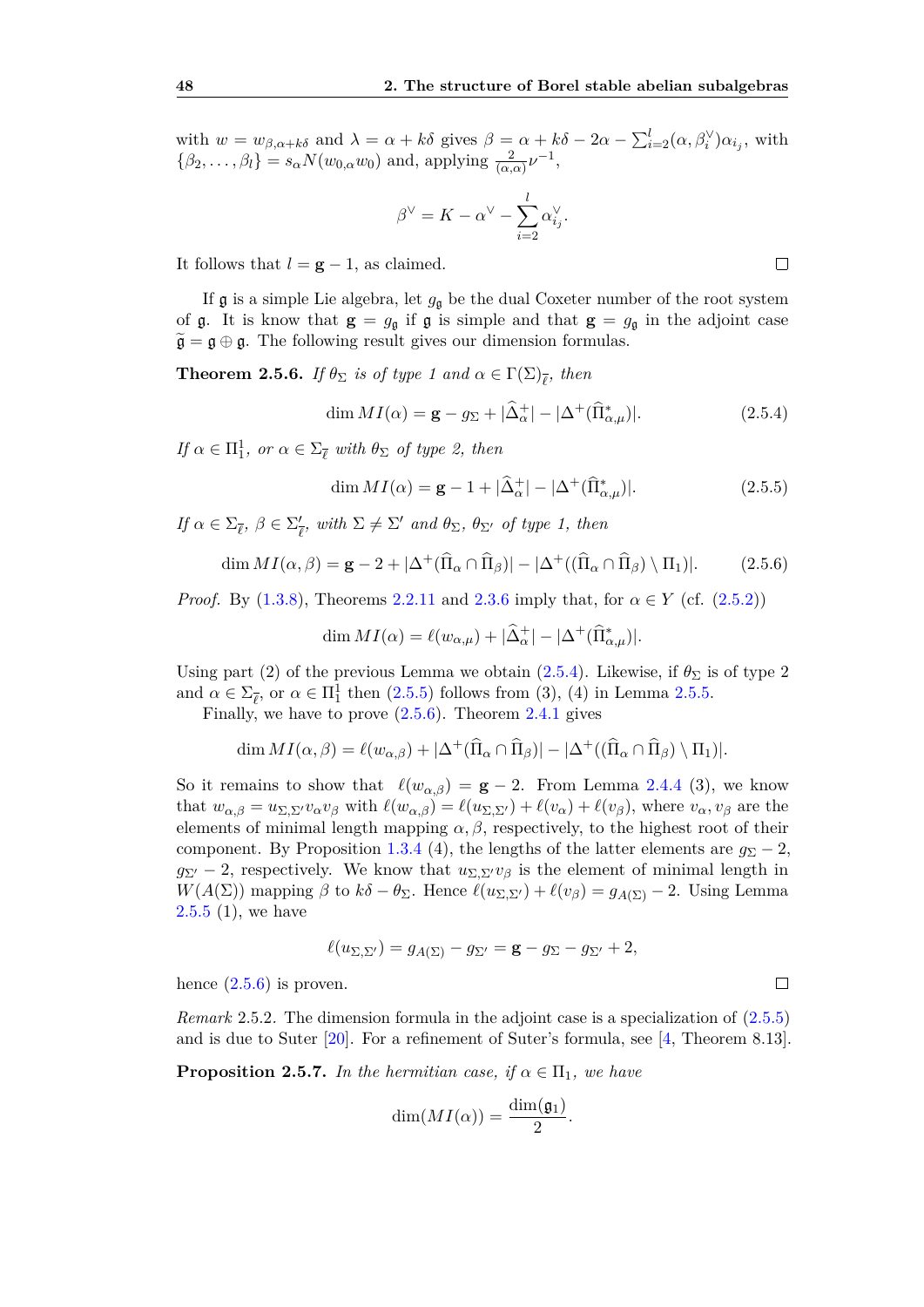*Proof.* Let  $\Pi_1 = {\alpha, \beta}$ . It is clear that a root of  $\widehat{L}(\mathfrak{g}, \sigma)$  has *σ*-height 1 if it is greater or equal than exactly one among  $\alpha$ ,  $\beta$ . Hence

<span id="page-54-0"></span>
$$
t^{-1} \otimes \mathfrak{g}_1 = \bigoplus_{\substack{\gamma \geq \alpha \\ \beta \notin Supp(\gamma)}} \widehat{L}(\mathfrak{g}, \sigma)_{-\gamma} \oplus \bigoplus_{\substack{\gamma \geq \beta \\ \alpha \notin Supp(\gamma)}} \widehat{L}(\mathfrak{g}, \sigma)_{-\gamma}.
$$
 (2.5.7)

Since there is a automorphism of the Dynkin diagram of  $\widehat{L}(\mathfrak{g}, \sigma)$  switching the elements of  $\Pi_1$ , the two summands in the r.h.s. of  $(2.5.7)$  have both dimension dim( $\mathfrak{g}_1$ )/2. Set  $F_\alpha = \{-\gamma \in \Delta \mid \gamma \geq \beta \text{ and } \alpha \notin Supp(\gamma)\}.$  It is clear that, if  $-\gamma', -\gamma'' \in F_\alpha$ , then  $-\gamma' - \gamma'' \notin \widehat{\Delta}$ ; moreover, for each  $\eta \in \Delta_{\mathbb{Q}}^+$  such that  $-\gamma + \eta \in \widehat{\Delta}$ we have that  $-\gamma + \eta \in F_\alpha$ . It follows that  $\bigoplus_{\gamma \geq \beta, \alpha \notin Supp(\gamma)} L(\mathfrak{g}, \sigma)_{-\gamma}$  is an abelian  $\mathfrak{b}_0$ -stable subspace of  $t^{-1} \otimes \mathfrak{g}_1$ , hence, by Remark [1.2.2,](#page-17-4) it corresponds to a  $\mathfrak{b}_0$ -stable abelian subspace of  $\mathfrak{g}_1$ . In order to conclude the proof, we shall prove that the element of  $\mathcal{W}_{\sigma}^{ab}$  corresponding to the latter subspace is  $MI(\alpha)$ . Set  $z = MI(\alpha)$ . By formula [\(2.2.6\)](#page-35-2), Theorem [2.2.11,](#page-35-1) and Lemma [2.3.2,](#page-41-0)  $z = s_\beta z'$  with  $z' \in W(\widehat{\Pi} \setminus {\{\alpha\}})$ . It follows that  $N(z) \subseteq -F_\alpha$  and therefore, by the maximality of  $MI(\alpha)$ , that  $N(z) = -F_\alpha$ : this proves the claim.  $\Box$ 

*Remark* 2.5.3. If we take  $\Pi_1 = {\alpha_0, \beta}$ , where  $\alpha_0$  is the extra node of the extended Dynkin diagram associated to  $\mathfrak{g}$ , then the sum i of all root subspaces corresponding to  $\{\gamma \geq \beta \mid \alpha_0 \notin Supp(\gamma)\}\$ is an ideal of the Borel subalgebra of g corresponding to the simple system  $\Pi \setminus {\alpha_0}$ . Moreover, if *w* is the element associated to this abelian ideal via Peterson's bijection quoted in the Introduction, then  $N(w) = \{ \gamma \ge \alpha_0 \mid$  $\beta \notin Supp(\gamma)$ . Now Proposition [2.2.10](#page-33-2) implies that  $w(\beta) = \delta + \alpha_0$ , hence this ideal is included in the maximal ideal associated to  $\beta$  via the Panyushev bijection [\[17\]](#page-57-1). By Theorem [2.5.6](#page-53-0) and Suter dimension formula, we obtain that i is exactly this maximal ideal. Notice that this applies to any simple root  $\beta$  of g that occurs with coefficient 1 in the highest root of g.

*Remark* 2.5.4*.* As recalled in the Introduction, Panyushev [\[16\]](#page-57-3) investigated the maximal eigenvalue of the Casimir element of  $g_0$  w.r.t. the Killing form of  $g$ . In particular he showed that in the hermitian case  $N = \frac{\dim(\mathfrak{g}_1)}{2}$  $\frac{q_1(q_1)}{2}$  gives the required maximal eigenvalue. By the previous Proposition, if  $v_1, \ldots, v_N$  is any basis of  $MI(\alpha)$ , then  $v_1 \wedge \ldots \wedge v_N$  is an explicit eigenvector of maximal eigenvalue.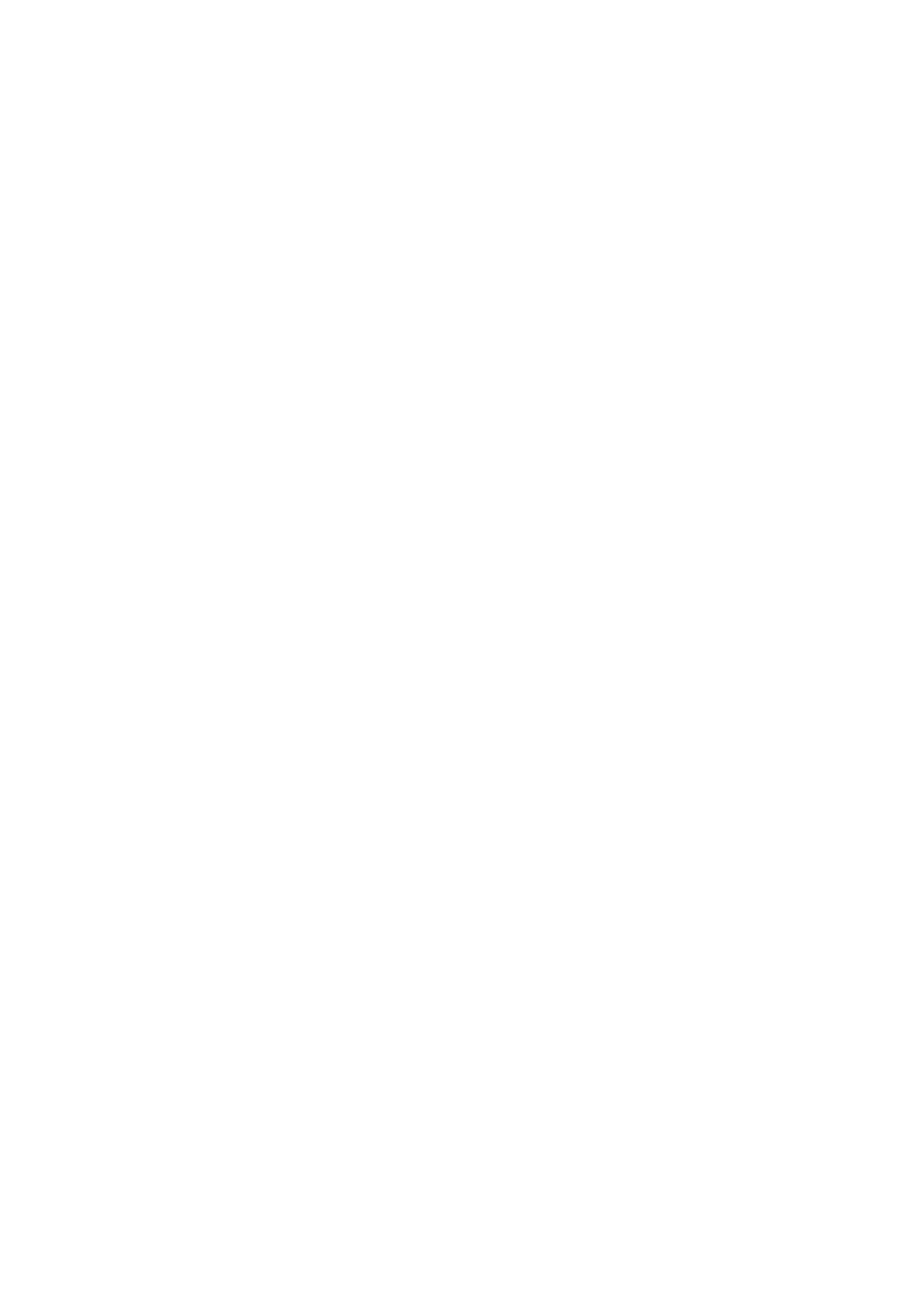# **Bibliography**

- <span id="page-56-2"></span>[1] P. Cellini, P. Möseneder Frajria, and P. Papi. Abelian subalgebras in  $\mathbb{Z}_2$ -graded Lie algebras and affine Weyl groups. *Int. Math. Res. Not.*, (43):2281–2304, 2004.
- <span id="page-56-5"></span>[2] P. Cellini and P. Papi. ad-nilpotent ideals of a Borel subalgebra. *J. Algebra*, 225(1):130–141, 2000.
- <span id="page-56-6"></span>[3] P. Cellini and P. Papi. ad-nilpotent ideals of a Borel subalgebra. II. *J. Algebra*, 258(1):112–121, 2002.
- <span id="page-56-4"></span>[4] P. Cellini and P. Papi. Abelian ideals of Borel subalgebras and affine Weyl groups. *Adv. Math.*, 187(2):320–361, 2004.
- <span id="page-56-11"></span>[5] V. Deodhar. A note on subgroups generated by reflections in Coxeter groups. *Arch. Math. (Basel)*, 53:543–546, 1989.
- <span id="page-56-9"></span>[6] H. Garland and J. Lepowsky. Lie algebra homology and the Macdonald-Kac formulas. *Invent. Math.*, 34(1):37–76, 1976.
- <span id="page-56-10"></span>[7] G. Han. Maximal eigenvalues of a Casimir operator and multiplicity-free modules. *arXiv:1103.3545*, 2011.
- <span id="page-56-12"></span>[8] N. Iwahori and H. Matsumoto. On some Bruhat decomposition and the structure of the Hecke rings of p-adic Chevalley groups. *Inst. Hautes Etudes Sci. Publ. Math.*, 25:5–48, 1965.
- <span id="page-56-7"></span>[9] V. Kac. *Infinite dimensional Lie algebras*. Cambridge University Press, 3 edition, 1990.
- <span id="page-56-8"></span>[10] V. Kac, P. Möseneder Frajria, and P. Papi. On the kernel of the affine Dirac operator. *Mosc. Math. J.*, 8(4):759–788, 847, 2008.
- <span id="page-56-0"></span>[11] B. Kostant. Eigenvalues of the Laplacian and commutative Lie subalgebras. *Topology*, 3:147–159, 1965.
- <span id="page-56-1"></span>[12] B. Kostant. The set of abelian ideals of a Borel subalgebra, Cartan decompositions, and discrete series representations. *Internat. Math. Res. Notices*,  $(5):225-252, 1998.$
- <span id="page-56-3"></span>[13] J.L. Koszul. Homologie et cohomologie des algèbres de Lie. *Bull. Soc. Math. France*, 78:65–127, 1950.